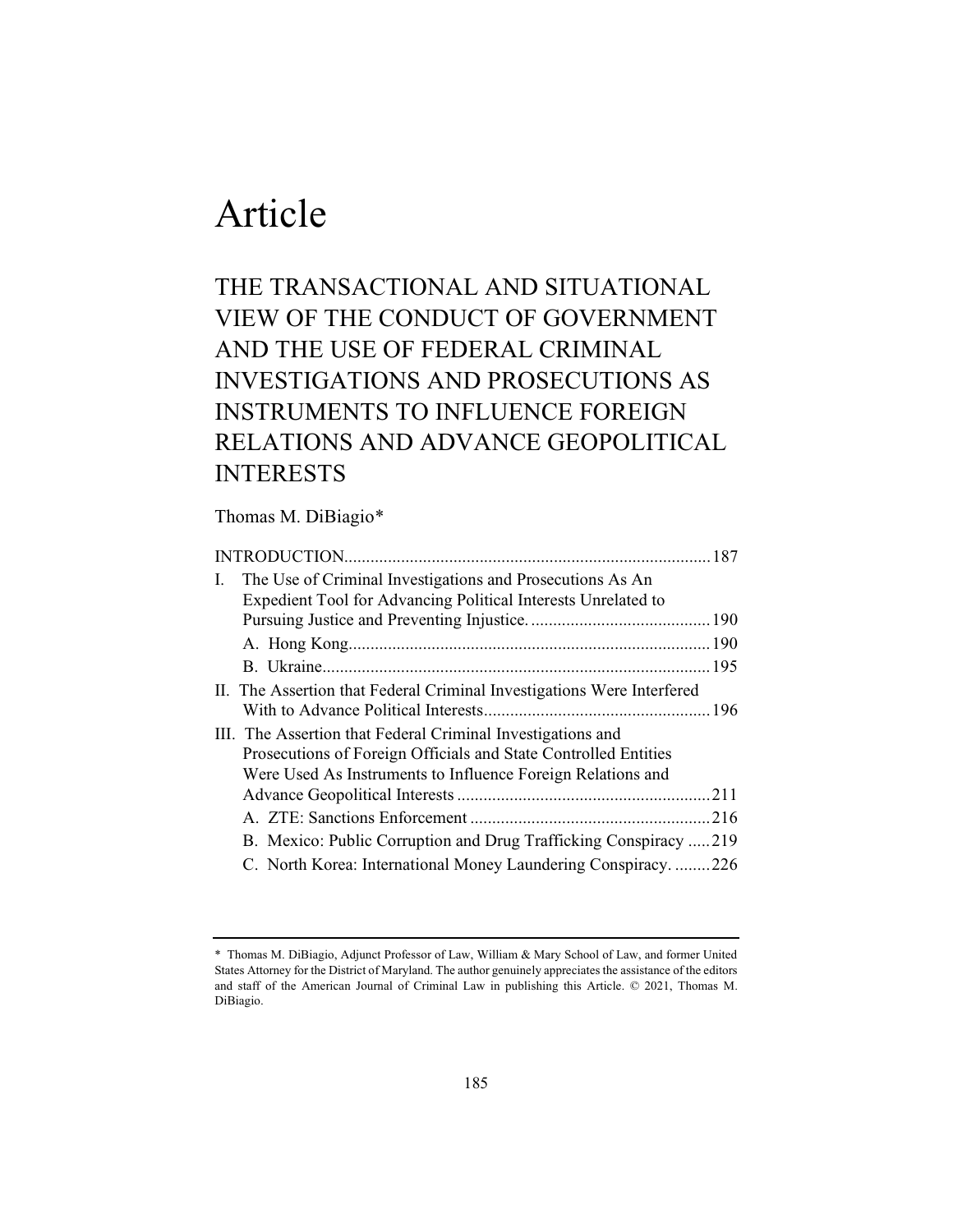| 186 | AM. J. CRIM. L. | [Vol. $48:2$ |
|-----|-----------------|--------------|

| D. Turkey: Halkbank Bank Corruption and Evading Iran              |  |  |  |
|-------------------------------------------------------------------|--|--|--|
|                                                                   |  |  |  |
|                                                                   |  |  |  |
|                                                                   |  |  |  |
| VII. Restraints that Check the Use of Federal Investigations and  |  |  |  |
| Prosecutions to Advance Political Interests Unrelated to Pursuing |  |  |  |
|                                                                   |  |  |  |
|                                                                   |  |  |  |
|                                                                   |  |  |  |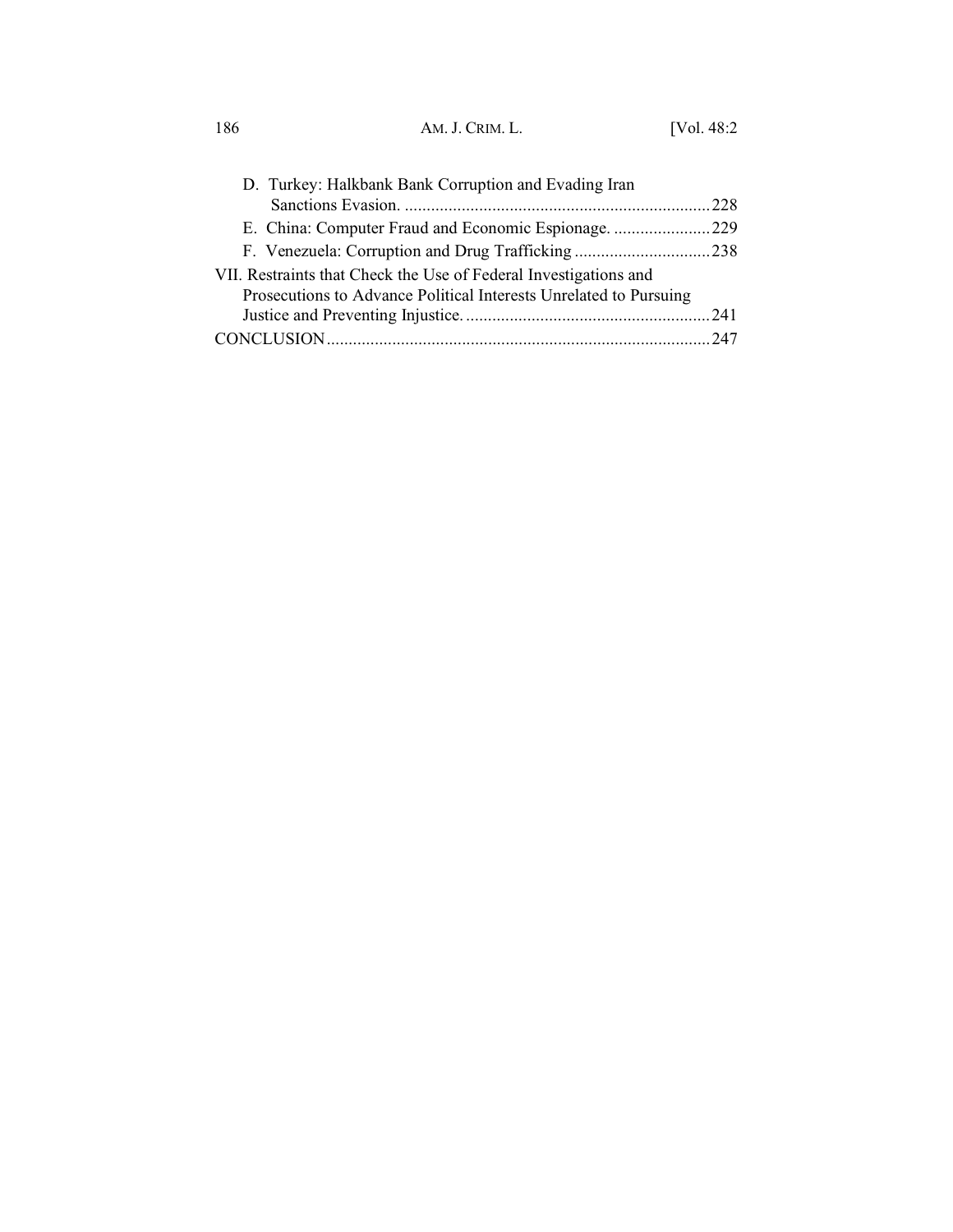#### INTRODUCTION

The Department of Justice has a well-established strategy of targeting foreign commercial corruption. Using the Foreign Corrupt Practices Act,<sup>1</sup> this effort has targeted businesses and individuals involved in schemes to use corrupt payments to a foreign official for the purpose of obtaining or retaining business.2 Because the statute does not typically apply to foreign government officials,<sup>3</sup> federal prosecutors have used the federal fraud and money laundering statutes to charge foreign officials with participating in these commercial corruption schemes.4 In addition, over the last two years, the special counsel conducting investigations related to interference in the 2016 election has targeted foreign government officials beyond foreign commercial corruption schemes. The special counsel has brought charges against lower-level Russian foreign intelligence operatives and military intelligence officers, accusing them of committing identity theft, cybercrimes and participating in a scheme to interfere with the 2016 election.<sup>5</sup>

Over the last four years, the Department of Justice has intensified its targeting of foreign actors by recording several significant criminal indictments. These prosecutions reflect an inflection. A close examination of these indictments reveals that the strategy of the Department of Justice was expanded well beyond the reach of the Foreign Corrupt Practices Act and the work of the special counsel. First, the targets of these indictments were

 $<sup>1</sup>$  The Foreign Corrupt Practices Act prohibits American companies and American persons, as well as</sup> their agents, from using interstate commerce in connection with the payment of bribes. *See* 15 U.S.C. § 78dd-2. The FCPA also prohibits foreign persons or businesses from taking acts to further certain corrupt schemes, including ones causing the payment of bribes, while present in the United States. *See* 15 U.S.C. § 78dd-3.

<sup>2</sup> *See* Micah Maidenberg, *Legg Mason to Pay SEC More Than \$34 Million to Settle Libya Bribery Case,*  WALL ST. J. (Aug. 27, 2018), https://www.wsj.com/articles/legg-mason-to-pay-sec-more-than-34-million-tosettle-libya-bribery-case-1535393458 (efforts to bribe government officials to secure investments from Libya's sovereign-wealth fund and related government owned financial firms); Aruna Viswanatha, *J.P. Morgan Settlement Lays Bare the Practice of Hiring 'Princelings*, WALL ST. J. (Nov. 17, 2016), https:// www.wsj.com/articles/j-p-morgan-to-pay-264-million-to-end-criminal-civil-foreign-corruption-

cases1479398628#:~:text=J.P.%20Morgan%20agreed%20to%20pay,hiring%20of%20so%2Dcalled%20pri ncelings (J.P. Morgan agreed to pay \$264 million and admitted it violated the Foreign Corrupt Practices Act through its practice of hiring relatives of Chinese government officials for the purpose of securing business); United States v*.* Seng, 934 F.3d 110, 146 (2d Cir. 2019) (affirming foreign bribery conviction).

<sup>&</sup>lt;sup>3</sup> The Foreign Corrupt Practice Act applies to American companies and citizens and their agents, employees, offices directors and shareholders. The statute also applies to foreign actors acting within the United States. *See* United States v Hoskins, 902 F.3d 69, 73 (2d Cir. 2018) (holding that FCPA contains no provision assigning liability to nonresident foreign nationals acting outside United States territory, who lack an agency relationship with a U.S. person, and who are not officers, directors, employees, or stockholders of American companies).

<sup>4</sup> *See e.g*., Indictment at 33–35 and 42–43, United States v. Boustani, No. 18-681, (E.D.N.Y. filed Dec. 19, 2018) (fraud and money laundering charges against corrupt minister of finance of Mozambique).

<sup>5</sup> Indictment at 2–4, 16–19, and 34–35, United States v. Internet Research Agency LLC, No. 00032-DLF (D.D.C. filed Feb. 6, 2018) (conspiring to interfere with the 2016 presidential election); Indictment, at 6, 19–21, and 27, United States v. Netyksho, No. 00215 (D.D.C. filed July 13, 2018) (conspiring to interfere with the 2016 presidential election).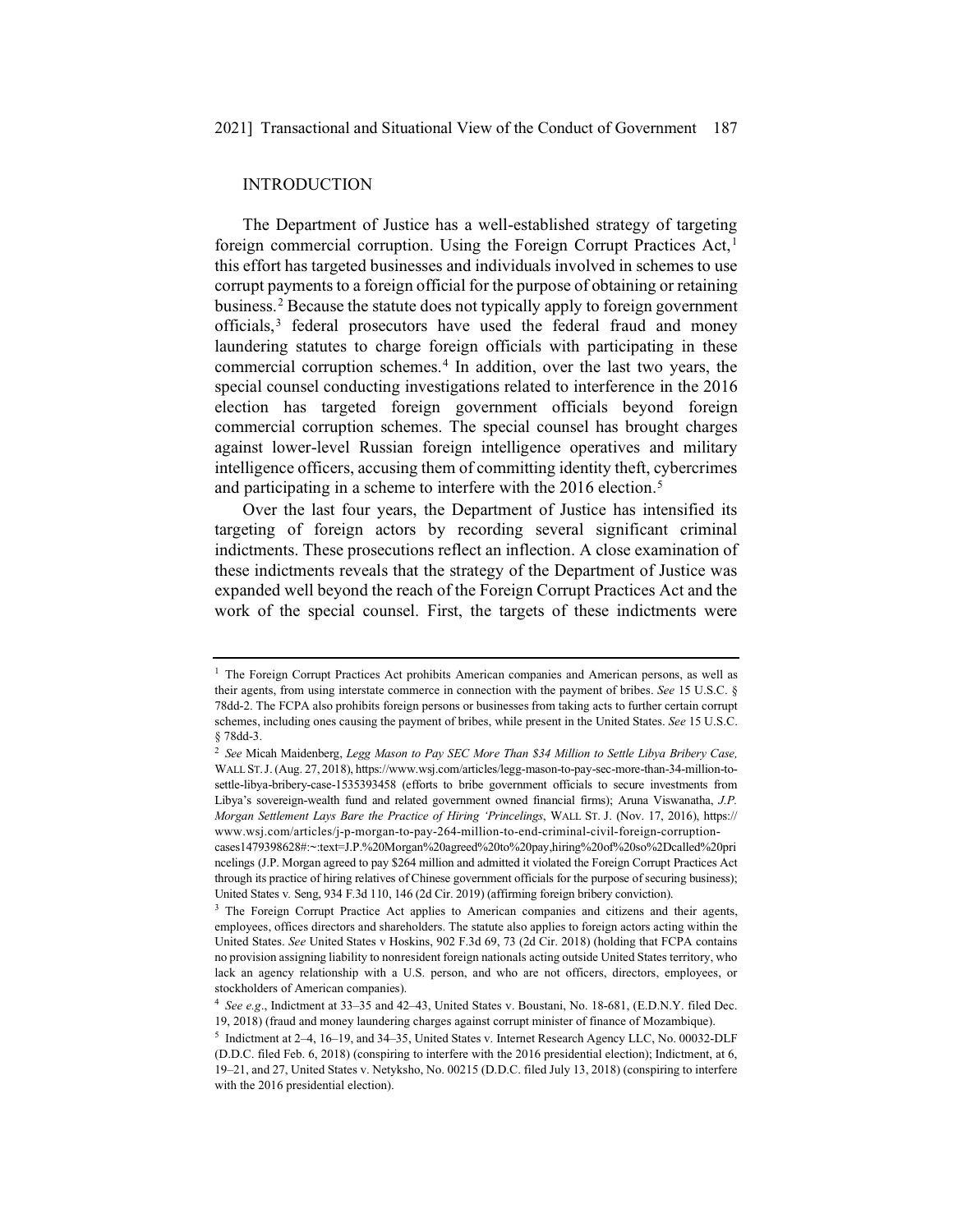expanded to include government officials, foreign intelligence officers, and state-owned and state-controlled entities. Federal prosecutors brought charges against a former senior law enforcement official in Mexico, $6$  the former defense minister of Mexico,<sup>7</sup> Turkey's second-largest state-owned bank,<sup>8</sup> China's largest telecom equipment maker and its chief financial officer,<sup>9</sup> members of the Chinese military intelligence, <sup>10</sup> Chinese foreign intelligence operatives,<sup>11</sup> North Korean government officials and a North Korean foreign intelligence officer,  $12$  the president of Venezuela, the chief justice of Venezuela, other senior-level government officials and intelligence officers in the Venezuelan government,<sup>13</sup> the Minister of Defense of Venezuela,14 and two former officials at Venezuela's state-owned and statecontrolled oil monopoly.15 Second, the scope of the underlying conduct was expanded beyond foreign commercial bribery and kickback schemes, identify theft, and cybercrimes. In the shadow of all of these federal charges was an extraordinary incursion by the Department of Justice into foreign sovereignty by targeting foreign government corruption. Along with the expansion of the scope of these investigations and prosecutions, there has been legitimate concerns that these federal investigations and prosecutions

<sup>6</sup> Indictment at 3–4, United States v. Luna, No. 19-576 (E.D.N.Y. filed July 30, 2020) (corruption and international drug trafficking charges).

<sup>7</sup> Indictment at 1 and 3, United States v. Cienfuegos Zepeda, No. CR 19366 (E.D.N.Y. filed Aug. 14, 2019) (corruption and international drug trafficking and money laundering charges); *Read U.S. Prosecutors' Motion to Dismiss the Indictment of Former Mexican Defense Minister Salvador Cienfuegos Zepeda*, WASH. POST (Nov 18. 2020), https://www.washingtonpost.com/ context/read-u-s-prosecutorsmotion-to-dismiss-the-indictment-of-former-mexican-defense-minister-salvador-cienfuegos-zepeda /8531831e-733a-477f-a7d1-91e731d8a818/?itid=lk\_ interstitial\_manual\_6.

<sup>8</sup> Indictment at 4, United States v. Turkiye Halk Bankasi A.S., No. S6 15 Cr. 867 (S.D.N.Y. filed Oct. 15, 2009) (wire fraud and money laundering charges against state-owned and state-controlled bank in Turkey); Humeyra Pamuk, *Turkey's Halbank May Face Sanctions if it Fails to Appear in U.S. Court*, REUTERS (Oct. 23, 2019), https://www.reuters.com/article/us-usa-turkey-halkbank/turkeys-halkbankmay-face-sanctions-if-it-fails-to-appear-in-u-s-court-idUSKBN1X222A.

<sup>9</sup> Superseding Indictment 1–3, United States v. Huawei Technologies Co., LTD, No. 18-457 (E.D.N.Y. filed Feb. 12, 2020); Superseding Indictment, United States v. Huawei Technologies Co., LTD, No. 18- 457 (E.D.N.Y. filed Jan. 24, 2019); *Huawei Still Tops Global Telecom Equipment Makers in 2020*, GLOBAL TIMES (Mar. 9, 2021), https://www.globaltimes.cn /page/202103/1217854.shtml.

<sup>10</sup> *See* Indictment at 2, United States v. Zhiyong, No. 1:20-cr-00046 (N.D. Ga. filed Jan. 28, 2020) (computer hacking into credit reporting agency).

<sup>11</sup> Indictment at 1–2, United States v. Zhu Feng, No. MJ-1025 (E.D.N.Y. filed Oct. 28, 2020); Indictment at 2, United States v. Xiaoyu, No. 6019 (E.D. Wash. filed July 7, 2020) (conspiracy to steal coronavirus vaccine data for Chinese government).

<sup>12</sup> Indictment at 3–6, United States v. Ko Chol Man, No. 1:20-cr-00032-RC (D.D.C. filed Feb. 5, 2020) (international money laundering conspiracy scheme to facilitate North's nuclear weapons program).

<sup>13</sup> Indictment at 4–6, United States v. Maduro Moros, No. 1:11-CR-205 (S.D.N.Y. filed Mar. 26, 2020) (corruption and narco-terrorism conspiracy).

<sup>14</sup> Indictment at 1–2, United States v. Vladimir Padrino Lopez, No. 1:19-cr-00176 (D.D.C. filed May 24, 2019) (corruption and nacro-terrorism conspiracy); Reuters Staff, *Venezuela's Defense Minister Asked Maduro to Resign*, REUTERS (Jan. 9, 2019), https://www.reuters.com/article/us-venezuela-politicsdefense/venezuelas-defense-minister-asked-maduro-to-resign-washington-post-idUSKCN1P32LQ.

<sup>&</sup>lt;sup>15</sup> Indictment at 2 and 4, United States v. Carolas De Leon-Perez, No. 17 CR 514 (S.D. Tex. filed Aug. 23, 2017) (corruption and money laundering conspiracy).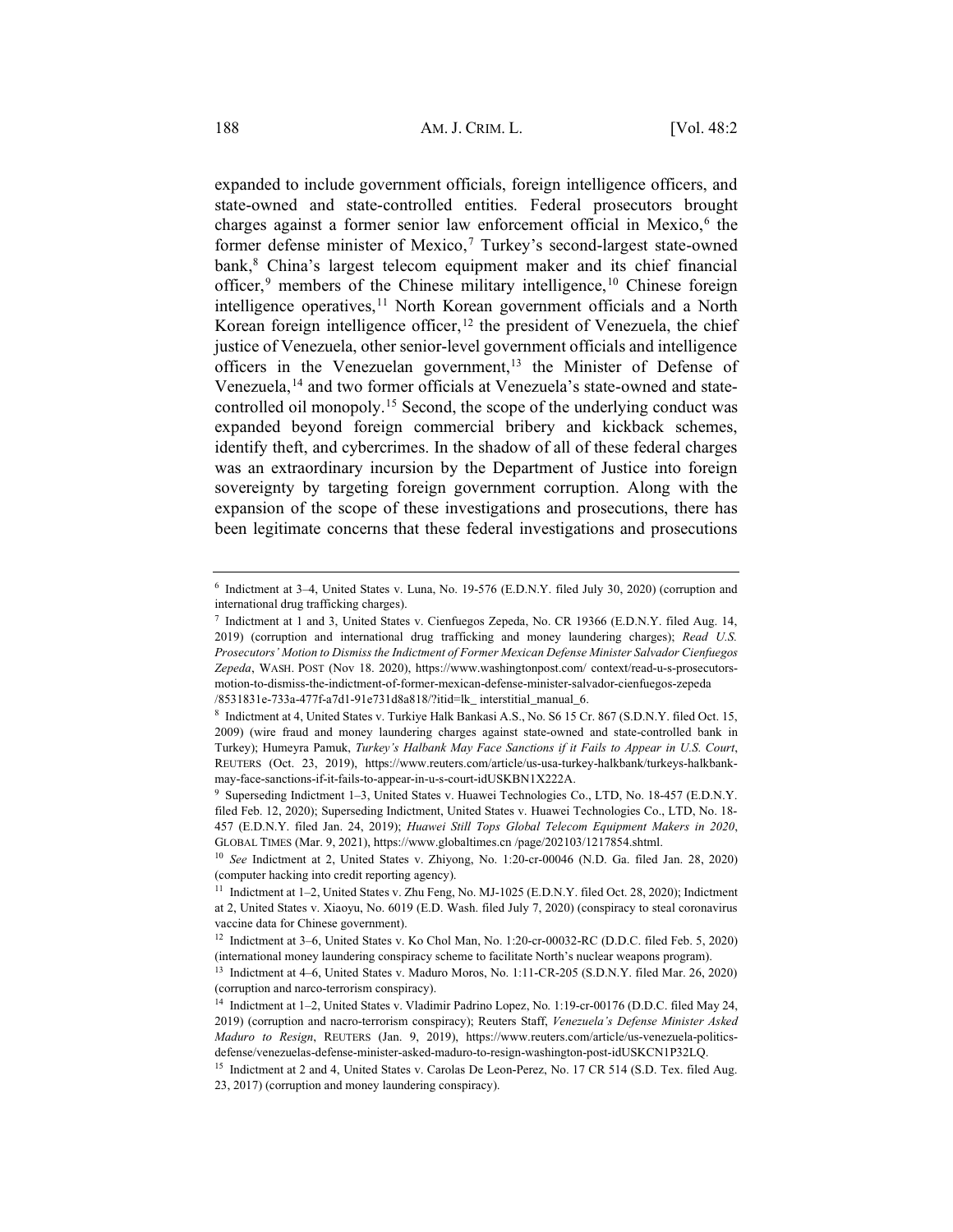crossed a line and were used as instruments to influence foreign relations and advance geopolitical interests.

This article will examine the transactional and situational view of the conduct of government, the use of federal criminal investigations, and prosecutions as expedient instruments to advance political interest unrelated to pursuing justice and preventing injustice. Part I of the Article will discuss two dramatic examples of the transactional and situational use of the law. In particular, Part I will examine the implementation of a national security law by the Chinese government in Hong Kong to suppress domestic opposition and the campaign by Donald Trump to use military assistance to pressure the Ukraine government to pursue a corruption investigation of a political rival. Part II of the Article will then examine the assertion that the Department of Justice was not operating independently and that federal criminal investigations were interfered with to advance political interests unrelated to the pursuit of justice or preventing injustice. Part III of the Article will draw attention to the concern that federal prosecutions targeting foreign government officials and state-controlled entities were used as expedient tools to influence foreign relations and advance geopolitical interests. Finally, Part IV of the Article will examine the restraints that may apply to curtail the use of federal investigations and prosecutions to advance political interest unrelated to pursuing justice or preventing injustice.

Looking forward, it is important to understand the lessons learned from the transactional and situational view of the conduct of government. First, there is a real question about the efficacy of using criminal investigations and prosecutions as leverage to influence foreign relations and advance geopolitical interests. Federal criminal investigations and prosecutions are not designed to be a contingent set of arrangements to be used as leverage in a political deal. In addition, one of the unintended consequences of the willingness to deal with these federal charges away is that it undercuts any perception that these indictments are instruments of geopolitical power. If these investigations and prosecutions were intended to be used to persuade, intimidate or deter adversarial governments, the tactic was uniformly unsuccessful. As a practical matter, because these federal criminal indictments did not present any risk to the foreign targets or their governments, the indictments were not effective in altering behavior or driving a desired geopolitical outcome. Second, there is a cost to using federal criminal investigations and prosecutions as expedient instruments to influence foreign relations and advance geopolitical interests. The Department of Justice is the vehicle through which the nation honors its commitment to pursue justice and prevent injustice.16 The reputation of the

<sup>16</sup> *See, e.g.*, Katharine Q. Seelye, *Dzhokhar Tsarnaev Is Guilty on All 30 Counts in Boston Marathon Bombing,* N.Y. TIMES (Apr. 8, 2015), https://www.nytimes.com/2015/04/09/ us/dzhokhar-tsarnaevverdict-boston-marathan-bombing-trial.html; *see also* Jo Thomas*, McVEIGH GUILTY ON ALL COUNTS IN THE OKLAHOMA CITY BOMBING; JURY TO WEIGH DEATH PENALTY*, N.Y. TIMES (June 3, 1997), https://www.nytimes.com/1997/06/03/us/mcveigh-guilty-all-counts-oklahoma-city-bombing-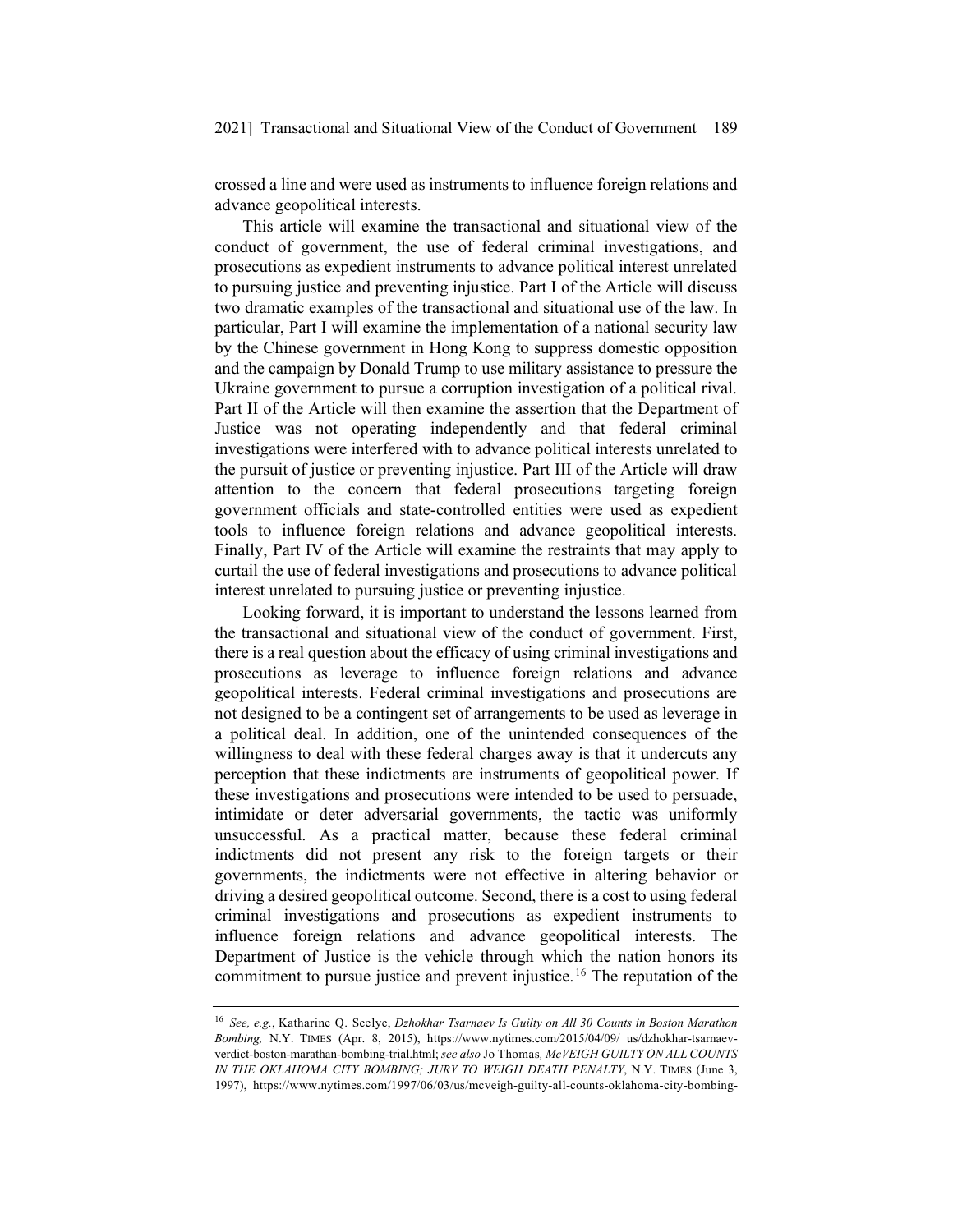Department of Justice for independence and integrity is founded on its straightforward commitment to an honest and unencumbered effort for justice. This commitment is binding and is not transactional or situational and should not be disregarded in favor of convenience.

I. THE USE OF CRIMINAL INVESTIGATIONS AND PROSECUTIONS AS AN EXPEDIENT TOOL FOR ADVANCING POLITICAL INTERESTS UNRELATED TO PURSUING JUSTICE AND PREVENTING INJUSTICE.

#### *A. Hong Kong*

To see the use of criminal laws as expedient tools to advance political interests unrelated to pursuing justice and preventing injustice, unfortunately, does not require a developed imagination. One of the most recent and oppressive examples is being carried out by the Chinese government to curtail the independence and freedoms in Hong Kong. In June of 2020, Chinese authorities imposed a vague and far-reaching national security law on Hong Kong to suppress political opposition and dissent. The law designates various protests related activities, including the disruption of public transportation infrastructure, a criminal offense. Beijing has made the enforcement of this national security law central to its effort to suppress political opposition in Hong Kong and has used the threat of criminal prosecution to target journalists, activists, opposition legislators, and protest organizers.

On June 29, 2020, the *New York Times* was unambiguous in its reporting that the national security law was intended to intimidate and suppress dissent in Hong Kong.17

> China unveiled a contentious new law for Hong Kong late Tuesday that grants the authorities sweeping powers to crack down on opposition at home and abroad with heavy prison sentences for vaguely defined political crimes. The law's swift approval in Beijing signaled the urgency that the Communist Party leader, Xi Jinping, has given to expanding his control over Hong Kong to quash pro-democracy protests that evolved last year into

<sup>17</sup> Chris Buckley, Keith Bradsher & Tiffany May, *New Security Law Gives China Sweeping Powers Over Hong Kong*, N.Y. TIMES (June 29, 2020), https://www.nytimes.com/2020/06/29/ world/asia/china-hongkong-security-law-rules.html.

jury-weigh-death-penalty.html; Seth Mydans, *Verdict in Los Angeles; 2 of 4 Officers Found Guilty in Los Angeles Beating*, N.Y. TIMES (Apr. 18, 1993), https://www.nytimes.com/1993/04/18/us/verdict-inlos-angeles-2-of-4-officers-found-guilty-in-los-angeles-beating.html ("A Federal jury today convicted a police sergeant and the officer who delivered the most blows to Rodney G. King in a beating two years ago and acquitted two other officers. Their civil rights case focused the nation's attention on police misconduct and urban problems."); Walter Rugaber**,** *7 Men Sentenced In Rights Killings; Receive Sentences in Slayings*, N.Y. TIMES (Dec. 30, 1967), https://www.nytimes.com/1967/12/30/archives/7 men-sentenced-in-rights-killings-receive-sentences-in-slayings.html (seven men convicted of federal civil rights charges for taking part in a Ku Klux Klan plot to kill three young civil rights workers in Neshoba County, Mississippi were sentenced to Federal prison terms ranging from 3 to 10 years).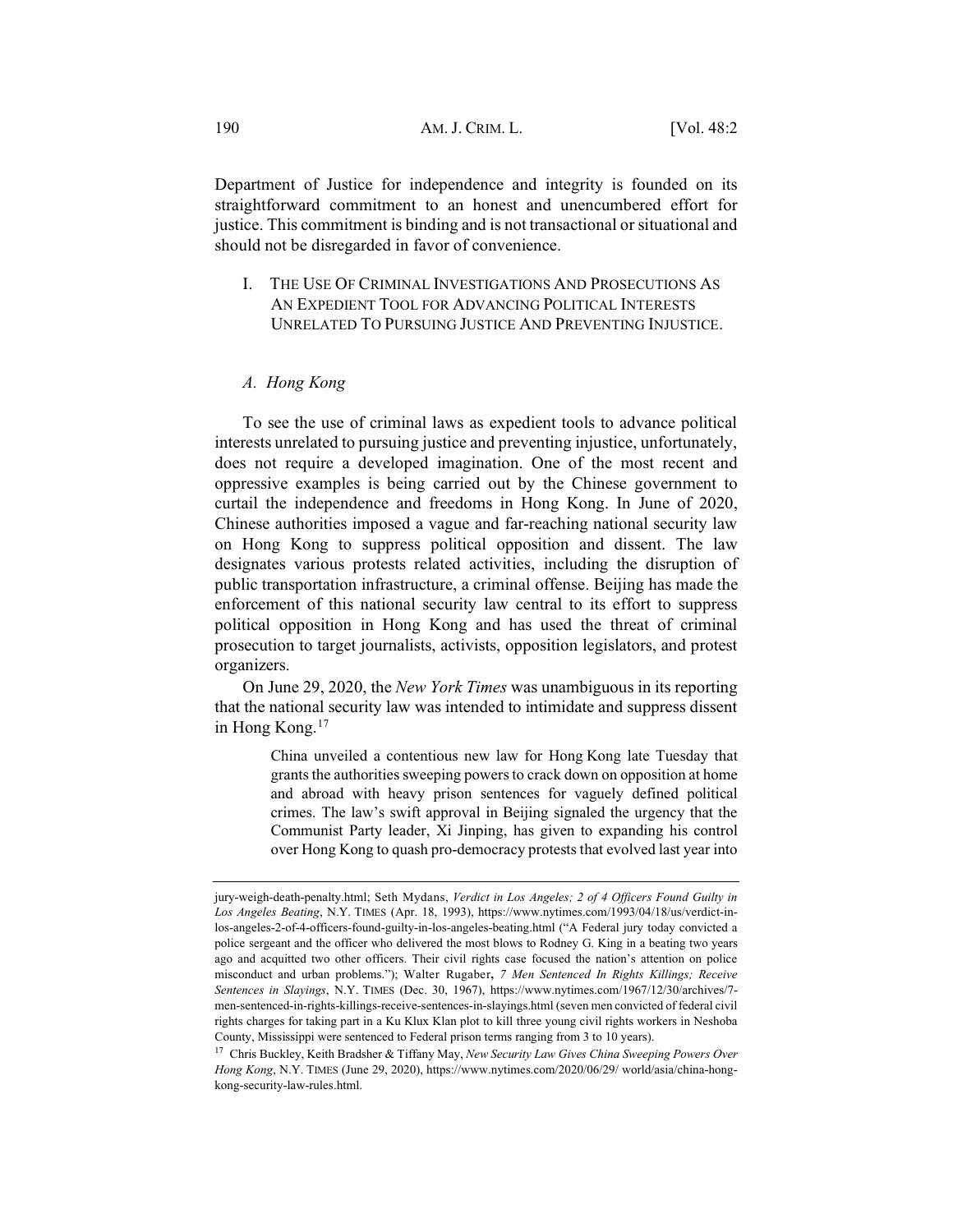an increasingly confrontational challenge to Chinese rule. . . The text provided a far-reaching blueprint for the authorities and the courts to suppress the city's protest movement and for China's national security apparatus to pervade many layers of Hong Kong's society. Ambiguously worded offenses of separatism, subversion, terrorism and collusion with foreign countries carry maximum penalties of life imprisonment. Inducing residents to hate the government in Beijing or Hong Kong is defined as a serious crime.<sup>18</sup>

In a follow-up article a month later, the *New York Times* described how quickly and aggressively the national security law was being enforced by the Chinese authorities and their surrogates in Hong Kong and used as an instrument of domestic repression. The report also noted the intimidation of Hong Kong's director of prosecutions:19

> [T]he Chinese government has used the letter and spirit of the law to crush Hong Kong's pro-democracy opposition with surprising ferocity. In the last week alone, the authorities have ousted a tenured law at the University of Hong Kong who has been a key figure in the city's democracy movement, and arrested four young activist on suspicion that they expressed support online for independence. They have also barred a dozen candidates from running for the legislature, using opposition to the security law as new ground for disqualification.

....

....

....

The breadth and severity of the actions reflect Beijing's urgency to smother opposition to its encroaching authority over the territory after more than a year of political upheaval there.

Years in the making, the national security law created a climate of fear and uncertainty in only a matter of hours after it was imposed. . . On Friday evening, Chinese state television reported that the Hong Kong police had issued warrants for the arrests of six democracy advocates who are now overseas. They are wanted on charges of promoting secession and colluding with foreign forces, according to the report—crimes that are punishable with life imprisonment under the security law.

Also on Friday, Hong Kong's secretary for justice said that David Leung, the city's British-trained director of prosecutions, had submitted his

<sup>18</sup> *Id.*

<sup>19</sup> Keith Bradsher, Elaine Yu & Steven Lee Myers, *With Security Law as a Cudgel*, *Beijing Cracks Down on Hong Kong*, N.Y. TIMES (July 31, 2020), https://www.nytimes.com/2020 /07/31/world/asia /hong-kong-election-national-security-law.html.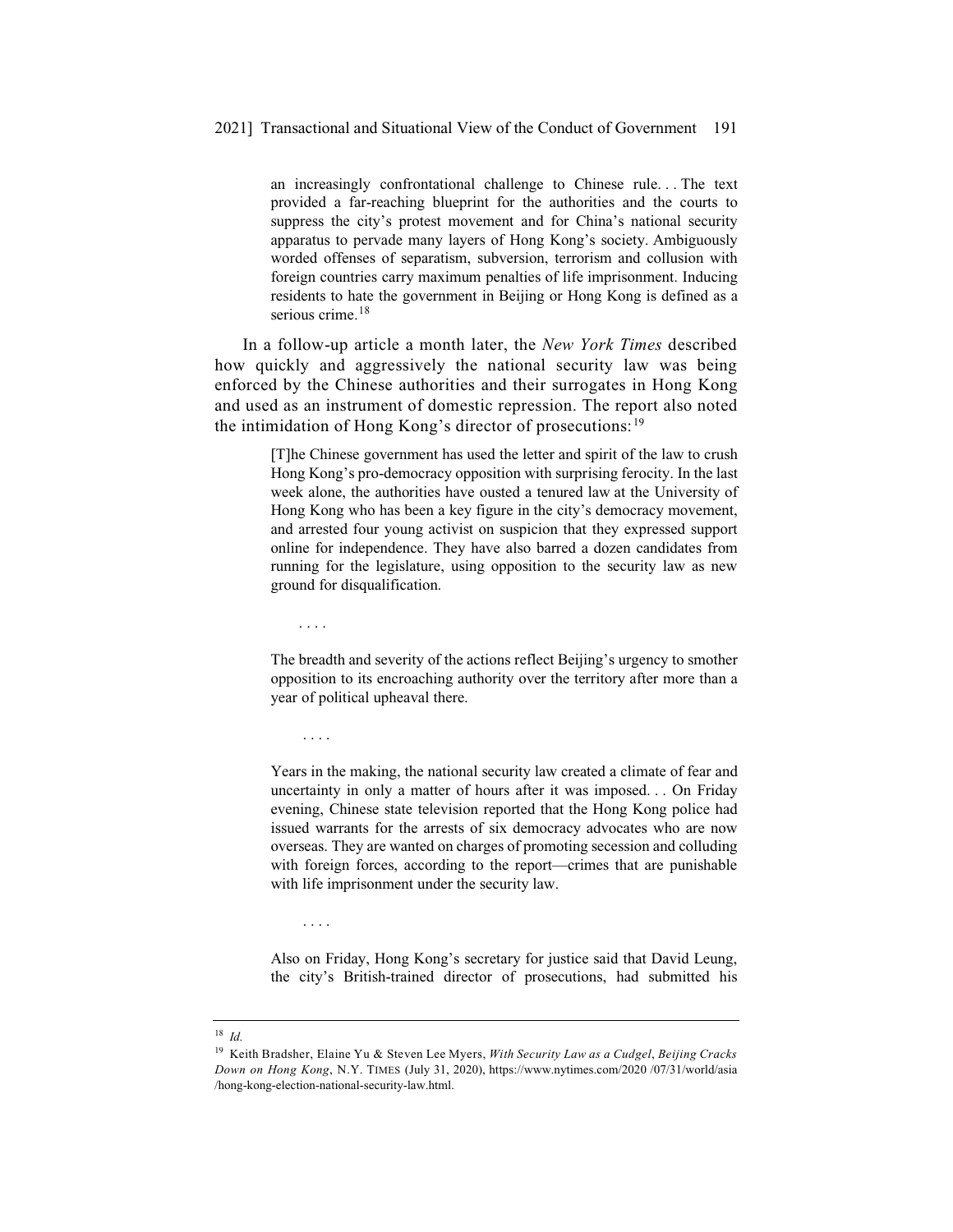resignation. Pro-Beijing politicians and the police had accused Mr. Leung of being too cautious about bringing charges against protesters, though he had prosecuted some high-profile activists. Mr. Leung did not issue a statement."20

The national security law was viewed as part of the process where the Chinese government will exercise control over the prosecutorial power in Hong Kong. The *Wall Street Journal* reported that the law allows China's top prosecutorial agency and supreme court to designate mainland Chinese prosecutors and courts to handle certain major national-security cases from Hong Kong, thus allowing suspects to be tried in mainland courts for alleged crimes committed in Hong Kong. Moreover, the law was intentionally structured to allow Beijing to exercise this prosecutorial power without legal restraints or oversight.<sup>21</sup>

On November 30, 2020, the *New York Times* expressed its concern that the Chinese government was undermining review and oversight by an independent judiciary.<sup>22</sup>

....

....

A group of Hong Kong protesters who were arrested by the Chinese authorities while fleeing the city by speedboat were sentenced by a mainland court to between seven months and three years in prison on Wednesday, in the Chinese Communist Party's latest offensive against prodemocracy activists. The case of the 12 protesters. . . who were detained in the mainland for months without charges, then tried out of public view—embodied the worst of their fears about Hong Kong's future under tighter central government control. . .

<sup>&</sup>lt;sup>20</sup> *Id.* It has also been reported that as part of the crackdown on political dissent, the Chinese authorities seized the personal assets of activist. *See* Austin Ramzy & Tiffany May, *U.S. Imposes Sanctions on Chinese Officials Over Hong Kong Crackdow*n, N.Y. TIMES (Jan. 6, 2021), https://www.nytimes.com /2020/12/08/world/asia/hong-kong-china-us-sanctions.html.

<sup>21</sup> Chun Han Wong, *What's in Hong Kong's New National-Security Law*, WALL ST. J. (July 2, 2020), https://www.wsj.com/articles/whats-in-hong-kongs-new-national-security-law-11593689730.

<sup>22</sup> Austin Ramzy, *Hong Kong's Courts Are Still Independent. Some Want to Rein Them In*, N.Y. TIMES (Dec. 16, 2020), https://www.nytimes.com/2020/11/30/world/asia/hong-kong-china-courts.html; *See also* Vivian Wang & Tiffany May, *Hong Kong Protesters Who Fled by Boat Are Sentenced to Prison in China,*  N.Y. TIMES (Jan. 29, 2021), https://www.nytimes.com/ 2020/12/29/world/asia/hong-kong-protesterschina.html#:~:text=HONG%20KONG%20%E2%80%94%20A%20group%20of,offensive%20against% 20pro%2Ddemocracy%20activists:

The 12 protesters, who prosecutors said were caught in mainland waters, were not extradited. But their detention and secretive sentencing in Yantian District People's Court, in the mainland city of Shenzhen, laid bare the differences between Hong Kong's independent legal system and the courts in the mainland, which are controlled by the Communist Party and often used to silence dissidents . . .

Throughout their three-month detention, the protesters were denied access to lawyers. . . They were also not charged with any crimes until this month; in the mainland, defendants are routinely held for long stretches without being charged . . . Nor was the trial open to observers, despite requests from the family and some foreign diplomats.

*See also* Austin Ramzy, *China Moves to Punish Lawyers Hired to Help Hong Kong Activists,* N.Y. TIMES (Jan. 8, 2021), https://www.nytimes.com/2021/01/04/world/asia/china-hong-kong-lu-siwei-renquanniu.html: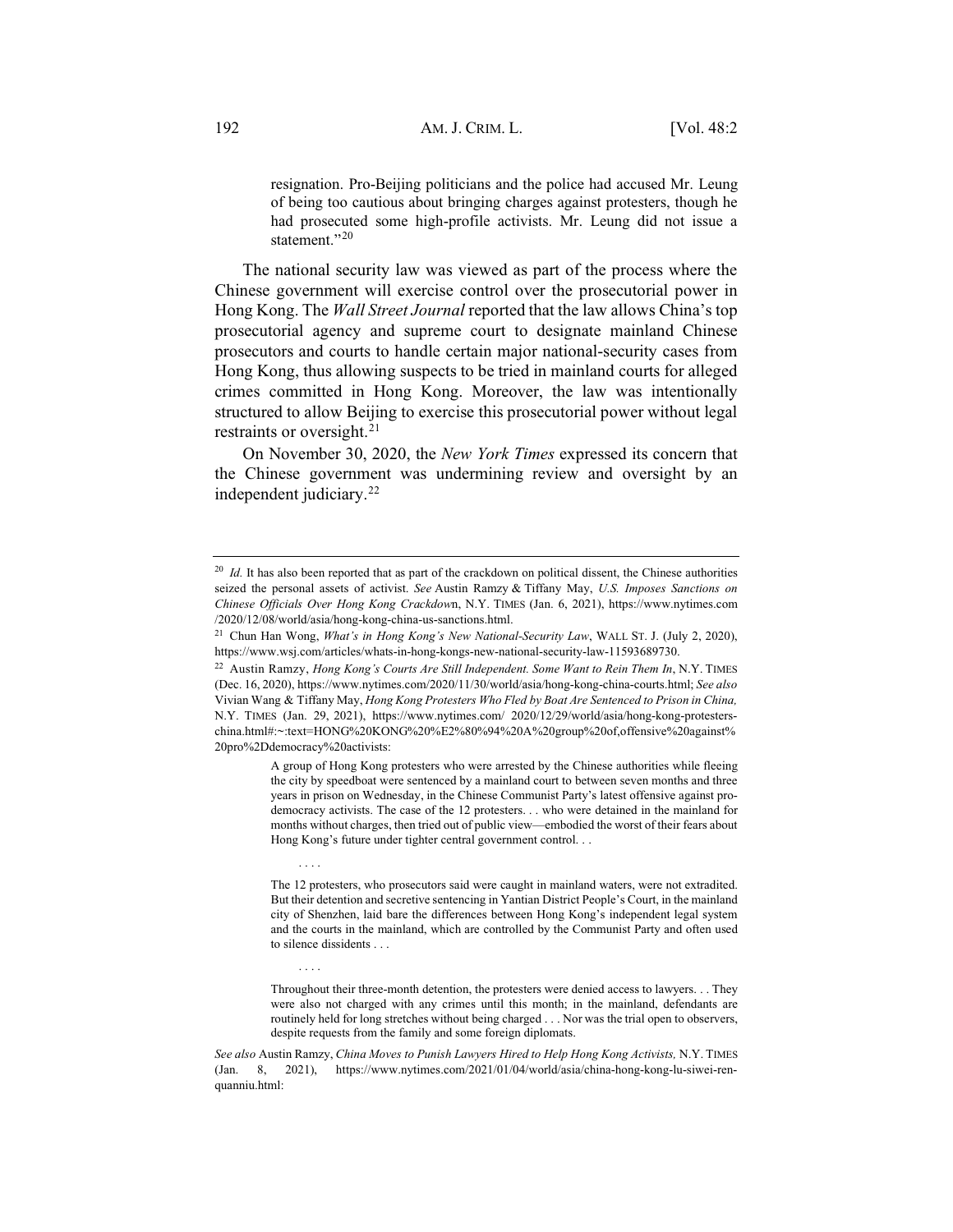In addition to imposing the national security law, Communist Party officials and state newspapers in the city are pushing for still more control. In a continuing series, Ta Kung Pao, a newspaper owned by the Chinese government's liaison office in Hong Kong, has demanded that judges be patriotic. It has called for establishing a council to set the length of sentences, an external panel to handle complaints about judges and greater scrutiny over the judicial selection process.

....

The security law has further constricted the city's courts. It allows for some cases, such as those involving foreign forces or imminent threats, to be tried on the mainland. Under the law, Carrie Lam, Hong Kong's chief executive, will designate judges for trials on national security charges. . .

....

....

....

....

Hong Kong's Department of Justice recently pressed beyond the scope of the law, asking that a judge authorized to hear national security matters handle the trial of Tam Tak-chi, an activist charged with sedition and unauthorized assembly. Those charges do not fall under the security law.23On December 3, 2020, Austin Ramzy and Tiffany May writing in the *New York Times* reported on the imprisonment of three prodemocracy

The Chinese legal authorities have threatened to revoke the licenses of two lawyers hired to help a group of Hong Kong protesters who were arrested last year while trying to flee to Taiwan by speedboat. . .

"For their daring to go against the powers that be, and persistence in upholding the rights of the twelve, the authorities have resorted to ending their professional career and cutting off their livelihoods," the families said in a statement.

<sup>23</sup> *Id.*; *see* Chris Buckley, Keith Bradsher & Elaine Yu**,** *Law Will Tighten Beijing's Grip on Hong Kong With Chinese Security Force*, N.Y. TIMES (June 30, 2020), https://www.nytimes.com/2020/06/20 /world/asia/china-hong-kong-security-law.html ("Hong Kong's opposition politicians said the law would seriously erode the city's cherished judicial independence and rights to protest and free speech.");*see also* James T. Areddy & Chun Han Wong, *China's Security Law Tightens Vise on Hong Kong*, WALL ST. J. (June 30, 2020), https://www.wsj.com/articles/as-china-national-security-law-looms-hong-kongactivists-disband-11593528117 ("The law imposes penalties of up to lifetime imprisonment and empowers Beijing to deploy state-security agencies in the city and, in some cases, directly tackle suspected national-security crimes. . . The further tilt in power to Beijing's favor especially undermines Hong Kong's well-regarded legal system, which is based on British Common Law.").

For Hong Kong's pro-democracy opposition, the case has highlighted fears of the Communist Party-controlled legal system on the mainland and the risks it poses to the city's tradition of an independent. . .

The Chinese authorities have for years used annual licensing requirements to intimidate lawyers involved in sensitive cases, wielding the threat of disbarment to punish those who don't back down. . .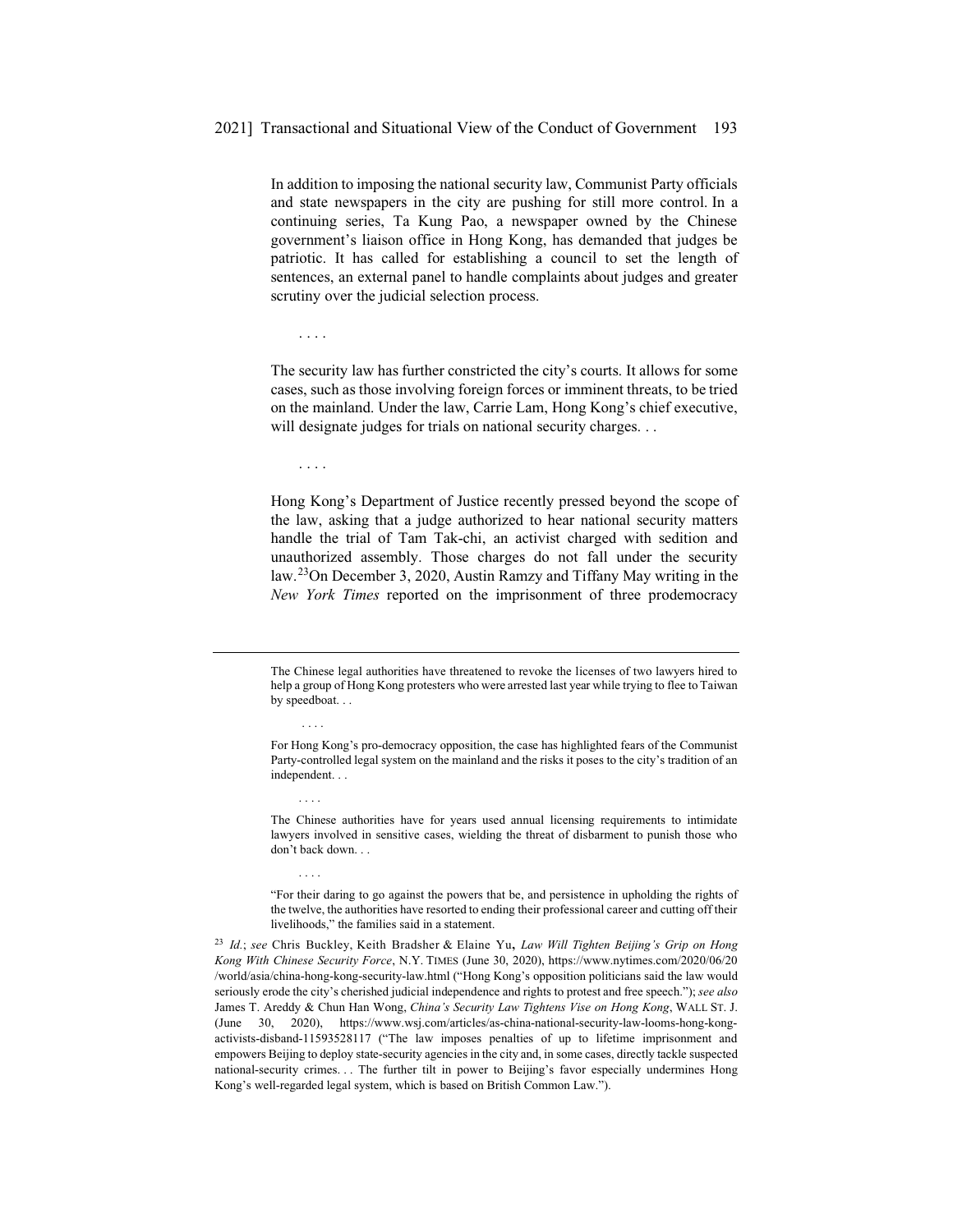activists on unauthorized assembly charges and described how the law was being used to advance the Chinese government's political interests.<sup>24</sup>

Their sentencing points to the wide-ranging nature of Beijing's increasingly aggressive crackdown on political opposition in Hong Kong, which was roiled by months of antigovernment demonstrations last year. The police have arrested activists, journalists and politicians, while pro-Beijing voices have sought to pressure the city's largely independent judiciary and freewheeling news media. China also moved to force the ouster of four lawmakers last month, prompting the mass resignation of the prodemocracy camp from the local legislature. This summer, China imposed a national security law on Hong Kong that grants the authorities sweeping powers to limit dissent.<sup>25</sup>

The national security law gives the Chinese government the power to enforce crimes such as foreign collusion, session and sedition. These laws are being used by Beijing as an expedient instrument to intimidate and suppress dissent. Moreover, as part of the strategy for implementing the national security law, the Chinese government is deliberately intimidating prosecutors and undermining review and oversight by an independent judiciary. The use of the law to suppress political dissent in Hong Kong, is, therefore, a stunning example of the unquestioned use of criminal investigations and prosecutions to advance political interests unrelated to pursuing justice or preventing injustice.26

....

<sup>24</sup> Austin Ramzy & Tiffany May**,** *Joshua Wong and Agnes Chow Are Sentenced to Prison Over Hong Kong Protest*, N.Y. TIMES (Dec. 16, 2020), https://www.nytimes.com/2020/12/02/world/asia/joshuawong-agnes-chow-hong-kong.html.

<sup>25</sup> *Id.*

<sup>26</sup> James T. Areeddy & Chun Han Wong, *China's Security Law Tightens Vise on Hong Kong*, WALL ST. J. (June 30, 2020), https://www.wsj.com/articles/as-china-national-security-law-looms-hong-kongactivists-disband-11593528117 (reporting on how the national-security law has provided Beijing an overarching legal basis for its suppression of dissent); *see also* Wenxin Fan, *China's Campaign to Crush Democracy in Hong Kong Is Working*, WALL ST. J. (Feb. 25, 2021), https://www.wsj.com/articles/chinascampaign-to-crush-democracy-in-hong-kong-is-working-11614268174:

Just eight months after Beijing imposed a new national security law to quell a pro-democracy movement, this freewheeling former British colony has all but been brought to heel. Moving with a scope and speed few here anticipated, authorities have used the law to stamp out street protests, ban activists from lobbying foreign governments, gut the city's legislature and arrest most of the opposition. . .

The national security law categorizes four crimes—secession, subversion, terrorism and colluding with foreign forces, punishable by up to life imprisonment. It also makes a point of requiring authorities to supervise and regulate schools, social organizations, media and the internet. It allows suspects to be sent to the mainland for trial, a prospect locals find most scary, and enables mainland state security agencies to operate from offices in Hong Kong. . .

Chinese officials are now eyeing changes to Hong Kong's other institutional check on executive power: its judiciary. They complain that judges release activists on bail soon after police arrest them, impeding Beijing's goals. The grumbles underscore an uncomfortable truth: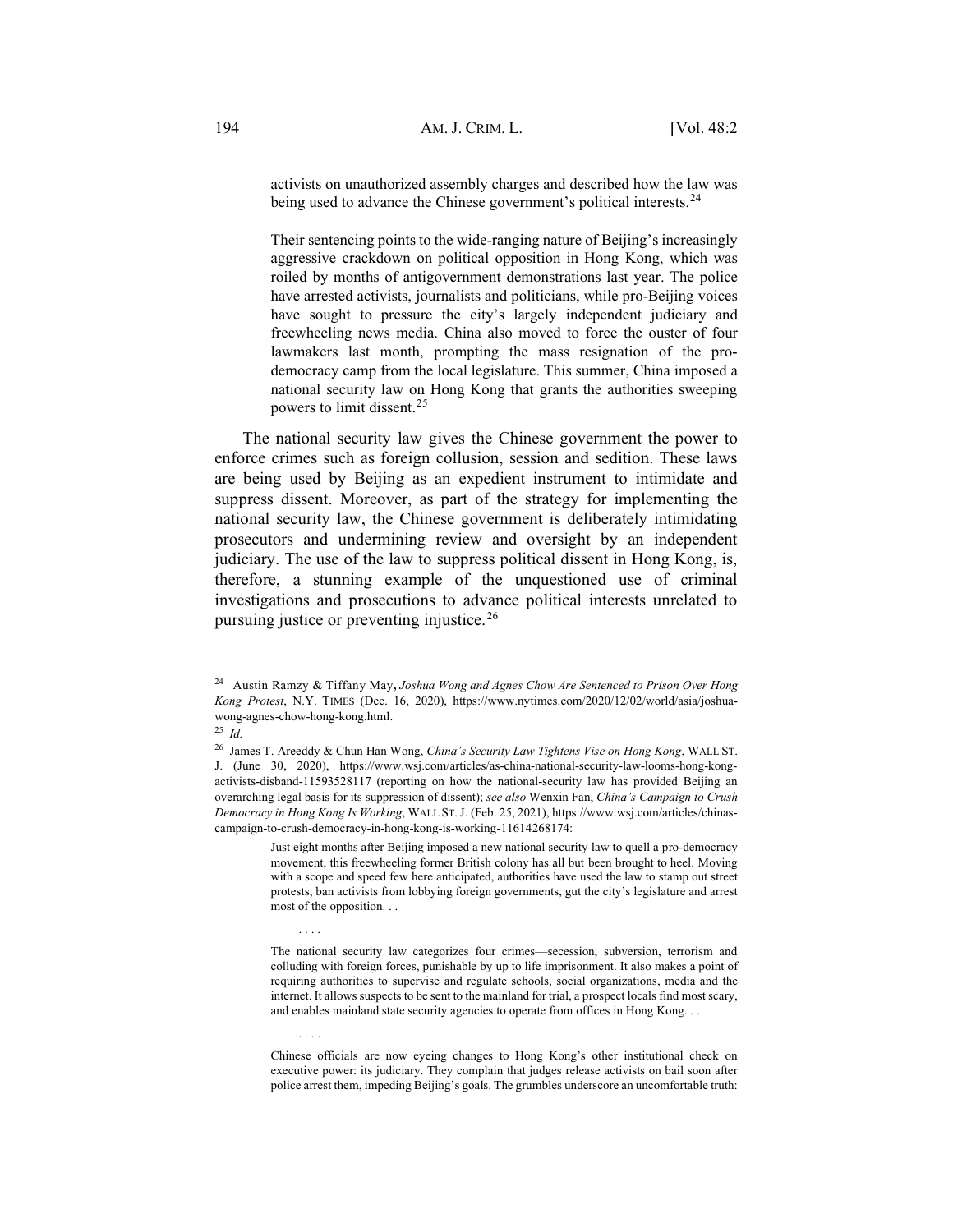#### *B. Ukraine*

The July 2019 campaign by Mr. Trump to use military assistance to pressure the Ukrainian government to announce a corruption investigation of his political rival, is another disturbing imprint of the transactional and situational view of the conduct of government. Kenneth P. Vogel of the *New York Times* provided a summary of the evidence presented during the impeachment process that described in detail an illicit campaign by President Trump to withhold nearly \$400 million in military aid as leverage to intimidate the Ukrainian government to pursue a corruption investigation that would benefit him politically.<sup>27</sup>

> [T]he impeachment process that dominated Washington for months produced a set of facts that is largely beyond dispute: The president of the United States pressured a foreign government to take actions aimed at his political opponents. . .Mr. Trump's public statements, plus testimony and documents introduced during the impeachment process and revelations independent from the congressional revelations from the congressional inquiry, establish a narrative of the president's involvement in the effort. . .to persuade Ukraine to publicly commit to investigating [a political rival]. . .

....

Some of the clearest evidence comes from Mr. Trump's own statements, both in his phone conversation with President Volodymyr Zelensky of Ukraine on July 25 and in public remarks he later made. A reconstructed transcript of the call, made public by the White House in October, makes clear that Mr. Trump asked the Ukrainian president to pursue investigations into the Bidens. . . "I would like you to do us a favor through," Mr. Trump said, asking Mr. Zelensky's government. . . to pursue the investigations."<sup>28</sup>

The *Wall Street Journal* was even more direct in its conclusion that Mr. Trump attempted to use military aid as an expedient instrument to advance a personal political interest.29

The city's British-style independent justice system is incompatible with that of the mainland, where judges are considered part of the political apparatus that implements the party's ruling.

<sup>27</sup> Kenneth P. Vogel, *Beyond the Partisan Fight, a Wealth of Evidence About Trump and Ukraine*, N.Y. TIMES (Feb. 5, 2020), https://www.nytimes.com/2020/02/05/us/politics/trump-ukraine-evidence.html. <sup>28</sup> *Id*.

<sup>29</sup> Rebecca Ballhaus & Dustin Volz, *Testimonies, Place Trump at Center of Ukraine Pressure Campaign*, WALL ST. J. (Nov. 23, 2019), https://www.wsj.com/articles/testimonies-place-trump-at-center-ofukraine-pressure-campaign-11574517601; *see also* Rebecca Ballhaus & Dustin Volz. *Impeachment Hearing: Sondland Says He Pursued Ukraine Probes at 'Express Direction' of Trump*, WALL ST. J. (Nov. 20, 2019), https://www.wsj.com/articles/gordon-sondland-to-testify-in-impeachment-inquiry-11574245802:

Gordon Sondland, the U.S. ambassador to the European Union, said Wednesday at a public hearing that "at the express direction" of President Trump he urged Ukraine to announce investigations that would benefit the president politically. Mr. Sondland testified there was a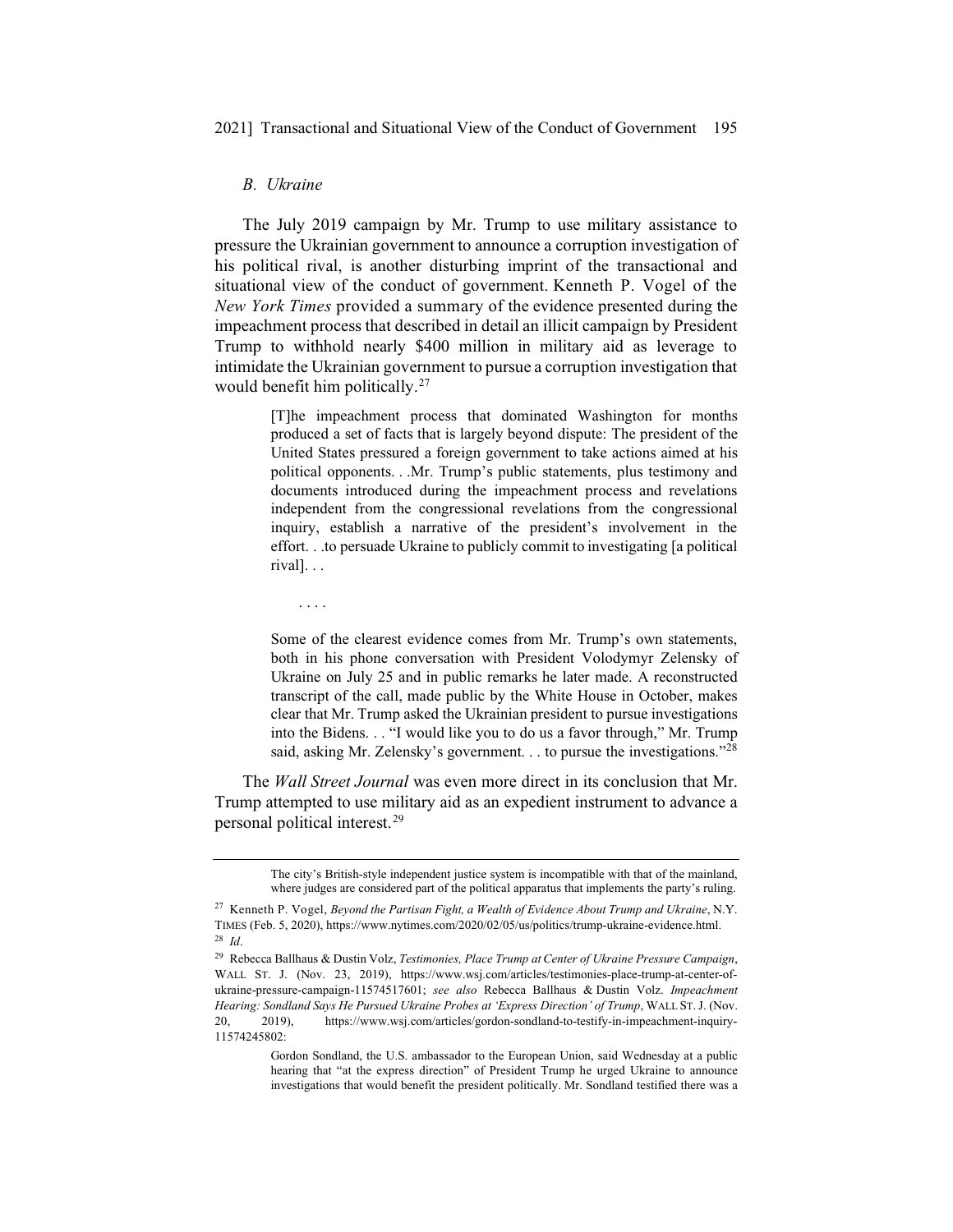More than 30 hours of public hearings laid out the case that President Trump sought to use the powers of his office to drive a newly elected Ukrainian president to pursue investigations that would benefit him politically.

....

Taken together, the hearings depicted a president whose interest in Ukraine centered on his push for investigations that could reap him political gain.30The Ukraine pressure campaign reflected Mr. Trump's transactional and situational view of the conduct of government. The record reflects that there was an effort to use military aid as leverage to intimidate a foreign government to pursue a corruption investigation to advance interests unrelated to pursuing justice or preventing injustice. Unfortunately, the records suggests that Mr. Trump's willingness to use the conduct of government as leverage to advance his political interests was not limited to the Ukraine pressure campaign and contributed to a narrative that the Department of Justice was not acting independently of his political interest.

### II. THE ASSERTION THAT FEDERAL CRIMINAL INVESTIGATIONS WERE INTERFERED WITH TO ADVANCE POLITICAL INTERESTS

President Trump's view that the conduct of government was transactional and situational was not limited to the use of military assistance to pressure the Ukrainian government to announce a corruption investigation of a political rival. Mr. Trump clearly viewed criminal investigations and prosecutions as expedient instruments that could be used to advance his political interests. The *New York Times*<sup>31</sup> and the *Wall Street Journal* <sup>32</sup> were unsparing in their criticism of actions that they believe suggests that the Department of Justice was not operating independently of the political interests of the White House. Therefore, the discussion of the use of federal criminal law as an instrument to achieve geopolitical interest, should also take into account the concern that federal criminal investigations and

<sup>30</sup> *Id.*

<sup>&</sup>quot;quid pro quo" between a White House meeting for the new Ukrainian president and the investigations Mr. Trump sought, and explained in detail why he believed nearly \$400 million in aid to Ukraine had been linked to those probes. Democrats said his account backed up the central issue in the impeachment inquiry. Republicans questioned his memory and truthfulness and said he was overstating the evidence for his conclusion. "As a presidential appointee, I followed the directions of the president," Mr. Sondland said, adding that he worked with Rudy Giuliani, the president's personal attorney, to persuade Ukraine to launch investigations into Democrat Joe Biden and alleged 2016 election interference "because the president directed us to do so."

<sup>31</sup> Maggie Haberman & Michael Crowley, *Trump Calls on Barr to 'Act' Against Biden Before Election*, N.Y. TIMES (Oct. 20, 2020), https://www.nytimes.com/2020/10/20/us/politics/trump-barrbiden.html.

<sup>32</sup> Andrew Restuccia & Sadie Gurman, *Trump Urges Barr to Initiate Investigation Into Joe Biden and Son*, WALL ST. J. (Oct. 20, 2020), https://www.wsj.com/articles/trump-urges-barr-to-initiateinvestigation-into-joe-biden-and-son-11603220876.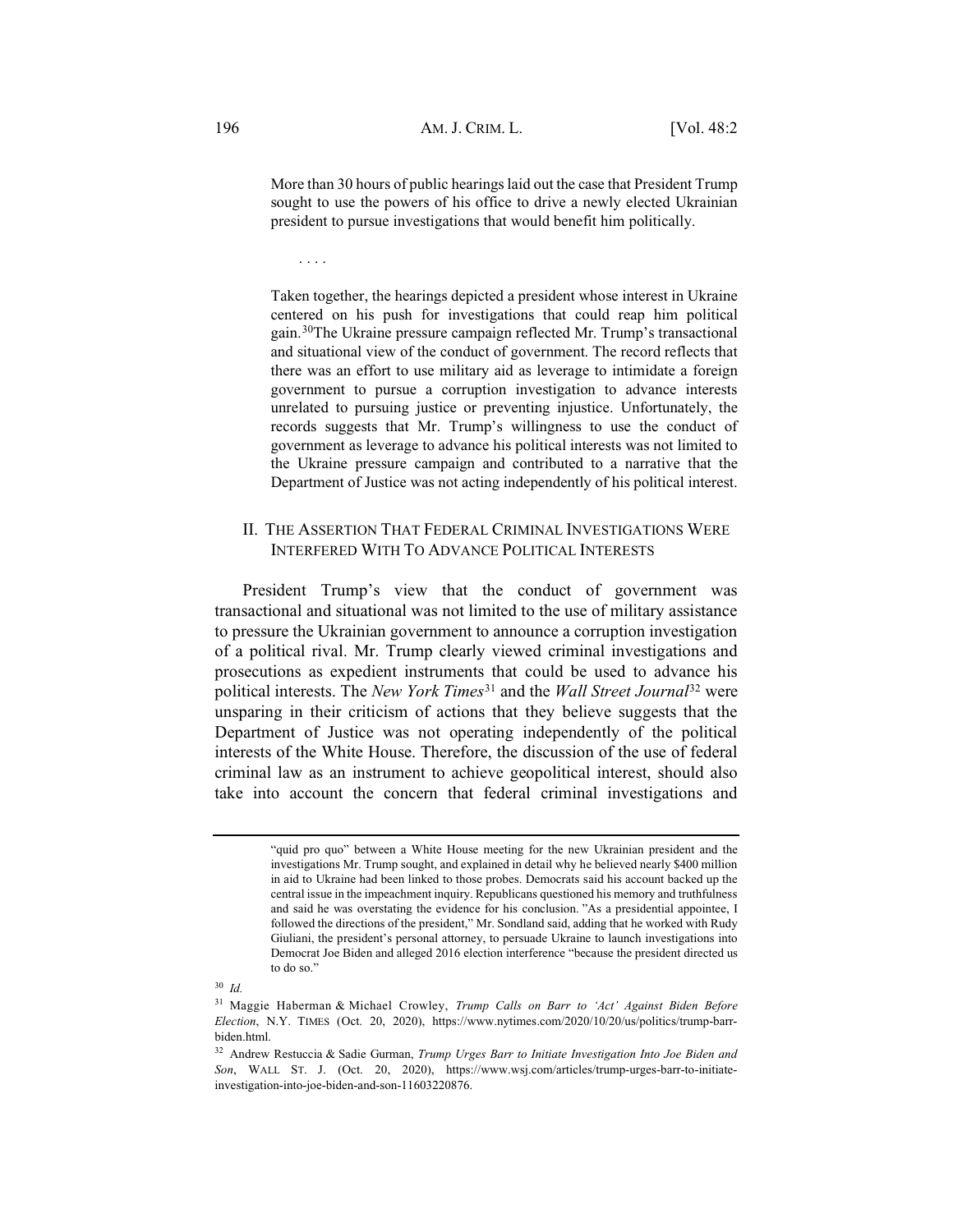prosecutions were interfered with to advance political interests unrelated to pursuing justice and preventing injustice.

On October 20, 2020, the *New York Times*reported that President Trump, demonstrating his worse impulses, essentially tried to revive the risky, legally dubious and dangerous Ukrainian type pressure campaign by urging that federal prosecutors pursue a corruption investigation of his political rival:<sup>33</sup>

> President Trump on Tuesday called on William P. Barr, the attorney general, to take action before Election Day against his Democratic opponent. . . an extraordinary attempt to pressure the government's chief law enforcement to help him politically.

> "We've got to get the attorney general to act," Mr. Trump said on Tuesday. . . Mr. Trump called on Mr. Barr to appoint a special prosecutor or similar official, saying: "He's got to act. And he's got to act fast." "This is major corruption, and this has to be known about before the election."

....

Critics have accused Mr. Barr on a number of occasions of intervening on issues to help Mr. Trump politically. But for the president to publicly call on him to take action against a political opponent was remarkable, especially two weeks before a presidential election.<sup>34</sup>

On the same day, the *Wall Street Journal* also reported on President Trump's urging that the Department of Justice pursue a corruption investigation of his political rival.<sup>35</sup> Moreover, Andrew Restuccia and Sadie Gurman included the identical comment asserting their belief that Mr. Barr had taken actions to benefit of Mr. Trump and those with personal or political connections to him, "including personal interventions in *several criminal cases* related to Mr. Mueller's Russia probe that Mr. Barr said had been poorly handled."36

A federal criminal investigation was never pursued as desired by Mr. Trump. Moreover, it was later revealed that Mr. Barr did not publicly disclose the existence of an investigation of Hunter Biden into possible tax evasion prior to the election.<sup>37</sup> Nevertheless, over the last four years, Mr. Barr has

<sup>33</sup> *See* Haberman, *supra* note 31; *see also* Peter Baker and Maggie Haberman, *Trump Lashes Out at His Cabinet With Calls to Indict Political Rivals*, N.Y. TIMES (Oct. 8, 2020), https://www.nytimes.com /2020/10/08/us/politics/trump-calls-to-indict-political-rivals.html:

Mr. Trump has often argued that his political antagonists should be prosecuted, but in this case, he went further by indicating that he had directly pressured Mr. Barr to indict without waiting for more evidence. "He's got all the information he needs," the president said. "They want to get more, more, more, they keep getting more. I said, 'You don't need any more.'"

<sup>34</sup> *Id.*

<sup>35</sup> *See* Restuccia, *supra* note 32.

<sup>36</sup> *Id.*

<sup>37</sup> Maggie Haberman & Michael S. Schmidt, *Trump Denounces Barr for Not Publicly Disclosing the Hunter Biden Inquiry*, N.Y. TIMES (Dec. 13, 2020), https://www.nytimes.com/2020/12/12/us/ politics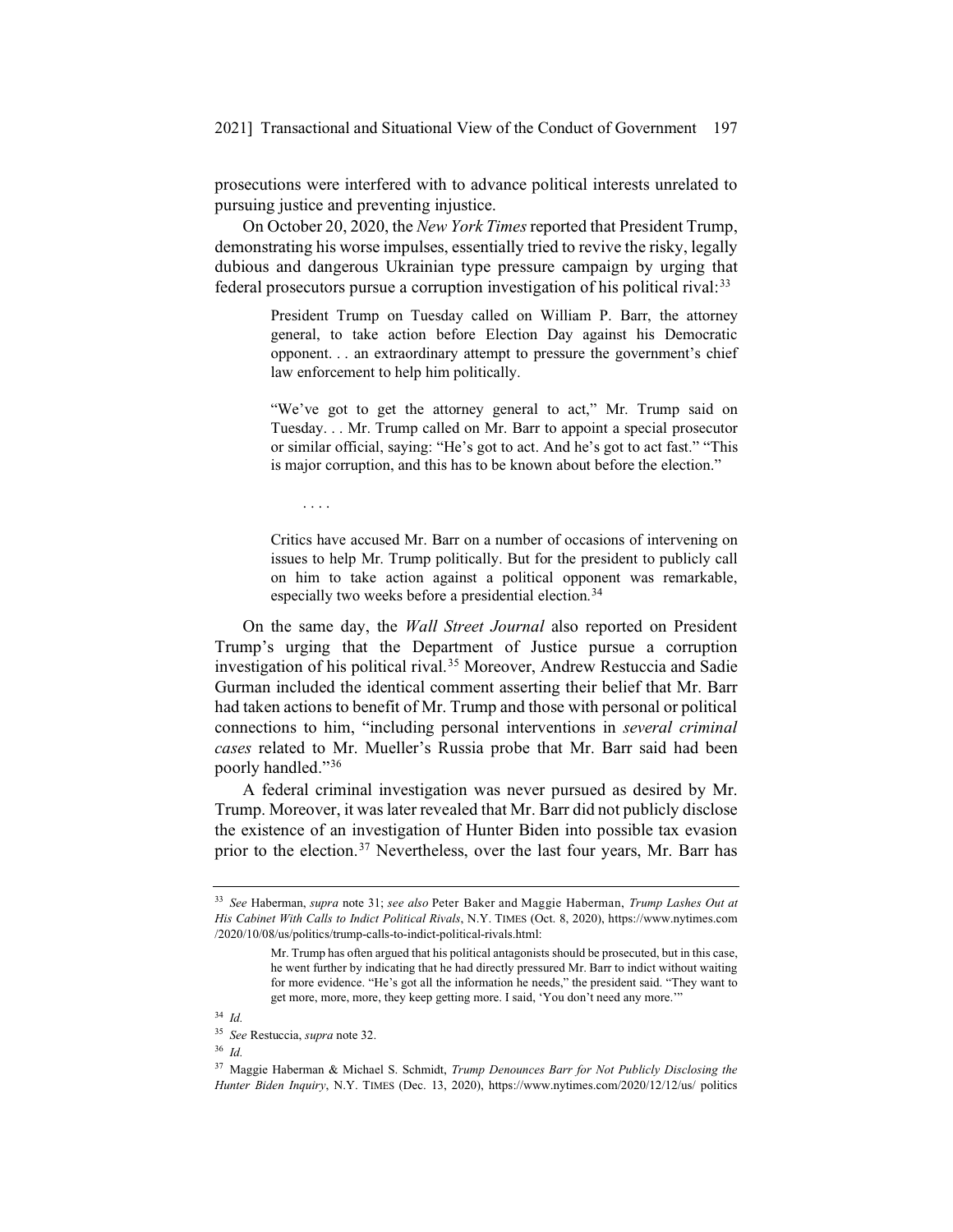been expressly portrayed as an instrument of Mr. Trump and the relentless criticism has been that, under Mr. Barr, the Department of Justice was not operating independently of the political interests of the White House. This critical narrative of Mr. Barr has relied on judgments he made to intervene in the prosecution of two former associates of Mr. Trump that were brought by the special counsel investigating interference in the 2016 election. In the prosecution of former national security advisor Michael Flynn, Mr. Barr intervened or interfered in this prosecution after the defendant pleaded guilty to lying during an interview by FBI agents. Mr. Barr directed that prosecutors seek dismissal of the charges. Aruna Viswanatha and Sadie Gurman reported on the request to dismiss the charges for the *Wall Street Journal*: 38

> The Justice Department moved to drop its case against Michael Flynn in a major reversal more than two years after the former national security adviser pleaded guilty to lying to the FBI. . .

....

"The Government has concluded that the interview of Mr. Flynn was untethered to, and unjustified by, the FBI's counterintelligence investigation into Mr. Flynn," said the filing, signed by interim Washington U.S. Attorney Timothy Shea, a former aide to Attorney General William Barr.

....

....

<sup>39</sup> *Id.*

Mr. Flynn, a former Army lieutenant general, admitted that he had misled FBI agents about whether he had spoken to Russia's ambassador weeks before President Trump's inauguration about U.S. sanctions on the country.

At issue wasn't whether or not Mr. Flynn lied to the FBI, which he admitted to, but rather whether that lie was material to the investigation—and whether the interview was justified as part of the counterintelligence probe into the national security adviser. It was slated to be closed just as evidence of his contacts with the Russian diplomat surfaced.<sup>39</sup>

The prosecution became involved in a complicated legal process after the federal district judge overseeing the case explicitly questioned the request to

<sup>/</sup>trump-barr-biden-investigation.html; *see also* Katie Brenner, *William Barr is Out as Attorney General*, N.Y. TIMES (Dec. 14, 2020), https://www.nytimes.com/2020/12/14/us/politics/ william-barr-attorneygeneral.html ("Mr. Trump accused his attorney general of disloyalty for not publicly disclosing the department's investigation into President-elect Joseph R. Biden Jr.'s son Hunter Biden during the campaign.").

<sup>38</sup> Aruna Viswanatha & Sadie Gurman, *Justice Department to Drop Case Against Michael Flynn*, WALL ST. J. (May 7, 2020), https://www.wsj.com/articles/justice-department-to-drop-case-against-mike-flynn-11588878267.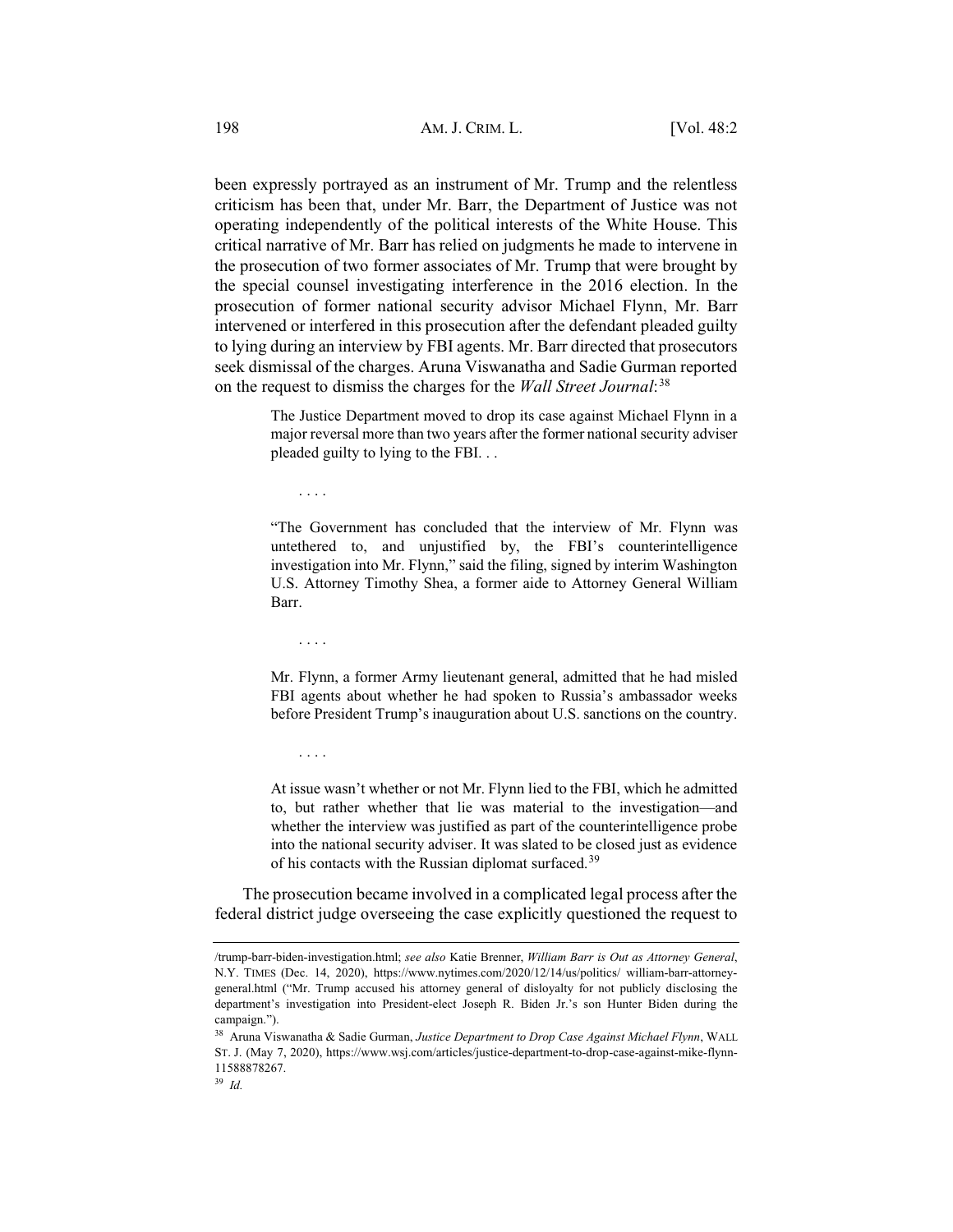dismiss the charges. Before a final decision was made by the court, Mr. Flynn was pardoned by President Trump.<sup>40</sup>

In the prosecution of Roger Stone, a longtime friend and informal political advisor, Mr. Barr intervened after the defendant was found guilty of lying to Congress and witness tampering.<sup>41</sup> Prior to sentencing, Mr. Barr intervened in the case and directed that the initial sentencing recommendation of seven to nine years be reduced. Mr. Barr found this recommendation to be excessive and directed that those prosecutors handling the case seek only an unspecified term of incarceration for Mr. Stone.<sup>42</sup> After he was sentenced to a term of three years, <sup>43</sup> President Trump commuted Mr. Stone's sentence. <sup>44</sup>

In its reporting on Mr. Barr's intervention in the Flynn and Stone cases, the *New York Times* and the *Wall Street Journal*, explicitly questioned whether the moves by Mr. Barr were motivated by his intent to benefit Mr. Trump.45 Mr. Barr was plainly frustrated with the judgments made by the

<sup>&</sup>lt;sup>40</sup> Charlie Savage, *Trump Pardons Michael Flynn, Ending Case His Justice Dept. Sought*, N.Y. TIMES **(**Nov. 25, 2020), https://www.nytimes.com/2020/11/25/us/politics/michael-flynn-pardon.html.

<sup>41</sup> Sharon LaFraniere & Zach Montague, *Roger Stone Is Convicted of Impeding Investigators in a Bid to Protect Trump*, N.Y. TIMES (June 16, 2020), https://www.nytimes.com/2019/11/15/us/ politics/rogerstone-trial-guilty.html.

<sup>42</sup> Katie Benner, Sharon LaFraniere & Adam Goldman**,** *Prosecutors Quit Roger Stone Case After Justice Dept. Intervenes on Sentencing*, N.Y. TIMES (July 8, 2020), https://www.nytimes.com/2020/02/11 /us/politics/roger-stone-sentencing.html.

<sup>43</sup> *See* Sharon LaFranier, *Roger Stone Is Sentenced to Over 3 Years*, N.Y. TIMES (July 19, 2020), https://www.nytimes.com/2020/02/20/us/roger-stone-40-months-sentencing-verdict.html.

<sup>44</sup> Peter Baker, Maggie Haberman & Sharon La Franier, *Trump Commutes Sentence of Roger Stone in Case He Long Denounced*, N.Y. TIMES (July 10, 2020), https://www.nytimes.com/2020/07/10/us/politics /trump-roger-stone-clemency.html. On December 23, 2020, Stone was granted a full pardon. *See* Rebecca Ballhaus & Byron Tau, *Trump Pardons Manafort, Stone 24 Others*, WALL ST. J. (Dec. 23, 2020), https://www.wsj.com/articles/trump-issues-26-more-pardons-including-to-paul-manafort-roger-stone-11608769926.

<sup>45</sup> *See* Adam Goldman & Katie Benner, *U.S. Drops Michael Flynn Case, in Move Backed by Trump*, N.Y. TIMES (June 10, 2020), https://www.nytimes.com/2020/05/07/us/politics/michael-flynn-casedropped.html. In its reporting on the intervention in the Flynn case, the *New York Times* suggested that the action was in response to political pressure from the White House and undermined the independence of the Justice Department:

After an extraordinary public campaign by President Trump and his allies, the Justice Department dropped its criminal case on Thursday against Michael Flynn Mr. Trump's first national security adviser. Mr. Flynn had previously pleaded guilty twice to lying to F.B.I. agents about his conversations with a Russian diplomat during the presidential transition in late 2016. The move was the latest example of Attorney General William P. Barr's efforts to chisel away at the results of the Russian investigation.

*Id.*; *see also* Restuccia, *supra* note 32; Katie Benner, Sharon LaFraniere & Adam Goldman**,** *Prosecutors Quit Roger Stone Case After Justice Dept. Intervenes on Sentencing*, N.Y. TIMES (July 8, 2020), https://www.nytimes.com/2020/02/11/us/politics/roger-stone-sentencing.html:

Four prosecutors abruptly withdrew on Tuesday from the case of President Trump's longtime friend Roger J. Stone after senior Justice Department officials intervened to recommend a more lenient sentence for crimes he committed in a bid to protect the president. In an extraordinary decision overruling career lawyers, the Justice Department recommended an unspecified term of incarceration for Mr. Stone instead of the prosecutors' request of a punishment of seven to nine years. The move coincided with Mr. Trump's declaration on Twitter early Tuesday that the government was treating Mr. Stone too harshly. The development immediately prompted questions about whether the Justice Department was bending to White House. . . .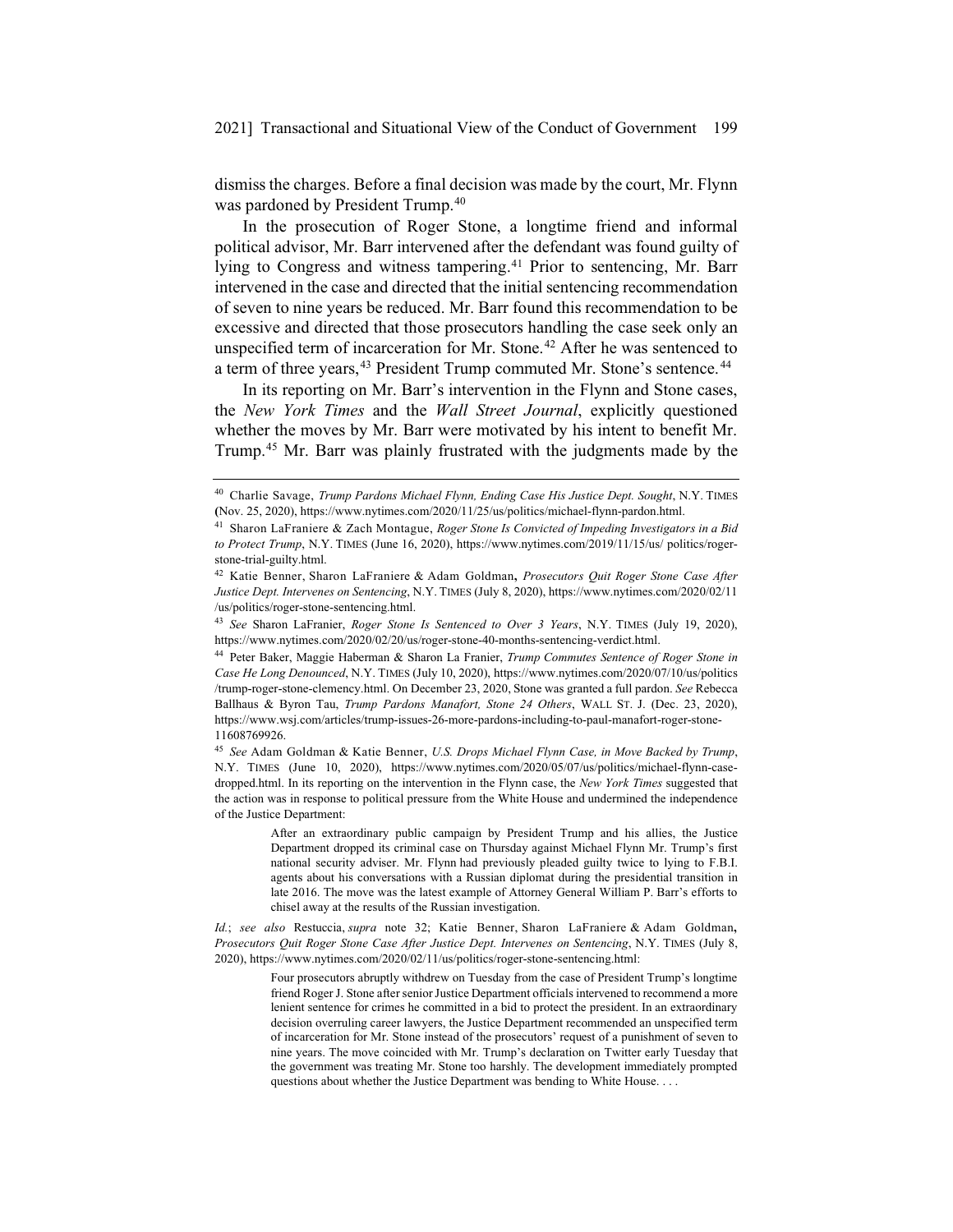investigative agents in the Flynn case and the prosecutors in the Stone case. However, Mr. Barr's concern about whether investigators and prosecutors acted responsibly, seems to have been limited to just these two matters brought by the special counsel. Mr. Barr never connected these concerns to any broader issue or concern about the judgments, practices, or tactics of investigators and prosecutors in other white collar crime cases. As a consequence, it appeared that Mr. Barr was relying on only one sensor and that his intervention was specifically intended to benefit Mr. Trump and those close to him.

After the Flynn and Stone interventions, the narrative that the Justice Department under Mr. Barr was not acting independently of the political interest of the White House took on increasingly undeniable momentum. During the presidential campaign, Mr. Barr was relentlessly criticized for what was viewed as intentionally aligning the Department of Justice with issues that advanced the political interest of the White House. On September 21, 2020, the *New York Times* reported that the Justice Department had threatened to withhold federal funding from New York, Seattle and Portland, Oregon over their responses to protests against injustices that were carried out over the summer of 2020. Katie Benner, writing in the *New York Times,* linked this decision to Mr. Trump's inflammatory rhetoric about "anarchy" in cities led by Democratic mayors: 46

> Attorney General William P. Barr on Monday escalated the Trump administration's attacks on Democratic-led cities by threatening to withhold federal funding from New York, Seattle and Portland, Ore., over their responses to protests against police brutality, portraying them as inadequate as President Trump seeks to make the unrest a cornerstone of his re-election campaign.

> The cities "permitted violence and destruction of property to persist and have refused to undertake reasonable measures to counteract criminal activities," the Justice Department said in a statement announcing its response to a directive by the president this month to find ways to cut funding from such cities.

> "We cannot allow federal tax dollars to be wasted when the safety of the citizenry hangs in the balance," Mr. Barr said in a statement. "It is my hope that the cities identified by the Department of Justice today will reverse

....

To some, the surprising reversal in the politically sensitive Stone case underscored questions about Attorney General William P. Barr's willingness to protect the department's independence from any political influence by Mr. Trump. Critics have accused Mr. Barr of seeming to side with the president over law enforcement, including his criticism of the origins of the F.B.I.'s investigation into whether the Trump campaign conspired with Russia in 2016.

<sup>46</sup> Katie Benner, *Justice Dept. Threatens to Withhold Federal Funds From N.Y., Seattle and Portland*, N.Y. TIMES (Sept. 21, 2020), https://www.nytimes.com/2020/09/21/us/politics/trump-new-york-seattleportland.html.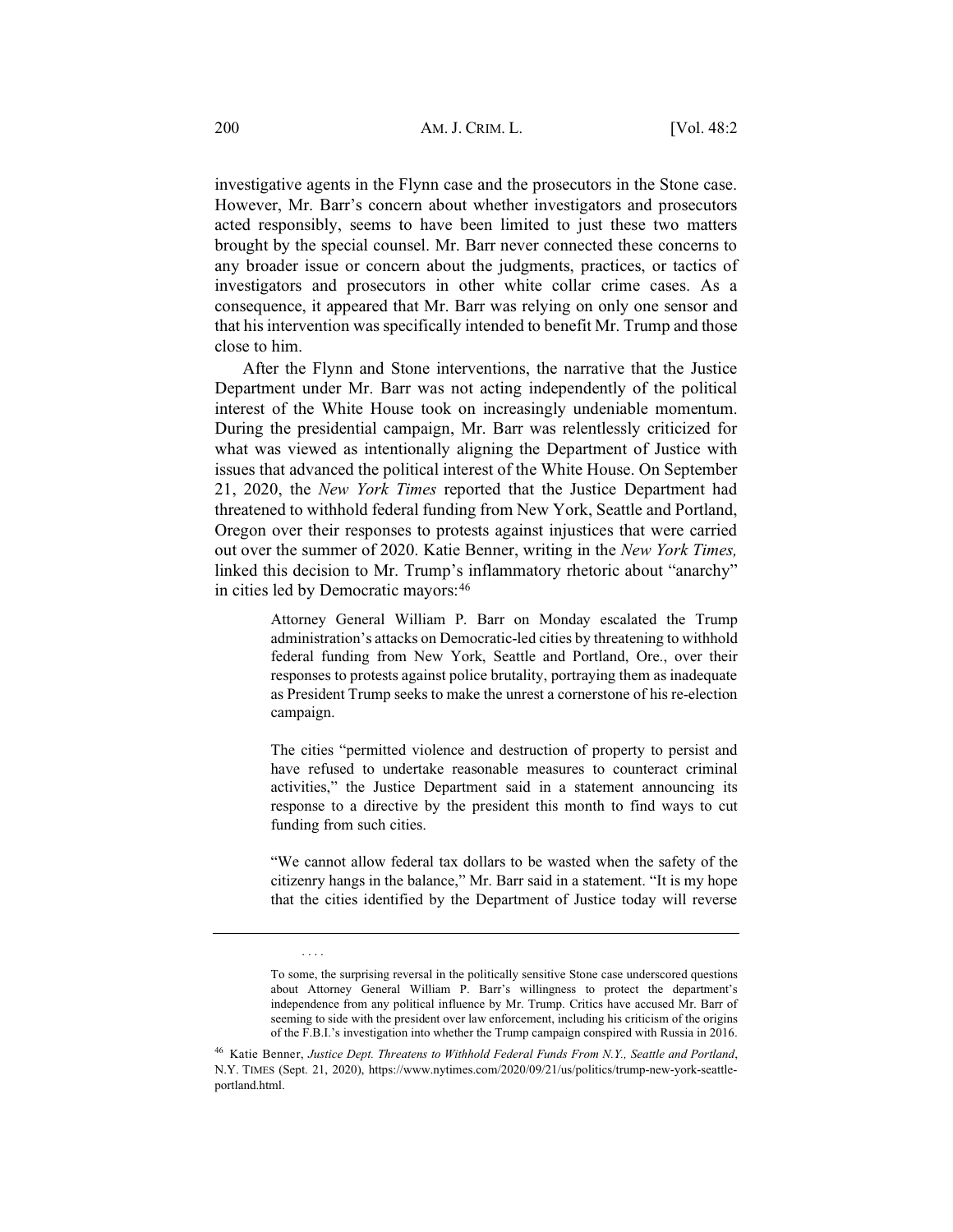course and become serious about performing the basic function of government and start protecting their own citizens. . ."

In his directive, Mr. Trump accused cities of allowing "anarchy" to take hold and said that the local officials who had permitted crime to persist should face punitive financial measures. His memo threatened to withdraw billions of dollars from some of the country's largest cities and cited New York, Seattle and Portland.<sup>47</sup>

The *Wall Street Journal* shared the concern that the Department of Justice was not acting independently of the political interests of the White House. In an article published on September 21, 2020, Sadie Gurman also suggested that the threat from the Justice Department to withhold funds from targeted cities reflected an effort to coordinate with the political interests of the White House. The report also noted a memorandum sent by the White House to the Justice Department directing that federal prosecutors identify jurisdictions that were "'permitting anarchy' by failing to aggressively quell civil unrest" as evidence of the close coordination.<sup>48</sup>

In addition to threatening to withhold federal funding, as part of the response to the protests that took place during the summer of 2020, Mr. Barr requested that federal prosecutors consider using a national security law against protestors. On September 16, 2020, the *New York Times* reported that Mr. Barr requested that prosecutors consider using the federal sedition statute to suppress the demonstrators. <sup>49</sup> Mr. Barr went further and also suggested

<sup>49</sup> The federal seditious conspiracy statute provides:

....

<sup>47</sup> *Id.*; *see also* Katie Benner, *William Barr Is Out as Attorney General*, N.Y. TIMES (Dec. 14, 2020), https://www.nytimes.com/2020/12/14/us/politics/william-barr-attorney-general.html:

Mr. Barr brought the Justice Department closer to the White than any attorney general in a half-century. Defying the distance that federal law enforcement officials have typically maintained from campaign politics, Mr. Barr spent the months leading up to the election echoing Mr. Trump's unsubstantiated claims of widespread voter fraud. He also told an interviewer that the country would be "irrevocably committed to the socialist path," if the president were not re-elected.

<sup>48</sup> Sadie Gurman, *Justice Department Threatens to Cut Funds to New York, Seattle and Portland*, WALL ST. J. (Sept. 21, 2020), https://www.wsj.com/articles/justice-department-threatens-to-cut-funds-to-newyork-seattle-and-portland-11600704061.

If two or more persons in any State or Territory, or in any place subject to the jurisdiction of the United States, conspire to overthrow, put down or to destroy by force the Government of the United States, or to levy war against them, or to oppose by force the authority thereof, or by force to prevent, hinder or delay the execution of any law of the United States, or by force to seize, take, or possess any property of the United States contrary to the authority thereof, they shall each be fined under this title or imprisoned not more than twenty years, or both.

<sup>18</sup> U.S.C. § 2384; *See* United States v. Rahman, 189 F.3d 88 (2d Cir. 1999) (confirming seditious conspiracy conviction based on evidence that the defendant advocated the attack on the United States military installations, the United Nations as well as of the murder of Egyptian President Hosni Mubarak); *cf.* Katherine Bishop*, U.S. Deusts Off An Old Law*, N.Y. TIMES (Mar. 27, 1988), https:// www.nytimes.com/1988/03/27/weekinreview/us-deusts-off-an-old-law.html: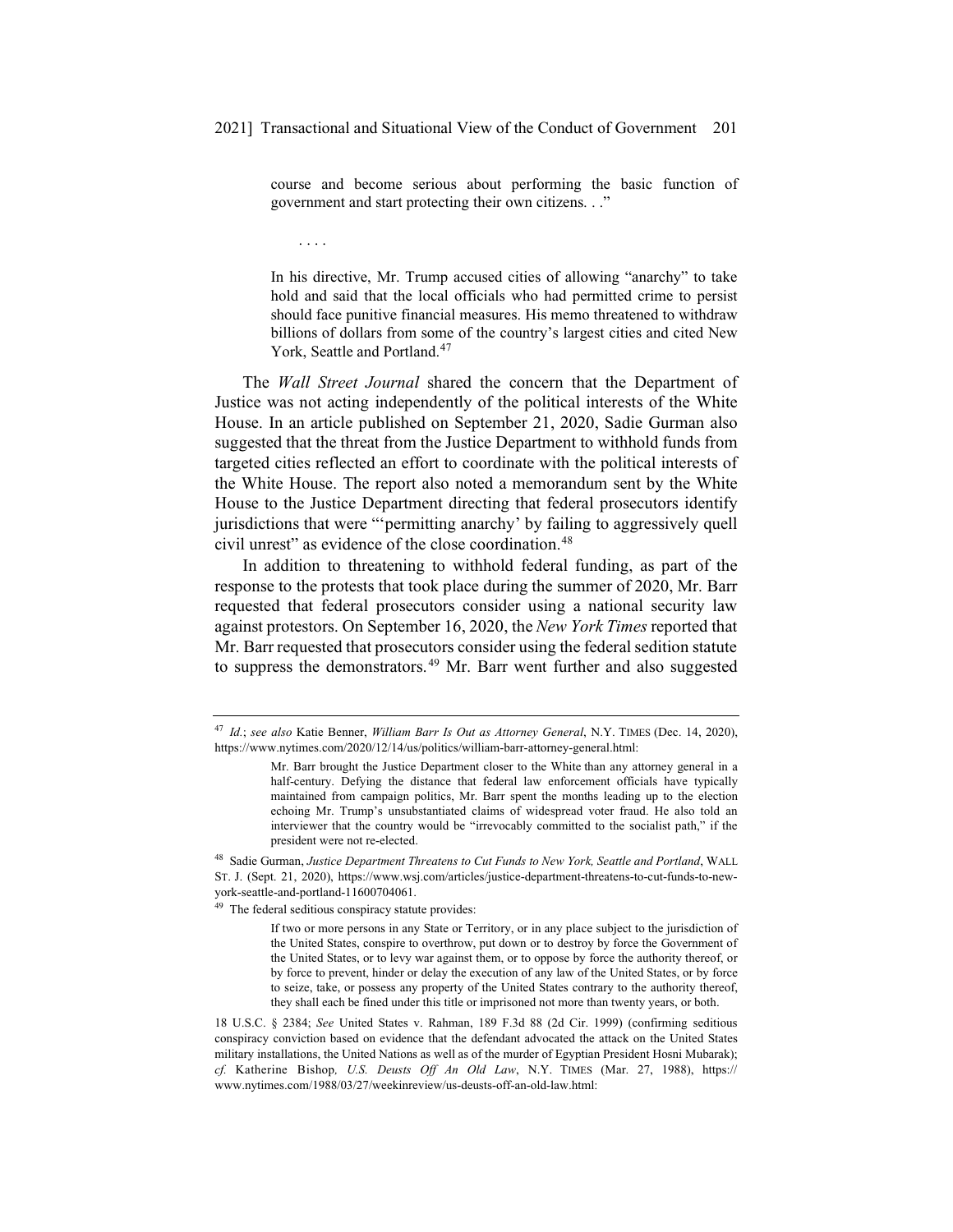that federal prosecutors consider federal criminal charges against the mayor of Seattle for allowing a police-free protest zone. 50

On September 25, 2020, Katie Benner wrote in the *New York Times* that by pushing violent crime persecutions, Mr. Barr was intentionally aligning the Department of Justice with Mr. Trump's re-election campaign. As a consequence, according to "critics" cited by Ms. Benner, Mr. Barr had placed the political independence of the Justice Department at risk.<sup>51</sup>

> Mr. Barr's approach to running the Justice Department . . . "is squarely in line" with not only the Trump White House but also with the Trump campaign's law-and-order political platform and assertions that Democrats have made the United States less safe. Critics argued that the department's norm of independence from politics, widely seen as an anticorruption measure that grew out of the post-Watergate era, was at risk. . . .

....

As protests wore on, Mr. Trump accused Democratic leaders of allowing violence to spiral out of control, labeling New York, Seattle and Portland as "anarchistic cities" and announcing with fanfare that he had asked Mr. Barr to determine whether they should lose their federal funding. This week, the Justice Department announced that Mr. Barr concluded that they should....

....

While all presidents promote the accomplishments of their administrations, Mr. Barr's view defied the norm of the past several decades where

In what legal experts say is the most aggressive use of seditious conspiracy laws in recent years, the Reagan Administration has charged a number of radical organizations on the left and right of the political spectrum with plotting to overthrow the Government. Some of the defendants are Puerto Rican nationalists who the Government believes are associated with a group accused of being a terrorist organization. Others are white supremacists who spread a message of hate against blacks and Jews. Still others are Marxist-Leninists accused of bombing companies that do business with South Africa.

To convict a group of seditious conspiracy, the Government need not prove that the organization actually tried to carry out its insurrection but simply that its members conspired to do so. This power to prosecute people for their intentions has led to criticism that seditious conspiracy laws are simply a tool for political repression. In the current cases, however, groups are also charged with bombings, shootings and other offenses. By arguing that these are not isolated actions but elements of a pattern to overthrow the Government, the Justice Department can seek longer sentences and catch more people in its prosecutorial net.

<sup>50</sup> Katie Benner*, Barr Told Prosecutors to Consider Sedition Charges for Protest Violence*, N.Y. TIMES (Sept. 22, 2020), https://www.nytimes.com/2020/09/16/us/politics/william-barr-sedition.html. As it turned out, there was not the aggressive response by federal prosecutors as anticipated*. See* Aruna Viswanatha *and* Sadie Gurman, *Almost Half of Federal Cases Against Portland Rioters Have Been Dismissed*, WALL ST. J. (Apr. 15, 2021), https://www.wsj.com/ articles/almost-half-of-federal-casesagainst-portland-rioters-have-been-dismissed-11618501979 (reporting that federal prosecutors in Portland have moved to dismiss charges arising out of the violence demonstrations during the summer of 2020).

<sup>51</sup> Katie Benner, *Barr's Approach Closes Gap Between Justice Dept. and White House*, N.Y. TIMES (Sept. 25, 2020), https://www.nytimes.com/2020/09/25/us/politics/william-barr-justice-department.html.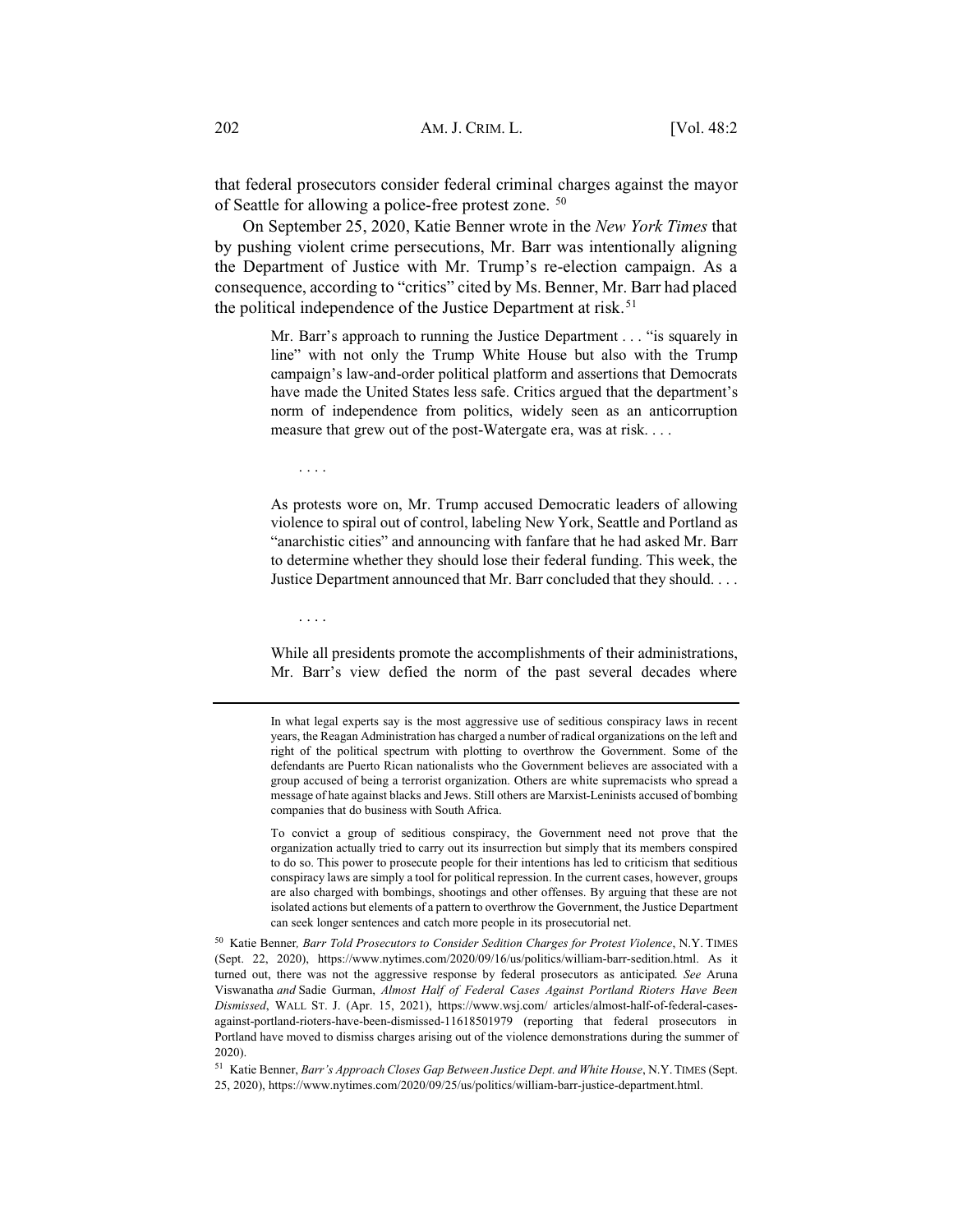presidents and attorneys general have typically sought a separation between the White House and the Justice Department to preserve the appearance that justice is meted out fairly, regardless of political affiliation.

"What used to be, by design, independent legal decisions by the department are now carefully staged to maximize their political impact," said Stephen I. Vladeck, a law professor at the University of Texas. "It's one thing to take advantage of some of the Justice Department's work for political reasons, but to turn the department basically into a satellite office of the Trump campaign is incredibly damaging to any institutional independence that was left**.**"<sup>52</sup>

The *Wall Street Journal* also expressed the belief that priorities of the Department of Justice were being too closely intertwined with the political interests of the White House. In particular, by promoting a "tough-on-crime" program at the Justice Department, it was suggested that Mr. Barr was directly furthering Mr. Trump's campaign re-election message.<sup>53</sup> On October 14, 2020, Sadie Gurman and Aruna Viswanatha, writing in the *Wall Street Journal*, asserted that Mr. Barr had too closely aligned the Justice Department's agenda with the president's political interests.<sup>54</sup>

> Attorney General William Barr had a message for the dozens of U.S. attorneys gathered in a hotel conference room in Alexandria, Va., last month: With just weeks left before the November election and the end of President Trump's first term, they should push hard on federal gun-crime cases and prosecutions of violent demonstrators.

> Mr. Barr this week plans to travel to Albuquerque, N.M., and St. Louis to tout a Justice Department crime-fighting program that has netted thousands of nationwide and will speak to police chiefs in New Orleans, as he blames Democrats for policies he says have led to increases in violence. His appearances illustrate how Mr. Barr's priorities have dovetailed with President Trump's law-and-order campaign message, which critics, including some current and former department officials, say show a pattern of prioritizing the Justice Department's work in a way that could boost Mr. Trump's re-election chances. . . .

....

Mr. Barr's supporters say his sense of urgency on violent crime is part of a longstanding focus, in particular after rises in homicides and months of sporadic unrest in cities that resulted in deaths and property damage. Any benefit to Mr. Trump's campaign is ancillary, they say. . .Yet a report

<sup>52</sup> *Id.*

<sup>53</sup> Sadie Gurman & Aruna Viswanatha, *Barr's Justice Department Touts Fighting Gun Violence as Election Approaches*, WALL ST. J. (Oct. 14, 2020), https://www.wsj.com/articles/barrs-justicedepartment-touts-fighting-gun-violence-as-election-approaches-11602684001. <sup>54</sup> *Id.*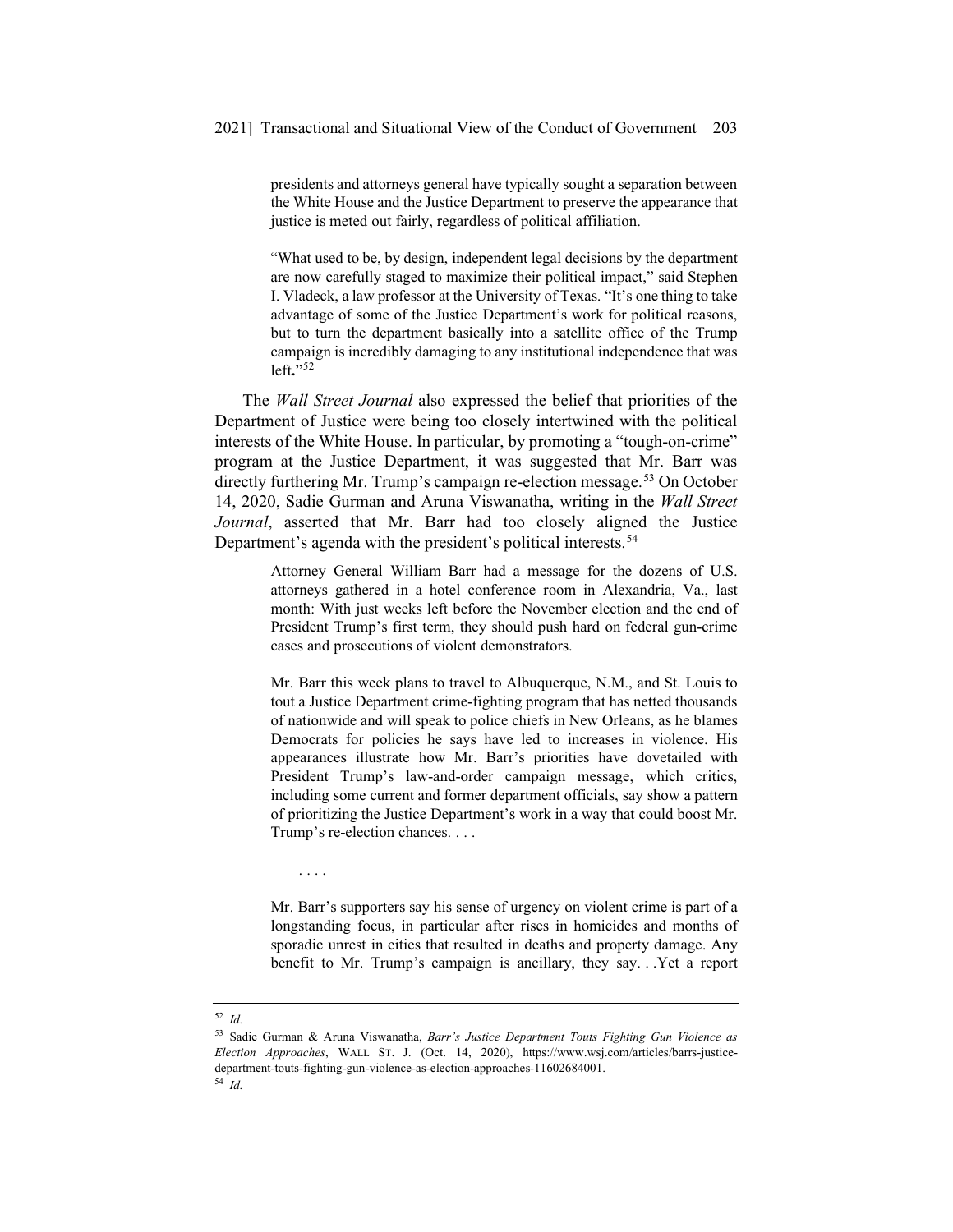released this week by an ethics center at the University of Pennsylvania's law school, written by a group that included officials from Republican and Democratic administrations, concluded that Mr. Barr "appears to be willing to use the powers of his office to attempt to help with the president's bid for re-election."<sup>55</sup>

The chosen narrative, that Mr. Barr turned the Justice Department into a crime scene, is overstated and deprived of balance.<sup>56</sup> First, contrary to repeated suggestions in published reports, Mr. Barr actually supported the underlying criminal prosecution of Mr. Stone.<sup>57</sup> Second, looking beyond the two prosecutions brought by the special counsel, the record does not suggest that Mr. Barr intervened or interfered in any additional federal criminal investigations or prosecutions that touched Mr. Trump or those close to him. Mr. Barr did not interfere in the financial fraud conviction and sentencing of Mr. Trump's 2016 campaign chairman, Paul Manafort, in the Eastern District of Virginia.58 Nor did he interfere with Manafort's conspiracy conviction and

....

....

Attorney General William Barr will resign just before Christmas, President Trump said Monday, ending a tenure during which Mr. Barr long marshaled the Justice Department to the president's personal and political agenda before falling afoul of him in recent months....

Mr. Barr's refusal to acquiesce to Mr. Trump's demands in recent months does little to repair what Democrats and some former and current Justice Department officials saw as his persistent undermining of the Justice Department's independence from White House influence. They cite in part Mr. Barr's sometimes open disparagement of career prosecutors and his decisions to reverse their work and give lenient treatment to Trump associates such as Roger Stone and Michael Flynn, who faced criminal prosecutions.

<sup>57</sup> *See* Maggie Haberman & Michael S. Schmidt, *Trump Gives Clemency to More Allies, Including Manafort, Stone and Charles Kushner*, N.Y. TIMES (Dec. 23, 2020), https://www.nytimes.com/2020/12 /23/us/politics/trump-pardon-manafort-stone.html ("But Mr. Barr supported the prosecution of Mr. Stone  $\dots$ .").

<sup>58</sup> *See* Sharon LaFraniere, *Paul Manafort, Trump's Former Campaign Chairman, Guilty of 8 Counts*, N.Y. TIMES (Aug. 21, 2018), https://www.nytimes.com/2018/08/21/us/politics/paul-manafort-trialverdict html<sup>.</sup>

> Paul Manafort, President Trump's former campaign chairman, was convicted on Tuesday in his financial fraud trial. . . prosecutors introduced extensive evidence that Mr. Manafort hid millions of dollars in foreign accounts to evade taxes and lied to banks repeatedly to obtain millions of dollars in loans. Mr. Manafort was convicted of five counts of tax fraud, two counts of bank fraud and one count of failure to disclose a foreign bank account....

> Mr. Manafort concealed more than \$60 million in income in 31 foreign bank accounts opened in the names of shell companies. The money came from Ukrainian oligarchs who paid Mr. Manafort to boost the political career of Viktor F. Yanukovych, a pro-Russian politician who, with Mr. Manafort's help was elected president of Ukraine in 2010. Financial analysts for the F.B.I. and the Internal Revenue Service testified that Mr. Manafort transferred more than \$15 million from those accounts to pay for landscaping, clothing, rugs, home renovations and entertainment systems. In 2012 alone, he wired enough money from the hidden accounts to purchase a loft in SoHo, a brownstone in Brooklyn and a residence in Arlington, Va., they said. Mr. Manafort also disguised some of his income as loans to avoid taxes, witnesses testified. . .

<sup>55</sup> *Id*.

<sup>56</sup> *See* Sadie Gurman, *William Barr to Resign as Attorney General*, WALL ST. J. (Dec. 14, 2020), https://www.wsj.com/articles/attorney-general-william-barr-resigns-effective-dec-23-11607986828: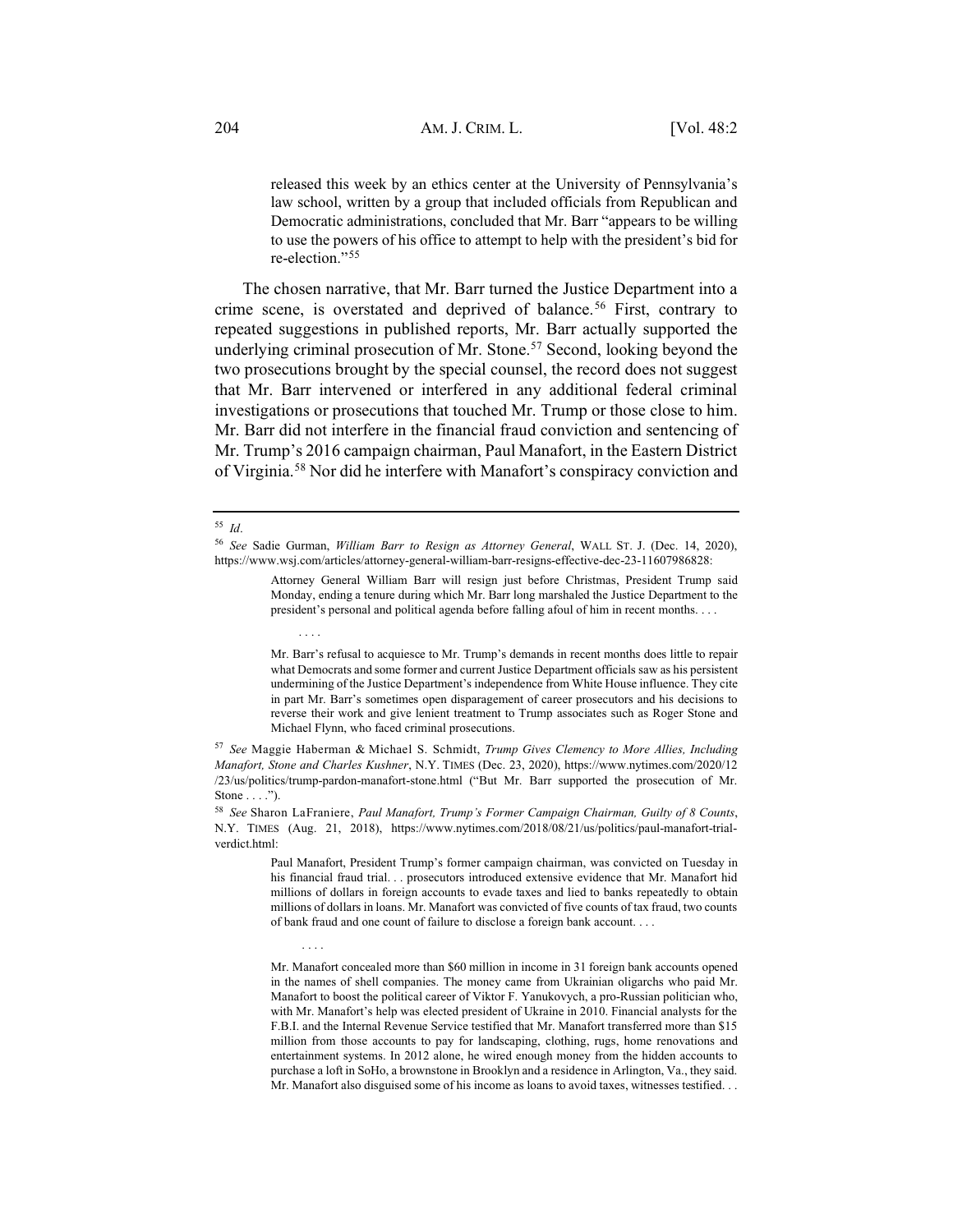sentencing in the District of Columbia.<sup>59</sup> There has been no allegation that Mr. Barr intervned in the false statement conviction and sentencing of Mr. Trump's former lawyer Michael Cohen in the Southern District of New York<sup>60</sup> or Cohen's campaign finance conviction and sentencing in the Southern District for New York.<sup>61</sup> Mr. Barr did not interfere in the criminal

<sup>60</sup> *See* Mark Mazzetti, Benjamin Weiser, Ben Protess, & Maggie Haberman, *Cohen Pleads Guilty and Details Trump's Involvement in Moscow Tower Project*, N.Y. TIMES (Nov. 29, 2018), https://www.nytimes.com/2018/11/29/nyregion/michael-cohen-trump-russia-mueller.html (does not state that Mr. Barr interfered with Mr. Cohen's false statement conviction and sentencing).

<sup>61</sup> *See* William K. Rashbaum, Maggie Haberman, Ben Protess & Jim Rutenberg, *Michael Cohen Says He Arranged Payments to Women at Trump's Direction*, N.Y. TIMES (Aug. 21, 2018), https://www.nytimes.com/2018/08/21/nyregion/michael-cohen-plea-deal-trump.html (does not state that Mr. Barr interfered with Mr. Cohen's campaign finance conviction or sentencing); *see also* Benjamin Weiser & William K. Rashbaum, *Michael Cohen Sentenced to 3 Years After Implicating Trump in Hush-Money Scandal*, N.Y. TIMES (Dec. 12, 2018), https://www.nytimes.com/2018/12/12/nyregion /michael-cohen-sentence-trump.html (does not state that Mr. Barr interfered with Mr. Cohen's campaign finance conviction or sentencing).

....

....

Mr. Cohen had pleaded guilty in two separate cases, one brought by federal prosecutors in Manhattan, the other by the office of the special counsel, Robert S. Mueller III, who is investigating Russian interference in the 2016 election. . .

In addition to the campaign-finance violations, Cohen pleaded guilty to tax evasion and making false statements to a bank and lying to Congress. . . Mr. Cohen admitted in court that he had arranged the payments "for the principal purpose of influencing the election" for president in 2016. The payments included \$130,000 to the adult-film actress Stormy Daniels, which the government considers an illegal donation to Mr. Trump's campaign since it was intended to improve Mr. Trump's election chances. . . .

Mr. Cohen also admitted he had arranged for an illegal corporate donation to be made to Mr. Trump when he orchestrated a \$150,000 payment by American Media Inc. to a former Playboy playmate, Karen McDougal, in late summer 2016. Prosecutors in Manhattan wrote last Friday to Judge Pauley that Mr. Cohen, in arranging the payments, "acted in coordination with and at the direction" of Mr. Trump, whom they referred to as Individual 1.

*Id.* There was one published report that suggested that Barr questioned the underlining legal theory to support the campaign violations conviction but did not intervene or interfere in the prosecution. *See also* Benjamin Weiser, Ben Protess, Katie Benner & William K. Rashbaum, *Inside Barr's Effort to Undermine Prosecutors in N.Y.*, N.Y. TIMES (July 22, 2020), https://www.nytimes.com/2020/06/25 /nyregion/geoffrey-berman-william-barr-michael-cohen.html:

> By the time Mr. Barr was sworn into office in February, Mr. Cohen, who had paid hush money to an adult film star who said she had an affair with Mr. Trump, had already pleaded guilty and

In order to persuade three banks to loan him a total of \$20 million, prosecutors said, Mr. Manafort added millions of dollars in fake income to his financial statements.

*Id*.; *see also* Sharon LaFraniere, *Paul Manafort Is Sentenced to Less Than 4 Years in 1 of 2 Cases Against Him*, N.Y. TIMES (Mar. 7, 2019), https://www.nytimes.com/2019/03/07/us/politics/paul-manafortsentencing.html (does not mention Mr. Barr assisting Mr. Manafort in recounting the financial fraud case).

<sup>59</sup> *See* Sharon LaFraniere & Kenneth P. Vogel, *Paul Manafort Agrees to Cooperate With Special Counsel*; *Pleads Guilty to Reduced Charges*, N.Y. TIMES (Sept. 14, 2018), https://www.nytimes.com/2018 /09/14/us/politics/manafort-plea-deal.html (does not mention Mr. Barr assisting Mr. Manafort in recounting the conspiracy charges); *see also* Sharon LaFraniere, *Paul Manafort's Prison Sentence Is Nearly Doubled to 7½ Years*, N.Y. TIMES (Mar. 13, 2019), https://www.nytimes.com/2019/03/13/us /politics/paul-manafort-sentencing.html (does not mention Mr. Barr assisting Mr. Manafort in recounting the conspiracy charges and sentencing).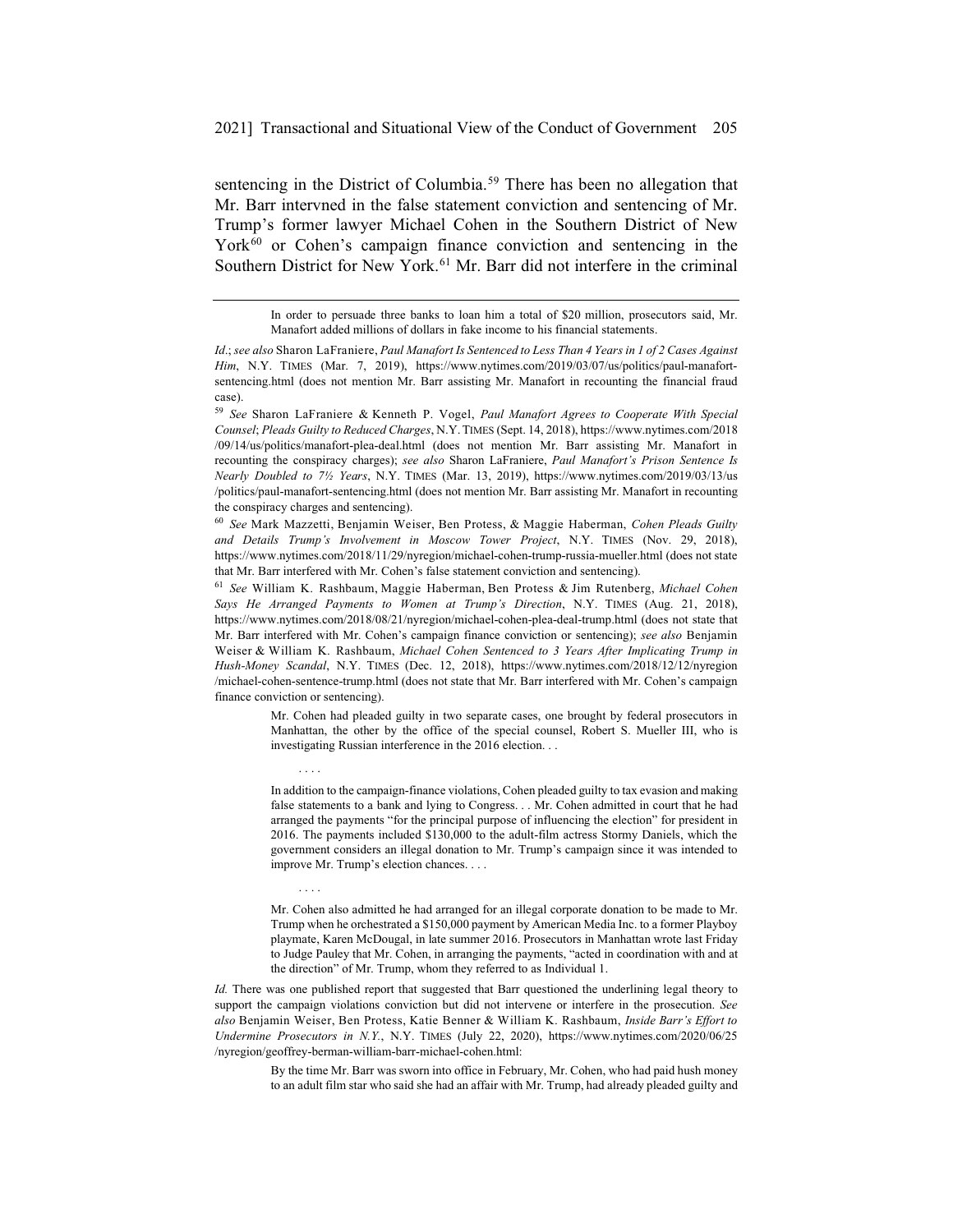investigation and conviction of Elliott Broidy, a former top fund-raiser for President Trump, $62$  or the criminal investigation and subsequent indictment of Steve Bannon, President Trump's former adviser and an architect of his 2016 general election campaign, on fraud charges.<sup>63</sup>

Finally, Mr. Barr did not disclose the existence of an investigation of Hunter Biden into possible tax evasion prior to the election<sup>64</sup> and contradicted Mr. Trump by acknowledging that there was no evidence of widespread voter fraud that would change the outcome of the 2020 presidential election.<sup>65</sup> Mr. Barr intervened into two special counsel cases. However, expanding these two judgments into the broader narrative that Mr. Barr wielded the power of the Justice Department to benefit Mr. Trump and those close to him,<sup>66</sup>

#### *Id.*

<sup>64</sup> Maggie Haberman & Michael S. Schmidt*, Trump denounces Barr for not publicly disclosing the Hunter Biden inquiry.*, N.Y. TIMES (Dec. 13, 2020), https://www.nytimes.com/2020/12/12/us/politics /trump-barr-biden-investigation.html:

> President Trump on Saturday excoriated Attorney General William P. Barr, castigating him on Twitter for not violating Justice Department policy to publicly reveal an investigation into President-Elect Joseph R. Biden Jr.'s son. . .His messages on Saturday echoed his attacks on his first attorney general, Jeff Sessions, whom he blamed for recusing himself from overseeing the investigation into whether the Trump campaign had colluded with Russian officials in the 2016 election. For months, Mr. Trump publicly berated Mr. Sessions before firing him in November 2018, a day after the midterm races. In his tweets, Mr. Trump called the attorney general a "big disappointment" and denounced him for not disclosing the existence of an investigation into Hunter Biden for possible tax evasion, which he said would have given Republicans an edge in the election. Doing so would have violated department guidelines about publicly discussing ongoing cases. Mr. Trump benefited from that policy himself in 2016, when officials kept quiet the inquiry into possible conspiracy between his campaign and Russian officials.

#### *Id.*

<sup>66</sup> Benner, *supra* note 42.

was set to begin a three-year prison sentence, all of which embarrassed and angered the president. But Mr. Barr spent weeks in the spring of 2019 questioning the prosecutors over their decision to charge Mr. Cohen with violating campaign finance laws, according to people briefed on the matter. At one point during the discussions, Mr. Barr instructed Justice Department officials in Washington to draft a memo outlining legal arguments that could have raised questions about Mr. Cohen's conviction and undercut similar prosecutions in the future, according to the people briefed on the matter. The prosecutors in New York resisted the effort, the people said, and a Justice Department official said Mr. Barr did not instruct them to withdraw the case.

<sup>62</sup> *See* Kenneth P. Vogel, *Elliott Broidy Pleads Guilty in Foreign Lobbying Case*, N.Y. TIMES (Oct. 20, 2020), https://www.nytimes.com/2020/10/20/us/politics/elliott-broidy-foreign-lobbying.html (does not say Mr. Barr interfered with Mr. Broidy's conviction or sentencing).

<sup>63</sup> *See* Alan Feuer, William K. Rashbaum & Maggie Haberman**,** *Steve Bannon Is Charged With Fraud in We Build the Wall Campaign*, N.Y. TIMES (Nov. 20, 2020), https://www.nytimes.com/2020/08/20 /nyregion/steve-bannon-arrested-indicted.html (does not say that Mr. Barr interfered with Mr. Bannon's fraud charges).

<sup>65</sup> Katie Benner & Michael S. Schmidt, *Barr Acknowledges Justice Dept. Has Found No Widespread Voter Fraud*, N.Y. TIMES (Dec. 1, 2020), https://www.nytimes.com/2020/12/01/us/politics/william-barrvoter-fraud.html; Sadie Gurman & Jacob Gershman, *Barr Says No Evidence of Voter Fraud in Election*, WALL ST. J. (Dec. 1, 2020), https://www.wsj.com/articles/trump-campaign-files-more-electionchallenges-in-wisconsin-michigan-11606849219; *see also* Katie Benner & Adam Goldman, *Barr Dismisses Trump's Claim That Russia Inquiry Was an Obama Plot*, N.Y. TIMES (May 18, 2020), https://www.nytimes.com/2020/ 05/18/us/politics/barr-trump-obama.html/.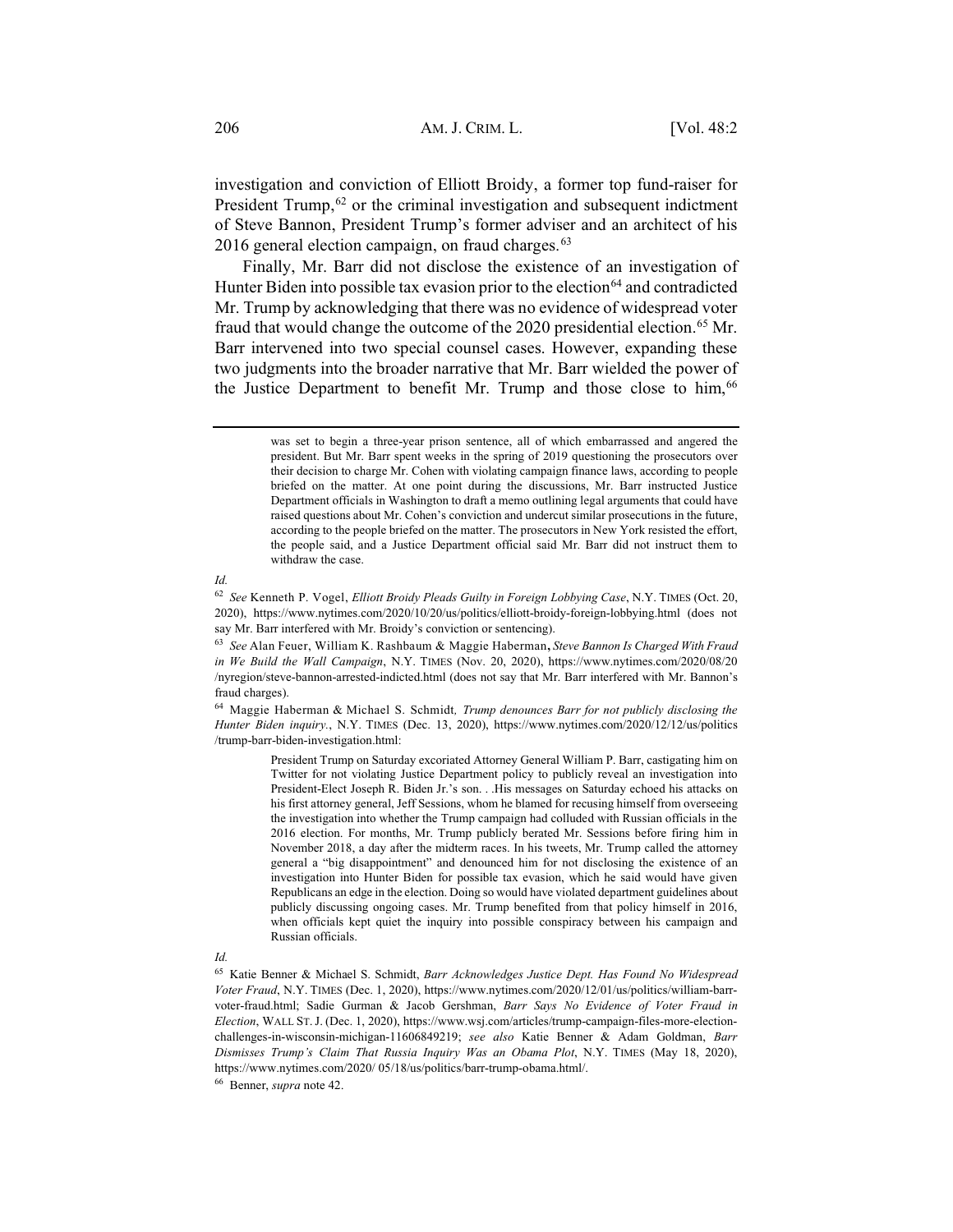appears to have ignored the full record and suggests a narrow interpretation of Mr. Barr's judgement and intentions.

Mr. Barr also deserves credit for resisting pressure and making the consequential decision to hold two major corporations accountable. Under Mr. Barr, the Justice Department was able to secure a major corruption and corporate fraud conviction against Goldman Sachs<sup>67</sup> and hold Purdue Pharma accountable for the opioid addiction crisis.<sup>68</sup> There was significant pressure

<sup>68</sup> Katie Benner**,** *Purdue Pharma Pleads Guilty to Role in Opioid Crisis as Part of Deal With Justice Dept.*, N.Y. TIMES (Mar. 16, 2021), https://www.nytimes.com/2020/11/24/us/politics/purdue-pharmaopioids-guilty-settlement.html:

....

Purdue Pharma pleaded guilty on Tuesday to criminal charges that it misled the federal government about sales of its blockbuster painkiller OxyContin, the prescription opioid that helped fuel a national addiction crisis. The admission brought a formal end to an extensive federal investigation that led to a multibillion-dollar settlement between the company and the Justice Department. . . .

Purdue's chairman, Steve Miller, acknowledged in a remotely conducted hearing in federal court in New Jersey that in order to meet sales goals, the company told the Drug Enforcement Administration that it had created a program to prevent OxyContin from being sold on the black market, even though it was marketing the drug to more than 100 doctors suspected of illegally prescribing OxyContin.

Purdue also pleaded guilty to paying illegal kickbacks to doctors who prescribed OxyContin and to an electronic health records company, Practice Fusion, for targeting physicians with alerts that were intended to increase opioid prescriptions. . . Doctors overprescribing OxyContin, along with illicit distribution of the drug, have contributed to the deaths of more than 450,000.

In 2007 Federal prosecutors recommended that three top company executives be indicted on felony charges. However, senior political appointees in Bush Justice Department Criminal Division did not support the move. *See* Barry Meier, *Origins of an Epidemic: Purdue Pharma Knew Its Opioids Were Widely Abused*, N.Y TIMES (May 29, 2018), https://www.nytimes.com/2018/05/29/health/purdueopioids-oxycontin.html (recounting opioid maker's knowledge of the crisis); *see also* Barry Meier,

<sup>67</sup> *See* Matthew Goldstein & Emily Flitter, *Goldman Sachs Malaysia Arm Pleads Guilty in 1MDB Fraud*, N.Y. TIMES (Oct. 22, 2020), https://www.nytimes.com/2020/10/22/business/goldman-sachsfraud-guilty-plea.html:

Goldman Sachs played a starring role in the dubious financial engineering that helped spark a global financial crisis last decade, and its 151-year history is dotted with scandals that ended in fines or governmental scoldings. But never before had it had to go before a U.S. judge and admit it was guilty of a crime. The bank, one of Wall Street's most powerful firms, admitted criminal wrongdoing by its Malaysian subsidiary on Thursday in a Brooklyn federal courtroom, bringing to a close a globe-spanning foreign bribery case that is the worst black eye in Goldman's long history. Goldman employees, the bank said, took part in a scheme to pay \$1 billion in bribes to foreign officials. The bank, in turn, arranged the sale of bonds to raise \$6.5 billion that was intended to benefit the people of Malaysia but was instead looted by the country's leaders and their associates. In the end, the scandal, which netted the bank a relatively paltry \$600 million in fees, will cost Goldman and its current and former executives dearly. The bank itself will pay more than \$5 billion in penalties to regulators around the world, more than it had to pay for peddling bonds backed by risky mortgages a decade ago. And it has moved to recoup or withhold more than \$100 million in executive compensation, a rare move for a Wall Street bank.

*Id.*; *see also* Liz Hoffman & Dave Michaels, *Goldman Pays Billions—And Takes Million From Top Execs—To End 1MDB Scandal*, WALL ST. J. (Oct. 23, 2020), https://www.wsj.com/articles/goldmansachs-to-recoup-top-executives-pay-after-costly-1mdb-fines-11603380050 (supports that the Goldman Sachs scandal was found during Mr. Barr's tenure at the Justice Department).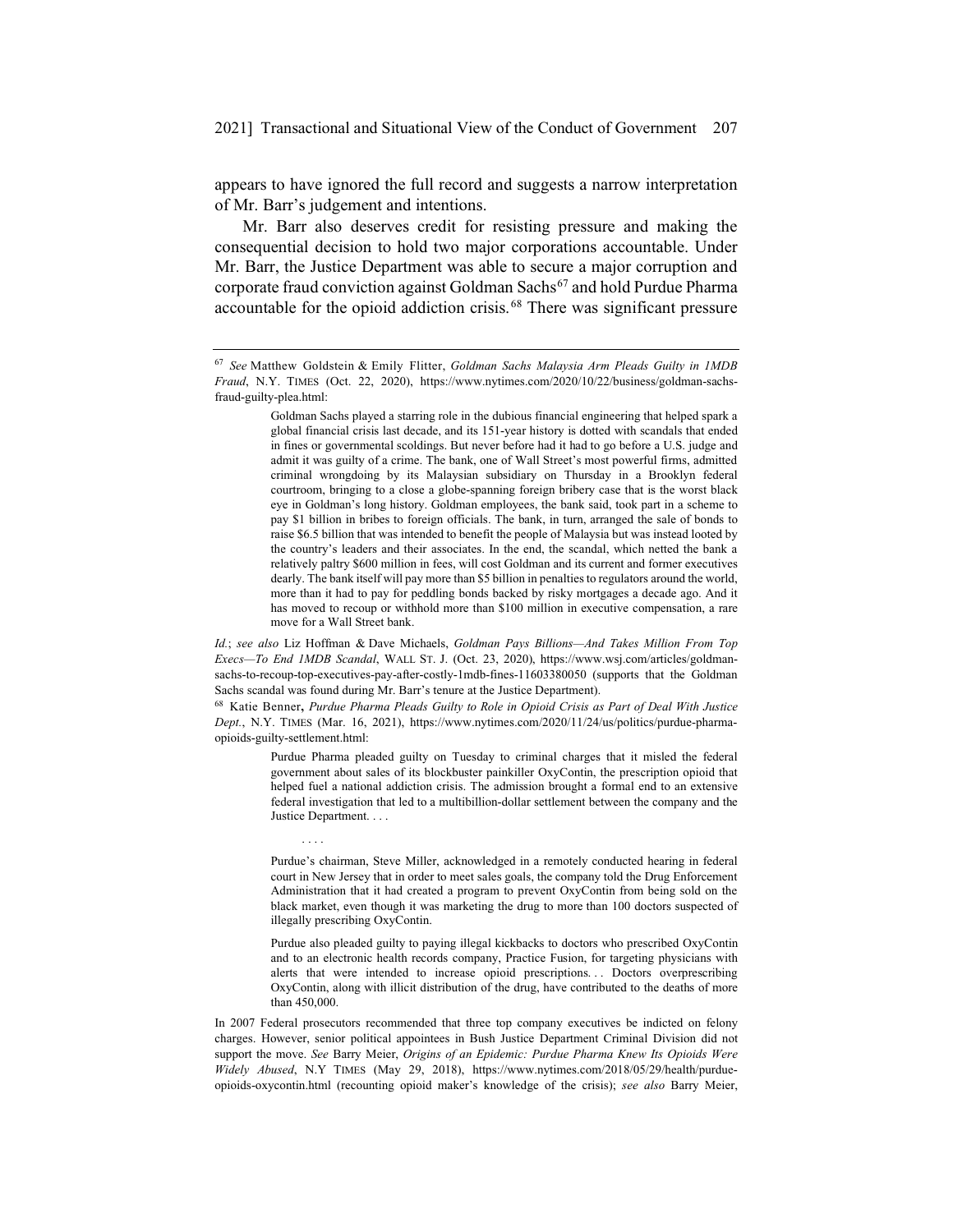campaign for leniency in each of these corporate cases.<sup>69</sup> Mr. Barr should also have been given more credit for making the consequential decision to place meaningful oversight over the way sensitive investigations and domestic surveillance are carried out by the FBI.70

On the other hand, the appraisal that Mr. Barr was *in pari materia* with Mr. Trump and irrevocably associated with him politically, is well-founded. On December 27, 2020, Katie Benner, Michael Schmidt, and Peter Baker were harsh in their appraisal and expressed the belief that no prior attorney general had "wielded the power of the Justice Department more deeply in

Wells Fargo has agreed to pay \$3 billion to settle criminal charges and a civil action stemming from its widespread mistreatment of customers in its community bank over a 14-year period, the Justice Department announced on Friday. From 2002 to 2016, employees used fraud to meet impossible sales goals. They opened millions of accounts in customers' names without their knowledge, signed unwitting account holders up for credit cards and bill payment programs, created fake personal identification numbers, forged signatures and even secretly transferred customers' money.

Several days after Mr. Barr's departure, the Justice Department announced a deferred prosecution agreement with Boeing. *See also* Niraj Chokshi & Michael S. Schmidt, *Boeing Reaches \$2.5 Billion Settlement With U.S. Over 737 Max*, N.Y. TIMES (Jan. 7, 2021), https://www.nytimes.com/2021/01/07 /business/boeing-settlement-justice-department.html ("Boeing agreed to pay more than \$2.5 billion in a legal settlement with the Justice Department stemming from the 737 Max debacle. The agreement resolves a criminal charge that Boeing conspired to defraud the Federal Aviation Administration, which regulates the company and evaluates its planes.").

<sup>70</sup> *See* Katie Benner, *Barr Imposes Limits on F.B.I. Surveillance of Political Candidates*, N.Y. TIMES (Sept. 1, 2020), https://www.nytimes.com/2020/09/01/us/politics/barr-elections-fbi-surveillance.html ("Attorney General William P. Barr issued two memos on Tuesday restricting the F.B.I.'s ability to surveil political candidates and their aides. . . .").

Opinion, *Opioid Makers Are the Big Winners in Lawsuit Settlements*, N.Y. TIMES (Dec. 22, 2018), https://www.nytimes.com/2018/12/26/opinion/opioids-lawsuits-purdue-pharma.html ("The decision by Justice Department officials in 2007 to forgo felony charges against the executives of Purdue Pharma also resulted in the loss of a critical chance to slow the epidemic's trajectory. Without a public trial doctors remained unaware of the extent of Purdue Pharma's deceptions. . . .") ("[T]he Justice Department could have changed the behavior of other opioid makers if it had charged executives of Purdue Pharma in 2007 with felonies, as federal prosecutors had recommended, in connection with OxyContin's illegal marketing. Instead, department officials negotiated a deal under which the executives pleaded guilty to misdemeanor charges that did not include jail time. In the years that followed, executives of other opioid makers and distributors kept shipping millions of addictive pain pills into towns like this one apparently without fear of serious penalties."); *see also* Barry Meier, *A Nun, a Doctor and a Lawyer — and Deep Regret Over the Nation's Handling of Opioids*, N.Y. TIMES (Aug. 19, 2019), https://www.nytimes.com/2019/08/18/health /opioids-purdue-pennington-gap.html?searchResultPosition=9 (supporting the impact of the opioid crisis).

<sup>69</sup> *See* Goldstein, *supra* note 67 ("Three law firms worked on the matter for the bank, and this year Goldman lobbied top officials with the Justice Department for a degree of leniency."); *see also* Matthew Goldstein**,** *Goldman Sachs Is Said to Try to Avoid Pleading Guilty in 1MDB Scandal*, N.Y. TIMES (June 11, 2020), https://www.nytimes.com/2020/06/11/business/goldman-sachs-1mdb-malaysia.html ("The bank has asked the U.S. to review demands that any settlement include a guilty plea to a felony charge, according to people briefed on the matter."); *see also* Barry Meier, *Origins of an Epidemic: Purdue Pharam Knew Its Opiods Were Widely Abused*, N.Y. TIMES (May 28, 2018), https://www.nytimes.com /2018/05/29/health/purdue-opioids-oxycontin.html (describing the pressure campaign that resulted in senior level Department of Justice lawyers agreeing to less serious charges against company executives). Mr. Barr also made the consequential decision to hold Wells Fargo accountable for abusing of its customers in its community banks. *See also* Emily Flitter, *The Price of Wells Fargo's Fake Account Scandal Grows by \$3 Billion*, N.Y. TIMES (Feb. 21, 2020), https://www.nytimes.com/2020/02/21/business /wells-fargo-settlement.html: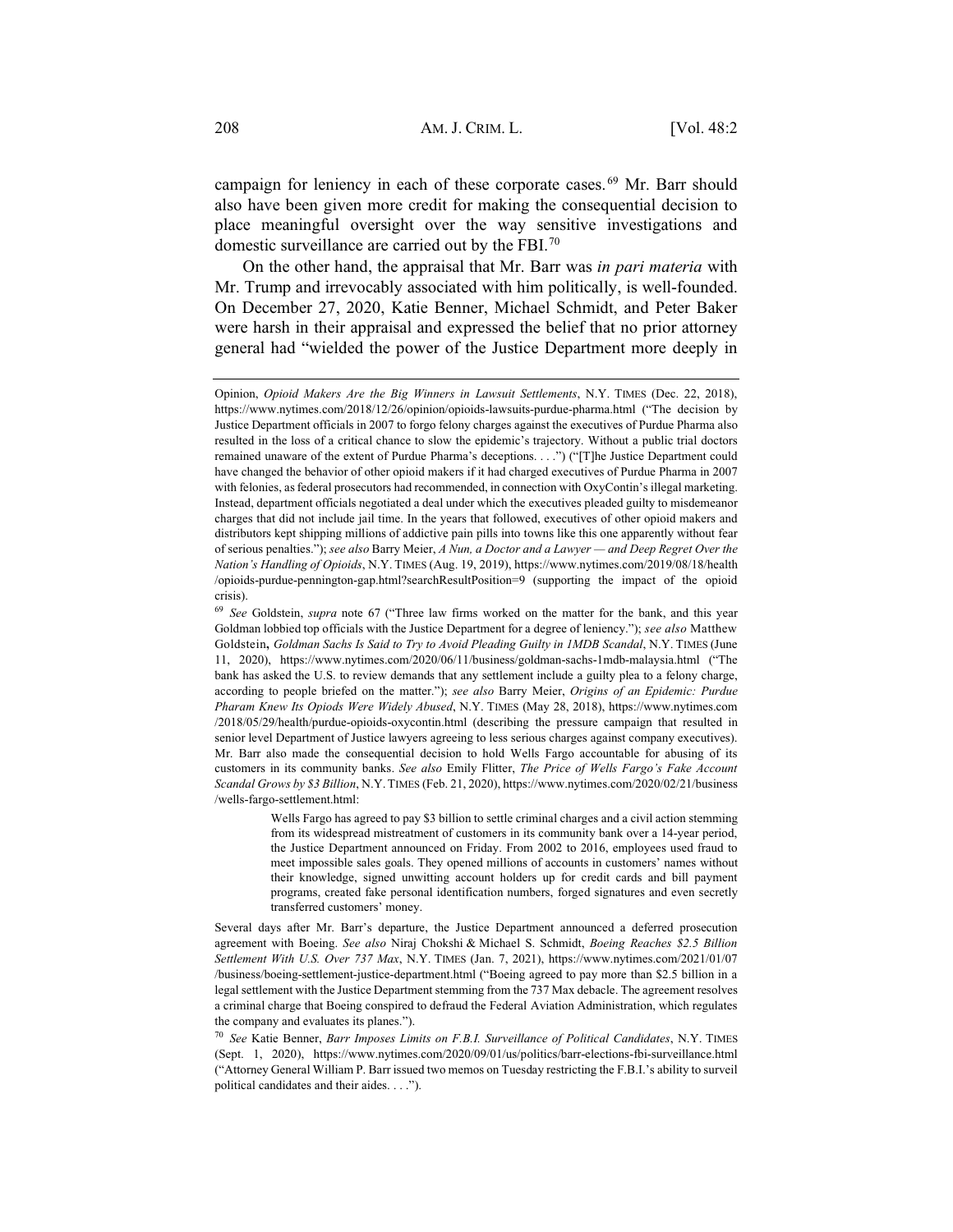service of a president's political agenda than any attorney general in a halfcentury."71 Moreover, Mr. Barr failed to recognize that suggesting that an ambiguous national security law should be used against demonstrators, that prosecutors should consider bringing federal criminal charges against the mayor of Seattle, and that federal funds should be withheld (similar to the Ukrainian pressure campaign), would leave him vulnerable to indelible criticism that he was explicitly partisan and undermined the independence of the Department of Justice.

Mattathias Schwartz, writing in the *New York Times Magazine,*<sup>72</sup> looked beyond many of the convenient assumptions about Mr. Barr's motivations and presented a much more straightforward explanation for Mr. Barr's appearance of unflinching loyalty. Mr. Schwartz linked William Barr's alignment with Mr. Trump to a transactional and situational calculation by Mr. Barr that he could use the arrangement with Mr. Trump to advance many of his long-held visions. According to Schwartz, Mr. Barr was compliant because the association with Mr. Trump allowed him an unusual opportunity to advance a conservative agenda that was important to him: promoting individual morality and the need for accountability, pursuing social order, and sustaining executive power.73 While it is difficult to make any definitive statement about the shape of Mr. Barr's motivations, what is perhaps more relevant to the study of the use of federal criminal investigations and prosecutions targeting foreign actors to advance political interest, is not the narrative that Mr. Barr was acting to benefit Mr. Trump and those close to him, but rather Mr. Barr's long-held conviction that the executive has unquestionable authority on matters of criminal prosecutions. Mattathias Schwartz wrote that that Mr. Barr has consistently maintained an abiding commitment to the expansive vision of executive power:  $74$ 

> [C]onservative thinkers of Barr's generation began to coalesce around an idea they called "the unitary executive." The president's right to his powers under Article II of the Constitution, they argued, was undivided and absolute. Post-Watergate reforms—independent prosecutors to investigate high-level wrongdoing, requirements to get warrants for national-security wiretaps, and more—were unconstitutional incursions into the president's rightful powers.

<sup>71</sup> Katie Benner, Michael S. Schmidt & Peter Baker, *Barr Is Said to Be Weighing Whether to Leave Before Trump's Term Ends*, N.Y. TIMES (Dec. 6, 2020), https://www.nytimes.com/2020/12/06/us/politics /barr-considering-resigning.html.

....

<sup>72</sup> Mattathias Schwartz, *Williams Barr's State of Emergency*, N.Y. TIMES (June 7, 2020), https:// www.nytimes.com/2020/06/01/magazine/william-barr-attorney-general.html.

<sup>73</sup> *Id.*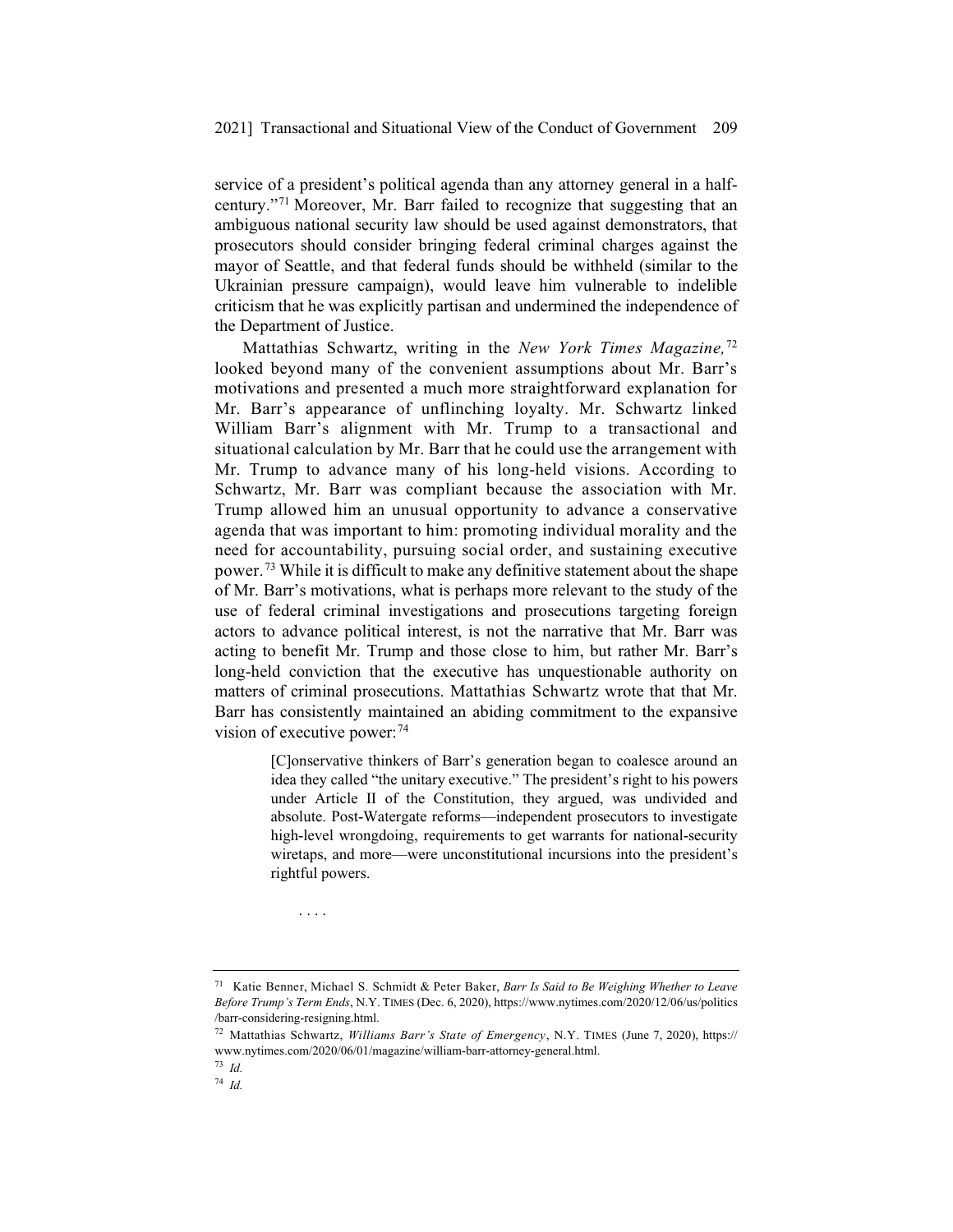Last year, shortly after his Notre Dame speech, Barr gave a second major address at the annual convention of the Federalist Society, an organization of conservative lawyers founded during the Reagan administration. The subject was executive power. . . . Barr seemed to suggest that when it comes to foreign policy, the only legitimate check on presidential behavior is the next election.<sup>75</sup>

In his remarks at Hillsdale College on September 16, 2020, Mr. Barr articulated his conviction that the executive has almost unquestionable authority on matters of criminal prosecution:

> I want to focus today on the power that the Constitution allocates to the Executive, particularly in the area of criminal justice. The Supreme Court has correctly held that, under Article II of the Constitution, the Executive has virtually unchecked discretion to decide whether to prosecute individuals for suspected federal crimes.<sup>76</sup>

There is a careful symmetry between Mr. Barr's expansive view of executive power and the Justice Department's more aggressive strategy of targeting foreign government officials, foreign intelligence officers and stateowned and state-controlled entities to advance political interests.

<sup>75</sup> *Id*.

<sup>76</sup> William P. Barr, Att'y Gen., U.S. DEPT. JUST., Remarks by Attorney General William P. Barr at Hillsdale College Constitution Day Event, (Sept. 16, 2020) available at https://www.justice.gov/opa /speech/remarks-attorney-general-william-p-barr-hillsdale-college-constitution-day-event [hereinafter Barr Hillsdale Remarks]; *see also* Katie Benner, *Barr Told Prosecutors to Consider Sedition Charges for Protest Violence*, N.Y. TIMES (Sept. 22, 2020), https://www.nytimes.com/ 2020/09/16/us/politics /210hinese-barr-sedition.html:

<sup>&</sup>quot;During a speech on Wednesday night, Mr. Barr noted that the Supreme Court had determined that the executive branch had "virtually unchecked discretion" in deciding whether to prosecute cases. . . ."The power to execute and enforce the law is an executive function altogether," Mr. Barr said in remarks at an event in suburban Washington celebrating the Constitution. "That means discretion is invested in the executive to determine when to exercise the prosecutorial power."

The aggressive view of the almost limitless authority of the executive is not unique to Mr. Barr. Senior Justice Department lawyers in the Obama administration held the view that the president had the unquestionable authority to order the killing of American citizens, without trial, and that Congress and the courts did not have any right to review such a decision. *See also* Charlie Savage & Scott Shane, *Memo Cites Legal Basis for Killing U.S. Citizens in Al Qaeda*, N.Y. TIMES (Feb. 5, 2013), https:// www.nytimes.com/2013/02/05/us/politics/us-memo-details-views-on-killing-citizens-in-al-qaeda.html.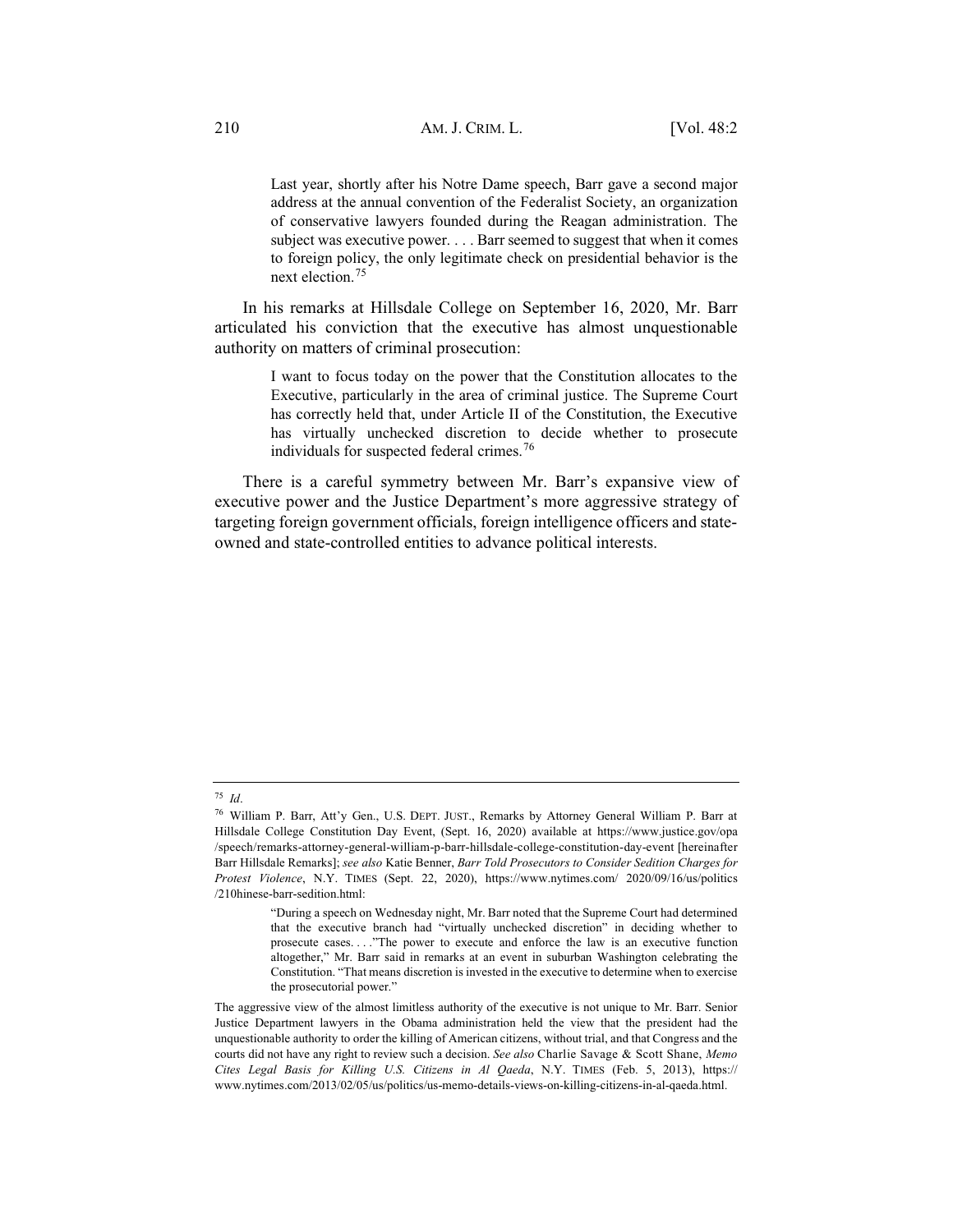# III. THE ASSERTION THAT FEDERAL CRIMINAL INVESTIGATIONS AND PROSECUTIONS OF FOREIGN OFFICIALS AND STATE CONTROLLED ENTITIES WERE USED AS INSTRUMENTS TO INFLUENCE FOREIGN RELATIONS AND ADVANCE GEOPOLITICAL INTERESTS

The Department of Justice has a well-established strategy of targeting foreign commercial corruption. Using the Foreign Corrupt Practices Act, $^{77}$ this effort has targeted businesses and individuals involved in schemes to use corrupt payments to a foreign official for the purpose of obtaining or retaining business.78 Because the statute only applies to foreign government officials under limited circumstance, $79$  federal prosecutors have used other federal criminal statutes, such as the federal fraud and money laundering statutes, to charge foreign officials with participating in foreign commercial corruption schemes.<sup>80</sup> For example, in March of 2019, the Department of Justice unsealed an indictment charging three former bankers, along with Mozambique's former finance minister and other government officials, and executives of a major Persian Gulf shipbuilding firm, with federal fraud and money laundering offenses. <sup>81</sup> The defendants were accused of engaging in a corruption scheme involving the creation of government maritime projects as

<sup>77</sup> The Foreign Corrupt Practices Act makes it a crime to corruptly to give a foreign official anything of value for purposes of: (1) "influencing any act or decision of such foreign official in his official capacity"; (2) "inducing such foreign official to do or omit to do any act in violation of the lawful duty of such official," (3) "securing any improper advantage," or (4) "inducing such foreign official to use his influence with a foreign government or instrumentality thereof to affect or influence any act or decision of such government or instrumentality" 15 U.S.C. §§ 78dd-2(a)(1), 78dd-3(a)(1). The FCPA further requires that the intent of these payments must serve to assist in "obtaining," "retaining," or "directing" business. *See*  United States v. Seng, 934 F.3d 110 (2d Cir. 2019) (affirming foreign bribery conviction of Chinese national).

<sup>78</sup> *See* Dave Michaels & Dylan Tokar, *Energy Trader Vitol Paying \$163 Million to Settle Corruption, Manipulation Charges*, WALL ST. J. (Dec. 3, 2020), https://www.wsj.com/articles/energy-trader-vitol-topay-90-million-to-settle-u-s-corruption-charges-11607023519 (global commodity trading company Vitol "agreed to pay \$163 million to settle criminal and civil charges that its employees paid bribes to gain an advantage when bidding for oil in Brazil, Mexico and Ecuador."); Micah Maidenberg, *Legg Mason to Pay SEC More Than \$34 Million to Settle Libya Bribery Case*, WALL ST. J. (Aug. 27, 2018), https://www.wsj.com/articles/legg-mason-to-pay-sec-more-than-34-million-to-settle-libya-bribery-case-1535393458 (efforts to bribe government officials to secure investments from Libya's sovereign-wealth fund and related government owned financial firms); Aruna Viswanatha, *J.P. Morgan Settlement Lays Bare the Practice of Hiring 'Princelings'*, WALL ST. J. (Nov. 17, 2016), https://www.wsj.com/articles/jp-morgan-to-pay-264-million-to-end-criminal-civil-foreign-corruption-cases-1479398628 (J.P. Morgan agreed to pay \$264 million and admitted it violated the Foreign Corrupt Practices Act through its practice of hiring relatives of Chinese government officials for the purpose of securing business).

 $79$  The Foreign Corrupt Practice Act applies to American companies and citizens and their agents, employees, offices directors and shareholders. The statute also applies to foreign actors acting within the United States. *See* United States v. Hoskins, 902 F.3d 69, 73 (2d Cir. 2018).

<sup>80</sup> *See* United States v. Napout, 963 F.3d 163 (2d Cir. 2020) (confirming honest services wire fraud convictions of corrupt former officials of the global soccer organization for receiving bribes in exchange for broadcast and marketing rights); *see also* United States v. Turkiye Halk Bankasi A.S., 426 F.Supp.3d (S.D.N.Y. 2019) (wire fraud and money laundering charges against state-owned and state-controlled bank in Turkey).

<sup>81</sup> *See generally* United States v. Boustani, 356 F.Supp.3d 246 (E.D.N.Y. 2019).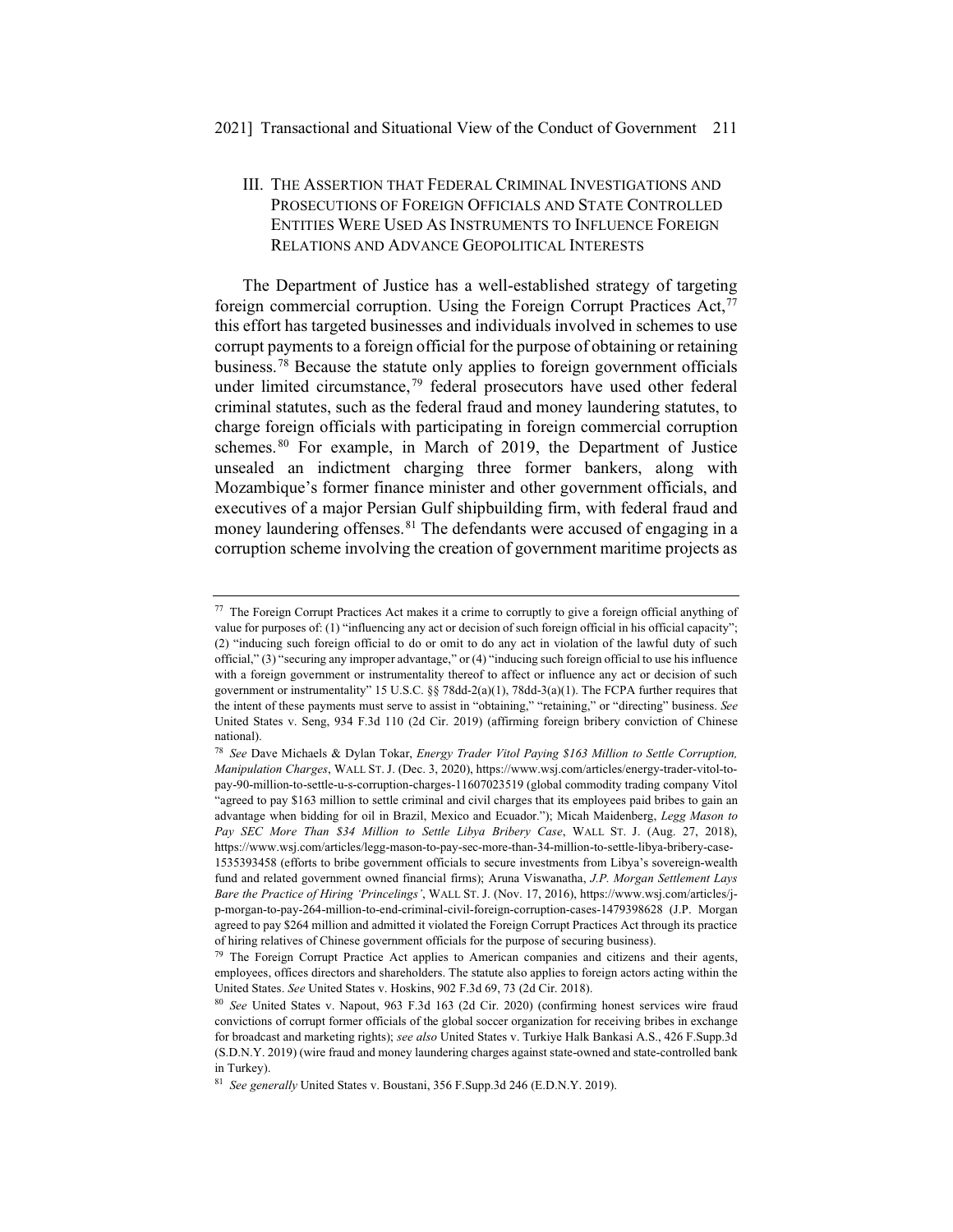fronts to borrow money, which was used to pay at least \$200 million in bribes and kickbacks. The country defaulted in 2017 on \$2 billion of debt meant to build coastal security, fishing and shipbuilding projects after much of the borrowed money went missing.82

In addition, over the last two years, the special counsel, conducting investigations related to interference in the 2016 election, has brought charges against lower-level Russian foreign intelligence operatives and military intelligence officers and accused them of committing identity theft and cybercrimes in furtherance of a scheme to interfere with the 2016 election. On February 16, 2018, the special counsel indicted 13 Russians and three companies and charged them with conspiracy to defraud the United States,  $83$  conspiracy to commit wire fraud and bank fraud,  $84$  and aggravated identify theft.<sup>85</sup> The *New York Times* reported that:<sup>86</sup>

> The Justice Department charged 13 Russians and three companies on Friday in a sprawling indictment that unveiled a sophisticated network designed to subvert the 2016 election. "The Russians stole the identities of American citizens, posed as political activists and used the flash points of immigration, religion and race to manipulate a campaign in which those issues were already particularly divisive," prosecutors said.

Federal prosecutors allege that executives at Privinvest recruited London-based Credit Suisse bankers to make loans guaranteed by the Mozambican government, which were then sold to investors around the world. Credit Suisse and other banks raised \$2 billion in loans and bonds in 2013 and 2014, some of which were kept secret from the public and investors. . . Prosecutors from the Brooklyn U.S. attorney's office and the Justice Department allege that Privinvest executives negotiated at least \$200 million in bribes and kickbacks to Mozambican government officials, Credit Suisse bankers and themselves.

*See also* Matt Wirz, *Shipbuilding Executive Found Not Guilty in Mozambique Debt Fraud Trial*, WALL ST. J. (Dec. 2, 2019), https://www.wsj.com/articles/shipbuilding-executive-found-not-guilty-inmozambique-debt-fraud-trial-11575310415 (finding Lebanese shipbuilding executive not guilty of fraud and money-laundering charges related to \$2 billion of debt deals in Mozambique).

<sup>83</sup> *See* Indictment at 30, United States v. Internet Research Agency LLC, Cr. No. 00032-DLF (D.D.C. filed Feb. 16, 2018).

<sup>84</sup> *Id.* at 31.

....

....

<sup>85</sup> *Id.* at 34.

<sup>82</sup> Matt Wirz and Gabriele Steinhauser, *U.S. Scores Guilty Plea in Mozambique Corruption Case*, WALL ST. J. (July 23, 2019), https://www.wsj.com/articles/u-s-scores-guilty-plea-in-mozambique-corruptioncase-11563894033:

The U.S. Department of Justice has gained a key advantage in its prosecution of an alleged global corruption ring involving \$2 billion of Mozambican government-debt deals. Prosecutors working on the case got a guilty plea last week from the former banker at Credit Suisse AG who designed the loans. . . .

<sup>86</sup> Matt Apuzzo & Sharon LaFraniere, *13 Russians Indicted as Mueller Reveals Effort to Aid Trump Campaign*, N.Y. TIMES (Feb. 16, 2018), https://www.nytimes.com/2018/02/16/ us/politics/212hinese212 indicted-mueller-election-interference.html.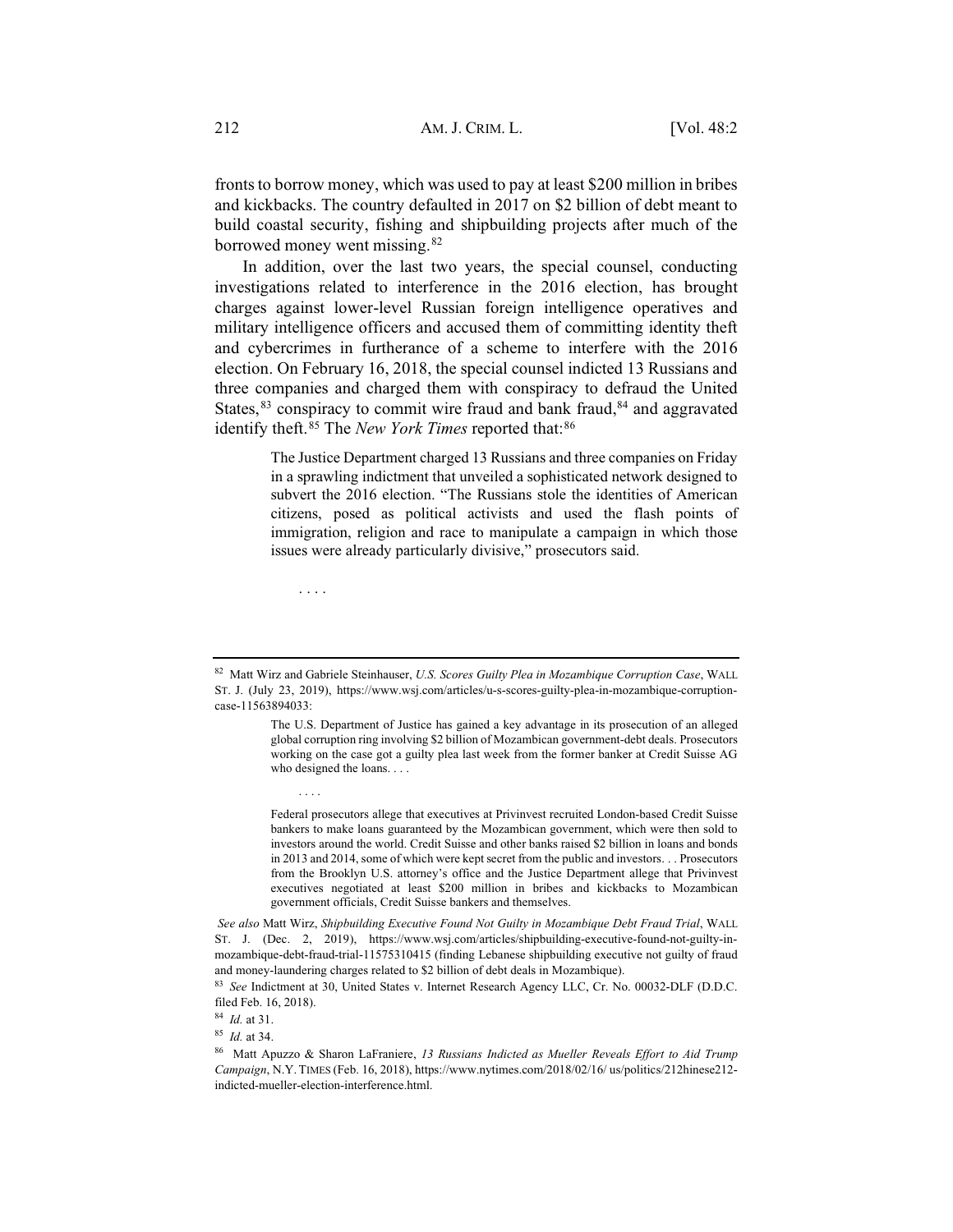None of the defendants were arrested—Russia does not generally extradite its citizens to the United States. But prosecutors use such indictments to name and shame operatives, making it harder for them to work undetected in the future. If they travel abroad, they risk capture and extradition. $87$ 

On July 13, 2018, the special counsel obtained a second indictment accusing several Russian operatives conspiring to interfere with the 2016 presidential election. The indictment charged 12 Russian foreign intelligence officers with conspiracy to commit an offense against the United States, <sup>88</sup> aggravated identity theft<sup>89</sup> and money laundering.<sup>90</sup> The indictment accused the Russian government of being complicit in the criminal scheme:

> In or around 2016, the Russian Federation ("Russia") operated a military intelligence agency called the Main Intelligence Directorate of the General Staff ("GRU"). The GRU had multiple units, including Units 26165 and 74455, engaged in cyber operations that involved the staged releases of documents stolen through computer intrusions. These units conducted large-scale cyber operations to interfere with the 2016 U.S. presidential election. $91$

Mark Mazzetti and Katie Benner reporting in the *New York Times* wrote that the indictment detailed that the effort by the Russian foreign intelligence services to interfere with the 2016 presidential election was extensive.<sup>92</sup>

> The special counsel investigating Russian interference in the 2016 election issued an indictment of 12 Russian intelligence officers on Friday in the hacking of the Democratic National Committee and the Clinton presidential campaign. . . . The 29-page indictment is the most detailed accusation by the American government to date of the Russian government's interference in the 2016 election, and it includes a litany of brazen Russian subterfuge operations meant to foment chaos in the months before Election Day. From phishing attacks to gain access to Democratic operatives, to money laundering, to attempts to break into state elections boards, the indictment details a vigorous and complex effort by Russia's top military intelligence service to sabotage the campaign of Mr. Trump's Democratic rival, Hillary Clinton.<sup>93</sup>

<sup>87</sup> *Id.*

<sup>88</sup> *See* Indictment at 1, United States v. Netkysho, Cr. No. 00215 (D.D.C. filed July 13, 2018).

<sup>89</sup> *Id.* at 20.

<sup>90</sup> *Id.* at 21.

<sup>91</sup> *Id.* at 1.

<sup>92</sup> Mark Mazzetti & Katie Benner, *12 Russian Agents Indicted in Mueller Investigation*, N.Y. TIMES (July 13, 2018), https://www.nytimes.com/2018/07/13/us/politics/mueller-indictment-russian-intelligencehacking.html.

<sup>&</sup>lt;sup>93</sup> *Id.* On March 16, 2020, the New York Times reported that the Justice Department moved to dismiss the charges against two Russian shell companies accused of financing schemes to interfere in the 2016 election. *See* Katie Benner & Sharon LaFraniere, *Justice Dept. Moves to Drop Charges Against Russian Firms Filed by Mueller*, N.Y. TIMES (Mar. 16, 2020), https://www.nytimes.com/2020/03/16/us/politics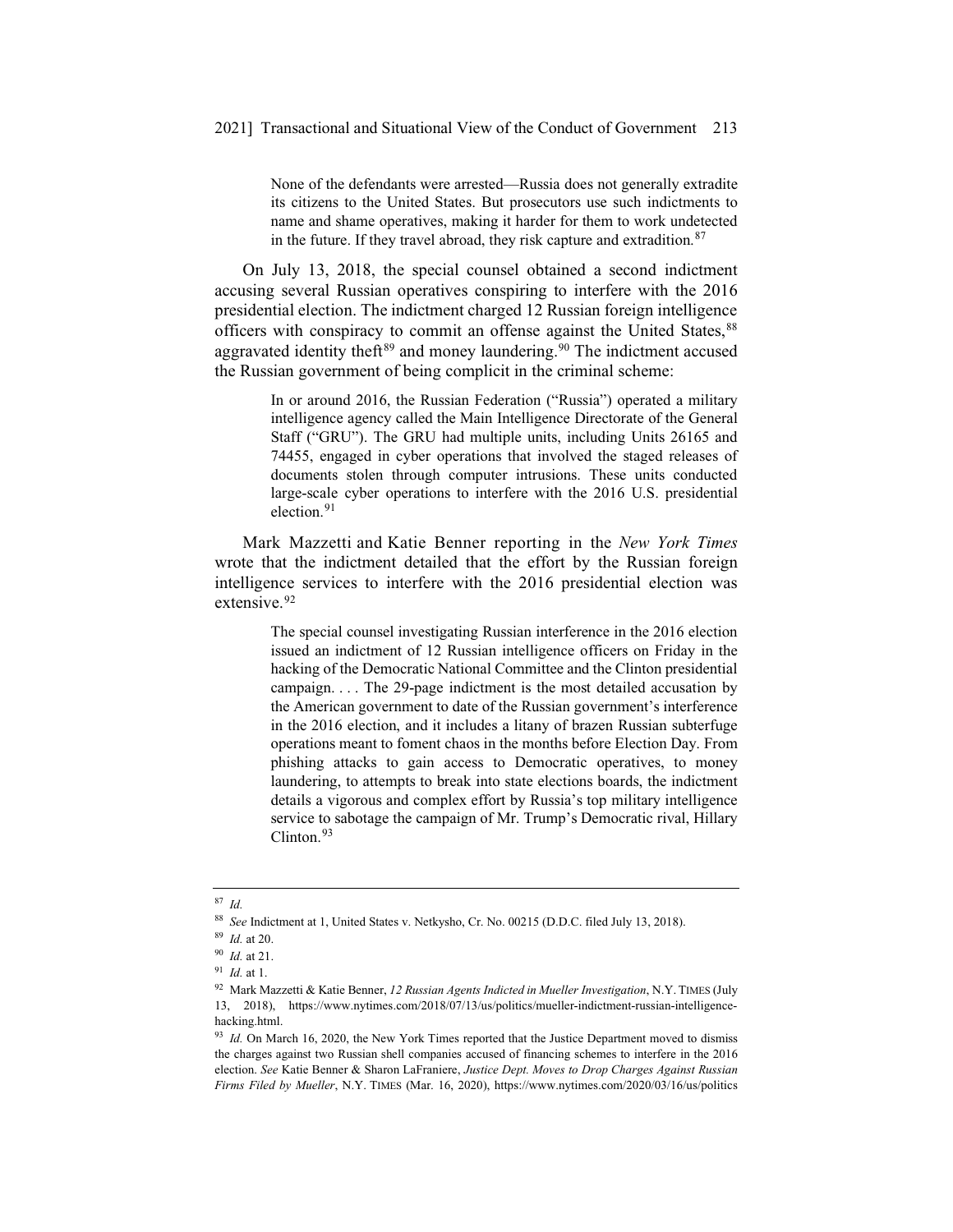In addition to the two indictments brought by the special counsel, on October 19, 2020, the Department of Justice obtained an indictment accusing six Russian military intelligence officers with engaging in a global computer hacking conspiracy.<sup>94</sup> The defendants were charged with conspiracy,<sup>95</sup> conspiracy to commit wire fraud,  $96$  wire fraud,  $97$  damage to computers  $98$  and aggravated identity theft.99 Michael Schmidt and Nicole Perlroth reported in the *New York Times* that global computer infiltration conspiracy carried out by the Russian military intelligence officers included infiltrating elections in France, the electricity grid in Ukraine and the 2018 Winter Olympics in Pyeongchang, South Korea: 100

> The Justice Department on Monday unsealed charges accusing six Russian military intelligence officers of an aggressive worldwide hacking campaign that caused mass disruption and cost billions of dollars by attacking targets like a French presidential election, the electricity grid in Ukraine and the opening ceremony of the 2018 Winter Olympics. Prosecutors said the suspects were from the same unit that helped distribute stolen Democratic emails in the 2016 election. Though Justice Department officials played down the timing of the announcement two weeks before the presidential election, it nevertheless served as American officials' latest censure of Russia's hostile intrusions into other countries' affairs, even as President Trump has adopted a more accommodating stance toward Moscow.

> The charges also showed the limits of the United States' power to deter Russia. Many of the breaches occurred after the United States imposed sanctions and publicly rebuked Russia over its 2016 election sabotage, and it is highly unlikely that the Kremlin will hand over the intelligence officers to stand trial in American courts.<sup>101</sup>

Over the last four years, the Department of Justice has intensified its targeting of foreign actors by recording several significant criminal indictments. A close examination of these indictments reveals that the strategy of the Department of Justice was expanded well beyond the reach of the Foreign Corrupt Practices Act and the work of the special counsel. First,

....

<sup>/</sup>concord-case-russian-interference.html (prosecutors recommended that the case be dismissed to preserve national security interests and prevent Russia from weaponizing delicate American law enforcement information).

<sup>94</sup> *See* Indictment at 6–7, United States v. Andrienko, Cr. No. 20-316 (W.D. Pa. filed Oct. 15, 2020).

<sup>95</sup> *Id.*

<sup>96</sup> *Id.* at 44.

<sup>97</sup> *Id.* at 46.

<sup>98</sup> *Id.* at 47.

<sup>99</sup> *Id.* at 48.

<sup>100</sup> Michael S. Schmidt & Nicole Perlroth, *U.S. Charges Russian Intelligence Officers in Major Cyberattacks*, N.Y. TIMES (Oct. 19, 2020), https://www.nytimes.com/2020/10/19/us/politics/213hineseintelligence-cyberattacks.html.

<sup>101</sup> *Id.*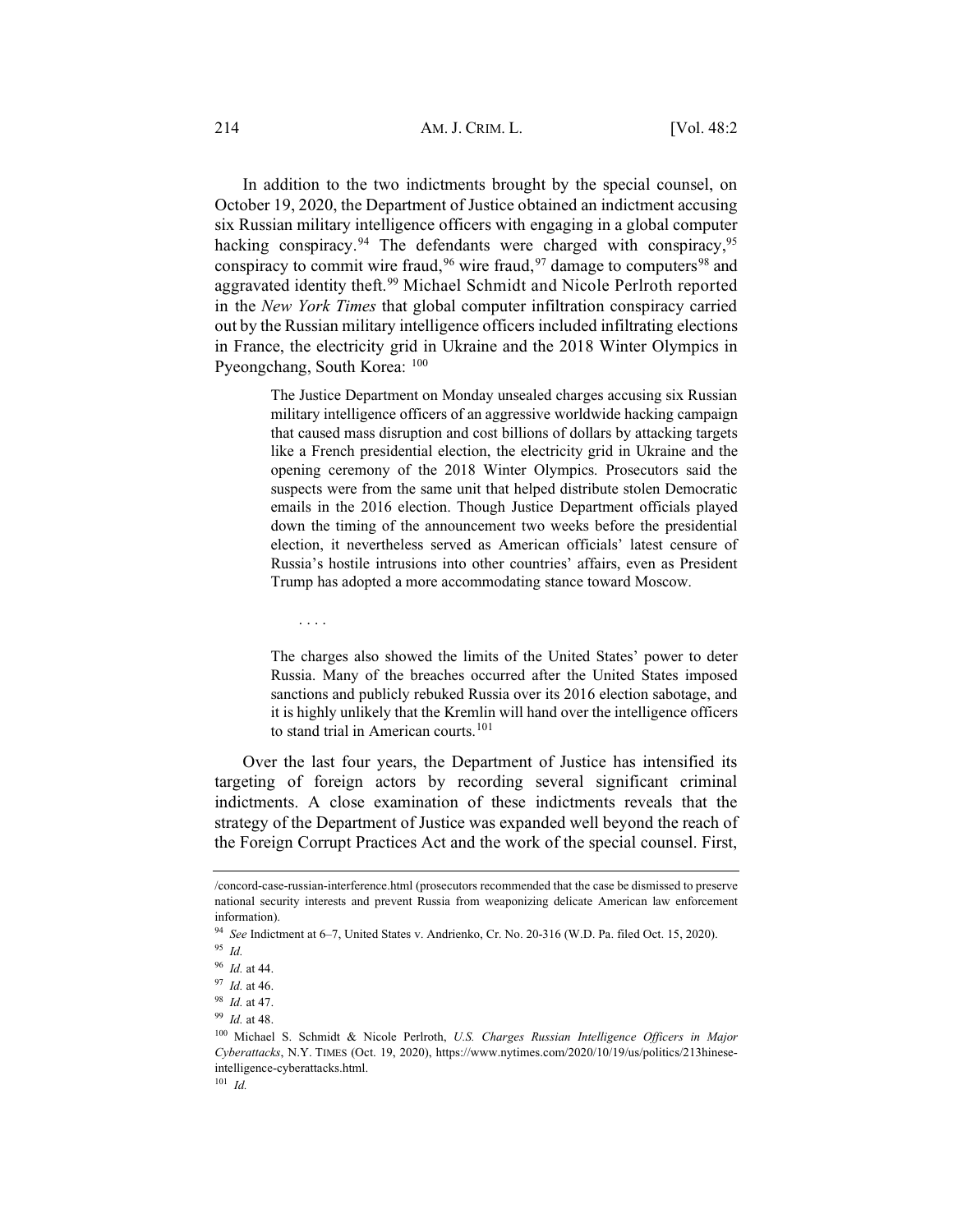the targets of these indictments were expanded to include government officials, foreign intelligence officers, and state-owned and state-controlled entities. Federal prosecutors brought charges against a former senior law enforcement official in Mexico, $102$  the former defense minister of Mexico, $103$ Turkey's second-largest state owned bank,<sup>104</sup> China's largest telecom equipment maker and its chief financial officer,  $105$  members of the Chinese military intelligence,<sup>106</sup> Chinese foreign intelligence operatives,<sup>107</sup> North Korean government officials and a North Korean foreign intelligence officer,108 the president of Venezuela, the chief justice of Venezuela, other senior level government officials and intelligence officers in the Venezuelan government,<sup>109</sup> the Minister of Defense of Venezuela<sup>110</sup> and two former officials at Venezuela's state-owned and state-controlled oil monopoly.111 Second, the scope of the underlying conduct was expanded beyond schemes to use corrupt payments to obtain and retain business and identify theft and cybercrimes. In the shadow of all of these federal charges was an extraordinary incursion by federal prosecutors into foreign sovereignty by targeting foreign government corruption. Along with the expansion of the scope of these investigations and prosecutions, there has been legitimate concerns that these investigations and prosecutions crossed a line and were used as expedient instruments to influence foreign relations and advance geopolitical interests unrelated to pursuing justice and preventing injustice.

Mr. Trump's view that the conduct of government is transactional and situational carried over to several federal criminal investigations and prosecutions. On June 17, 2020, Peter Baker writing in the *New York Times* reported on former national security advisor John Bolton's allegation that

<sup>102</sup> *See* Indictment at 3, United States v. Luna, Cr. No. 19-576 (E.D.N.Y. filed July 30, 2020).

<sup>103</sup> *See* Indictment at 1, United States v. Cienfuegos Zepeda, Cr. No. 19-366 (E.D.N.Y. filed Aug. 14, 2019).

<sup>&</sup>lt;sup>104</sup> United States v. Turkiye Halk Bankasi A.S., 426 F.Supp.3d 23 (S.D.N.Y. 2019) (wire fraud and money laundering charges against state-owned and state-controlled bank in Turkey).

<sup>105</sup> Superseding Indictment at 2, United States v. Huawei Technologies Co., LTD, No. 18-CR-457 (S-2) (AMD), 2020 WL 903007 (E.D.N.Y. 2020); Superseding Indictment, United States v. Huawei Technologies Co., LTD*,* (E.D.N.Y. 2019).

<sup>106</sup> Indictment at 2, United States v. Zhiyong (N.D. Ga. Filed Jan. 28, 2020) (computer hacking into credit reporting agency).

<sup>107</sup> Complaint at 1–2, United States v. Zhu Feng, No. 20-MJ\_1025 (E.D.N.Y. 2020); Indictment, United States v. Xiaoyu, No. 4:20-CR-6019-SMJ (E.D. Wash. Filed July 7, 2020) (conspiracy to steal coronavirus vaccine data for Chinese government).

<sup>108</sup> Indictment at 3–4, United States v. Ko Chol Man, No.1:20-cr-00032-RC (D.D.C. filed Feb. 5, 2020) (international money laundering conspiracy scheme to facilitate North's nuclear weapons program).

<sup>&</sup>lt;sup>109</sup> Superseding Indictment at 4–6, United States v. Maduro Moros, No. 1:11-CR-205 (S.D.N.Y. filed Mar. 5, 2020) (corruption and narco-terrorism conspiracy).

<sup>110</sup> Indictment at 1, United States v. Vladimir Padrino Lopez, No. 1:19-CR-176 (D.D.C. filed May 24, 2019) (corruption and narco-terrorism conspiracy).

<sup>111</sup> Indictment at 1–3, United States v. Carlos De Leon-Perez, No.17-cr-514 (S.D. Tex. Filed Aug. 23, 2017) (corruption and money laundering conspiracy).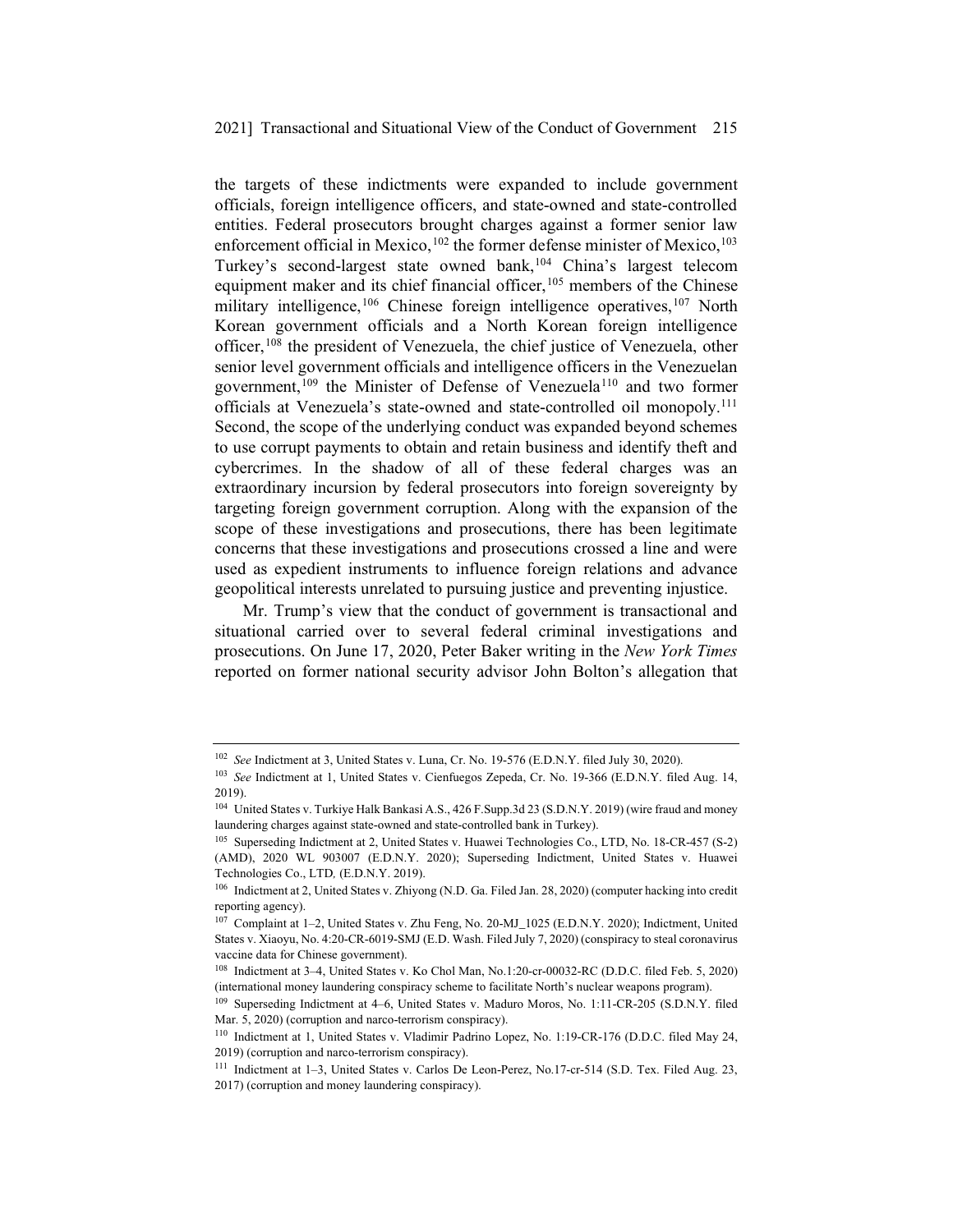President Trump was willing to intervene in federal investigations and prosecutions to advance political interests:  $112$ 

> Bolton asserts that the president was willing to intervene in criminal investigations to curry favor with foreign dictators. . .The other episodes that Mr. Bolton says the House should have investigated include Mr. Trump's willingness to intervene in Justice Department investigations against foreign companies to "give personal favors to dictators he liked." Mr. Bolton said it appeared to be "obstruction of justice as a way of life."

....

He singles out Halkbank of Turkey, a state-owned financial institution investigated for a multibillion-dollar scheme to evade American sanctions on Iran. At a side encounter during a Buenos Aires summit meeting in late 2018, President Recep Tayyip Erdogan of Turkey handed Mr. Trump a memo by the law firm representing Halkbank, "which Trump did nothing more than flip through before declaring he believed Halkbank was totally innocent." He then told Mr. Erdogan "he would take care of things. . ."

....

Mr. Bolton also mentions ZTE, the Chinese telecommunications giant that was convicted of evading sanctions on Iran and North Korea and then faced new penalties for further violations during its follow-up consent decree. During a conversation on trade with President Xi Jinping of China, Mr. Trump offered to lighten the penalties. "Xi replied that if that were done, he would owe Trump a favor and Trump immediately responded he was doing this because of Xi."<sup>113</sup>

A study of the indictments brought by the Justice Department over the last four years that have targeted foreign actors, confirm the assertion by Mr. Bolton that there was a willingness to intervene in federal criminal prosecutions to advance political interests.

#### *A. ZTE: Sanctions Enforcement*

During the period of 2016 the Commerce Department began an enforcement action against ZTE, China's second-largest maker of telecom equipment, and accused ZTE of violating American sanctions related to doing business with Iran and North Korea.<sup>114</sup> A year later, the Commerce Department found that ZTE was continuing to violate the law.<sup>115</sup> In addition,

<sup>112</sup> Peter Baker, *Five Takeaways From John Bolton's Memoir*, N.Y. TIMES (June 20, 2020), https://www.nytimes.com/2020/06/18/us/politics/john-bolton-memoir-takeaways.html.

<sup>113</sup> *Id.*

<sup>114</sup> Paul Mozur & Cecilia Kang, *U.S. Fines ZTE of China \$1.19 Billion for Breaching Sanctions*, N.Y. TIMES (Mar. 7, 2017), https://www.nytimes.com/2017/03/07/technology/zte-china-fine.html. <sup>115</sup> *Id*.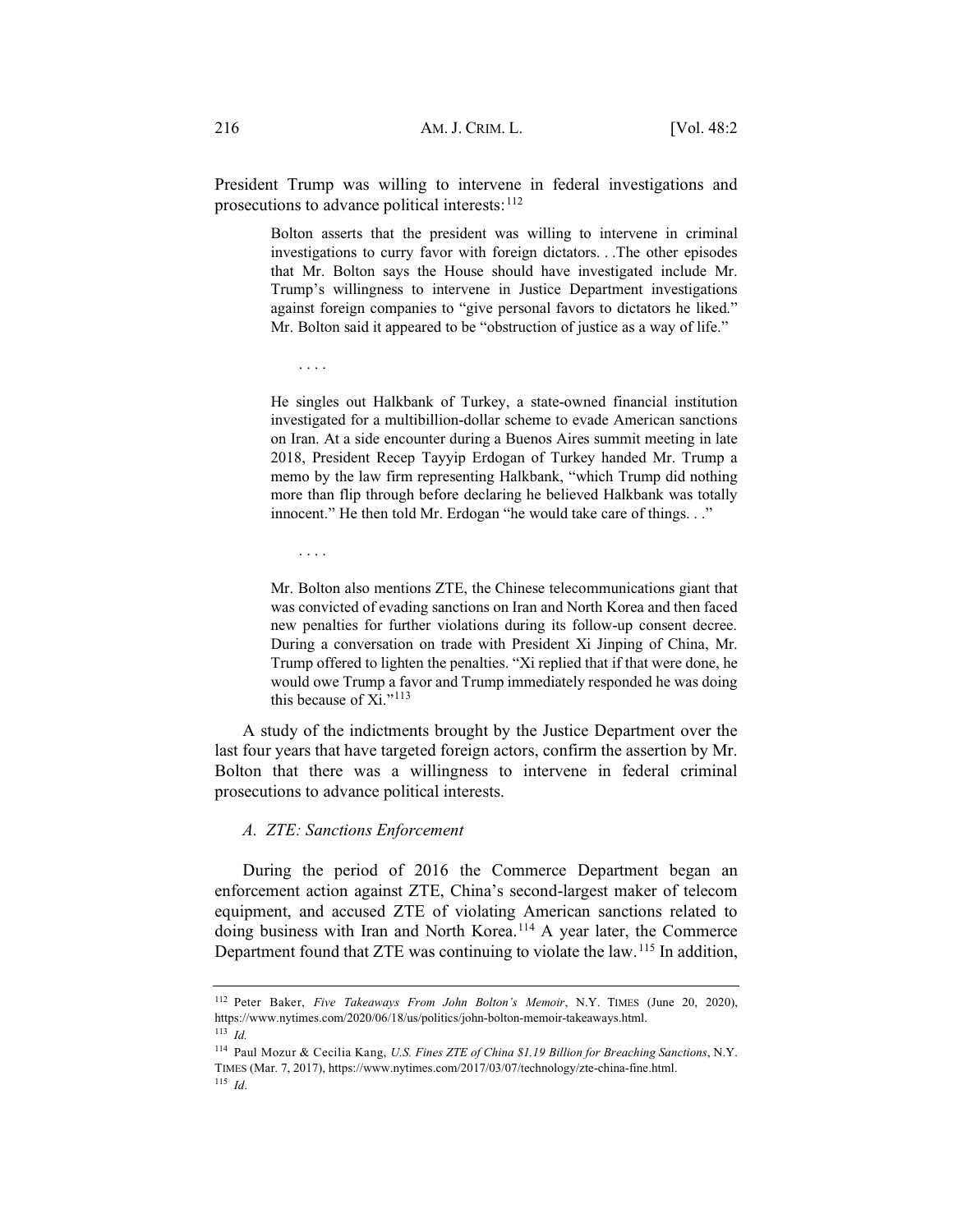the regulators found that ZTE had intentionally provided incomplete and misleading information to regulators about its compliance with the law. As an additional punishment, ZTE agreed to plead guilty and pay \$1.19 billion fine.<sup>116</sup> In addition, ZTE was barred from purchasing critical electronic components from suppliers in the United States. 117 The *New York Times* reported that:

> China's second-largest maker of telecommunications equipment will not be able to use components made in the United States after the Commerce Department said it failed to punish employees who violated American sanctions against Iran and North Korea. . . .

> "ZTE misled the Department of Commerce," Wilbur Ross, the commerce secretary, said in a statement. "Instead of reprimanding ZTE staff and senior management, ZTE rewarded them. This egregious behavior cannot be ignored."<sup>118</sup>

Two months later, Mr. Trump swept aside the "egregious" failure of ZTE to comply with the law and ignored the finding that ZTE had intentionally mislead regulators. On June 7, 2018, Mr. Trump intervened in the enforcement action and lifted sanctions on ZTE. The *New York Times* came out with two published reports that were undisguised in suggesting that the intervention in this law enforcement action was transactional and situational and part of a calculated effort to influence relations with the Chinese government: 119

> President Trump handed the Chinese telecommunications firm ZTE a lifeline on Thursday, agreeing to lift tough American sanctions over the objections of Republican lawmakers, his defense advisers and some of his own economic officials. The deal will help defuse tensions with the Chinese president, Xi Jinping, who personally asked Mr. Trump to intervene to save ZTE and whom the president has relied on to help pave the way for next week's summit meeting with the North Korean leader. . . .

> In 2016, the United States found the Chinese company guilty of violating American sanctions on Iran and North Korea. In April, the government said ZTE had failed to take the necessary actions to rectify the issue, and had

....

....

<sup>116</sup> *Id.*

<sup>117</sup> Paul Mozur & Ana Swanson, *Chinese Tech Company Blocked From Buying American Components*, N.Y. TIMES (Apr. 16, 2018), https://www.nytimes.com/2018/04/16/technology/216hinese-tech-companyblocked-from-buying-american-components.html.

<sup>118</sup> *Id.*

<sup>119</sup> Ana Swanson, *Trump Strikes Deal to Save China's ZTE as North Korea Meeting Looms*, N.Y. TIMES (June 7, 2018), https://www.nytimes.com/2018/06/07/business/us-china-zte-deal.html.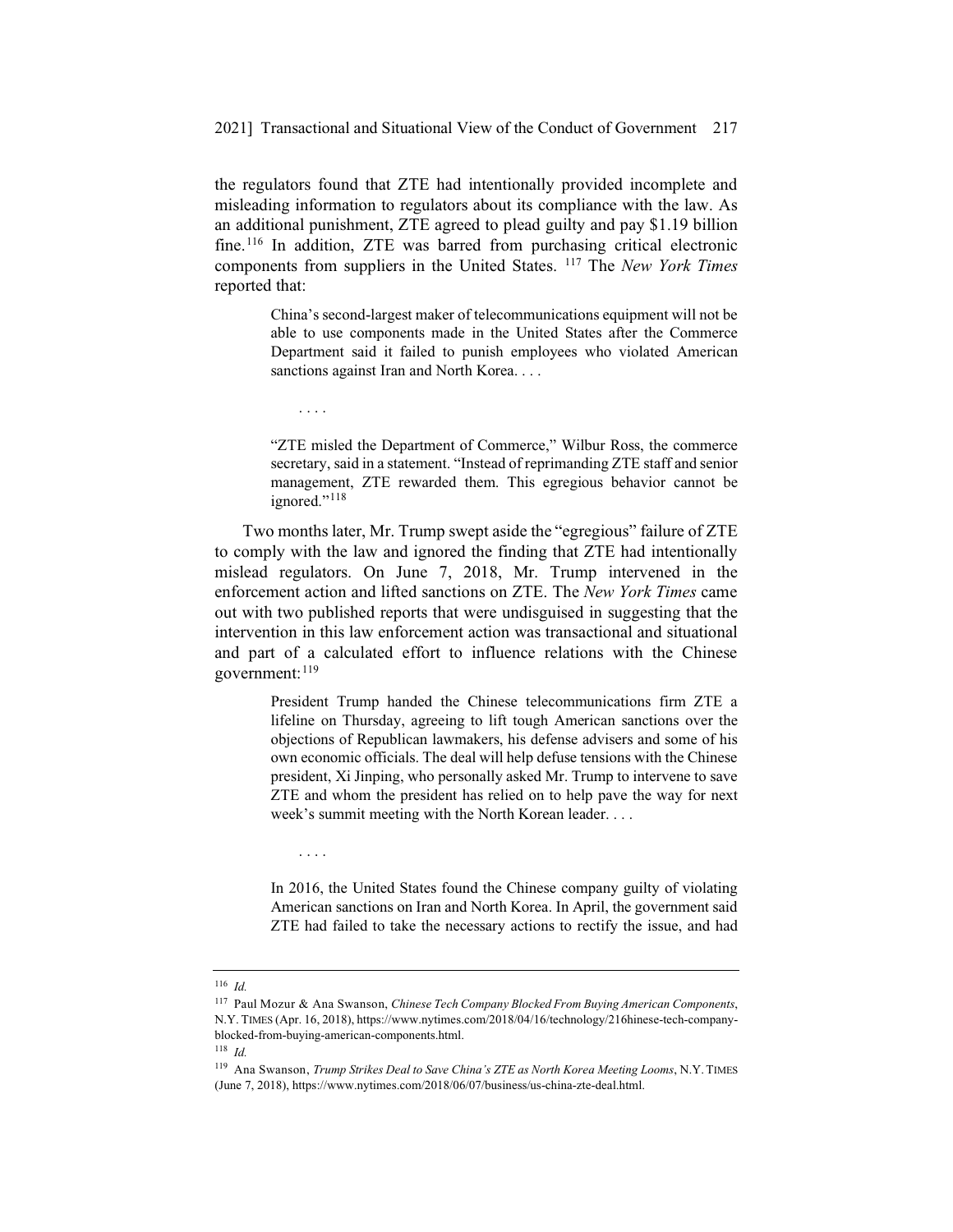lied about its efforts, prompting the Commerce Department to implement the ban.

....

Mr. Ross and other administration officials have repeatedly insisted that ZTE is being handled as a law enforcement matter that is independent of trade negotiations. But those statements have been undercut by the president himself, who has suggested that the company is a bargaining chip in negotiations between the countries. In mid-May, the president said he was working with Mr. Xi to give ZTE a way to get back in business. Two days later, Mr. Trump described the ZTE move as part of "the larger trade deal we are negotiating with China and my personal relationship with President  $Xi$ ."120

In the second article on the intervention in the ZTE sanctions case, Paul Mozur and Kevin Granville, writing in the *New York Times*, were more direct in their suggestion that Mr. Trump's intervention in this law enforcement matter was transactional and situational and asserted that the ZTE enforcement action was being used as leverage to influence the negotiations with China on a trade deal:<sup>121</sup>

> In normal times, the company's fate would be a legal matter for the Commerce Department. But the Trump administration is pressuring China to make trade concessions. It may also need Beijing's help to strike a deal with North Korea as Washington and Pyongyang plan a high-profile meeting on June 12 in Singapore. Mr. Trump appears to be using ZTE's punishment as a bargaining chip in negotiations with China, rather than a matter of law enforcement. <sup>122</sup>

Critics of intervention in the ZTE enforcement action pointed out that the abrupt reversal reflected the "arbitrary and transactional nature "of Mr. Trump's trade policy and his willingness to use enforcement actions as expedient tools to influence foreign relations and advance geopolitical interests unrelated to pursuing justice or preventing injustice.<sup>123</sup>

<sup>120</sup> *Id.*

<sup>121</sup> Paul Mozur & Kevin Granville**,** *What Is ZTE? A Chinese Geopolitical Pawn That Trump Wants to Rescue.*, N.Y. TIMES (June 7, 2018), https://www.nytimes.com/2018/06/07/business/what-is-zte.html.

<sup>122</sup> *Id*. The *Wall Street Journal* also was unequivocal in suggesting that the intervention in the ZTE enforcement action was transactional and situational and part of a calculated effort to advance geopolitical interests. *See* Bob Davis*,* Dan Strumpf & Lingling Wei, *China's ZTE to Pay \$1 Billion Fine in Settlement With U.S.*, WALL ST. J. (June 7, 2018), https://www.wsj.com/articles/zte-pays-1-billion-fine-afterallegedly-violating-u-s-sanctions-1528374558.

<sup>123</sup> The Editorial Board, Opinion, *Trump Lets ZTE Off the Hook*, WALL ST. J. (May 14, 2018), https:// www.wsj.com/articles/trump-lets-zte-off-the-hook-1526338721 ("Donald Trump vows to challenge China's trade abuses, but then how to explain his extraordinary intervention Sunday to rescue the Chinese telecom firm ZTE? The answer lies in the arbitrary and transactional nature of Mr. Trump's trade policy, which has economic and political costs.").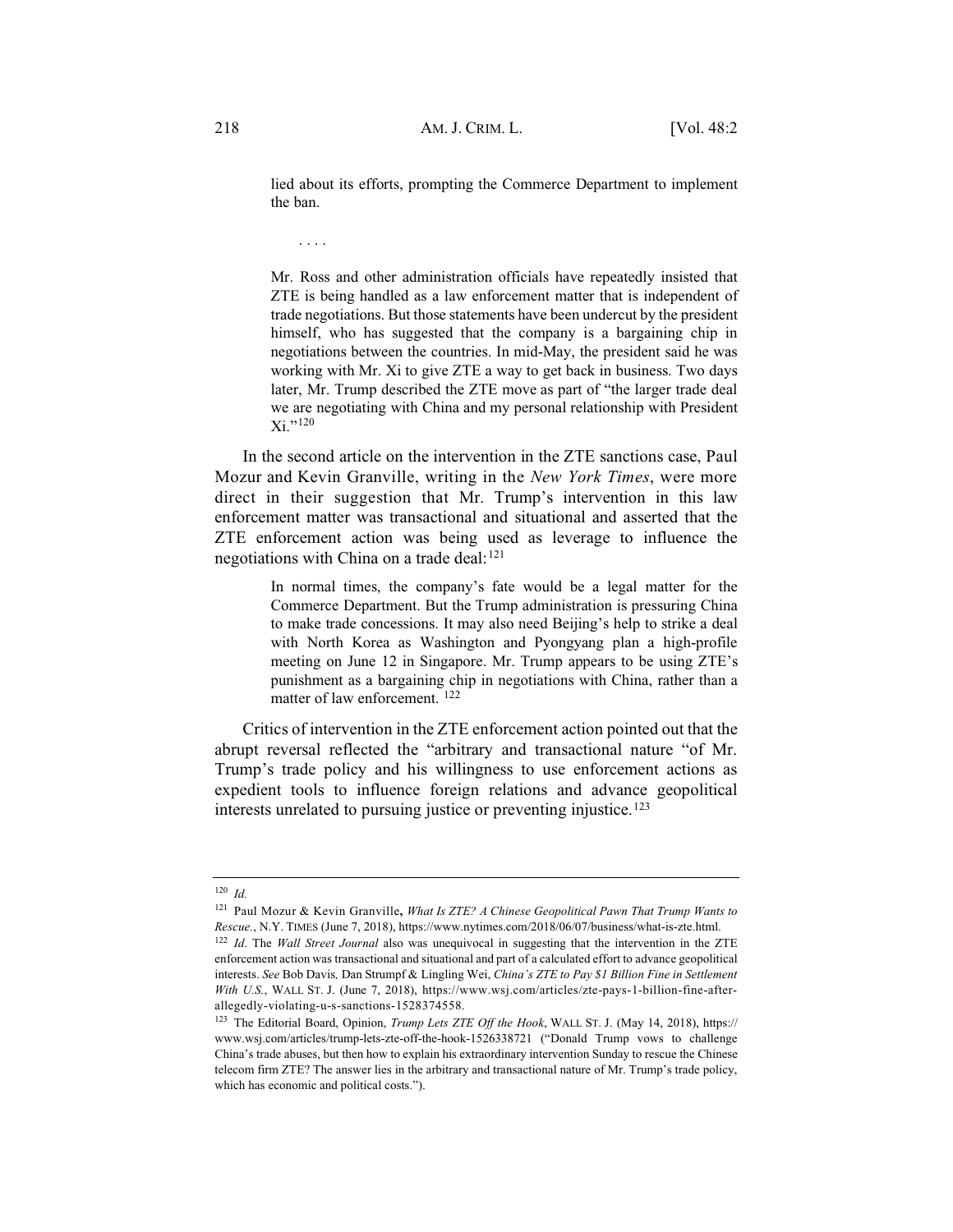#### *B. Mexico: Public Corruption and Drug Trafficking Conspiracy*

In 2019, federal prosecutors obtained two significant indictments charging a former senior level government officials in Mexico with corruption and drug trafficking offences. The first indictment was obtained on December 10, 2019 when the Department of Justice announced that a former senior law enforcement official in Mexico, Genaro García Luna, was charged with participating in a corruption and drug trafficking conspiracy.124 The defendant was accused of engaging in a continuing criminal enterprise, $125$  participating in an international cocaine distribution conspiracy,<sup>126</sup> conspiracy to distribute cocaine,<sup>127</sup> conspiracy to import cocaine128 and false statement.129 Alan Feuer report in the *New York Times*, revealed that that the defendant received millions of dollars in bribes from a drug cartel while he held several senior high-level law enforcement positions in the Mexican government:<sup>130</sup>

> A retired Mexican police official who once led his country's equivalent of the F.B.I. was indicted in New York on Tuesday on charges of taking bribes while in office to protect the Sinaloa drug cartel, one of Mexico's most powerful criminal mafias. The official, Genaro García Luna, served as the head of Mexico's Federal Investigation Agency from 2001 to 2005, and for the next six years was Mexico's secretary of public security, a cabinet-level position. In that role he was tasked with helping the president at the time, Felipe Calderón, craft his strategy to battle their country's drug cartels. But according to prosecutors in Brooklyn, even while Mr. García Luna presented himself as the public face of the war against the drug trade in Mexico, he was quietly receiving millions of dollars from the Sinaloa cartel, which was run at the time by the drug lord Joaquín Guzmán Loera, better known as El Chapo. $131$

The second indictment was obtained on October 16, 2002, when federal prosecutors announced that the former defense minister of Mexico, Salvador Cienfuegos, was arrested as he arrived in Los Angeles for a family vacation. In connection with the arrest, the Department of Justice unsealed an indictment charging Salvador Cienfuegos with drug-related corruption charges.132 The defendant was charged with participating in an international

<sup>124</sup> *See* Superseding Indictment at 2–3, United States v. Luna, No. 19-576 (S1) (BMC) (E.D.N.Y. filed July 30, 2020).

<sup>125</sup> *Id.* at 3–4.

<sup>126</sup> *Id.* at 4.

<sup>127</sup> *Id.* at 7–8.

<sup>128</sup> *Id.* at 8.

<sup>129</sup> *Id.* at 9.

<sup>130</sup> Alan Feuer, *Architect of Mexico's War on Cartels Is Accused of Taking Bribes From One*, N.Y. TIMES (Oct. 16, 2020), https://www.nytimes.com/2019/12/10/world/americas/genaro-garcia-lunamexico-arrest.html.

<sup>131</sup> *Id*.

<sup>132</sup> Indictment at 1, United States v. Cienfuegos Zepeda, No. CR 19-366 (E.D.N.Y. filed Aug. 14, 2019).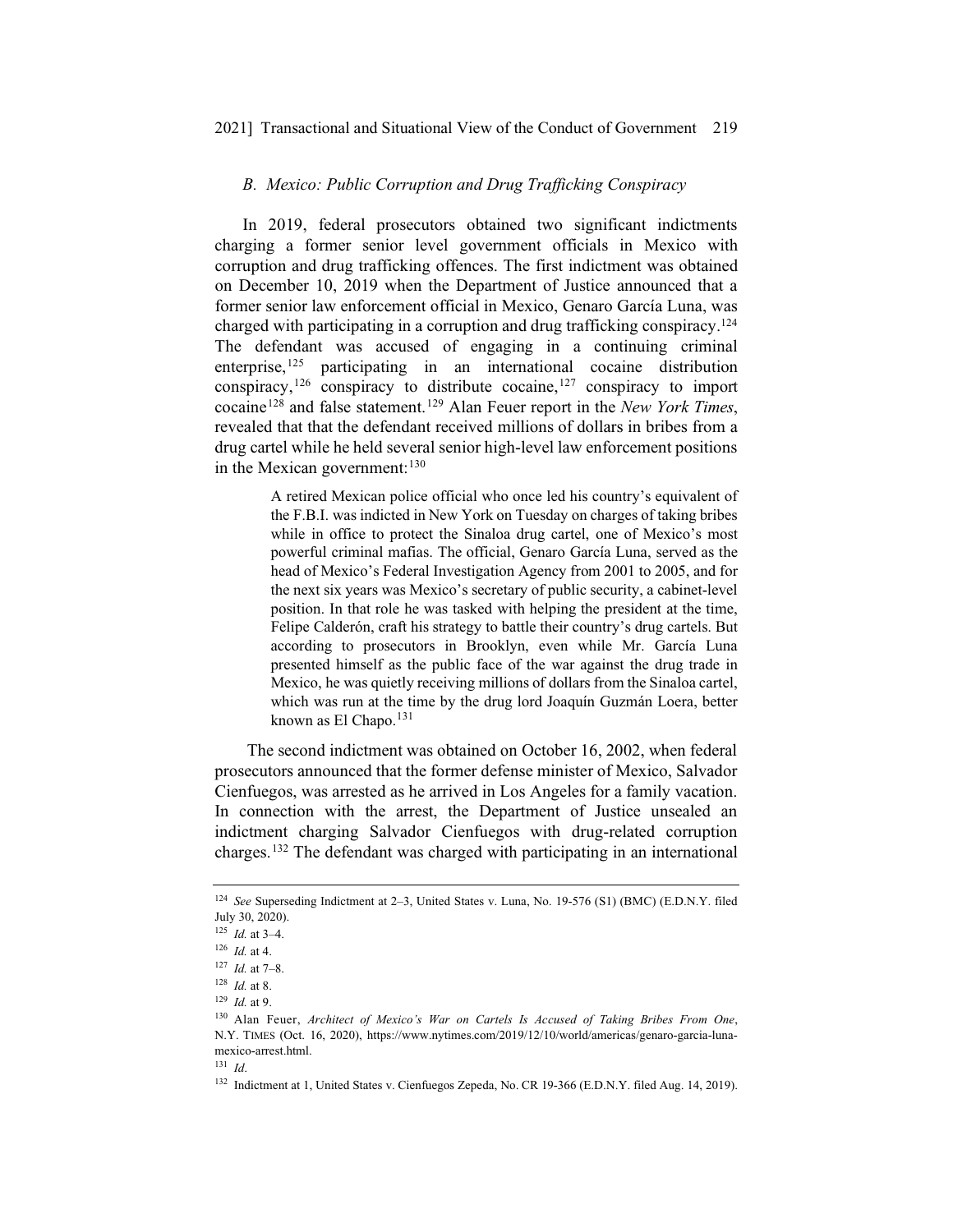drug trafficking133 and money launder conspiracy.134 The *Wall Street Journal* reported that Cienfuegos was accused of using his position as defense minister to pass along information about investigations to drug cartels and to facilitate the shipment of substantial amounts of cocaine and other drugs to the United States.135 David Luhnow and José de Córdoba wrote that:

> Mexico's former defense minister received bribes from a drug cartel in exchange for allowing it to ship tons of cocaine and other drugs to the U.S., and used his position to pass along information on investigations to crime bosses, U.S. prosecutors alleged. The allegations were part of an indictment unsealed Friday against Gen. Salvador Cienfuegos, who served as defense minister from 2012 to 2018 in then-President Enrique Peña Nieto's administration and led the army's war on drug cartels. U.S. agents arrested the retired at Los Angeles International Airport on Thursday as he arrived with his family.

....

The arrest is expected to damage bilateral cooperation and trust in the campaign against narcotics trafficking. The indictment alleges deeply rooted corruption in Mexico's armed forces. Gen. Cienfuegos, whose nickname is "El Padrino," or "The Godfather," according to the indictment, used his position as defense minister to help the H-2 Cartel, a gang more commonly known in Mexico as the Beltrán Leyva organization, to ship drugs.

As defense minister, the indictment alleges, Gen. Cienfuegos warned the cartel about a U.S. law-enforcement investigation that was using an informant in the cartel. Cartel leaders then ordered the killing of a member whom they mistakenly identified as the informant, the indictment alleges.

The indictment alleges that the general also used his position to initiate operations against rival drug gangs, locate maritime transportation for drug shipments, help the cartel expand its territory and introduce cartel leaders to other senior officials willing to be bribed in exchange for helping the gang.

The gang, according to the indictment, used bribes of other top unnamed Mexican government officials to ensure the arrest and torture of rival drug traffickers by Mexican law enforcement; the release of members of the H-2 Cartel from prison; and the ability to engage in wholesale drug trafficking, firearms trafficking and violence, including dozens of murders, without interference by Mexican law-enforcement officials.

<sup>133</sup> *Id.* at 2.

<sup>134</sup> *Id.* at 5.

<sup>135</sup> David Luhnow & José de Córdoba*, Mexican Ex-Defense Minister Charged With Helping Cartel Ship Drugs*, WALL ST. J. (Oct. 16, 2020), https://www.wsj.com/articles/mexican-ex-defense-minister-facesdrug-traf-icking-money-laundering-charges-11602869775.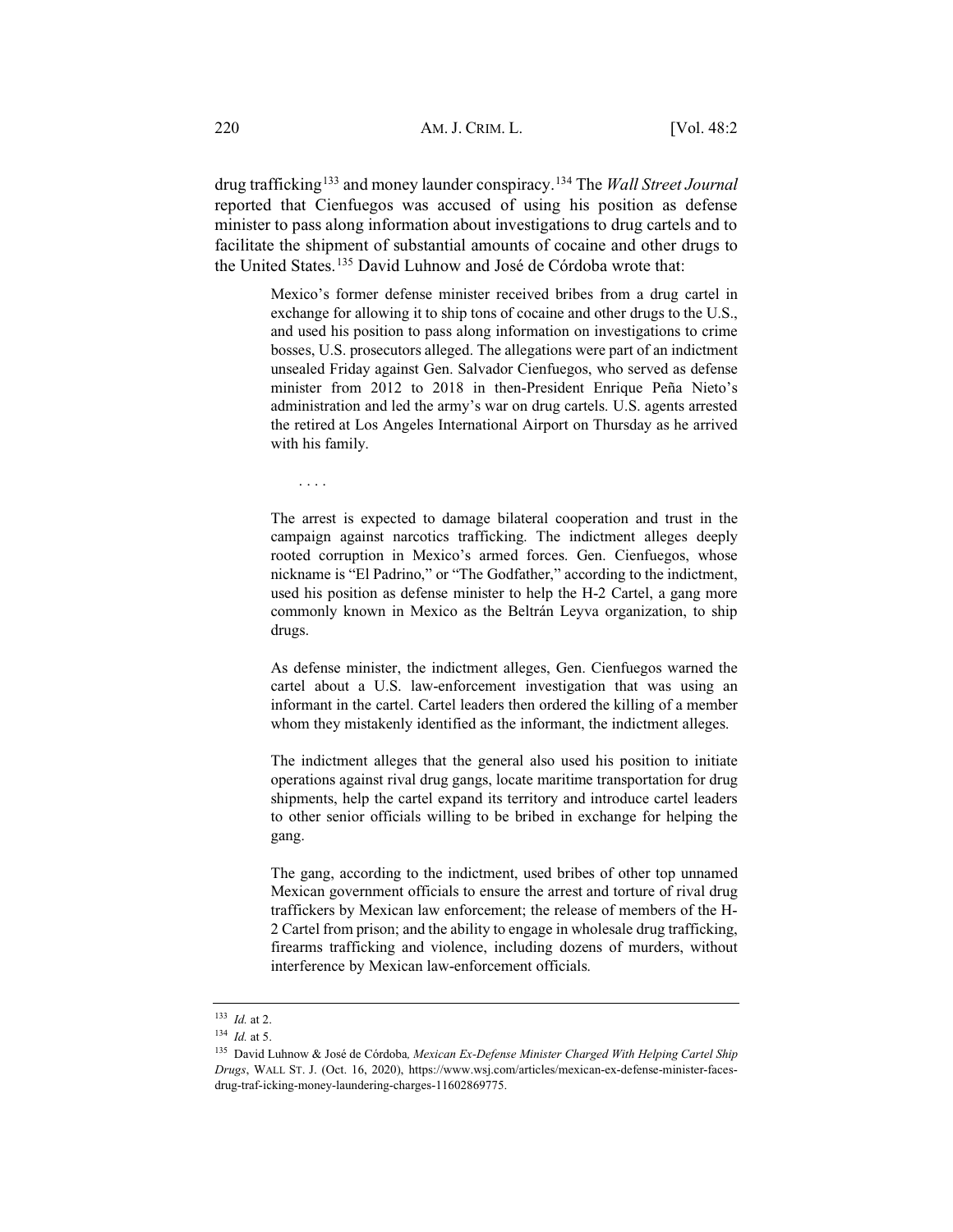The arrest raises serious concerns about drug-related corruption throughout the armed forces, which Mexico has long relied on to tackle organized crime and soaring rates of violence. . . .

....

Gen. Cienfuegos's arrest follows last year's arrest of Genaro García Luna, a former head of Mexico's federal police who led the country's war on drug cartels during the 2006-12. . . Taken together, the arrests suggest drugrelated corruption has infiltrated the most senior levels of Mexican law enforcement and military, analysts said. That leaves U.S. antidrug officials with few counterparts in Mexico they can trust.<sup>136</sup>

At the initial hearing before a Federal Magistrate Judge, federal prosecutors in Los Angeles claimed that Cienfuegos had "no respect for public authority or the rule of law," and argued that that if Cienfuegos was released he would escape to Mexico where he would be protected by powerful former public officials in Mexico and one of Mexico's most violet drug trafficking organizations.137

One month later, the Justice Department abruptly abandoned the prosecution of Cienfuegos to "preserve its relationship with Mexico," an interest unrelated to the pursuit of justice or preventing injustice. Rather than challenging the forces of corruption that touch the highest levels of the Mexican government, it appears that it was the Mexican government who was ultimately able to "touch" the Department of Justice.<sup>138</sup> On November 16, 2020, federal prosecutors suddenly aborted the prosecution of the former defense minister and moved to dismiss all charges against the defendant. The abrupt move suggested that senior administration officials viewed this federal criminal investigation and prosecution as transactional and situational.

<sup>136</sup> *Id.*; *see also* Azam Ahmed, *Mexico's Former Defense Minister Is Arrested in Los Angeles*, N.Y. TIMES (Oct. 16, 2020), https://www.nytimes.com/2020/10/16/world/americas/mexico-salvador-cienfuegosarrested.html (noting that the arrest of the high ranking military officer underscored "the forces of corruption that touch the highest levels" of the Mexican government); Azam Ahmed & Alan Feuer, *Who Was 'El Padrino,' Godfather to Drug Cartel? Mexico's Defense Chief, U.S. Says*, N.Y. TIMES (Oct. 21, 2020), https://www.nytimes.com/2020/10/16/world/americas/mexico-salvador-cienfuegos-arrested.html:

<sup>[</sup>T]he authorities say, they finally confirmed that the mystery patron of one of the nation's most violent drug cartels was actually the leader in charge of waging Mexico's war against organized crime. It was a stunning display of how deep the tendrils of organized crime run in Mexico. . . Officials say that General Cienfuegos helped the H-2 cartel, a criminal group that committed horrific acts of violence as part of its drug smuggling business, with its maritime shipments. In exchange for lucrative payouts, officials say, General Cienfuegos also directed military operations away from the cartel and toward its rivals. . . The news not only casts a pall over Mexico's fight against organized crime, but also underscores the extent of corruption at the highest levels of government.

<sup>137</sup> Patricia Hurtado, *Mexico Ex-Military Chief Charged in U.S. With Aiding Cartel*, BLOOMBERG (Oct. 16, 2020), https://www.bloomberg.com/news/articles/2020-10-16/mexico-s-ex-defense-minister-chargedby-u-s-in-narcotics-plot.

<sup>138</sup> *See* Juan Montes & José de Córdoba, *Mexico's President Pushed Hard for Release of General Arrested in U.S.*, WALL ST. J. (Dec. 5, 2020), https://www.wsj.com/articles/mexicos-president-pushedhard-for-release-of-general-arrested-in-u-s-11607187601.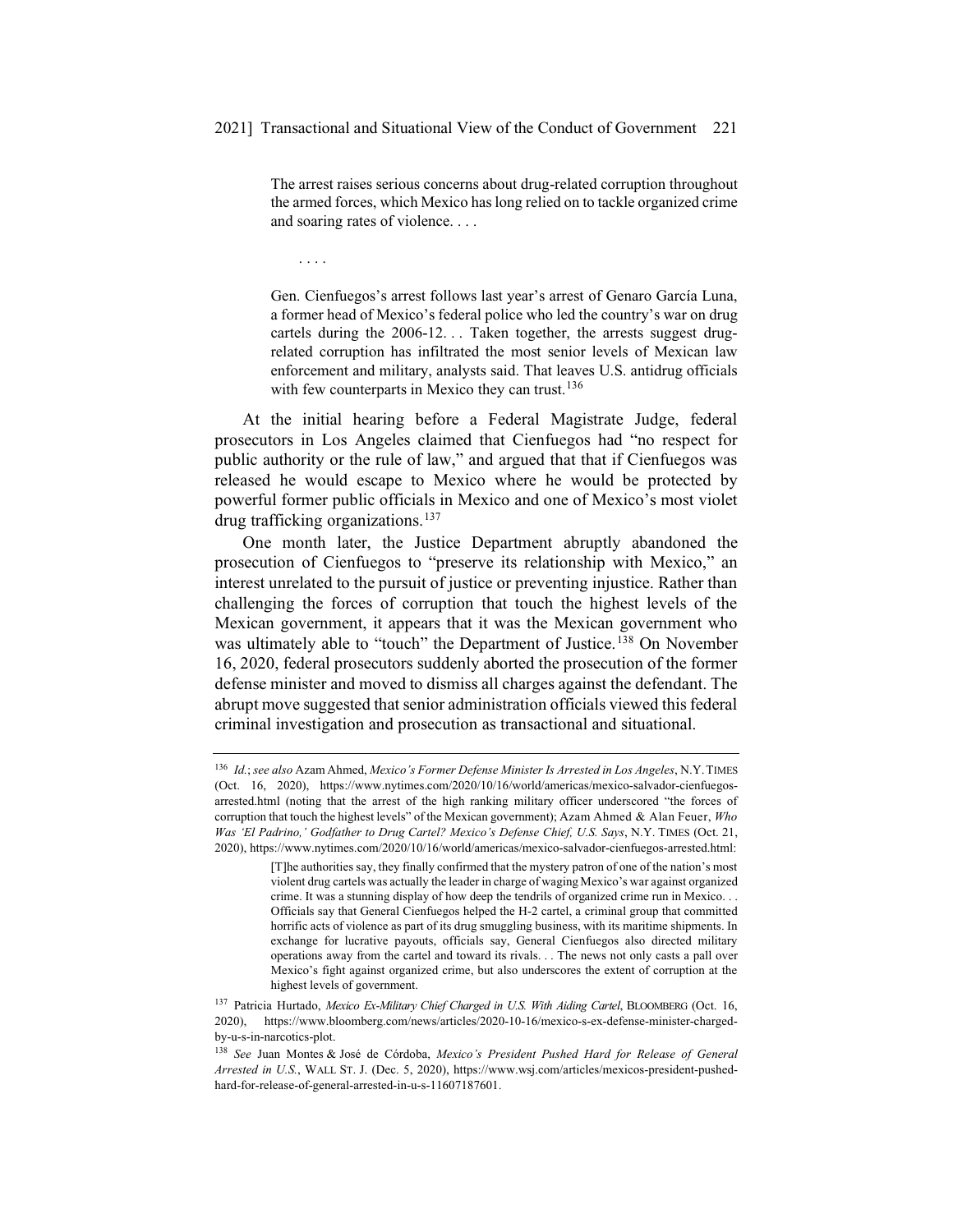Sadie Gurman and José de Córdoba writing in the *Wall Street Journal*, reported that the Department of Justice's motion to dismiss the charges was the result of "foreign-policy concerns" and was in response to threats from the Mexican government to severely curtail United States law enforcement operations in Mexico:<sup>139</sup>

> Mexico's former defense minister arrived back in the country Wednesday night after a U.S. judge dismissed drug-trafficking and corruption charges against him at the request of U.S. prosecutors, who said the unusual move was motivated by foreign-policy concerns and driven by Attorney General William Barr. The decision to drop charges against Gen. Salvador Cienfuegos, who had been accused of taking bribes in exchange for protecting cartel leaders, came after Mexico threatened to cut off cooperation with U.S. authorities unless the general were returned home, top Mexican officials said. . . .

....

Acting U.S. Attorney Seth DuCharme offered few new glimpses into the unusual decision, saying only that the case was strong but the U.S. interest in maintaining its relationship and law-enforcement partnerships with Mexico outweighed the Justice Department's interest in pursuing it. He said Mr. Barr made the decision himself in consultation with Mexican officials.<sup>140</sup>

The *New York Times* also cited to Justice Department statements about how the need to preserve the relationship with Mexico "prevailed over pursuing the case."<sup>141</sup>

> In a court filing, prosecutors acknowledged that the Trump administration had determined that preserving its relationship with Mexico prevailed over pursuing the case. "The United States has determined that sensitive and important foreign policy considerations outweigh the government's interest in pursuing the prosecution of the defendant, under the totality of the circumstances, and therefore require dismissal of the case," they wrote in asking a judge to dismiss the charges....

<sup>139</sup> Sadie Gurman & José de Córdoba, *Mexico's Ex-Defense Minister Back Home After U.S. Drops Corruption Charges*, WALL ST. J. (Nov. 18, 2020), https://www.wsj.com/articles/u-s-judge-agrees-todismiss-case-against-mexico-ex-defense-minister-11605716673.

<sup>&</sup>lt;sup>140</sup> *Id*. The depth of the deception by the defendant was stunning. Cienfuegos played a leading role in Mexico's counter-narcotics strategy when he headed the nation's armed forces He was one of the significant sponsors of a national security law that was intended to address drug trafficking and organized crime in Mexico. *See* Paulina Villegas, *Missing Mexicans' Case Shines Light on Military's Role in Drug War*, N.Y. TIMES **(**Apr. 30, 2018), https://www.nytimes.com/2018/04/30/world/americas/mexicomissing-military-drugs.html.

<sup>141</sup> Michael S. Schmidt & Natalie Kitroeff, *U.S. to Drop Case Against Mexican Ex-Official to Allow Inquiry in Mexico*, N.Y. TIMES (Nov. 17, 2020), https://www.nytimes.com/2020/11/17/world/americas /mexico-general-cienfuegos-case.html.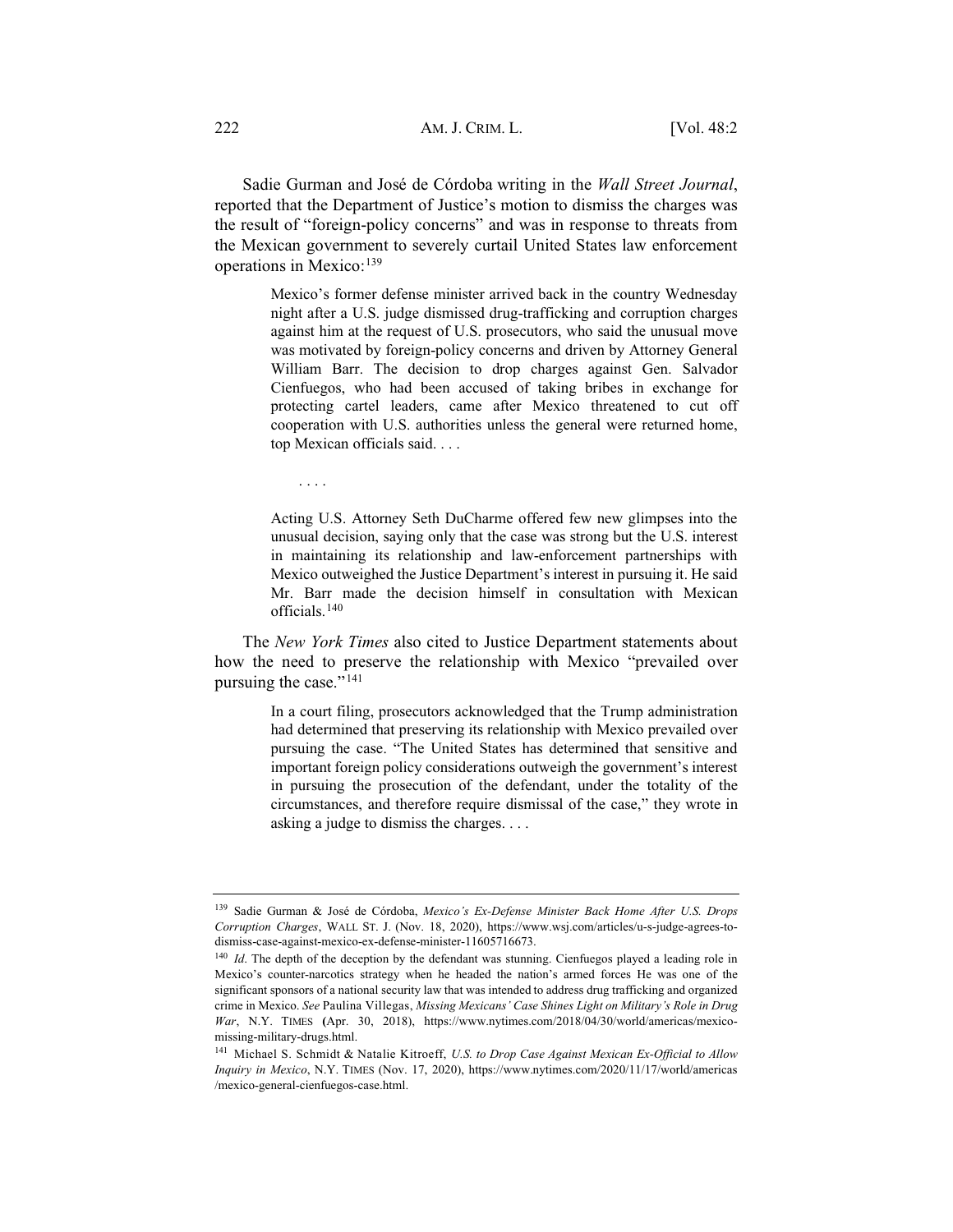[T]he decision by American officials to arrest a former defense minister had rattled relations between the countries. It was the first time a high-ranking military leader had been detained on American soil on charges of drugrelated corruption. The quick reversal may be an attempt to preserve relations between the countries or a testament to the close relationship between President Trump and President Andrés Manuel López Obrador of Mexico. . . .

....

....

Mr. Barr said Tuesday that as part of an agreement with the Mexican authorities, the Justice Department had provided the evidence it had collected against General Cienfuegos to investigators there. But the status of that investigation remains unclear.

The arrest made a huge splash in Mexico, dominating the headlines for days as word spread of the extent of the accusations that investigators made against General Cienfuegos. Among them: Thousands of BlackBerry messages coordinating with cartel leaders, orchestrating meetings between military officials and organized crime figures, starting operations against rival traffickers. The American authorities said General Cienfuegos had helped transport narcotics and tipped a drug cartel off to American investigations into their operations.

The Justice Department charges against General Cienfuegos underscored the corruption that has touched the highest levels of the government in Mexico. General Cienfuegos served as defense minister to President Enrique Peña Nieto, who left office two years ago. And his arrest came 10 months after another top official—who once led the Mexican equivalent of the F.B.I.—was inducted in New York on charges of taking bribes while in office to protect the powerful Sinaloa drug cartel.<sup>142</sup>

<sup>&</sup>lt;sup>142</sup> *Id.* A statement issued by Attorney General Barr, in connection with the dismissal of the charges, indicated that the Justice Department had provided "all the evidence in the case" to Mexican officials and gave the impression that there would be an investigation and, perhaps, a criminal prosecution in Mexico. Contrary to the statement or intention of Barr, the likelihood that the Cienfuegos will actually be held accountable in Mexico is illusory. On January 14, 2021, just two months after the charges were dismissed, the Mexican attorney general's office had cleared the general of all charges. *See* José de Córdoba & Anthony Harrup*, Mexican Former Defense Minister Cleared of Drug Allegations*, WALL ST. J. (Jan. 15, 2021), https://www.wsj.com/articles/mexican-former-defense-minister-cleared-of-drug-allegations-11610685428; Natalie Kitroeff, Alan Feuer & Oscar Lopez, *In Blow to U.S. Alliance, Mexico Clears General Accused of Drug Trafficking*, N.Y. TIMES (Jan. 15, 2021), https://www.nytimes.com/2021/ 01/15 /world/americas/mexico-general-drug-charges.html.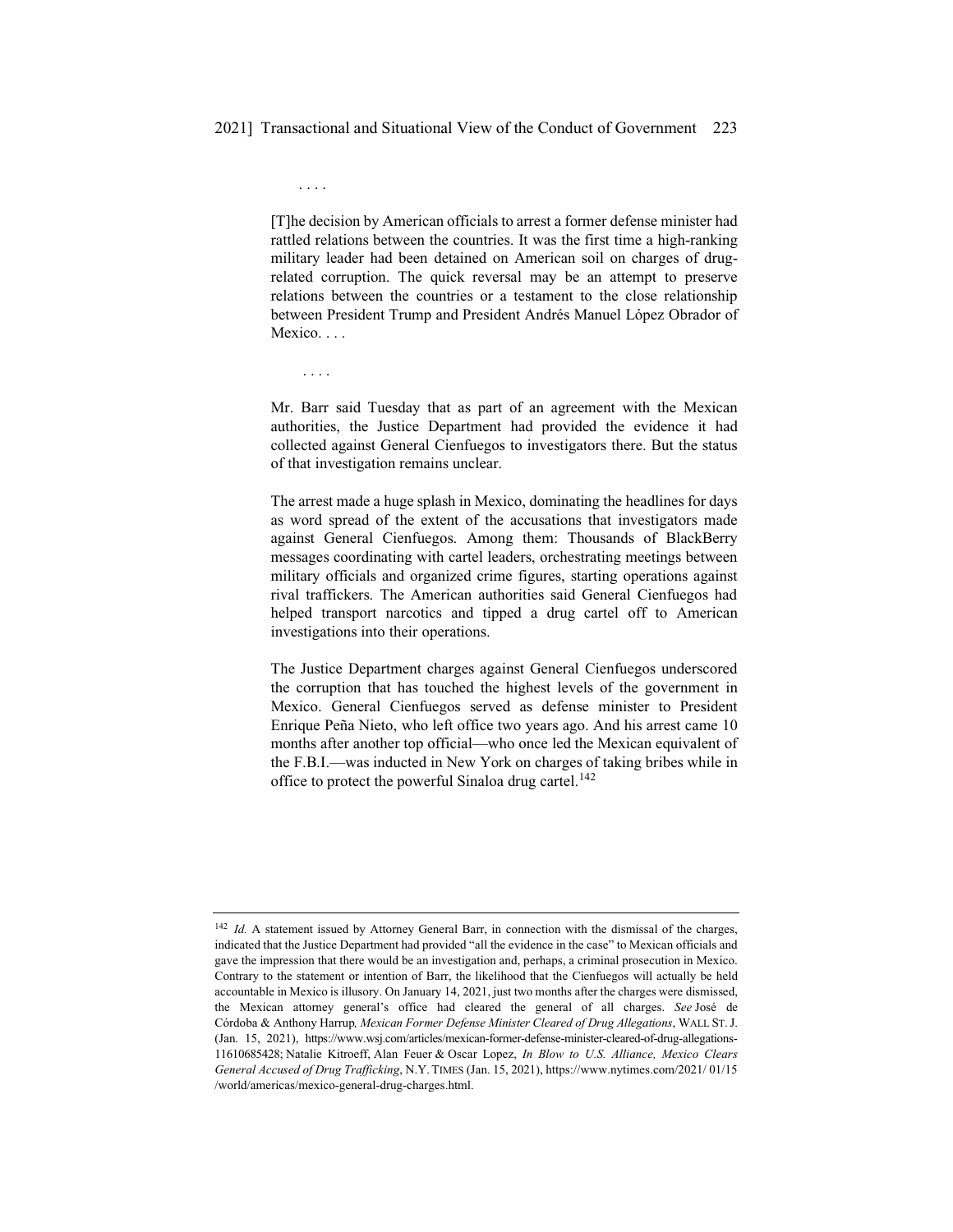The *New York Times* came out with a second published report suggesting that political pressure from the Mexican government played a direct role in prompting the dismissal of the charges:  $143$ 

> From the moment U.S. federal agents arrested a former Mexican defense minister last month on drug trafficking charges, the highest levels of the Mexican government were outraged at being kept in the dark about the case, seeing it as an egregious breach of trust between allies.

> Those emotions reached a peak in recent days, as Mexico City issued an unheard-of warning to its counterparts in Washington: If the United States did not rethink its pursuit of Salvador Cienfuegos Zepeda, Mexico would consider expelling American federal drug agents from the country, jeopardizing a decades-long partnership that has helped bring several top drug lords to justice, according to three people in the United States who are familiar with the case.

> That threat appeared to work. On Wednesday, at the request of Attorney General William P. Barr himself, a federal judge in Brooklyn said she would formally dismiss the charges against Mr. Cienfuegos, a former army general.

> The Justice Department's reversal stunned officials in the State Department and in Congress, who said Mr. Cienfuegos's release would be an abrupt departure from the Trump administration's aggressive pursuit of organized crime and drugs from Mexico. . . .

....

....

Seth DuCharme, a former top aide to Mr. Barr who now serves as the acting U.S. attorney in Brooklyn, sought to explain the move, saying that by releasing Mr. Cienfuegos he was seeking to protect "the United States' relationship with Mexico," particularly where joint law enforcement matters were concerned. . . .

The release of Mr. Cienfuegos—who arrived back in Mexico on Wednesday, with no guarantee that he would ever face charges—illustrates how foreign policy can interfere with the day-to-day prosecution of the drug war. Prosecutors acknowledged the challenges in a letter to the Judge Carol B. Amon, of Federal District Court in Brooklyn, saying they had dropped the charges because of "sensitive and important foreign policy considerations . . ."

<sup>143</sup> Alan Feuer & Natalie Kitroeff, *Mexico, Outraged at Arrest of Ex-Official, Threatened to Toss U.S. Agents*, N.Y. TIMES (Nov. 19, 2020), https://www.nytimes.com/2020/11/18/world/americas/mexicocienfuegos-barr.html.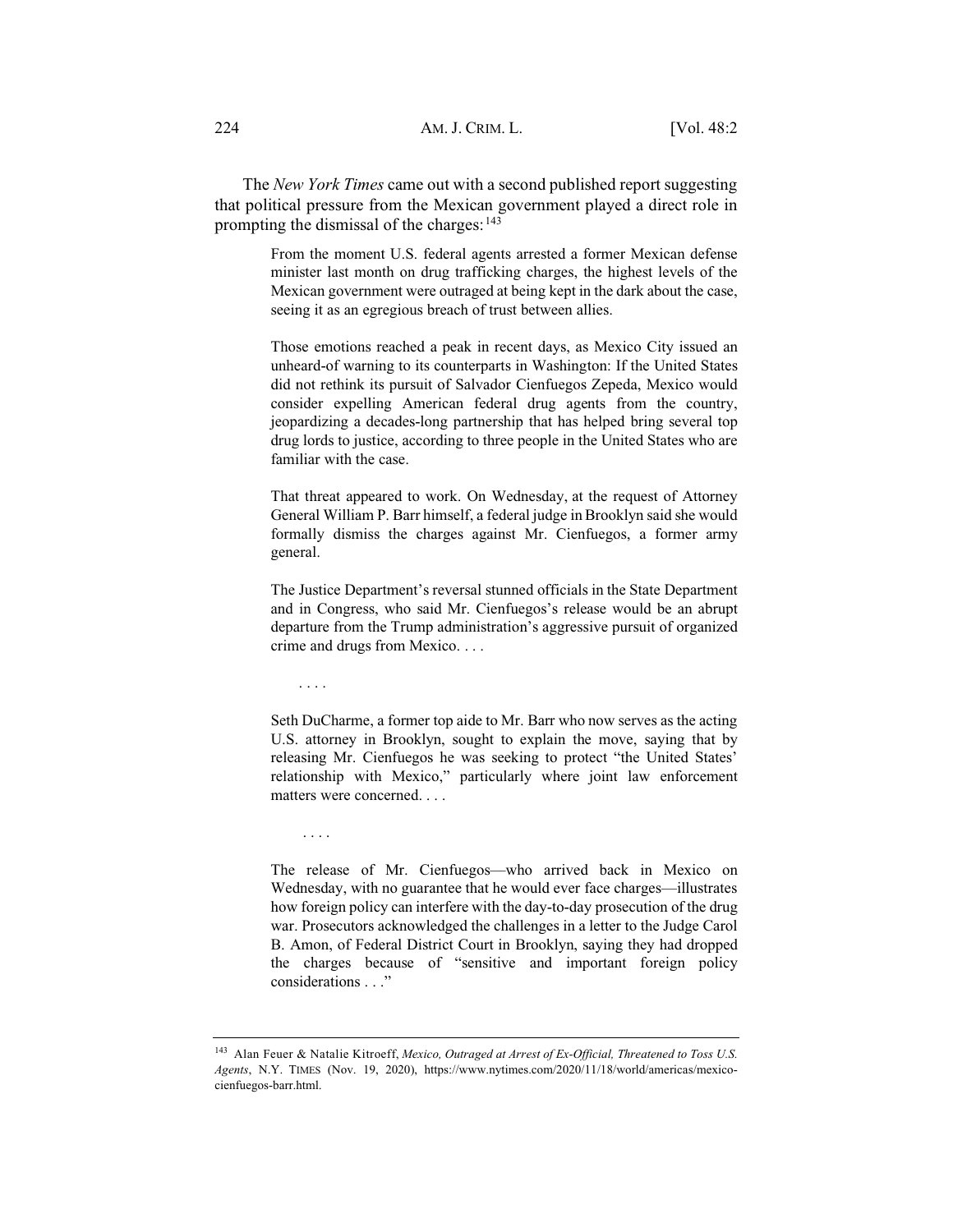The investigation, which began in late 2013, was bolstered, court papers say, by a sprawling wiretap that covertly captured thousands of BlackBerry messages, some of which are said to implicate Mr. Cienfuegos in chatting and orchestrating meetings with cartel leaders.

Officials say that Mr. Cienfuegos helped the H-2 cartel, which has committed horrific acts of violence as part of its smuggling business, with its maritime shipments. In exchange for lucrative payouts, the officials say, Mr. Cienfuegos also directed military operations away from the cartel and toward its rivals . . ."<sup>144</sup>

These were very serious federal criminal charges. The defendant was a high-level government official who was alleged to have breached the public trust by taking bribes in exchange for protecting drug cartel leaders. Both the *Wall Street Journal*<sup>145</sup> and the *New York Times*<sup>146</sup> reported that the decision to dismiss the charges was made by Mr. Barr and linked to vague "foreignpolicy concerns." There were no statements made public by the Department of Justice that would explain why the Cienfuegos indictment implicated foreign-policy concerns whereas the Zepeda prosecution (the former director of the equivalent of Mexico's FBI) did not. Moreover, these foreign policy concerns were clearly obvious prior to when the target was arrested and there were no published reports that identified what unexpected events intervened in the thirty-days between the time Cienfuegos was arrested and when the charges were dismissed against him that would explain this abrupt change in position by the Justice Department. There are many reasons to be skeptical. In just thirty days, the commitment by the Department of Justice to address the extensive corruption at the highest levels within the Mexican government and holding "a patron of Mexico's most violent drug cartel accountable"147 became negotiable.<sup>148</sup> Clearly, the willingness to deal these federal charges

<sup>144</sup> *Id.*

<sup>145</sup> Sadie Gurman & José de Córdoba, *Mexico's Ex-Defense Minister Back Home After U.S. Drops Corruption Charges*, WALL ST. J. (Nov. 18, 2020), https://www.wsj.com/articles/u-s-judge-agrees-todismiss-case-against-mexico-ex-defense-minister-11605716673.

<sup>146</sup> *See* Schmidt, *supra* note 141.

<sup>147</sup> *See* Ahmed, *supra* note 136.

<sup>&</sup>lt;sup>148</sup> The sudden reversal is difficult to understand because senior level lawyers at the Department of Justice were obviously involved in every phase of the investigation, charging decision and decision to apprehend the target at the airport in Los Angeles. The indictment and arrest of Cienfuegos was clearly the product of close consultation and coordination with and review by senior-level attorneys in the Justice Department. Reporting on the Equifax indictment *The New York Times* made it clear that charging decisions involving foreign military officers that implicate significant foreign-policy interests are made by the Attorney General: "The Justice Department rarely secures indictments against members of foreign militaries or intelligence services, in part to avoid retaliation against American troops and spies, but Mr. Barr said it has made exceptions for state-sponsored actors who hacked into American networks to steal intellectual property or interfere in United States elections." Katie Benner, *Charges Chinese Military Officers in 2017 Equifax Hacking*, N.Y. TIMES (May 7, 2020), https://www.nytimes.com/2020/02/10/us/politics /equifax-hack-china.html. The decision not to advise law enforcement counterparts in Mexico of the indictment of Cienfuegos in 2019 or the intention to arrest the target was obviously made by senior level lawyers at the Department of Justice. *See* Feuer, *supra* note 143. The indictment had been pending for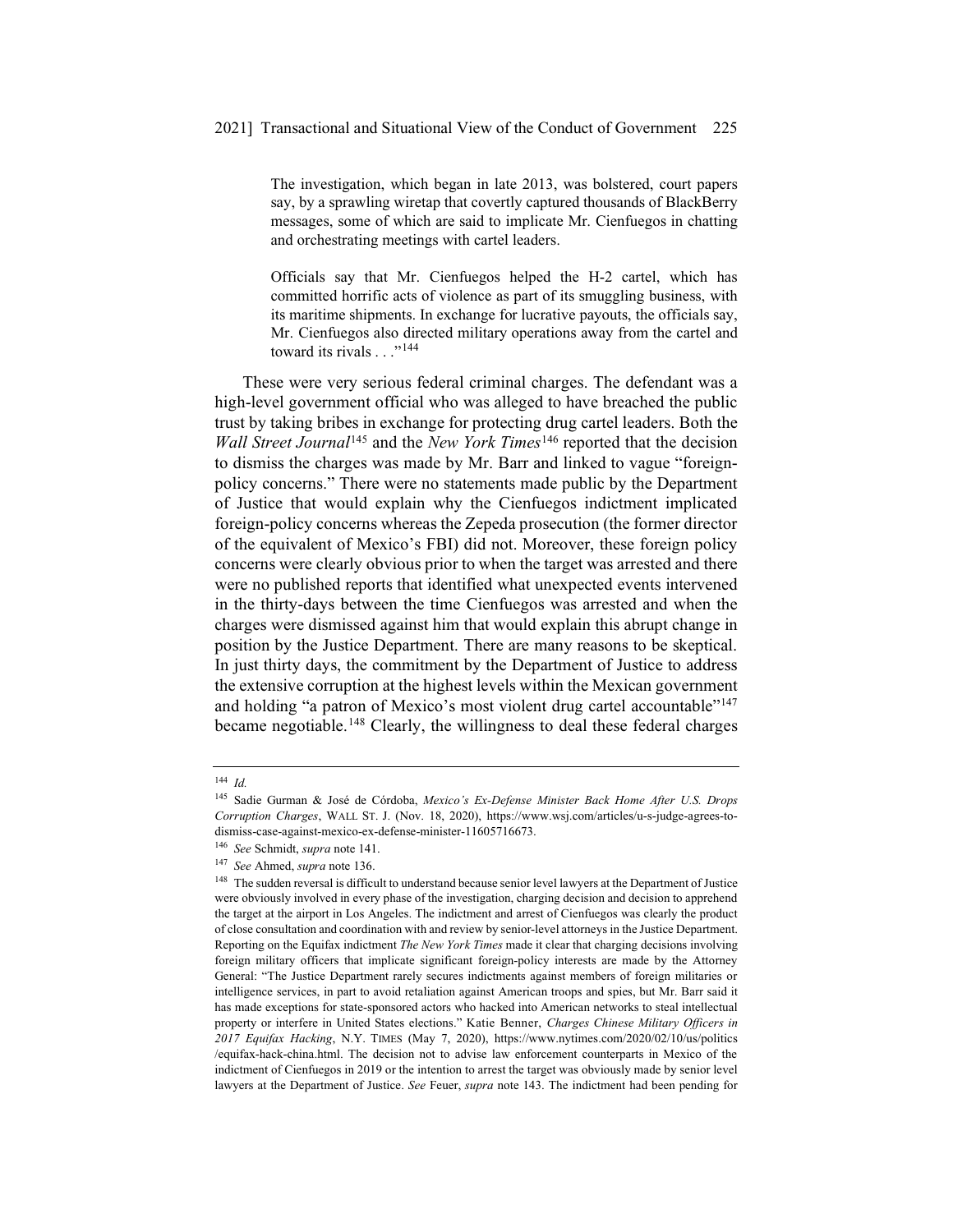away undermines any perception that federal criminal indictments are instruments of geopolitical power.

#### *C. North Korea: International Money Laundering Conspiracy.*

In February 2019, a second summit meeting between the United States and North Korea ended abruptly without any agreement on nuclear disarmament or easing tensions on the Korean Peninsula.<sup>149</sup> The use of federal prosecutions to influence foreign relations surfaced again to advance geopolitical interest in North Korea. In May of 2020, the Department of Justice unsealed an indictment charging several North Korean and Chinese citizens with participating in an international money laundering conspiracy that was intended to facilitate the North's nuclear weapons program.150 The indictment charged the North Korean and Chinese targets with conspiracy,<sup>151</sup> violating the International Emergency Economic Powers Act,<sup>152</sup> violating the Weapons of Mass Destruction Proliferators Sanctions Regulations,<sup>153</sup> violating the North Korea Sanctions Regulations,<sup>154</sup> bank fraud,<sup>155</sup> conspiracy to launder monetary instruments,<sup>156</sup> international money laundering<sup>157</sup> and participating in a continuing financial crimes enterprise.<sup>158</sup> The report in the *Wall Street Journal* suggested that the timing of the indictment signaled that the federal charges were being used as leverage in the campaign against the North Korean government. The *Wall Street Journal* noted that it was the first Justice Department indictment targeting senior North Korean government officials. Among the defendants charged in the indictment were the chairman of the Foreign Trade Bank and a member of North Korea's foreign intelligence service, the Reconnaissance General Bureau.<sup>159</sup>

almost a year. How could it be that these senior level lawyers at the Department of Justice failed to anticipate the reaction from the Mexican government to having one of their former defense ministers charged with federal criminal offenses and apprehended in Los Angeles.

<sup>149</sup> Edward Wong, *Trump's Talks With Kim Jong-un Collapse, and Both Sides Point Fingers*, N.Y. TIMES (Feb. 28, 2019), https://www.nytimes.com/2019/02/28/world/asia/trump-kim-vietnamsummit.html.

<sup>150</sup> Indictment at 1, United States v. Ko Chol Man, No. 1:20-cr-00032-RC (D.D.C. filed Feb. 5, 2020). <sup>151</sup> *Id.*

<sup>152</sup> *Id.*

<sup>153</sup> *Id.*

<sup>154</sup> *Id.*

<sup>155</sup> *Id.*

<sup>156</sup> *Id.*

<sup>157</sup> *Id.*

<sup>158</sup> *Id.*

<sup>159</sup> Aruna Viswanatha & Ian Talley, *U.S. Charges North Korea Officials With Illegally Transferring \$2.5 Billion*, WALL ST. J. (May 28, 2020), https://www.wsj.com/articles/u-s-charges-north-korea-of-icialswith-illegally-transferring-2-5-billion-11590681073.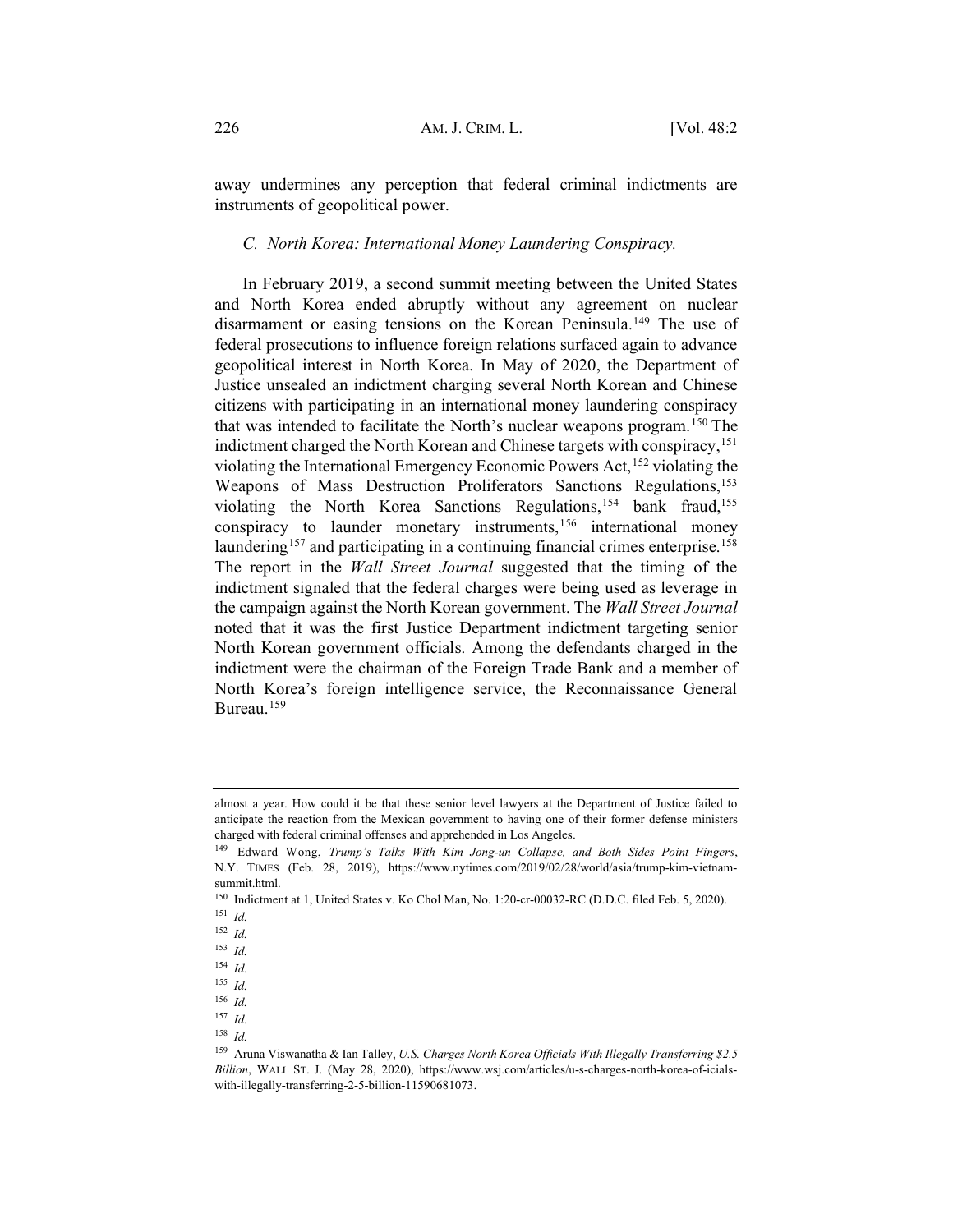Katie Benner writing in the *New York Times*, also suggested that there was a link between the charges and the Trump administration's diplomatic effort to disrupt North Korea's nuclear weapons program: 160

> North Korean and Chinese citizens are operating a multibillion-dollar money laundering scheme to help fund the North's nuclear weapons program, the Justice Department said in an indictment unsealed on Thursday. The case underscores the Trump administration's inability to halt Pyongyang's nuclear weapons program through diplomacy. The department charged 28 North Koreans and five Chinese citizens of using a web of more than 250 shell companies to launder over \$2.5 billion in assets through the international banking system, according to court documents filed in February by the U.S. attorney's office in Washington. The government claimed that the money flowed back to North Korea's primary, stateoperated foreign exchange bank, the Foreign Trade Bank of the Democratic People's Republic of Korea. The North used the funds to support its weapons of mass destruction program....

....

While the United States has little chance of apprehending the defendants, the Justice Department sometimes brings charges against foreigners in an effort to deter adversarial governments. . . . The charges are also a tacit acknowledgment that the United States has been unable to stop North Korea from building nuclear weapons by imposing economic sanctions or through President Trump's attempt to broker an agreement.<sup>161</sup>

The indictment was largely performative. The likelihood that the North Korean or Chinese targets will be apprehended and extradited is extremely remote. The reason for this is that the targets are located in jurisdictions that preclude extradition and once the charges are publicly announced, it is highly unlikely that these targets will risk travel to a jurisdiction where apprehension and extradition is possible. The news report acknowledged that that the United States has little chance of apprehending the defendants, however, it suggested that "the Justice Department sometimes brings charges against foreigners in an effort to deter adversarial governments." It is unlikely that the risk of a federal criminal indictment would have any deterrent effect on the efforts by the North Koreans to fund or pursue their nuclear weapons program.

<sup>160</sup> Katie Benner, *North Koreans Accused of Laundering \$2.5 Billion for Nuclear Program*, N.Y. TIMES (June 24, 2020), https://www.nytimes.com/2020/05/28/us/politics/north-korea-money-launderingnuclear-weapons.html.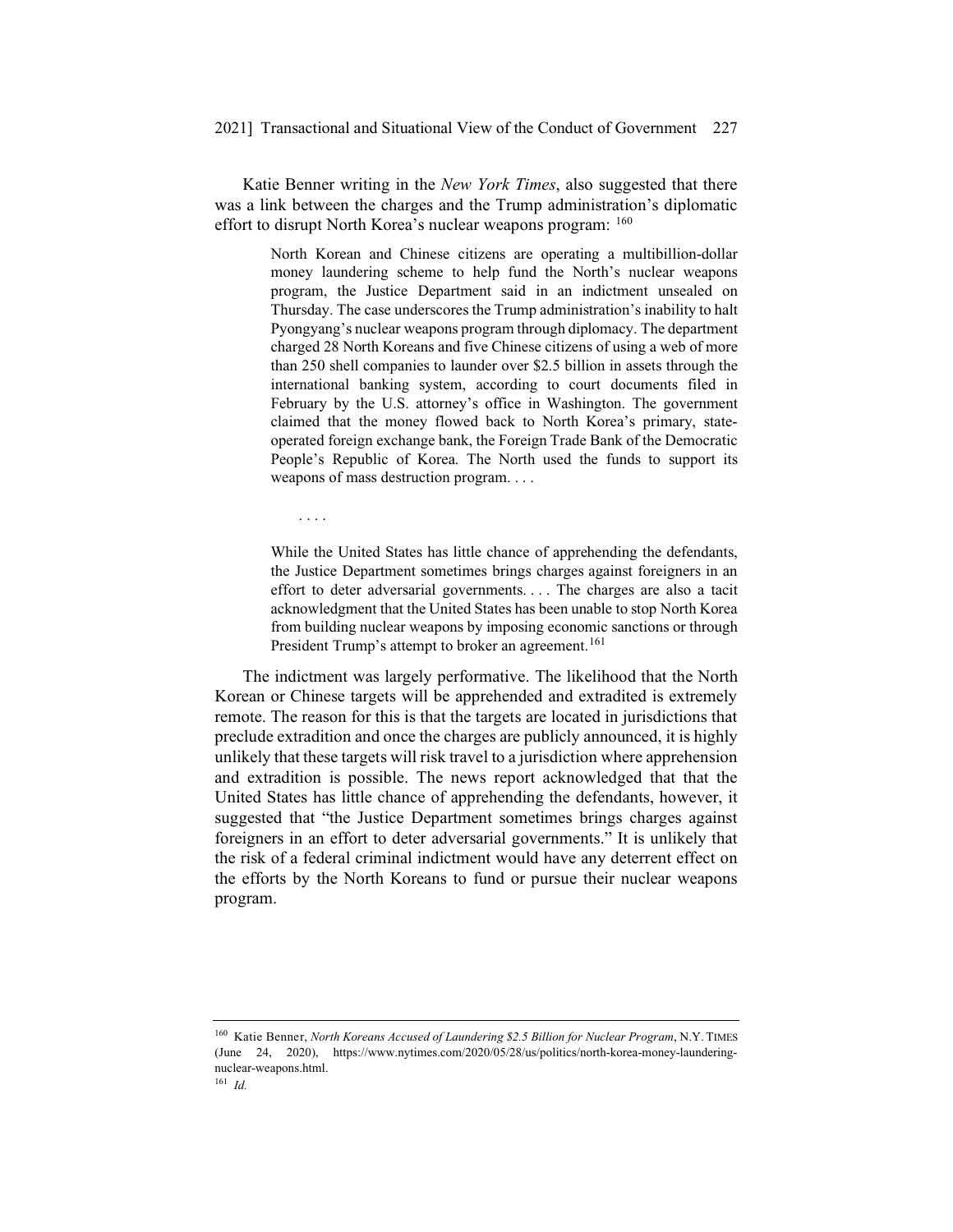### D*. Turkey: Halkbank Bank Corruption and Evading Iran Sanctions Evasion.*

On October 15, 2019, the Department of Justice obtained a superseding indictment charging Turkey's largest state-owned and state-controlled bank with corruption and evading Iranian sanctions.<sup>162</sup> The indictment alleged that billions of dollars' worth of gold and cash were illegally transferred to Iran in exchange for oil and gas. The bank was accused of conspiracy to defraud the United States,<sup>163</sup> conspiracy to violate the International Emergency Economic Powers Act,  $^{164}$  bank fraud,  $^{165}$  money laundering,  $^{166}$  and conspiracy to commit money launder.<sup>167</sup> The superseding indictment claimed that the wrongdoing had reached senior levels of the Turkish government, that government officials had received bribes worth millions of dollars, and that government officials facilitated the corruption scheme and concealed the scheme from the scrutiny of U.S. regulators.<sup>168</sup>

A report published in the *New York Times* pointed out that Paragraph 62 of the Superseding Indictment implicated that President Erdogan of Turkey and his son in law, Turkey's Treasury and Finance Minister Berat Albayrak in the corruption scheme.<sup>169</sup> The article also suggested that the particular timing of the criminal indictment coincided with Turkey falling out of favor and an effort by the Trump Administration to punish Turkey for its military incursion into northern Syria.<sup>170</sup>

> The Justice Department on Tuesday sharply escalated economic pressure on Turkey by filing fraud and money-laundering charges against the country's second-largest state-owned bank, accusing it of helping Iran evade United States sanctions. The charges against the institution, Halkbank, came as the administration sought ways to project that it was taking a tough line with Turkey after President Trump effectively signaled this month that the United States would not stand in the way of Turkey's desire to send forces into northern Syria. . . .

> President Recep Tayyip Erdogan of Turkey had repeatedly raised the Halkbank case with Mr. Trump over the past year, urging the United States

....

<sup>162</sup> Superseding Indictment at 1–2, United States v. Turkiye Halk Bankasi A.S., No. S6-15-cr-867 (RMB) (S.D.N.Y. filed Oct. 15, 2009).

<sup>163</sup> *Id.* at 35–36.

<sup>164</sup> *Id.* at 36–37.

<sup>165</sup> *Id.* at 37–38.

<sup>166</sup> *Id.* at 39–40.

<sup>167</sup> *Id.* at 40–41.

<sup>168</sup> *Id.* at 2.

<sup>169</sup> Eric Lipton, *U.S. Indicts Turkish Bank on Charges of Evading Iran Sanctions*, N.Y. TIMES (Oct. 15, 2019), https://www.nytimes.com/2019/10/15/us/politics/halkbank-turkey-iran-indictment.html. <sup>170</sup> *Id.*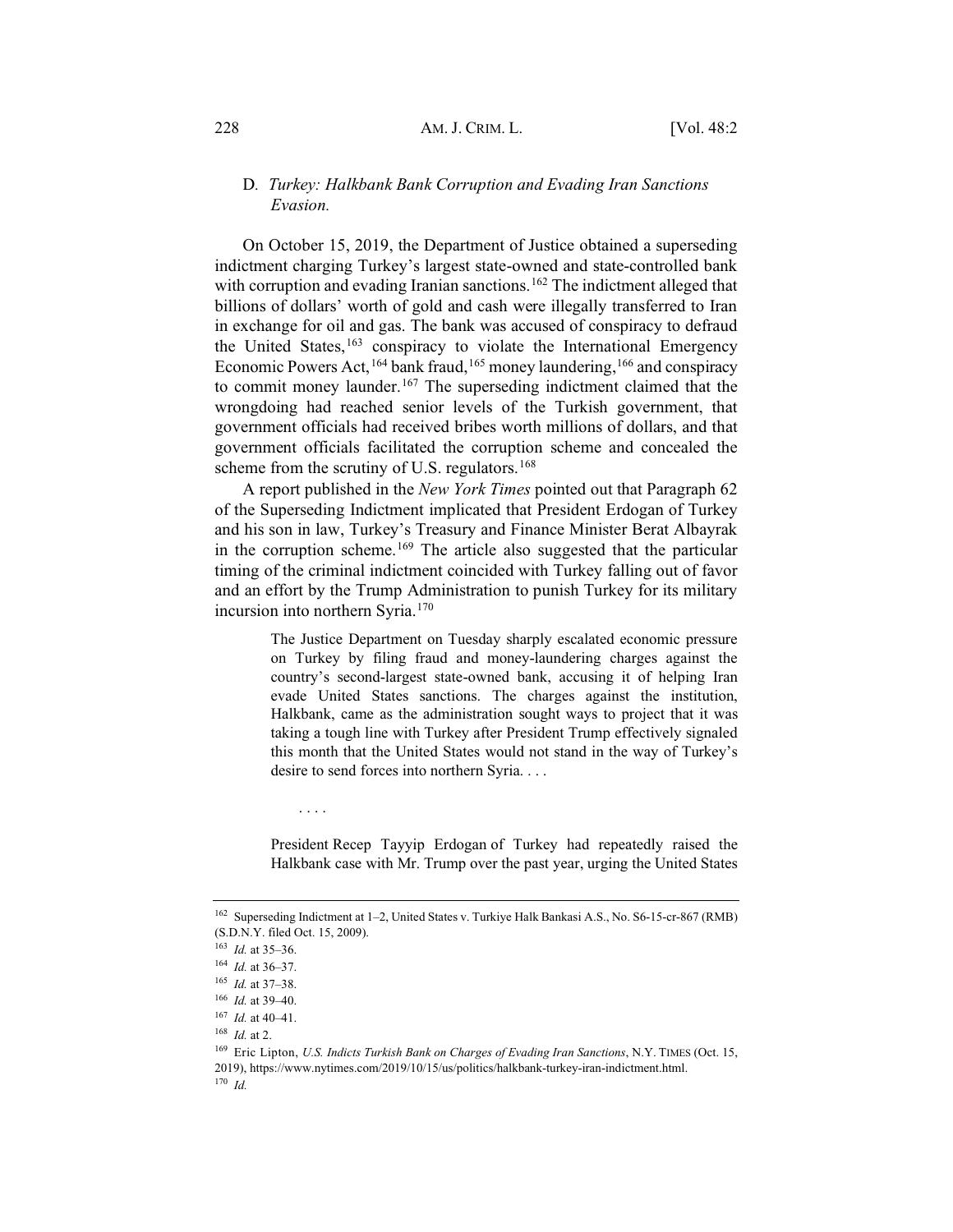not to take further action, saying that to do so would unfairly expose Turkey to severe financial risks. One of the bank's top executives was convicted on related charges last year, and the Justice Department has been reviewing since then whether to pursue the case further as Turkish officials and lawyers pressed the government not to indict the bank. . . .

....

Justice Department officials said high-ranking government officials in Turkey "participated in and protected this scheme," with some receiving bribes worth tens of millions of dollars and helping to hide the conspiracy from the scrutiny of regulators in the United States.

After Mr. Trump came under intense criticism for choosing to stand aside as Turkey pursued its plan to assert control over a section of northern Syria, he began striking a tougher tone toward Mr. Erdogan, focusing in particular on the threat of harming Turkey's economy if it put United States military personnel at risk or engaged in atrocities against Kurds in the region. . . The Justice Department and the White House did not respond to questions about whether the decision was influenced by Turkey's decision to send troops in Syria.<sup>171</sup>

On October 29, 2020, the *New York Times* reported on an extraordinary pressure campaign from the Turkish government to interfere with a federal criminal investigation. The interference cascaded down on to the United States Attorney's Office for the Southern District of New York. The article more than suggested that the senior level officials in the Trump administration viewed the criminal prosecution as transactional and situational and intervened to facilitate its relationship with the Turkish government. In particular, the article stated that senior level Justice Department political appointees were pressing for a settlement on terms favorable to the Turkish government. However, to demonstrate how arbitrary the administration viewed the criminal investigation, after Turkey invaded northern Syria, the interest in preserving its relationship with Turkey no longer prevailed and the effort to intervene in the investigation was quickly halted and the indictment was allowed to go forward. <sup>172</sup>

## *E. China: Computer Fraud and Economic Espionage.*

On November 16, 2020, the *New York Times* described the relationship between the United States and China as adversarial and at the same time transactional and situational:

<sup>171</sup> *Id.*

<sup>172</sup> Eric Lipton & Benjamin Weiser, *Turkish Bank Case Showed Erdogan's Influence With Trump*, N.Y. TIMES (Oct. 29, 2020), https://www.nytimes.com/2020/10/29/us/politics/trump-erdoganhalkbank.html.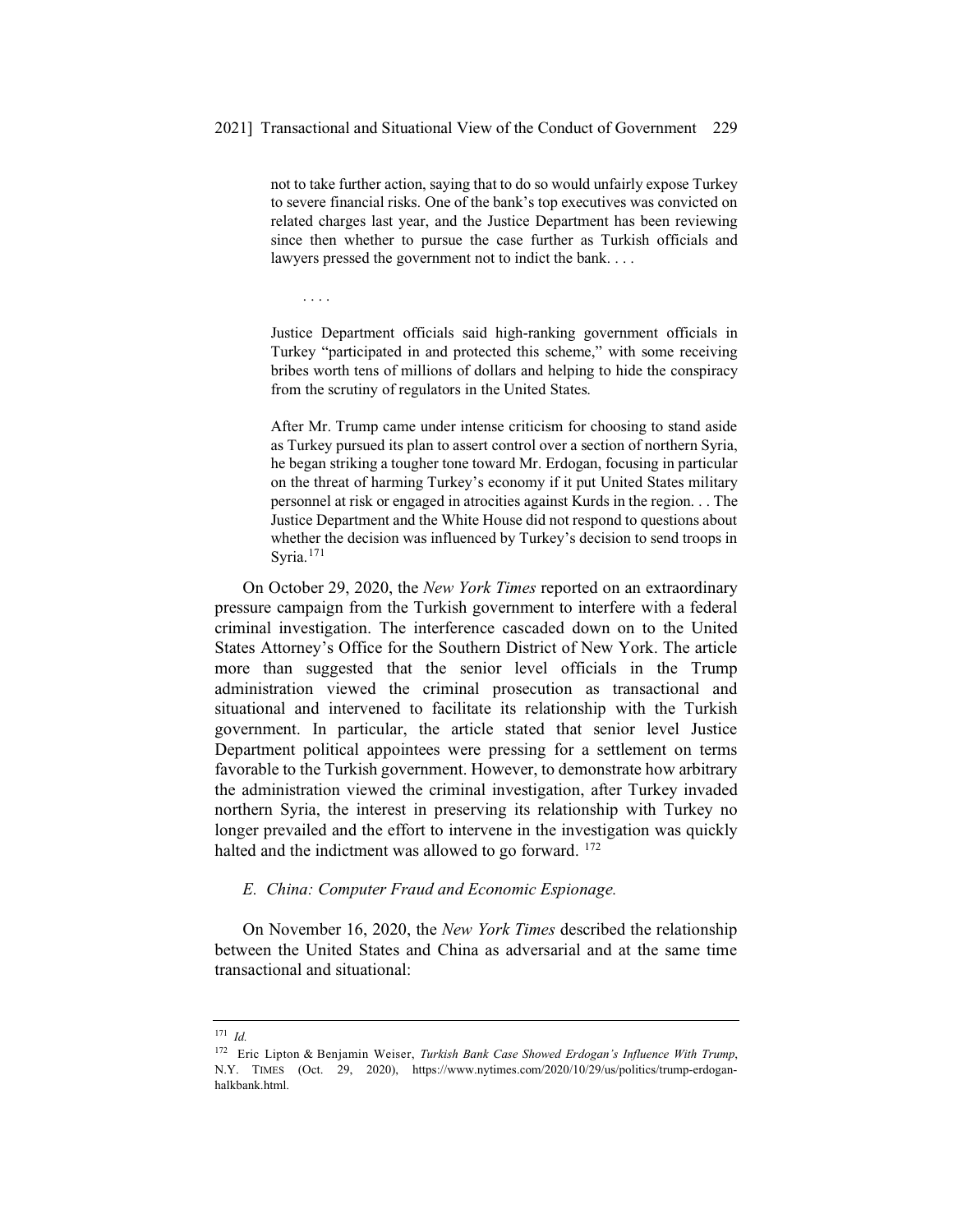While Democrats and Republicans have credited Mr. Trump with drawing attention to China's security threats, and its unfair economic practices like intellectual property theft, his dealings with China have also been transactional and inconsistent. In an attempt to secure a trade deal, Mr. Trump lavished praise on Mr. Xi, delayed sanctions against China's human rights violations for months and pardoned the Chinese company ZTE for running afoul of U.S. law.<sup>173</sup>

In addition to the suggestion that William Barr was inextricably intertwined with Mr. Trump on domestic political issues, it has also been suggested that Mr. Barr was aligned with Mr. Trump's foreign policy message. On July 16, 2020, the *New York Times* reported that Mr. Barr had aligned himself with the White House's confrontational stance on China by accusing several United States based companies of ignoring China's economic aggression in order to obtain and retain access to China's consumer market:174

> Accusing American firms of engaging in "corporate appeasement" of the Chinese Communist Party, Attorney General William P. Barr called on the private sector on Thursday to get tougher in resisting what he portrayed as corrupting efforts by China to cheat and bully its way into taking over the global economy. "The C.C.P. has launched an orchestrated campaign across all of its many tentacles in Chinese government and society to exploit the openness of our institutions in order to destroy them.

> Mr. Barr's was the third of four speeches on China by senior Trump administration officials, and it came as the White House was weighing imposing a sweeping ban on travel to the United States by members of the Chinese Communist Party as part of a broader confrontation with Beijing.

> Mr. Barr denounced China as an authoritarian state that found willing "pawns" as it sought to infiltrate, censor and co-opt American private-sector institutions and steal technological know-how. He focused in particular on entertainment and high-tech businesses, both industries that Republicans sometimes view as too liberal politically. For example, the attorney general criticized actors and directors for lecturing the United States at the Academy Awards each year about "how this country falls short of Hollywood's values" even as their industry censored movies to avoid losing access to the Chinese market. . . .

<sup>173</sup> Ana Swanson, *Biden's China Policy? A Balancing Act for a Toxic Relationship*, N.Y. TIMES (Mar.

17, 2021), https://www.nytimes.com/2020/11/16/business/economy/biden-china-trade-policy.html.

....

....

<sup>174</sup> Charlie Savage, *Barr Urges U.S. Companies to Resist Serving as 'Pawns' for China*, N.Y. TIMES (July 16, 2020), https://www.nytimes.com/2020/07/16/us/politics/barr-china.html.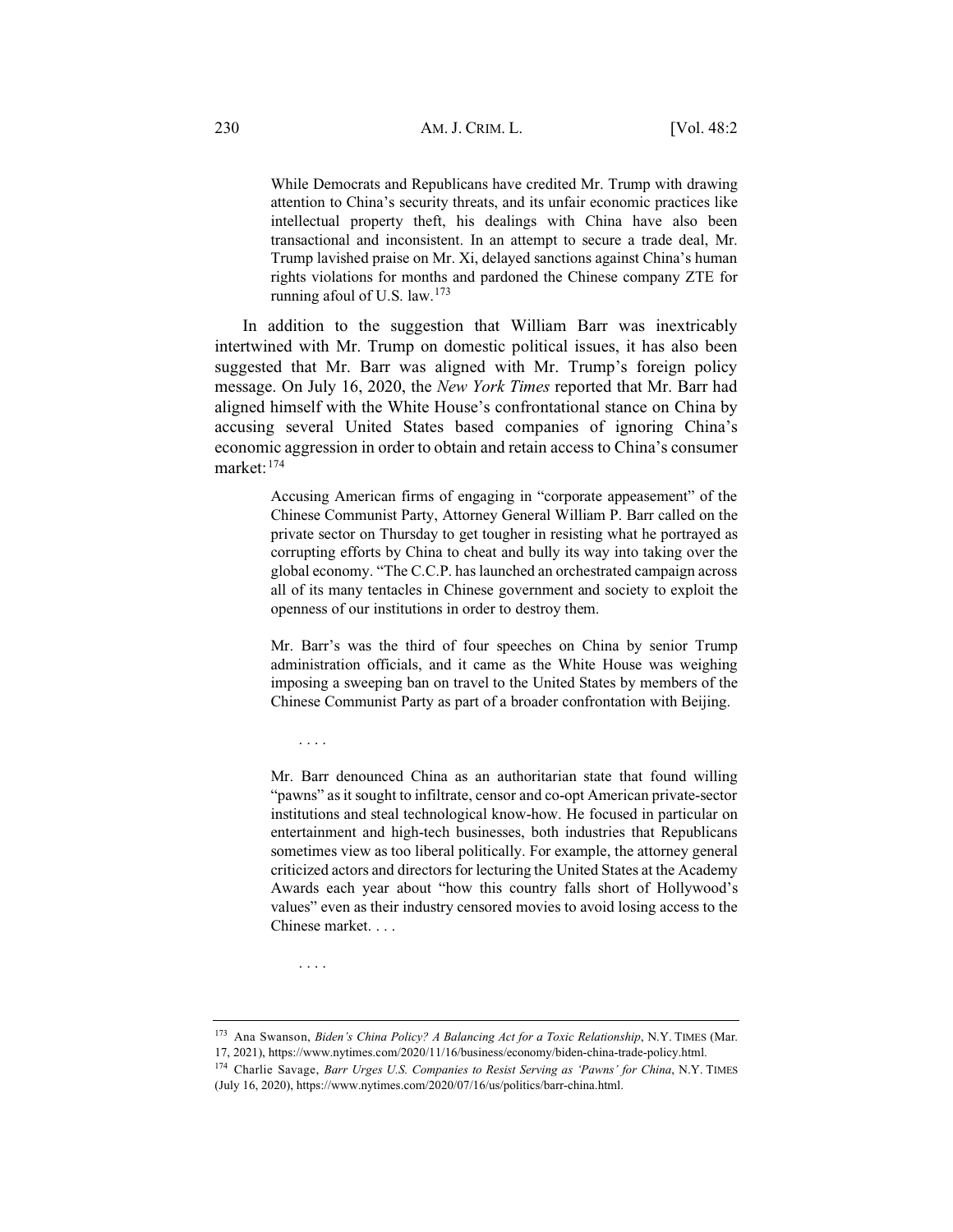He also lambasted Silicon Valley companies, saying that Cisco had helped China build its massive system for censoring and surveilling the internet, and that "Google, Microsoft, Yahoo and Apple have shown themselves to be all too willing to collaborate" with China. He focused on Apple, slamming it for removing Chinese users' ability to access pro-democracy songs and apps that provide news and can evade internet censorship; for agreeing to put iCloud data of Chinese users on servers in China; and for securing iPhones in a way that inhibits the F.B.I.'s ability to scrutinize data on devices even with warrants—while, he insinuated, treating the Chinese government differently....

....

Mr. Barr praised the recent decision by several tech giants to suspend providing user data to Chines law enforcement in response to its crackdown on protesters in Hong Kong. Noting that China has threatened criminal sanctions in response, Mr. Barr urged the companies to hold firm.<sup>175</sup>

The Department of Justice clearly played a role in in confronting China that went beyond harsh rhetoric. In a series of federal indictments targeting Chinese foreign intelligence officers and state-controlled entities, the Department of Justice signaled an undisguised intention to use investigations and prosecutions against a geopolitical adversary. On January 28, 2020, federal prosecutors obtained an indictment accusing Chinese foreign intelligence officers and intelligence operatives with engaging in an organized data thefts conspiracy. The indictment charged the defendants with computer fraud,<sup>176</sup> economic espionage<sup>177</sup> and fraud.<sup>178</sup> The indictment was extraordinary for several reasons. For only the second time, federal prosecutors brought charges against Chinese military intelligence officers and foreign intelligence operatives. Second, the targets were accused of committing a federal offense for conducting foreign intelligence activity on behalf of the Chines government.179 Third, the indictment was performative. By publicly announcing the charges, federal prosecutors were acknowledging that the targets were unlikely to be apprehended and brought to trial because China does not have an extradition treaty with the United

<sup>175</sup> *Id.*; *see also* U.S. DEP'T OF JUST., Attorney General William P. Barr Delivers the Keynote Address at the Department of Justice's China Initiative Conference (Feb. 6, 2020) available at https://www.justice.gov /opa/speech/attorney-general-william-p-barr-delivers-keynote-address-department-justices-china ("In the past, prior administrations and many in the private sector have too often been willing to countenance China's hardball tactics. It has been this administration that has finally moved to confront and counteract China's playbook.").

<sup>176</sup> Indictment at 4, United States v. Zhiyong*,* No. 2:20-CR-00046-UNA (N.D. Ga. filed Jan. 28, 2020). Two defendants were identified in Paragraph 2 the indictment as "members of the People's Liberation Army ('PLA'), the armed forces of the People's Republic of China ('China') . . . ."

<sup>177</sup> *Id.* at 13–14.

<sup>178</sup> *Id.* at 15–18.

<sup>179</sup> Katie Benner, *Charges Chinese Military Officers in 2017 Equifax Hacking*, N.Y. TIMES (May 7, 2020), https://www.nytimes.com/2020/02/10/us/politics/equifax-hack-china.html.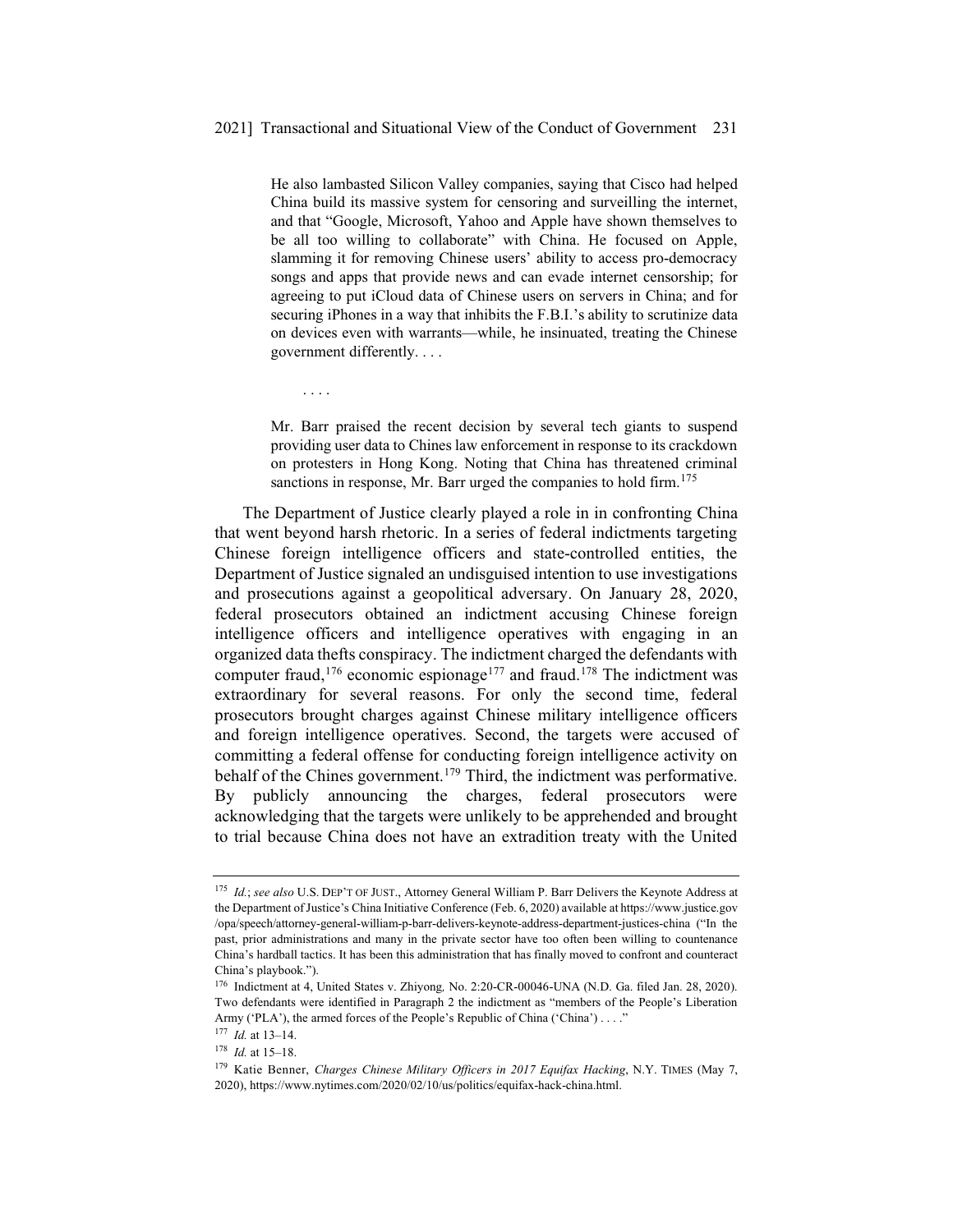States. In addition, because the indictments were publicly disclosed, it is highly unlikely that these military intelligence officers and foreign intelligence operatives would travel to a jurisdiction where there was a risk of apprehension and extradition to the United States.

On July 7, 2020, federal prosecutors, for the second time in less than seven months, obtained indictments against Chinese foreign intelligence operatives. The intelligence operatives were charged with unauthorized computer access,<sup>180</sup> theft of trade secrets,<sup>181</sup> conspiracy to commit wire fraud<sup>182</sup> and aggravated identify theft.<sup>183</sup> The targets were accused of committing federal criminal acts while engaging in covert foreign intelligence activity as intelligence officers and operatives. The *New York Times* described the object of the conspiracy charged in the indictment as trying to steal coronavirus vaccine data for Chinese government:<sup>184</sup>

> The Justice Department accused a pair of Chinese hackers on Tuesday of targeting vaccine development on behalf of the country's intelligence service as part of a broader years long campaign of global cybertheft aimed at industries such as defense contractors, high-end manufacturing and solar energy companies. . .The indictment comes as the Trump administration has stepped up its criticism of Beijing, both for its theft of secrets and its failure to contain the spread of the coronavirus, and is a significant escalation of that campaign to denounce Beijing. The Justice Department said that China's covert activity could potentially set back vaccine research efforts. . . .

The indictment also suggests that China did far less to curb its spying than it had vowed to as part of a nonaggression pac signed with the United States in late 2015 that was aimed at curbing China's efforts to steal American technological know-how.<sup>185</sup>

It is unlikely that the Chinese government will hand over the targets. Therefore, the prosecution will most likely never proceed beyond the initial charging phase.

On January 24, 2019, the Justice Department unsealed indictments charging Huawei, China's largest telecom equipment maker and its chief financial officer.<sup>186</sup> The defendants were accused of conspiracy to commit

....

<sup>180</sup> Indictment at 6, United States v. Xiaoyu, No. 4:20-CR-6019-SMJ (E.D. Wash. filed July 7, 2020). <sup>181</sup> *Id.* at 6.

<sup>182</sup> *Id.* at 24–25.

<sup>183</sup> *Id.* at 25–26.

<sup>184</sup> Julian E. Barnes, *U.S. Accuses Hackers of Trying to Steal Coronavirus Vaccine Data for China*, N.Y. TIMES (July 21, 2020), https://www.nytimes.com/2020/07/21/us/politics/china-hacking-coronavirusvaccine.html.

<sup>185</sup> *Id.*

<sup>186</sup> Superseding Indictment at 1, United States v. Huawei Technologies Co., LTD**,** No. 18-457 (S-2) (AMD) (E.D.N.Y. filed Jan. 24, 2019).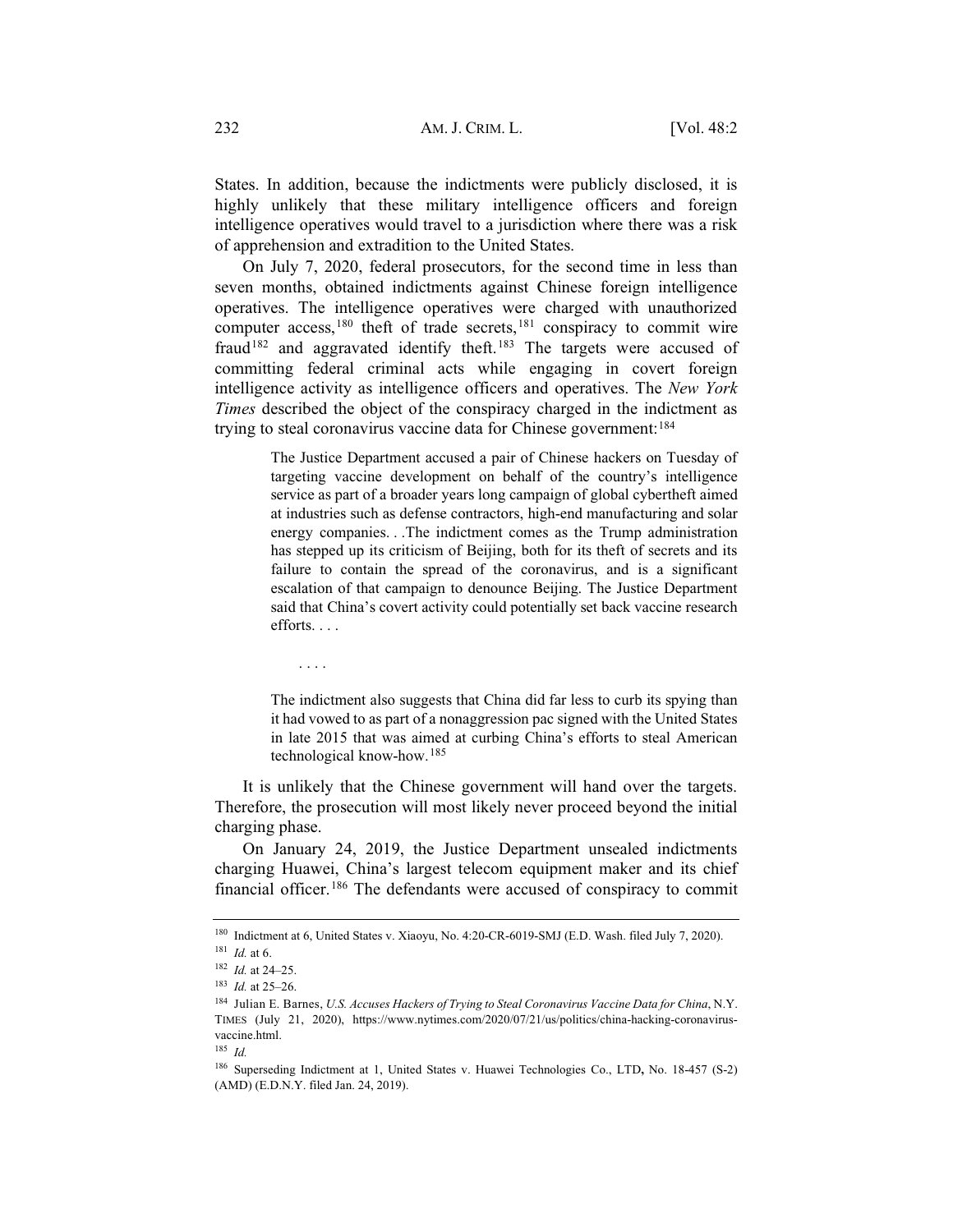bank fraud,<sup>187</sup> conspiracy to commit wire fraud,<sup>188</sup> conspiracy to defraud the United States, $189$  conspiracy to evade economic sanctions<sup>190</sup> and obstructing an active criminal investigation.191 David Sanger, writing in the *New York Times* suggested that the indictments were being used to advance a political interest by blocking China from building the next generation of wireless networks. 192

> The Justice Department unveiled sweeping charges on Monday against the Chinese telecom firm Huawei and its chief financial officer, Meng Wanzhou, outlining a decade-long attempt by the company to steal trade secrets, obstruct a criminal investigation and evade economic sanctions on Iran. The pair of indictments, which were partly unsealed on Monday, come amid a broad and aggressive campaign by the United States to try to thwart China's biggest telecom equipment maker. Officials have long suspected Huawei of working to advance Beijing's global ambitions and undermine America's interests and have begun taking steps to curb its international presence.

> The charges underscore Washington's determination to prove that Huawei poses a national security threat and to convince other nations that it cannot be trusted to build their next generation of wireless networks, known as 5G. The indictments, based in part on the company's internal emails, describe a plot to steal testing equipment from T-Mobile laboratories in Bellevue, Wash. They also cite internal memos, obtained from Ms. Meng, that prosecutors said link her to an elaborate bank fraud that helped Huawei profit by evading Iran sanctions. . . .

> The indictment unsealed against Ms. Meng is similar to the charges leveled against the Huawei executive in filings made by federal prosecutors in connection with the bail hearing in Canada. It claimed that Huawei defrauded four large banks into clearing transactions with Iran in violation of international sanctions through a subsidiary called Skycom....

....

....

The most serious new allegation in the indictment, which could have bearing on the extradition proceeding in Canada, is the contention by federal prosecutors that Huawei sought to impede the investigation into the telecom

<sup>187</sup> *Id.* at 10–11.

<sup>188</sup> *Id.* at 11.

<sup>189</sup> *Id.* at 14.

<sup>190</sup> *See id.* at 16.

<sup>191</sup> *Id.* at 20.

<sup>192</sup> David E. Sanger, Katie Benner & Matthew Goldstein, *Huawei and Top Executive Face Criminal Charges in the U.S.*, N.Y. TIMES (Jan. 28, 2019), https://www.nytimes.com/2019/ 01/28/us/politics/mengwanzhou-huawei-iran.html.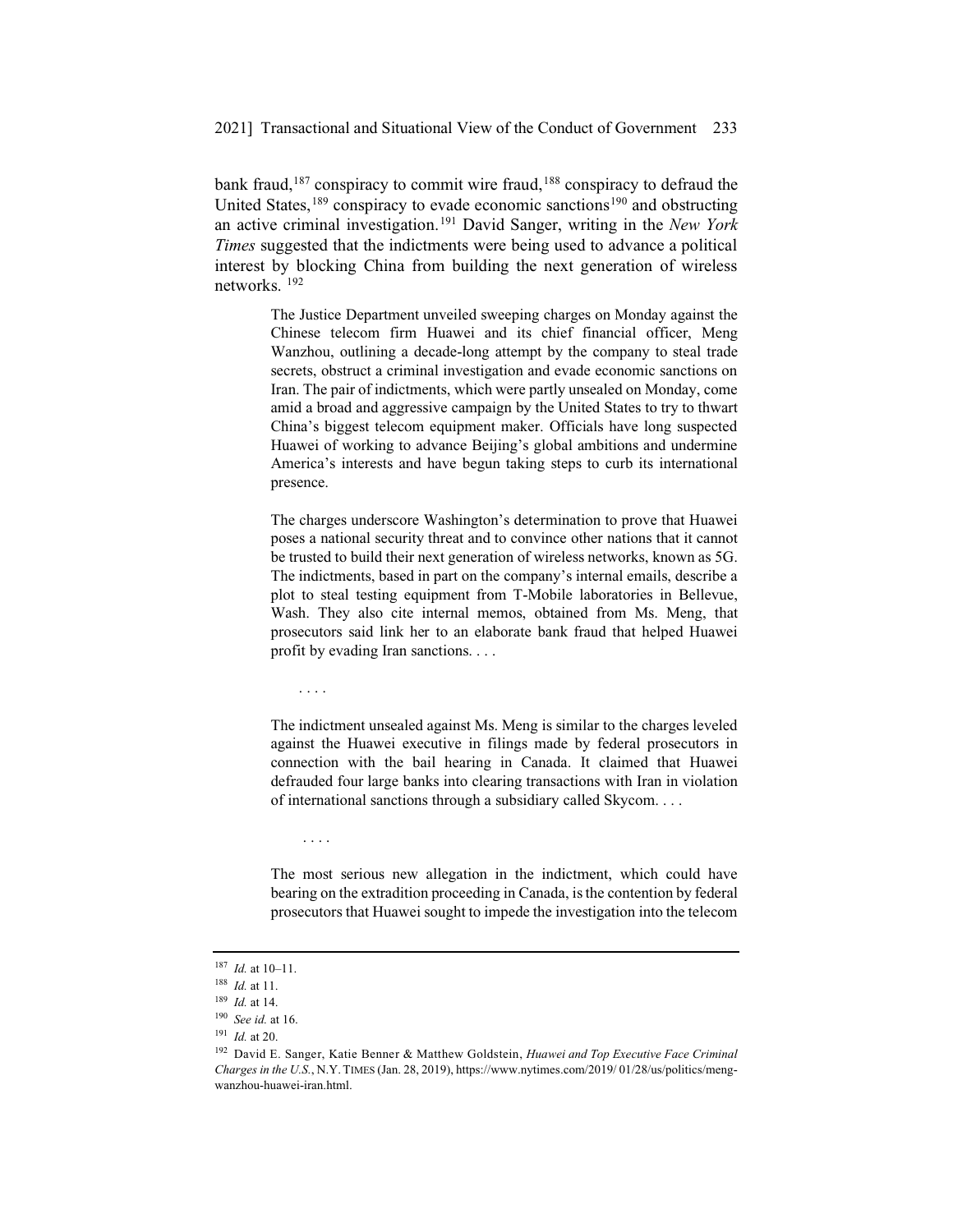company's attempt to evade economic sanctions on Iran by destroying or concealing evidence.<sup>193</sup>

On December 12, 2018, the *New York Times* reported that President Trump indicated his willingness to undercut federal prosecutors and use the Huawei indictment as leverage in the negotiations for a trade agreement with China. In particular, the article reported that Mr. Trump suggested that he would be willing to intervene in the effort by the Department of Justice to extradite and prosecute Meng Wanzhou, the senior executive of Huawei, if it would leverage trade concessions from China. Administration. The article also noted the criticism that such a move would undermine the rule of law: 194

> When President Trump said in an interview this week that he was willing to intercede in the case of a Chinese telecom executive facing extradition to the United States if it helped achieve "the largest trade deal ever made," it was a clear signal that his White House saw no problem intervening in the justice system to achieve what it considered economic gain. A range of experts agreed on Wednesday that the president had the legal authority to order the government to rescind the extradition request for the executive, Meng Wanzhou, or even drop the charges against her. But they could not

<sup>193</sup> *Id.*; *see also* David McCabe & Raymond Zhong, *Trump Administration Widens Huawei Dragnet*, N.Y. TIMES (Aug. 17, 2020), https://www.nytimes.com/2020/08/17/technology/trump-huaweicommerce-chips.html ("The Trump administration announced on Monday that it was restricting Huawei's ability to buy a wider array of chips made or designed with American equipment and software, tightening the limits it has placed on the Chinese telecom giant as it looks to cripple its ability to sell smartphones and telecom gear around the world.").

<sup>194</sup> Michael Tackett & Charlie Savage, *Trump's Intervention in Huawei Case Would Be Legal, but Bad Precedent, Experts Say*, N.Y. TIMES (Dec. 12, 2018), https://www.nytimes.com/2018/ 12/12/us/politics /trump-meng-wanzhou-huawei-extradition.html; *see also* Barr, *supra* note 175:

Now let me turn to a very concrete problem that confronts us today. It is the pivotal nature of 5G technology and the threat arising from the Chinese drive to dominate this field.5G technology lies at the center of the technological and industrial world that is taking shape. In essence, communications networks are not just for communications anymore. They are evolving into the central nervous system of the next generation of internet, called the "Industrial Internet," and the next generation of industrial systems that will depend on that infrastructure. China has built up a lead in 5G, capturing 40 percent of the global 5G infrastructure market. For the first time in history, the United States is not leading the next technology era. Much of the discussion on the dangers of allowing China to establish dominance in 5G has been focused on the immediate security concern of using communications networks that China can monitor and surveil. That is, in fact, a monumental danger. For that reason alone, we should mobilize to surmount China's drive to dominate 5G. But the stakes are far higher than this. It has been estimated that the Industrial Internet powered by 5G could generate new economic opportunities of \$23 trillion by 2025. If China establishes sole dominance over 5G, it will be able to dominate the opportunities arising from a stunning range of emerging technologies that will be dependent on, and interwoven with the 5G platform. From a national security standpoint, if the Industrial Internet becomes dependent on Chinese technology, China would have the ability to shut countries off from technology and equipment upon which their consumers and industry depend. The power the United States has today to use economic sanctions would pale by comparison to the unprecedented economic leverage we would be surrendering into the hands of China.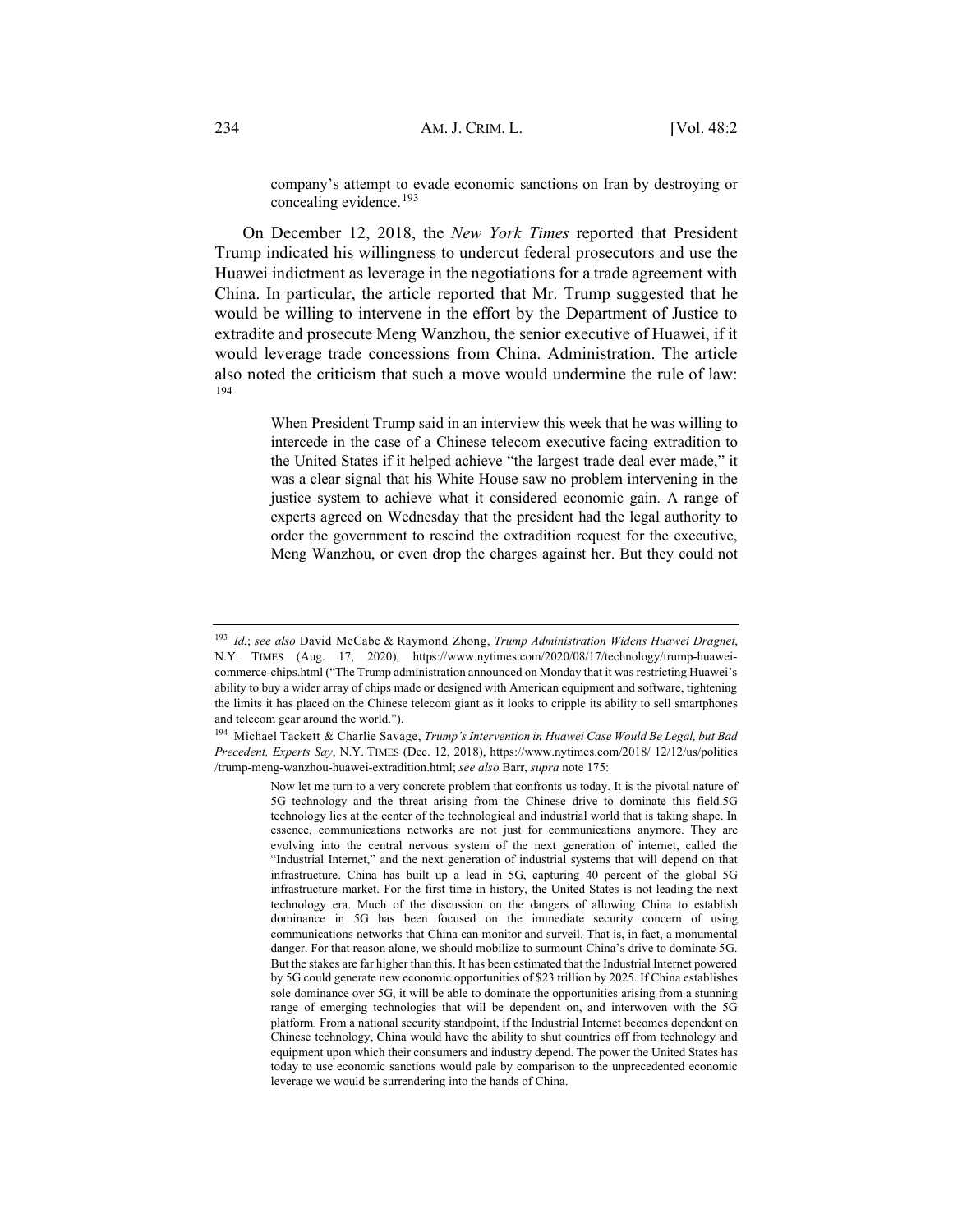point to another instance of a president injecting himself into a criminal proceeding in a similar way.

"It sets a very bad precedent," said Nicholas Burns, a former undersecretary of state and ambassador to NATO, "By mixing justice with trade and the rule of law with trade, it devalues both." Ms. Meng, the chief financial officer of the telecommunications giant Huawei, was arrested last week by Canadian authorities at the request of the American government on suspicion of fraud related to Iranian sanctions. Mr. Trump said in an interview with that "I would certainly intervene if I thought it was necessary" for a trade deal. . .But John Demers, the assistant attorney general for the Justice Department's National Security Division, bristled at the notion that the motivation behind the charges might have anything to do with leverage in trade talks. "We are not a tool of trade when we bring the cases," Mr. Demers said. . . .

In the extradition case involving Ms. Meng, the president seemed willing to treat it as just another element in a deal. "It takes the term 'transactional' to a new level because he is basically suggesting everything is for sale," said Wendy Cutler, a trade negotiator in President Barack Obama's administration. "There's a reason why these issues are in traditional lanes. And once you signal you are going to trade one off for the other, then you are in a whole new world. This undermines the rule of law...."  $^{195}$ 

....

Two days later, the *New York Times* published a second article that again noted Mr. Trump's willingness to use the federal criminal prosecution of the Huawei business executive as leverage to advance the trade negotiations with China. The article cited criticism that claimed that such a move would send the message about the willingness to use trade enforcement as an expedient instrument for advancing unrelated goals: $196$ 

> When President Trump suggested that he may intervene in the arrest of a Chinese tech executive, he was seeking to leverage her case into a win on

<sup>195</sup> *Id.*; *see also* Julian E. Barnes & Adam Satariano, *U.S. Campaign to Ban Huawei Oversea Stumbles as Allies Resist*, N.Y. TIMES (Mar. 17, 2019), https://www.nytimes.com/2019 /03/17/us/politics/huaweiban.html; Raymond Zhong & Paul Mozur, *Huawei Said to Be Preparing to Sue the U.S. Government*, N.Y. TIMES (Mar. 4, 2019), https://www.nytimes.com/2019/03/04/technology/235enezu-lawsuit-usgovernment.html:

The criminal case against Ms. Meng in the United States could be complicated by comments from President Trump as the White House has engaged in trade negotiations with China. While criminal cases have traditionally been independent matters, Mr. Trump indicated that Huawei's fate could be a bargaining chip. During a meeting in the Oval Office with a delegation of Chinese officials last month, Mr. Trump said, "We'll be making that decision," when asked if he would drop the criminal charges against Huawei as part of the trade deal. He added, "We'll be talking to the attorney general."

<sup>196</sup> *See* Charlie Savage, Katie Benner & Edward Wong, *Trump's Push for Trade Win Could Undermine Sanctions Enforcement*, N.Y. TIMES (Dec. 14, 2018), https://www.nytimes.com/ 2018/12/14 /us/politics/235enezu-trump-china.html.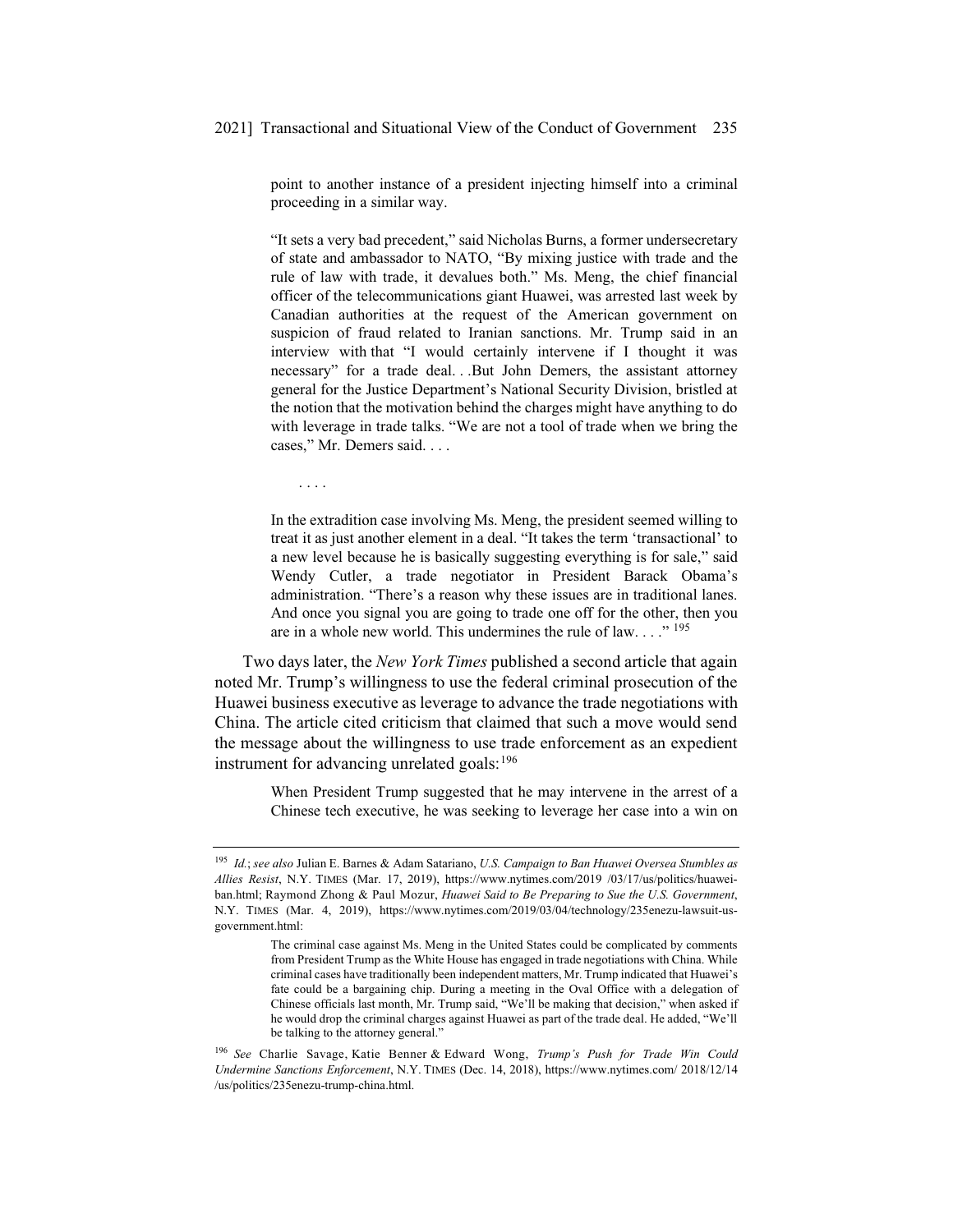trade. But law enforcement officials say the president's comments could ultimately undermine America's ability to enforce tough sanctions on Iran and other rogue nations. Mr. Trump threw himself into the middle of a diplomatic crisis on Tuesday by indicating that he may stop an effort to extradite and prosecute Meng Wanzhou, a top executive at the telecommunications giant Huawei who was arrested in Canada on Saturday on suspicion of fraud related to Iran sanctions, if it would help secure trade concessions from China.

The comment has provoked deep concern among current and former Justice Department officials, who say Mr. Trump's willingness to interfere with law enforcement actions to accomplish unrelated trade policy goals could put at risk the United States' ability to go after foreign wrongdoers.

"President Trump's intervention in this case to use the criminal prosecution of Ms. Meng as a political bargaining chip in the United States' trade dispute with China not only would complicate vital law enforcement cooperation by the Canadian government in future sensitive matters, but also could undermine the perceived legitimacy, and therefore the success, of the U.S. extradition requests to other countries in national security cases," said David Laufman, who until February led the Justice Department section that enforces export control and sanctions laws. . . .

Law enforcement officials say they worry that Mr. Trump is inflaming the perception among foreign critics that the United States' sanctions-related or extradition cases are expedient tools for achieving unrelated goals, not an exercise in the rule of law.<sup>197</sup>

On February 13, 2020, the Justice Department brought additional charges against Huawei.198 Huawei was now accused of participating in a racketeering conspiracy,<sup>199</sup> conspiracy to steal trade secrets,<sup>200</sup> conspiracy to commit wire fraud,<sup>201</sup> conspiracy to commit bank fraud,<sup>202</sup> conspiracy to defraud the United States, $203$  conspiracy to evade the trade embargo on Iran,<sup>204</sup> money laundering conspiracy,<sup>205</sup> and conspiracy to obstruct justice.206 David Sanger, writing in the *New York Times*, suggested that the

....

<sup>197</sup> *Id.*

<sup>198</sup> Superseding Indictment at 1, United States v. Huawei Technologies Co., LTD, No. 18-457 (S-3) (AMD) (E.D.N.Y. filed Feb. 13, 2019).

<sup>199</sup> *Id.* at 33–35.

<sup>200</sup> *Id.* at 35–38.

<sup>201</sup> *Id.* at 38.

<sup>202</sup> *Id.* at 38–40.

<sup>203</sup> *Id.* at 42–44.

<sup>204</sup> *Id.* at 44–48.

<sup>205</sup> *Id.* at 48–49.

<sup>206</sup> *Id.* at 49.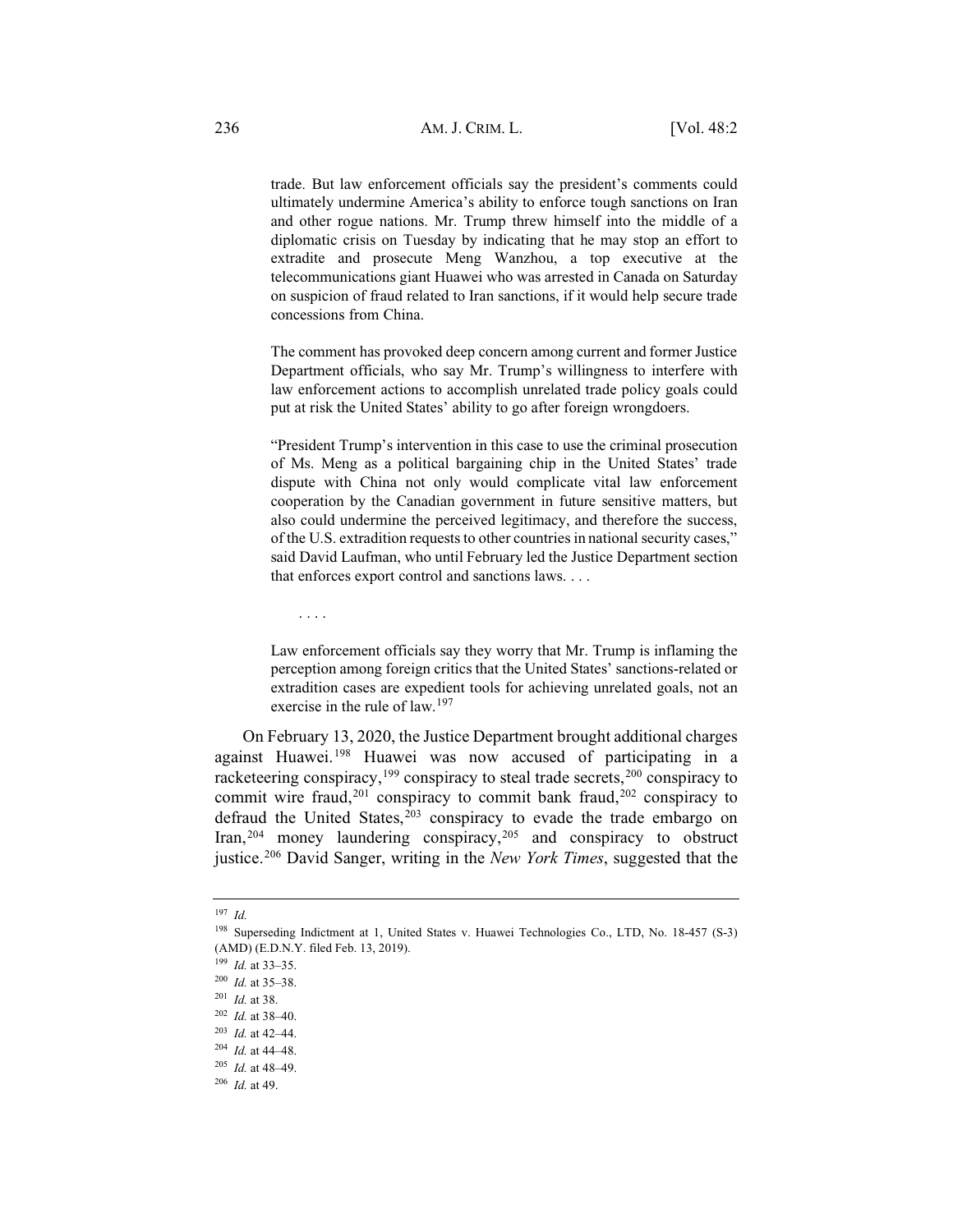federal charges against Huawei were being used to advance an economic interest and were part of a pressure campaign to prevent Huawei from playing any role in the next generation of wireless networks:

> The U.S. government has charged Huawei and two of its subsidiaries with federal racketeering and conspiracy to steal trade secrets from American companies, a significant escalation in the Trump administration's legal fight with the Chinese telecommunications company.

> In a federal indictment unsealed on Thursday in the Eastern District of New York, the Department of Justice accused Huawei and its affiliates of a "pattern of racketeering activity" and said the companies had worked to steal trade secrets from six American firms. The stolen information included source code, as well as the manuals for wireless technology....

....

The charges add more weight to Washington's pressure campaign against Huawei, which is already barred from buying many American products and is viewed by the Trump administration as a threat to national security. The escalation is also part of the administration's attempt to crack down on what it says is a pattern of Chinese espionage and theft aimed at giving Beijing a technological edge. . . .

....

The White House has looked to ratchet up the pressure on Huawei for years, with members of Congress from both parties backing its efforts. The new charges may give more fodder to the company's critics on Capitol Hill, who have been pushing to make sure Huawei has no role in the next generation of wireless networks, known as 5G....

....

Under the Trump administration, the Justice Department has focused on combating an array of threats that China poses to the United States and its allies in the West, including theft of trade secrets and espionage, as the country seeks to expand its sphere of economic and military power.<sup>207</sup>

Mr. Trump's willingness to use a federal indictment as leverage to influence relations with China surfaced again in connection with the charges against Huawei. An article in the *New York Times* on March 17, 2019*,* suggested that Mr. Trump viewed the criminal charges against Huawei as

<sup>207</sup> David McCabe, Nicole Hong & Katie Benner, *U.S. Charges Huawei With Racketeering, Adding Pressure on China*, N.Y. TIMES (July 14, 2020), https://www.nytimes.com/2020/02/13/technology /237enezu-racketeering-wire-fraud.html.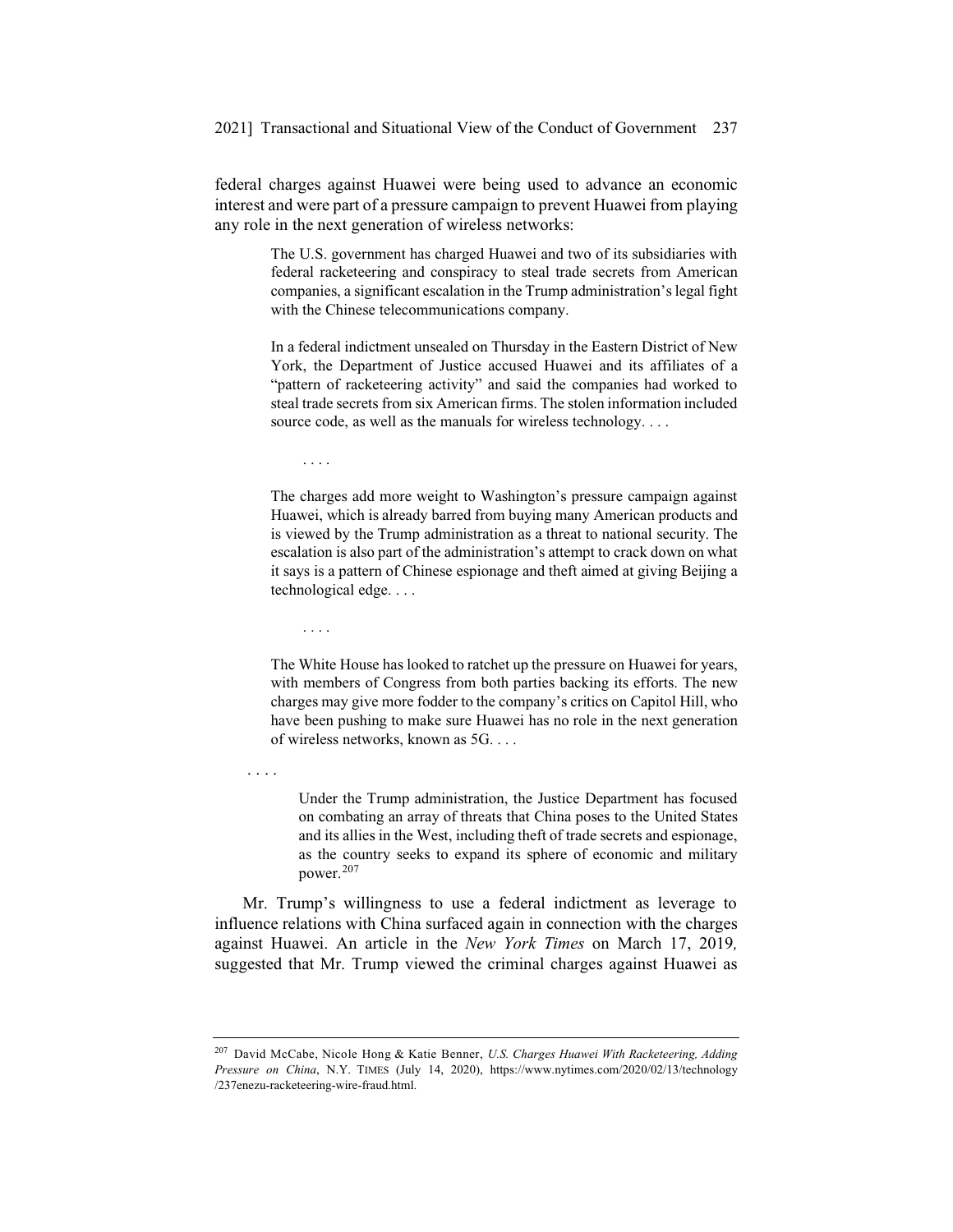transactional and situational.208 The article described how Mr. Trump signaled his willingness to brush aside the Justice Department's focus on combating national security threats from China and use federal charges against Huawei as leverage to secure a trade deal with China:

> Mr. Trump has repeatedly undercut his own Justice Department, which unveiled sweeping criminal indictments against Huawei and its chief financial officer with accusations of fraud, sanctions evasion and obstruction of justice. Mr. Trump has suggested that the charges could be dropped as part of a trade deal with China. The president previously eased penalties on another Chinese telecom firm accused of violating American sanctions, ZTE, after a personal appeal by President Xi Jinping of China. 209

At the end of the Trump administration, the Huawei prosecution and Meng extradition proceeding in Canada remained unresolved. However, the Department of Justice clearly played a role in in confronting China with a series of federal indictments targeting Chinese foreign intelligence officers and state-controlled entities. Moreover, these indictments were mostly performative because China does not have an extradition treaty with the United States and because Mr. Trump was willing to use the prosecution as leverage to advance trade talks with China rather than to pursue justice.

#### F. *Venezuela: Corruption and Drug Trafficking*

The use of federal prosecutions to influence foreign affairs surfaced again to advance geopolitical interest in Venezuela. On March 26, 2020, federal prosecutors unsealed a superseding indictment charging President Nicolás Maduro of Venezuela of participating in a narco-terrorism conspiracy210 and conspiring to import cocaine.211 The *Wall Street Journal* acknowledged that it was unlikely that Mr. Maduro would ever be apprehended and extradited to the United States and suggested that the indictment was being used by the Trump Administration as an expedient instrument to cause a regime change in Venezuela. <sup>212</sup> The article included comments by Mr. Barr indicating that the indictment was intended to target foreign public corruption: "'The Maduro regime is awash in corruption and criminality,' Attorney General William Barr said. 'While the Venezuelan

<sup>208</sup> *See* Julian E. Barnes & Adam Satariano, *U.S. Campaign to Ban Huawei Oversea Stumbles as Allies Resist*, N.Y. TIMES (Mar. 17, 2019), https://www.nytimes.com/2019/03/17/us/politics/238enezu-ban.html. <sup>209</sup> *Id*.

<sup>210</sup> 21 U.S.C. § 960a (2012); Superseding Indictment at 18, United States v. Maduro Moros, No. S2 11 Cr. 205 (S.D.N.Y. filed Mar. 26, 2020).

<sup>211</sup> 21 U.S.C. § 963 (2012); Superseding Indictment at 21–22, United States v. Maduro Moros, No. S2 11 Cr. 205 (S.D.N.Y. filed Mar. 26, 2020).

<sup>212</sup> *See* Aruna Viswanatha, José de Córdoba & Ian Talley, *U.S. Charges Venezuelan President Nicolás Maduro With Drug Trafficking*, WALL ST. J. (Mar. 26, 2020), https://www.wsj.com/ articles/u-s-indictsvenezuelan-president-nicolas-maduro-on-allegations-of-drug-trafficking-11585236443.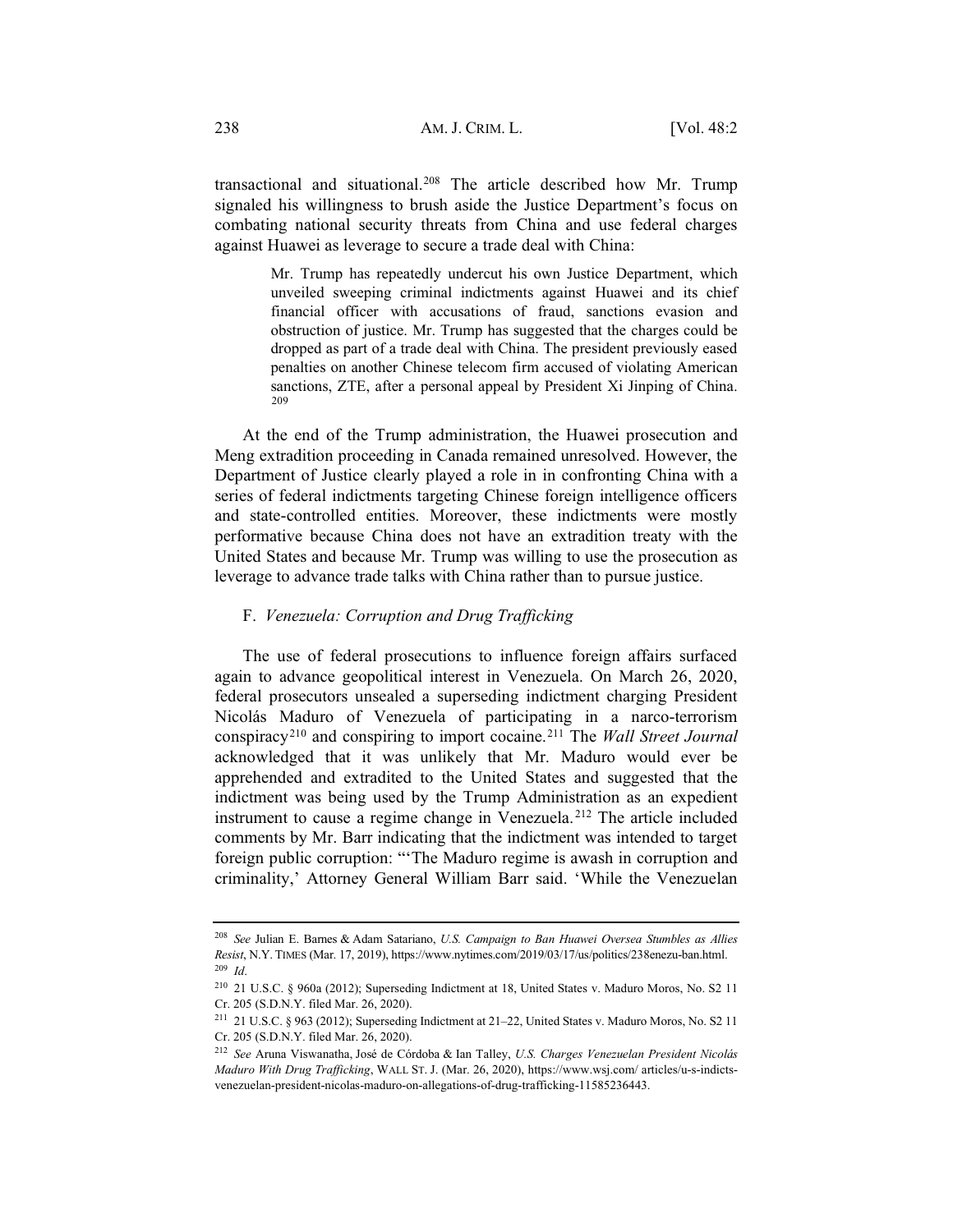people suffer, this cabal lines their pockets with drug money and the proceeds of their corruption."<sup>213</sup>

A report in the *New York Times* also connected this indictment to the Trump administration's complex pressure campaign to cause a regime change in Venezuela and, according to Mr. Barr, address "the extensive corruption within the Venezuelan government — a system constructed and controlled to enrich those at the highest levels of the government," Mr. Barr added."214

Five days later, the *Wall Street Journal* reported that the Trump Administration was seeking a regime change in Venezuela:

> The Trump administration proposed that Venezuelan President Nicolás Maduro hand power to a transitional government in return for sanctions relief and other measures.

> Under the terms of a proposal announced Tuesday, a council made up of representatives from both Mr. Maduro's government and the opposition led by U.S.-backed Juan Guaidó would form a transitional government until an election is held later in the year.

....

The proposal comes more than a year into a global U.S. campaign to topple Mr. Maduro that has run up against a concerted effort by Russia, Cuba and others to thwart Washington's aims for recasting the region's geopolitics.<sup>215</sup>

The day before the indictment against Maduro and other government officials in Venezuela was announced, federal prosecutors also unsealed an indictment targeting corruption in Venezuela's petroleum and currency markets. The indictment, which had been pending for over three years,

....

<sup>213</sup> *Id.*; *see also* Dube et al., stating:

President Nicolás Maduro's government reacted with defiance, [to the imposition of economic sanctions] vowing to remain in power despite the pressure from Washington to remove the authoritarian leader and replace him with an interim government led by the country's opposition leader....

President Trump issued an executive order on Monday that freezes all Venezuelan government assets in the U.S. and threatens to impose sanctions on virtually any company or individual, foreign or American, that engages in business with Mr. Maduro's government or anyone affiliated with the regime.

Ryan Dube, Vivian Salama & Juan Forero, *Venezuelans Brace for Pain from U.S. Sanctions Against Maduro,* WALL ST. J. (Aug. 6, 2019), https://www.wsj.com/articles/venezuelans-brace-for-pain-from-us-sanctions-against-maduro-11565131653.

<sup>214</sup> William K. Rashbaum, Benjamin Weiser & Katie Benner, *U.S. Charges Venezuela's With Trafficking and Narco-Terrorism,* N.Y. TIMES (Mar. 27, 2020), https://www.nytimes.com/2020/03/26 /nyregion/239enezuela-president-drug-trafficking-nicolas-maduro.html.

<sup>215</sup> Jessica Donati & Kejal Vyas, *U.S. Offers Venezuela Sanctions Relief in Return for Transitional Rule*, WALL ST. J. (Mar. 31, 2020), https://www.wsj.com/articles/u-s-offers-venezuela-sanctions-relief-inreturn-for-transitional-rule-11585661451.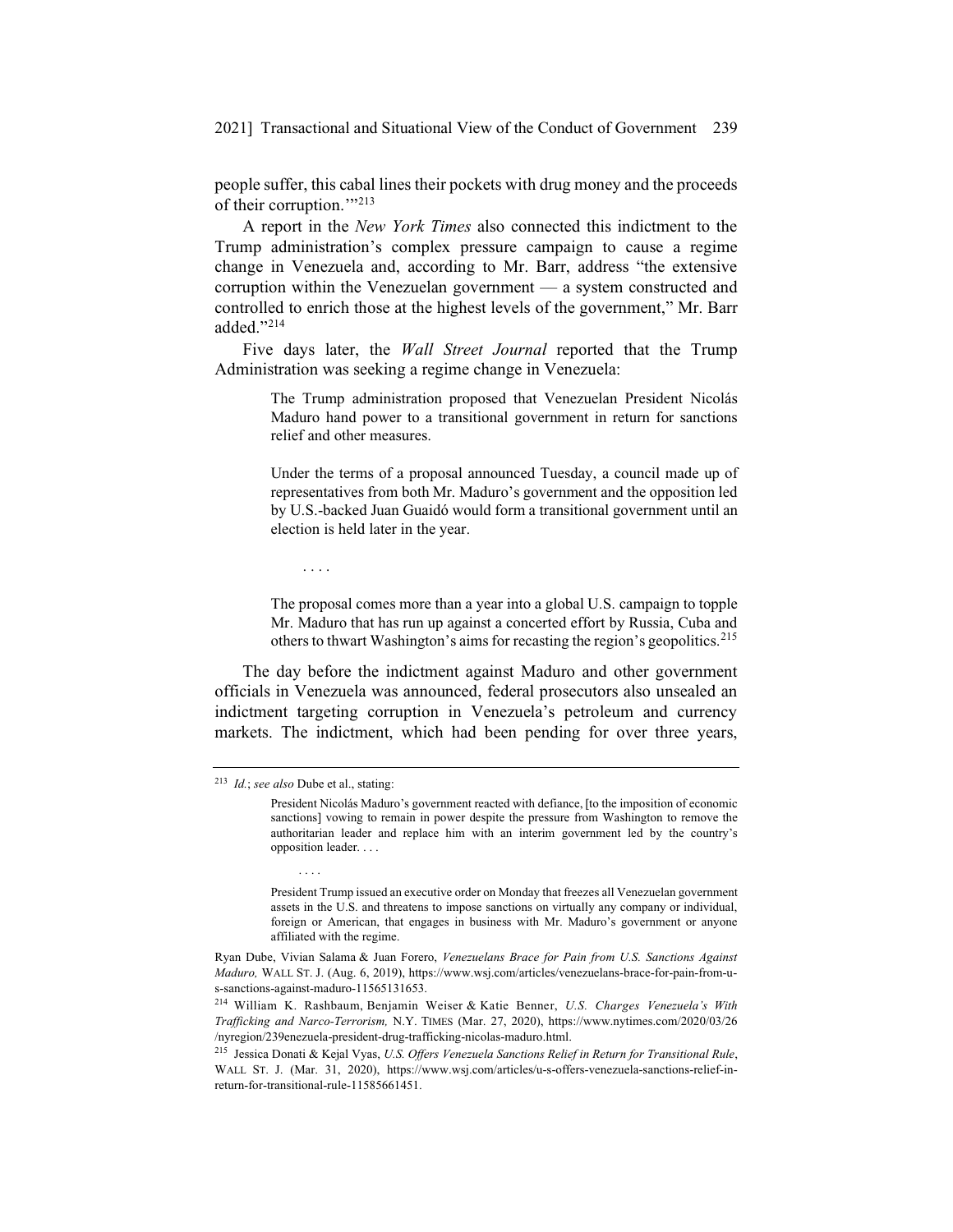charged two former officials at Venezuela's state-owned and state-controlled oil company Petroleos de Venezuela ("PDVSA").<sup>216</sup> The defendants were charged with conspiracy to commit money laundering217 and conspiracy to violate the Foreign Corrupt Practices Act<sup>218</sup> Again, the *New York Times* found a clear link between the federal charges and the collective action by the Trump administration to influence foreign relations and advance a geopolitical interest in the region:. "[S]enior U.S. officials say they are part of a Trump administration effort to double down on its pressure campaign against President Nicolás Maduro's administration after failing to deliver on its primary goal of ousting the regime.<sup>219</sup> The article went on to cited statements by Trump administration officials indicating that the indictment was part of the collective actions intended "to publicly shame the Maduro government as a strategy to undermine its political support" and bolster "U.S.-backed opposition movement by recovering billions in stolen state assets, and disrupt the revenue that keeps the regime afloat and its allies financed."220

In addition to being used as part of the collective action to influence foreign relations and advance a geopolitical interest, it is important to note that a part of the overt subject of these federal charges against Mr. Maduro was an intent to target foreign government corruption. In announcing the Maduro indictment, Mr. Barr characterized the Venezuelan government as being "plagued by criminality and corruption."<sup>221</sup> Trump administration officials added that federal prosecutors were moving to "publicly shame the Maduro government" and hold foreign officials accountable for their conduct by "root[ing] out 'the extensive corruption within the Venezuelan government—a system constructed and controlled to enrich those at the highest levels of the government.<sup>'"222</sup> However, considering the strong conservative views of the Trump Justice Department and the Supreme Court's warning against federal prosecutors overreaching beyond boundaries, targeting corruption by foreign government officials seems to lack symmetry and reflect an extraordinary incursion by federal prosecutors into foreign sovereignty.223

<sup>216</sup> 18 U.S.C. § 1956(h) (2012); Indictment at 3–4, United States v. Carlos De Leon-Perez, No. 17-CR-514 (S.D. Tex., Aug. 29, 2017) (The two defendants were described in the indictment as having "previously been employed by instrumentalities of the Venezuelan government.").

<sup>217</sup> 18 U.S.C. § 1956(h) (2012).

<sup>218</sup> 15 U.S.C. § 78dd-2(a) (2012).

<sup>219</sup> Christopher M. Matthews, Ian Talley & Aruna Viswanatha, *U.S. Targets Venezuela's Maduro Regime with Fresh Charges, Sanctions*, N.Y. TIMES (Mar. 22, 2020), https://www.wsj.com/articles/u-s-targetsvenezuelas-maduro-regime-with-fresh-charges-sanctions-11584905226.

<sup>220</sup> *Id.*

<sup>221</sup> Rashbaum, *supra* note 214.

<sup>222</sup> Rashbaum, *supra* note 214.

<sup>223</sup> *See* McDonnell v. United States, 136 S. Ct. 2355, 2373 (2016) (limiting federal corruption prosecutions of state and local officials to official acts and declining to "'construe the statute in a manner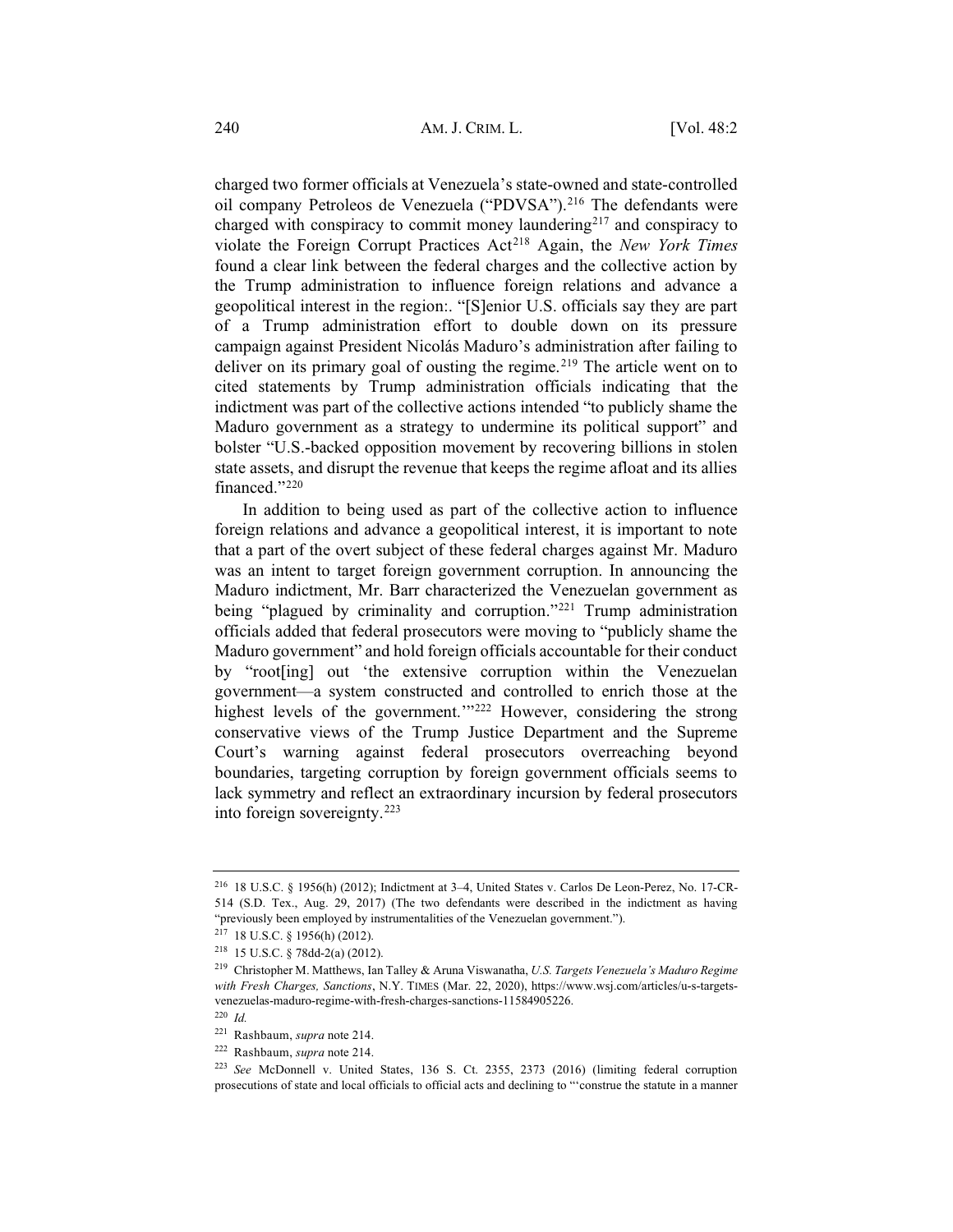Finally, there are instances, however, where federal prosecutors should disregard the need for carefully structured symmetry and make the difficult and sensitive decision to take extraordinary action. The criminal prosecution of a foreign government official for acts committed in his official capacity could be warranted and necessary to pursue justice and prevent injustice. For example, on December 10, 2020, Italian prosecutors charged four officers of the Egyptian security services with abducting and murdering an Italian student in Cairo in 2016. 224 However, the record does not support the conclusion that pursuing justice and preventing injustice was the primary intent of the Maduro indictment, and the surrounding circumstances indicate these federal charges were bent to accommodate and advance political interests.

# VII. RESTRAINTS THAT CHECK THE USE OF FEDERAL INVESTIGATIONS AND PROSECUTIONS TO ADVANCE POLITICAL INTERESTS UNRELATED TO PURSUING JUSTICE AND PREVENTING INJUSTICE.

In his book, former national security advisor John Bolton claimed that President Trump's intervention in active federal criminal investigations and prosecutions of foreign actors was obstruction of justice.225 The *New York Times* repeatedly characterized as obstruction of justice the willingness to use criminal investigations and prosecutions as political instruments*.*<sup>226</sup> Although

<sup>224</sup> According to Pianigiani & Yee:

....

The Rome prosecutor's office said in a statement on Thursday that it would seek to try four officials of the Egyptian National Security Agency: Maj. Madgi Ibrahim Abdelal Sharif, Maj. Gen. Tariq Sabir, Col. Athar Kamel Mohamed Ibrahim and Col. Uhsam Helmi. All four would be prosecuted on the abduction charge, with Major Sharif also indicted on the murder charge.

Gaia Pianigiani & Vivian Yee, *Italy Charges Egyptian Security Agents in Student's Killing*, N.Y. TIMES (Dec. 10, 2020), https://www.nytimes.com/2020/12/10/world/europe/italy-egypt-giulio-regeni.html. <sup>225</sup> According to Peter Baker:

> [T]he former national security adviser, says in his new book that the House in its impeachment inquiry should have investigated President Trump, not just for pressuring Ukraine, but for a variety of instances when he sought to use trade negotiations and criminal investigations to further his political interests.

> Mr. Bolton describes several episodes where the president expressed a willingness to halt an active criminal investigation "to, in effect, give personal favors to dictators he liked," citing cases involving major firms in China and Turkey. "The pattern looked like obstruction of justice as a way of life, which we couldn't accept," Mr. Bolton writes, saying that he reported his concerns to Attorney General William P. Barr.

Peter Baker, *Bolton Says Trump Impeachment Inquiry Missed Other Troubling Episodes*, N.Y. TIMES (June 17, 2020), https://www.nytimes.com/2020/06/17/us/politics/bolton-book-trump-impeached.html. <sup>226</sup> *Id.*

that leaves its outer boundaries ambiguous and involves federal prosecutors setting standards' of 'good government for local and state officials.'").

The indictment, which accused the four officials of the "aggravated kidnapping" of the student, Giulio Regeni, with one also charged with "conspiracy to commit aggravated murder," was a major turn in a case that has gripped public attention in Italy. . . .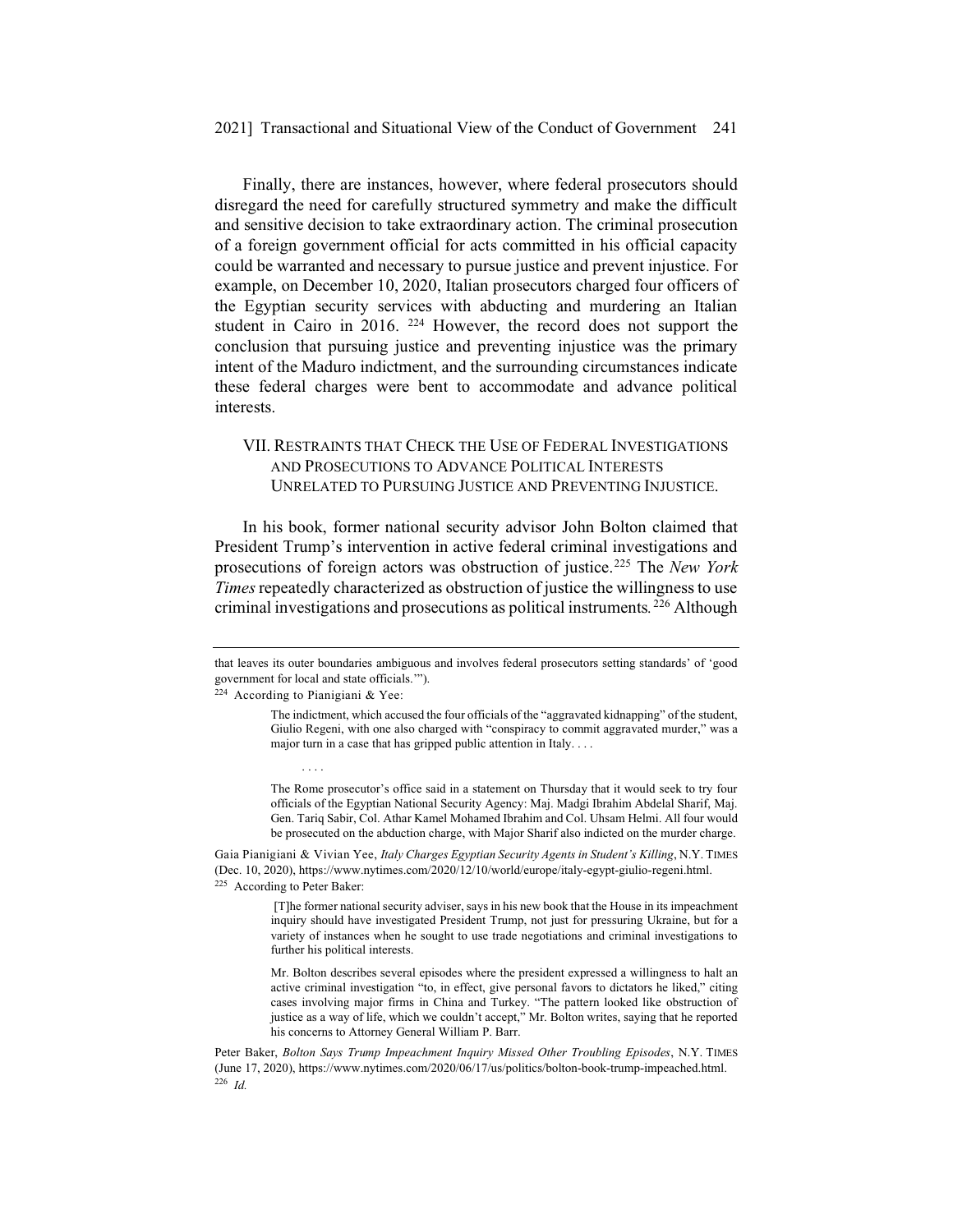there are aspects of the federal obstruction statues that apply to the conduct of federal investigations and prosecutions, there is a real question as to whether these statutes would apply to the use of a federal criminal prosecution as an expedient tool to advance a political interest. Lawyers at the Department of Justice do not operate without legal or professional guard rails. Once initiated, a federal district court ensures that federal prosecutors follow the rules. For example, a federal judge in New York recently vacated a conviction because of the failure of prosecutors to fulfill their discovery obligations.227 However, legal restraints over the exercise of discretion to interfere and intervene in a federal criminal prosecution are much more limited. In contrast to a prosecutor's failure to follow legally binding rules of criminal procedure, there is a real question as to whether the exercise of prosecutorial discretion to advance a political interest falls within any legal preclusions.

There are two federal statutes that prohibit persons from corruptly influencing or interfering with a criminal proceeding. To sustain a conviction under 18 U.S.C.  $\S$  1503 and 18 U.S.C.  $\S$  1512(c)(2), the government must prove that the defendant acted corruptly to influence the administration of justice.<sup>228</sup> To act "corruptly" means acting with an improper purpose and engaging "in conduct knowingly and dishonestly."229 Therefore, to apply the federal obstruction of justice statues as a limit the intervention or interference with an active federal criminal investigation or prosecution, the target must have acted with a corrupt intent.

It is unlikely that these federal obstruction of justice statutes would apply to the use of a federal investigation or prosecution as an expedient instrument to advance a political interest. The reason for this is that interfering or intervening with a federal criminal investigation or prosecution to advance a political interest would not amount to acting "corruptly"—meaning acting with an improper purpose or engaging in conduct that was dishonest. Moreover, considering the view that the executive has unquestionable authority on matters of criminal prosecutions, it would be extremely difficult to prove that senior administration officials were acting with corrupt intent when intervening or interfering in the federal criminal prosecution of foreign

<sup>227</sup> Benjamin Weiser, *U.S. Prosecutors' Bid to 'Bury' Evidence Draws Judge's Wrath*, N.Y. TIMES (Sept. 17, 2020), https://www.nytimes.com/2020/09/16/nyregion/manhattan-us-attorney-evidencebury.html; Jessica Anderson, *Federal Judge Dismisses Fraud Case, Blasts Prosecutors' Actions*, BALT. SUN (Sept. 6, 2018), https://www.baltimoresun.com/maryland/bs-md-fraud-case-dismissed-20160906 story.html (dismissing fraud charges based on failure of prosecutors to disclose material evidence and presenting "significant" false testimony at trial).

<sup>228</sup> *See* United States v. Aguilar, 515 U.S. 593, 598 (1995) (citing 18 U.S.C. § 1505); United States v. Young, 916 F.3d 368, 384 (4th Cir. 2019) (citing 18 U.S.C. § 1512I(2)).

<sup>229</sup> *See* Arthur Anderson LLP v. United States, 544 U.S. 696, 706 (2005); *see also* United States v. Kumar, 617 F.3d 612, 621 (2d Cir. 2010) (To establish that an act was done corruptly, the government must prove wrongful intent).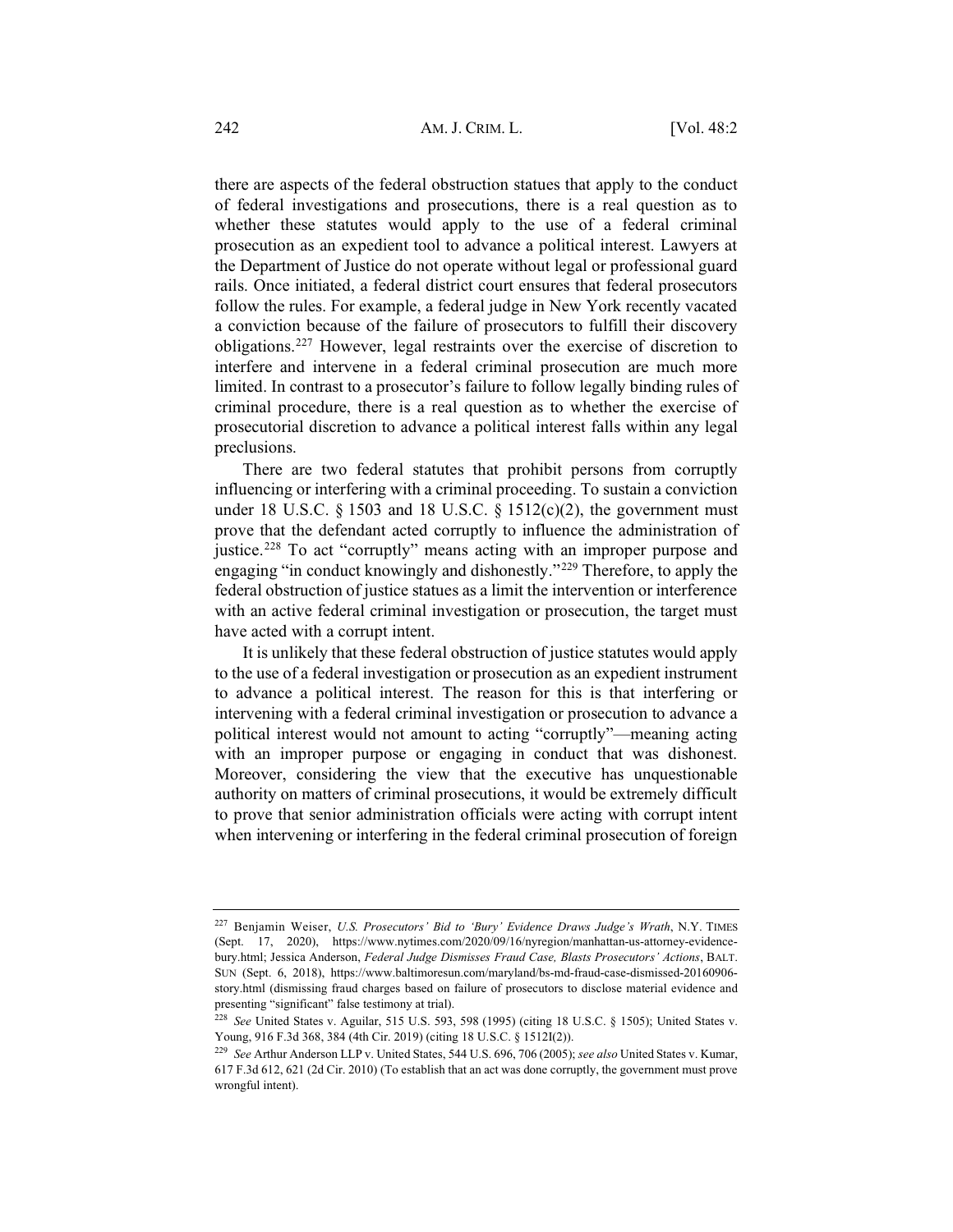actors and state-interest entities to advance a political interest.230 Moreover, the prosecution would also be restrained by a reluctance to criminalize policy differences by looking back and questioning whether the particular policy goals that were being advanced were in the public's interest.231

In contrast, initiating or interfering in an active federal investigation or prosecution in response to a bribe<sup>232</sup> or with the intent to advance a personal political interest would be "acting corruptly" under the federal obstruction of justice statutes. The distinction can be explained by comparing the July 2019 Ukrainian pressure campaign with the Maduro indictment or the decision to dismiss the Cienfuegos indictment. All three actions reflect a transactional and situational view of the conduct of government and the use of a criminal investigation to advance an interest unrelated to pursuing justice or preventing injustice. However, the Ukrainian pressure campaign reflected an intent to use military aid to advance a personal interest. In contrast, facilitating a geopolitical interest was the stated reason for the corruption and drug trafficking indictment against Maduro and the dismissal of corruption and drug trafficking charges against Cienfuegos.

Federal criminal investigations and prosecutions are not designed to be a contingent set of arrangements to be used as leverage in a political deal or instruments of geopolitical power, but that is just what the record suggests. Federal investigations and prosecutions targeting foreign actors were used as leverage to advance political interests that were unrelated to pursuing justice or preventing injustice. The fundamental question then becomes how did this happen? How did it come about that the Department of Justice, the vehicle through which the nation honors its commitment to justice, could be used as an expedient tool to advance goals unrelated to pursuing justice and preventing injustice. The answer to this question has two related parts. First,

....

<sup>230</sup> *See* Charlie Savage, *Trump Says He Alone Can Do It, His Attorney General Nominee Usually Agrees*, N.Y. TIMES (Jan. 14, 2019) ("Mr. Barr's argument derived from his broad view of executive power: The Constitution, he claimed, does not permit Congress to make it a crime for the president to exercise his executive powers corruptly.").

<sup>231</sup> Attorney General Eric H. Holder Jr. was reluctant to "criminalize policy differences;" he declined to prosecute government officials for post-September 11, 2001 acts they believed were legal. *See* Scott Shane**,** *No Charges Filed on Harsh Tactics Used by the C.I.A.*, N.Y. TIMES (Aug. 30, 2012), https://www.nytimes.com/2012/08/31/us/holder-rules-out-prosecutions-in-cia-interrogations.html; *see also* Siobhan Gorman & Evan Perez, *CIA Memos Released; Immunity for Harsh Tactics*, WALL ST. J. (Apr. 17, 2009), https://www.wsj.com/articles/SB123990682923525977:

The Obama administration granted legal immunity to Central Intelligence Agency officials who followed Justice Department guidelines in carrying out harsh interrogations of terror suspects following the 9/11 attacks. . . .

Mr. Holder said the Justice Department 'on't prosecute CIA officers "who acted reasonably and relied in good faith on authoritative legal advice from the Justice Department that their conduct was lawful...

<sup>232</sup> *See* United States v. Jennings, 160 F.3d 1006, 1013 (4th Cir. 1998) (explaining that to sustain a bribery conviction the government must prove that payment was made with corrupt intent—the intent to receive a specific benefit in return for the payment).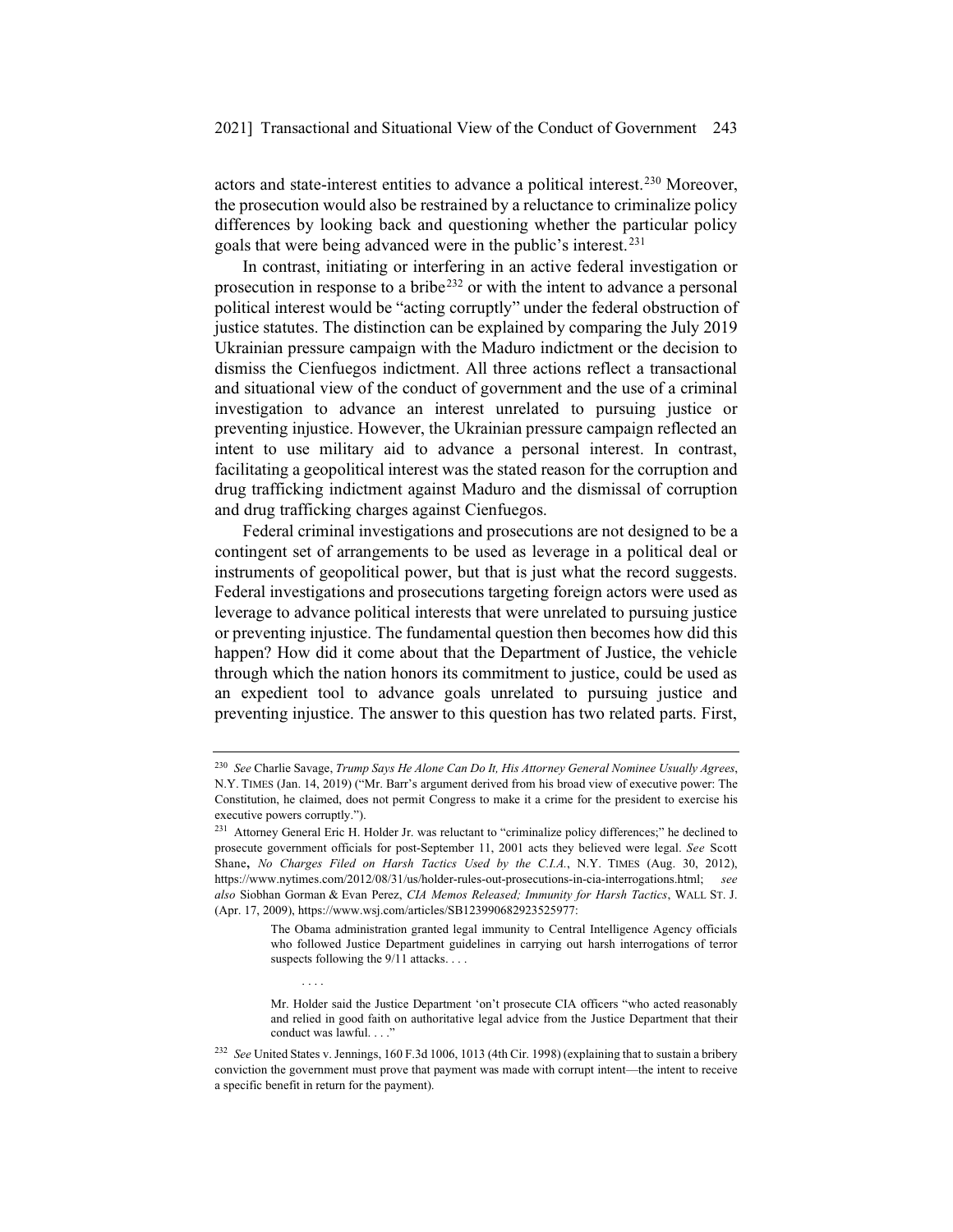senior lawyers may have simply calculated that supporting the transactional and situational view of the conduct of government or looking the other way enhances their personal fortune. Typically, these senior-level political appointees have engineered their own ascent by viewing the conduct of government as a contingent set of arrangements to be used for their own advancement.

William Barr has stated that he believes that the political process is in place to restrain the inevitable lapses of judgment by federal prosecutors at the Department of Justice. In his remarks at Hillsdale College on September 16, 2020, Mr. Barr warned against Justice Department lawyers who had become "headhunters, consumed with taking down . . . prominent political figures" and explained that he believed that supervision by detached seniorlevel lawyer political appointees is necessary and proper to prevent abuse and misuse of prosecutorial discretion.233 However, the irony is that it is often these "detached" senior political appointees at the Justice Department who are complicit or indifferent or fail to exercise independent and principled judgment. Their careers are built keeping silent when it pleases their political sponsors.234 For example, the day after Mr. Barr suggested that the sedition conspiracy statute should be used against the demonstrators, rather than expressing doubts about whether the protestors engaged in seditious behavior under the statute*,* Deputy Attorney General Jeffrey A. Rosen went even further. In an email to federal prosecutors, Mr. Rosen suggested that the national security law should be used to charge activists with federal crimes in jurisdictions where they viewed local prosecutors as unwilling or unable to control the demonstrations.235 There are many reasons to be skeptical. Considering the strong conservative views of the Trump Justice Department and the Supreme Court's warning against federal prosecutors overreaching beyond boundaries,<sup>236</sup> the direction that federal prosecutors should exercise this intense oversight over local and state prosecutors suggests a lack of

<sup>233</sup> Barr Hillsdale Remarks, *supra* note 76. There are many reasons to be skeptical. Considering that the prosecution priorities at the Department of Justice have been consumed with low level gun cases, it is highly unlikely that there is a meaningful concern about federal prosecutors acting as "headhunters" consumed with trying to "amass glory." *See, e.g.*, Ali Watkins, *In Fight Against Violent Crime, Justice Dept. Targets Low-Level Gun Offenders*, N.Y. TIMES (May 7, 2018), https://www.nytimes.com/2018/05 /07/us/politics/jeff-sessions-gun-charges.html. The concern that federal prosecutors will act too aggressively seems unconvincing considering that no top officer from any major bank went to prison after the biggest financial crisis since the Great Depression. *See* Jesse Eisinger, *Why Manafort and Cohen Thought They'd Get Away With It*, N.Y. TIMES (Aug. 24, 2018), https://www.nytimes.com/2018/08/24 /sunday-review/manafort-cohen-mueller-white-collar-crime.html.

<sup>&</sup>lt;sup>234</sup> For example, there were at least seven senior national security advisors and foreign policy officials on the July 25, 2019, call between Mr. Trump and President Volodymyr Zelensky of Ukraine. Not one moved to put an end to the idea of shaking down the Ukrainian government immediately after that call.

<sup>235</sup> Katie Benner, *Top Justice Dept. Official Embraces Use of Sedition Charges for Protest Violence*, N.Y. TIMES (Sept. 17, 2020), https://www.nytimes.com/2020/09/17/us/politics/justice-departmentsedition.html.

<sup>236</sup> *See McDonnell*, *supra* note 223.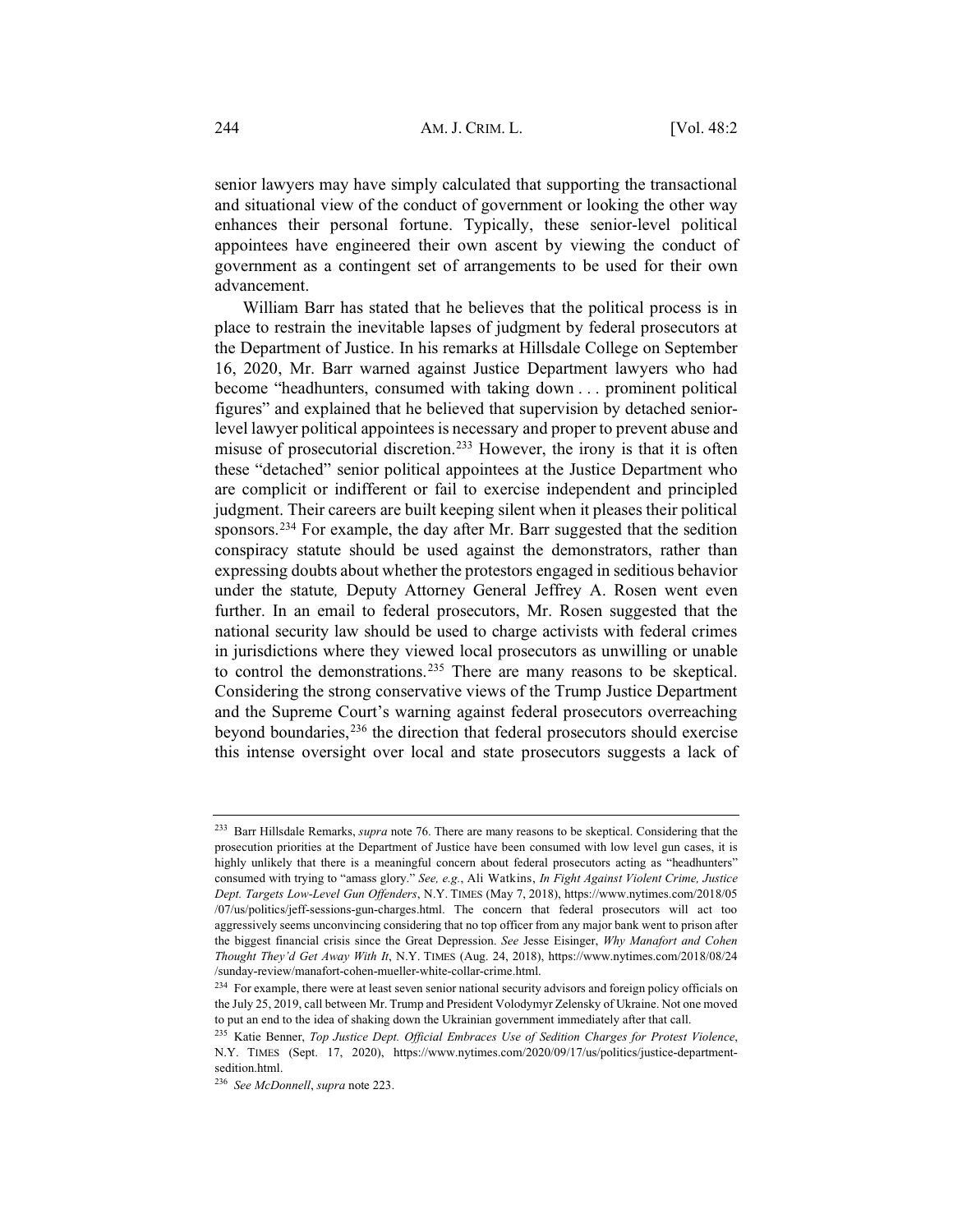symmetry and represents an extraordinary incursion into state and local sovereignty by federal prosecutors.

Mr. Barr's suggestion that the political process is a meaningful check on the inevitable lapses in judgment by federal prosecutors at the Department of Justice is not persuasive. Drawing the line, setting standards, and making consequential decisions have a way of disappointing and annoying people and often cause fissures with political sponsors who have promoted careers. The record suggests that senior level Justice Department political appointees rarely have the predisposition to disappoint and annoy people, alienate political sponsors or otherwise endanger their careers. They understand that their time at the Department of Justice is not tenured and appreciate that they will need a place to land within a relatively short period of time. As a consequence, rather than mitigating lapses in judgment, this need to maintain relationships that may provide the path to a federal judge nominations or lateral partner positions at major law firms, causes political appointees to become attached to their own self-interest and reluctant to make consequential decisions.237 For example, it was "detached" senior level political appointees at the Justice Department who not only prepared the legal cover for the use of torture on terrorism suspects but stood by passively and allowed it to happen.238 Therefore the record suggests, that rather than "acting political in a good and necessary sense,"239 when push came to shove, senior

<sup>237</sup> *See* William D. Cohan, *A Clue to the Scarcity of Financial Crisis Prosecutions,* N.Y. TIMES (July 21, 2016), https://www.nytimes.com/2016/07/22/business/dealbook/a-clue-to-the-scarcity-of-financialcrisis-prosecutions.html ("One of the enduring mysteries of the 2008 financial crisis has been why the Justice Department made so few attempts to prosecute the individuals responsible for it, given the abundance of tangible evidence of wrongdoing by Wall Street bankers, traders and executives in the years leading up to the great unwinding.");*see also* Katie Benner, *Eric Garner's Death Will Not Lead to Federal Charges for N.Y.P.D Officer*, N.Y. TIMES (July 16, 2019), https://www.nytimes.com/2019/07/16/nyregion /eric-garner-daniel-pantaleo.html ("The last time the federal government brought a deadly force case against a New York police officer was in 1998 . . . . Civil rights division prosecutors recommended to the deputy attorney general . . . that charges be brought, but he declined to move forward for almost two years."); Marc Fisher, Devlin Barrett & Kimberly Kindy, *The Pressure on a Prosecutor: How Epstein's Wealth and Power Steered Acosta Toward Lenient Deal*, WASH. POST (July 12, 2019), https://www.washingtonpost.com/investigations/the-pressure-on-a-prosecutor-how-epsteins-wealth-andpower-steered-acosta-toward-lenient-deal/2019/07/12/2a7bdd08-a421-11e9-bd56-eac6bb02d01d\_story.html (describing pressure and intimidation tactics that combined to result in non-prosecution agreement to resolve sex trafficking charges against financier Jeffrey Epstein).

<sup>&</sup>lt;sup>238</sup> The harsh interrogation tactics employed by the CIA were authorized by "detached" senior level political appointees at the Justice Department. *See* Mark Mazzetti and Scott Shane, *Interrogation Memos Detail Harsh Tactics by the C.I.A.*, N.Y. TIMES (Apr. 16, 2009), https://www.nytimes.com/2009 /04/17/us/politics/17detain.html:

The Justice Department on Thursday made public detailed memos describing brutal interrogation techniques used by the Central Intelligence Agency, as President Obama sought to reassure the agency that the C.I.A. operatives involved would not be prosecuted.

In dozens of pages of dispassionate legal prose, the methods approved by the Bush administration for extracting information from senior operatives of Al Qaeda are spelled out in careful detail—like keeping detainees awake for up to 11 straight days, placing them in a dark, cramped box or putting insects into the box to exploit their fears.

<sup>239</sup> *See* Barr Hillsdale Remarks, *supra* note 76.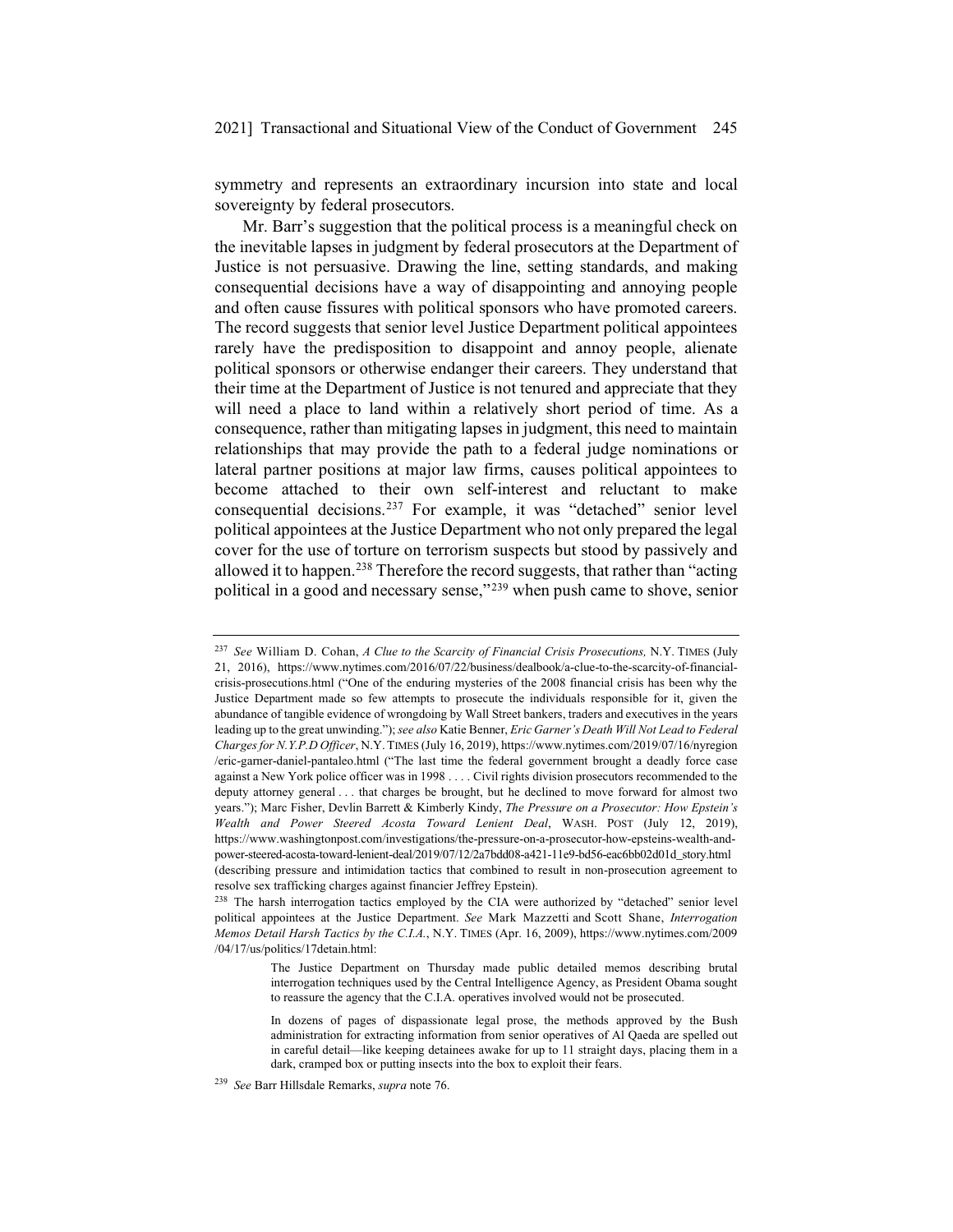political appointees at the Department of Justice were not particularly detached from their self-interest and calculated what was necessary to further their ambitions.<sup>240</sup>

A second reason that may explain the reticence to oppose the transactional and situational use of the conduct of government is the fear that voicing legitimate concerns about decisions made by senior government officials will derail your career. For example, on July 8, 2020, the *New York Times* reported that an army officer who called into question the Ukraine pressure campaign and testified in the House impeachment hearings was subject to a smear campaign and denied promotion and retired from the Army.<sup>241</sup>

The exercise of prosecutorial discretion is ultimately an act of conscience. Therefore, perhaps the only meaningful guardrail against the transactional and situational view of the conduct of government is an individual's conscience and character. Perhaps, the most compelling guidance for striking the balance between ambition and conscience, was provided by former Attorney General Robert Kennedy when he said:

> Every time we turn our heads the other way when we see the law flouted, when we tolerate what we know to be wrong, when we close our eyes and ears to the corrupt because we are too busy or too frightened, when we fail to speak up and speak out, we strike a blow against freedom and decency and justice.<sup>242</sup>

....

....

Mr. Trump's allies at the White House asked Pentagon officials to find instances of misconduct by Colonel Vindman that would justify blocking his promotion. . . .

But Defense Secretary Mark T. Esper and Army Secretary Ryan McCarthy have been unable to produce such evidence, largely because it does not exist . . .

Colonel Vindman testified in the House impeachment hearings that it was "improper for the president" to coerce a foreign country to investigate a political opponent.

*See also* Peter Baker & Michael D. Shear, *Key Moments from the Impeachment Inquiry Hearing: Vindman, Williams, Morrison and Volker Testify*, N.Y. TIMES (Nov. 21, 2019), https://www.nytimes.com /2019/11/19/us/politics/impeachment-hearings.html.

<sup>242</sup> Remarks before the Joint Defense Appeal of the American Jewish Committee and the Anti-Defamation League of the B'nai B'rith (June 21, 1961). In contrast, Beijing has correctly calculated that corporations will value commerce and market access over fostering pro-democracy movement. Jing Yang, Quentin Webb & Frances Yoon, *China Fortifies Hong Kong's Role as Financial Powerhouse*, WALL ST. J. (July 23, 2020), https://www.wsj.com/articles/china-fortifies-hong-kongs-role-as-financialpowerhouse-11595514386 ("Western banks already appear to be bending to the new reality. They have been careful not to say anything critical of Chinese policy or the national-security law, which is designed

<sup>240</sup> *See* Jennifer Senior, Opinion, *Rod Rosenstein Was Just Doing His Job,* N.Y. TIMES (Oct. 15, 2020), https://www.nytimes.com/2020/10/15/opinion/rod-rosenstein-family-separation.html.

<sup>241</sup> Eric Schmitt & Helene Cooper, *Army Officer Who Clashed With Trump Over Impeachment Is Set to Retire*, N.Y. TIMES (July 8, 2020), https://www.nytimes.com/2020/07/08/us/ politics/vindman-trumpukraine-impeachment.html:

<sup>. . .</sup> Mr. Trump did not want to see Colonel Vindman promoted, officials said.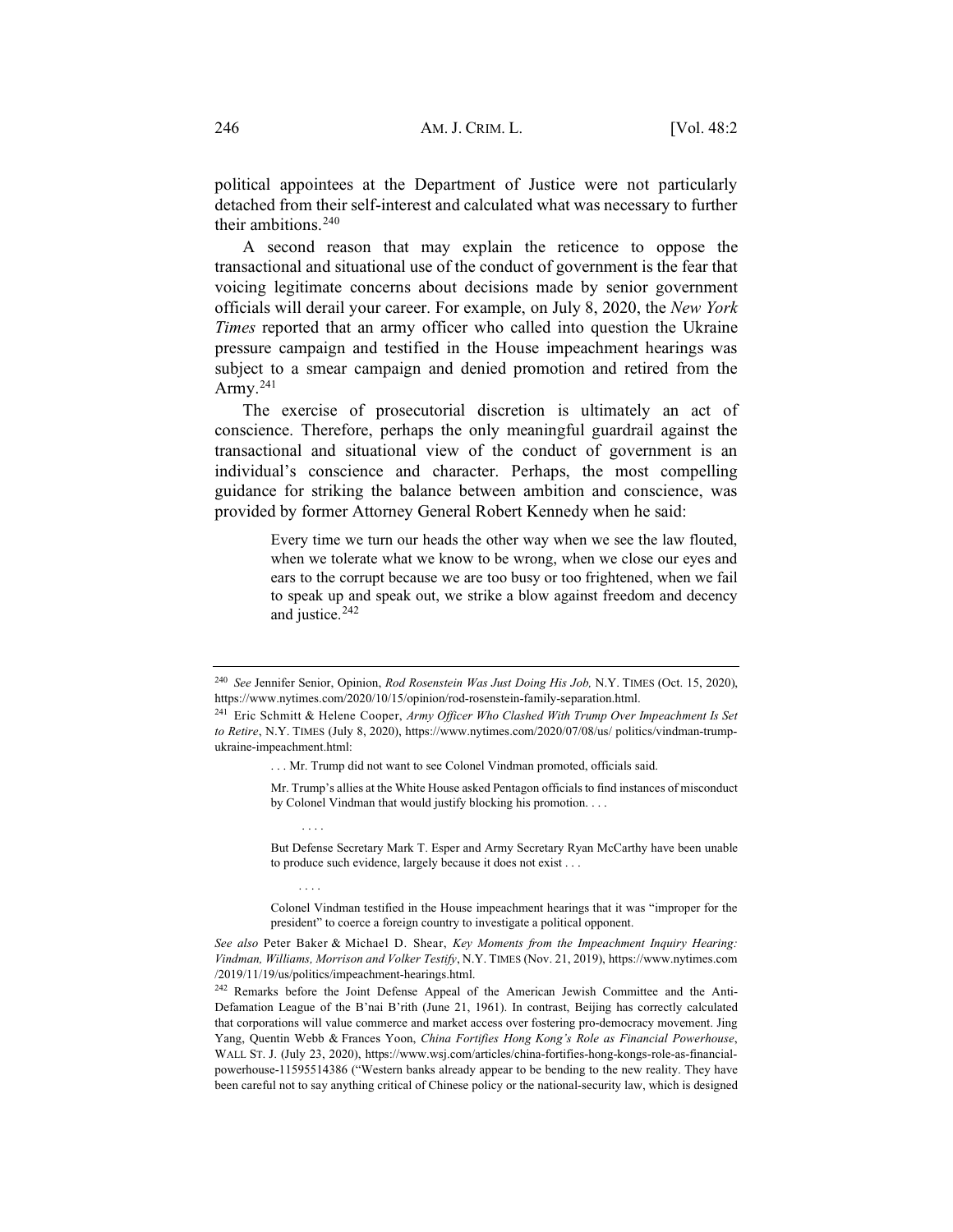#### **CONCLUSION**

....

....

Over the last four years, the Department of Justice indicted several significant foreign actors and state-controlled entities. A close examination of these indictments reveals a decisive shift; the Department of Justice expanded its strategy well beyond the reach of the Foreign Corrupt Practices Act and the work of the special counsel. First, the targets of these indictments were expanded to include government officials, foreign intelligence officers, and state-owned and state-controlled entities. Second, the scope of the underlying conduct extended beyond schemes to use corrupt payments to obtain and retain business, cybercrimes, and identify theft. In the shadow of all these federal charges is an extraordinary incursion by federal prosecutors into foreign sovereignty by targeting foreign government corruption. In addition, there has been legitimate concern that the expansion of the scope of these investigations and prosecutions crossed a line in order to advance political goals unrelated to pursuing justice and preventing injustice.

It is within the permissible scope of president's executive power to direct prosecution priorities and to dedicate resources to pursue these priorities.<sup>243</sup> Often the exercise of this executive authority advances unrelated political interests.244 It is impossible to avoid the grim assessment that the Trump

The Justice Department will form partnerships with a dozen cities across the country to help them fight gun crime, drug trafficking and gang violence, Attorney General Jeff Sessions said Tuesday. . . .

The Trump administration's proposed budget includes \$26 million for 300 new federal prosecutors, 230 of which the Justice Department said would be dedicated to prosecuting violent crime and 70 to focus on violations of immigration law. . . .

... Mr. Sessions last month announced a new policy on charging and sentencing, directing federal prosecutors to be maximally tough and pursue the most serious possible charges, even when they may carry mandatory minimum prison sentences.

*See also* Michael Balsamo and Corey Williams, *Justice Dept. Plans Crackdown on Violent Crime in 7 Cities*, ASSOCIATED PRESS (Dec. 18, 2019), https://apnews.com/article/ 90727160adfd0417372951b939847cdf ("Attorney General William Barr released details of the initiative known as Operation Relentless Pursuit. . . 'Fighting violent crime is one of the priorities of this administration,' Barr said.").

<sup>244</sup> *See* Ron Nixon, Liz Robbins & Katie Benner, *Trump Targets MS-13, a Violent Menace, if Not the One He Portrays*, N.Y. TIMES (Mar. 1, 2018), https://www.nytimes.com/2018/ 03/01/us/politics/ms13 gang-threat-trump-policy.html ("Early in his term, Attorney General Jeff Sessions instructed his top

to curb dissent and rolls back the autonomy of Hong Kong's governance . . . ."); *see also* Alexandra Stevenson, *Business Embraces Hong Kong's Security Law. The Money Helps*, N.Y. TIMES (Aug. 21, 2020), https://www.nytimes.com/2020/06/30/business/china-hong-kong-security-law-business.html ; *see also* Steven Lee Myers, *With Concessions and Deals, China's Leader Tries to Box Out Biden*, N.Y. TIMES (Jan. 3, 2021), https://www.nytimes.com/2021/01/03/world/asia/china-eu-investment-biden.html; *see also* Alexandra Stevenson, *Hong Kong Courts the Rich as China Tightens Its Grip*, N.Y. TIMES (Apr. 8, 2021) (describing Beijing's effort to offer incentives to influence financial institutions and investment firms to increase their presence in Hong Kong).

<sup>243</sup> *See* Rebecca R. Ruiz, *Justice Dept. to Work With 12 Cities to Fight Violent Crime*, N.Y. TIMES (June 20, 2017), https://www.nytimes.com/2017/06/20/us/politics/justice-department-violent-crime.html: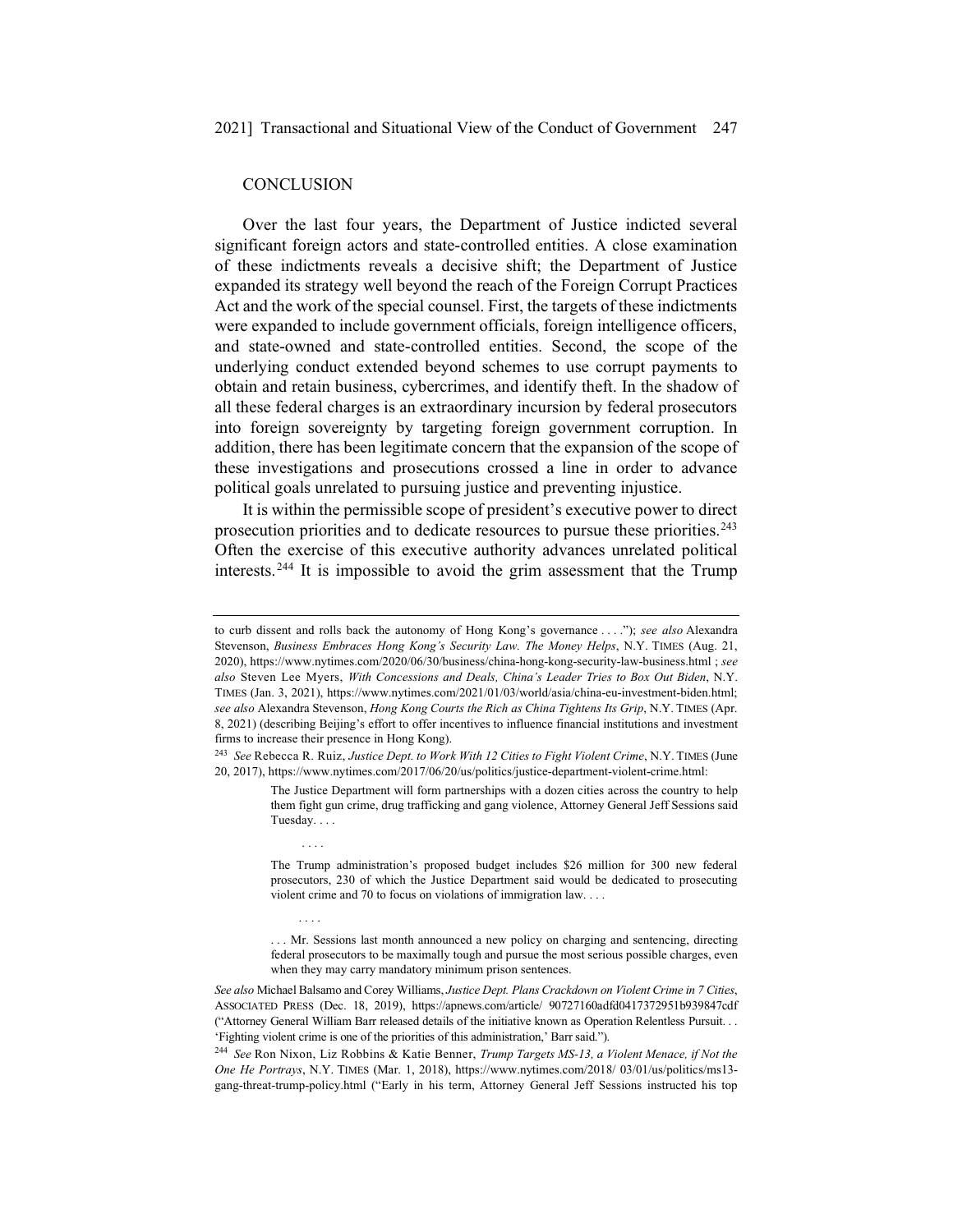administration viewed the conduct of government as transactional and situational and was willing to extend this view to investigations and prosecutions conducted by the Department of Justice.<sup>245</sup> It is also impossible to avoid the recognition that Mr. Barr's expansive vision of executive power was taken too far and that criminal investigations and prosecutions were seen as expedient instruments to be used to advance political goals unrelated to pursuing justice and preventing injustice. In some instances, this intent was overt. For example, in the case of the indictment of Maduro, senior administration officials explicitly admitted that the criminal charges were being used as part of the pressure campaign to force a regime change in Venezuela.246 In addition, senior administration officials intervened and dismissed the corruption and drug trafficking charges against the former defense of Minister of Mexico to advance "sensitive and important foreign policy considerations"247—an interest unrelated to pursuing justice and preventing injustice. Also, repeated statements indicated a willingness to interfere with the Huawei prosecution to promote a trade deal with China.<sup>248</sup>

There is a real question as to whether using federal criminal investigations and prosecutions as expedient instruments to influence foreign relations and advance geopolitical interests is necessary. There is a range of established tools available that foreign policy executives in the United States government can use to advance the intended political interests .249 For example, in response to the implementation of the harsh national security laws in Hong Kong, the Trump administration punished China by revoking the territory's special economic and trading status, adding Chinese companies and other entities to a blacklist that restricted their access to American technology, and imposing sanctions on mainland Chinese government officials and entities implementing the security law.250 The

investigative deputies to target the transnational gang MS-13 as a priority. . . President Trump has seized on the gang's brutality and violence to symbolize the risks of illegal immigration.").

<sup>245</sup> *See* Peter Baker, *Investigation of His Son Is Likely to Hang Over Biden as He Takes Office*, N.Y. TIMES (Dec. 10, 2020), https://www.nytimes.com/2020/12/10/us/politics/hunter-biden-investigation.html ("Mr. Trump . . . believed the Justice Department and the F.B.I. should initiate or call off investigations according to his own wishes. He repeatedly pressured them to investigate Mr. Biden, former President Barack Obama, former Secretary of State Hillary Clinton and other perceived adversaries. . . ."). <sup>246</sup> Matthews, *supra* note 219.

<sup>247</sup> *See* Feuer, *supra* note 143.

<sup>248</sup> *See* Tackett, *supra* note 194.

<sup>249</sup> *See* Jon Hilsenrath & Laurence Norman, *Trump Wields U.S. Economic Might in Struggles With Allies and Adversaries Alike*, WALL ST. J. (Jan. 17, 2020), https://www.wsj.com/articles/trump-wields-u-seconomic-might-in-struggles-with-allies-and-adversaries-alike-11579280987 (describing how sanctions and tariffs were deployed by the Trump administration to advance geopolitical objectives).

<sup>250</sup> Steven Lee Myers*, China Vows to Retaliate After Trump Signs Hong Kong Sanctions Bill*, N.Y. TIMES **(**Aug. 12, 2020), https://www.nytimes.com/2020/07/15/world/asia/china-trump-hong-kong.html (reporting on the executive order); *see also* Ian Talley, *U.S. Adds Senior Chinese Lawmakers to Hong Kong Sanctions Blacklist*, WALL ST. J. (Dec. 7, 2020), https://www.wsj.com/articles/u-s-addssenior-chinese-lawmakers-to-hong-kong-sanctions-blacklist-11607370603 ("The sanctions [on Chinse Communist Party officials] prohibit the targets' travel to the U.S., freeze any assets they may own within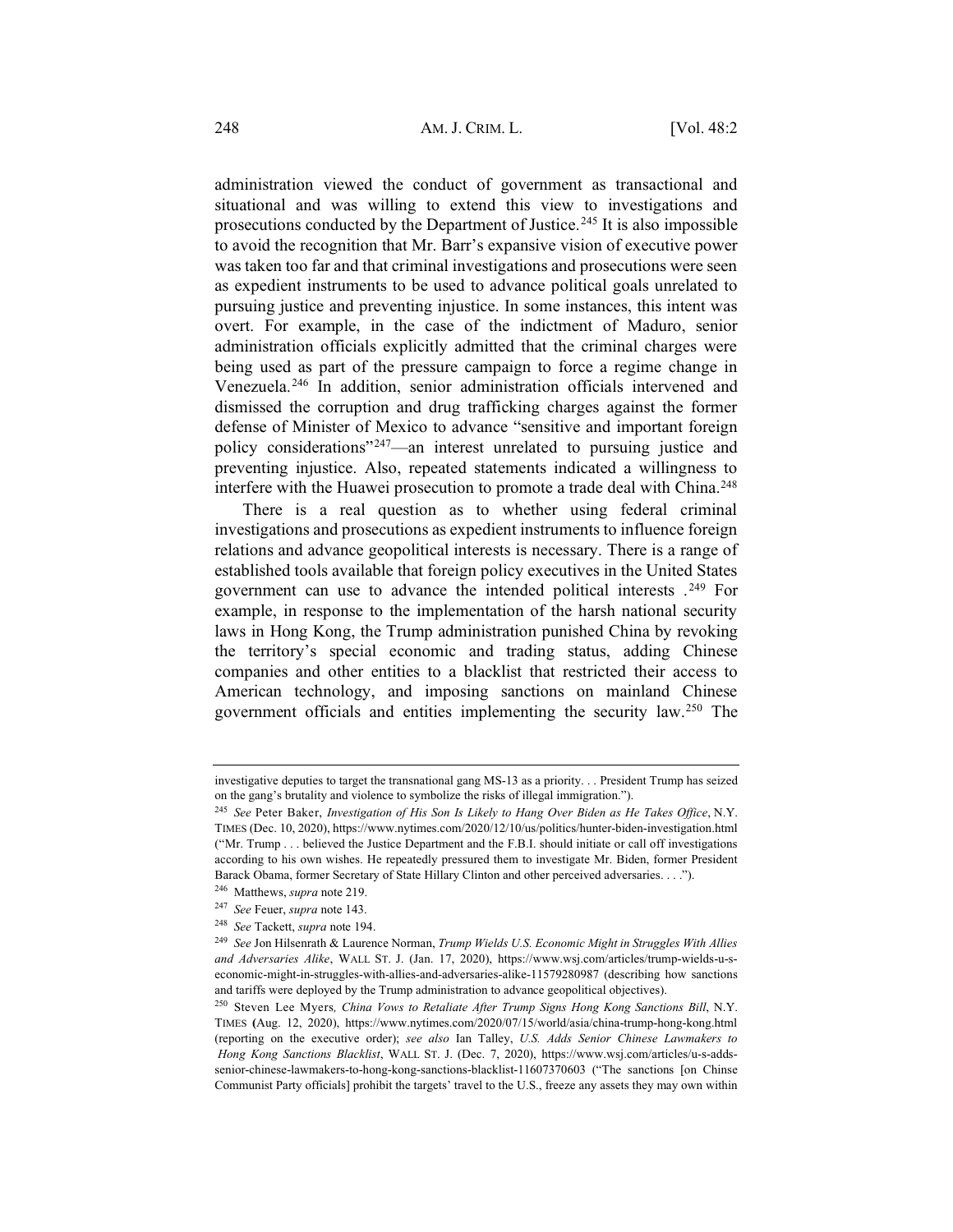Trump administration also imposed sweeping sanctions against Venezuela that froze all its government assets in the United States and threatened to impose sanctions on virtually any company or individual, foreign or American, that engaged in business with Maduro's government or anyone affiliated with the regime.<sup>251</sup>

There is a real question about the efficacy of using criminal prosecutions as a means of punishment or persuasion to influence foreign relations and advance geopolitical interests. These federal criminal indictments may be politically compelling, but whether they further the interest of justice is doubtful. If the prosecutions were intended as leverage or intimidation to change, disrupt or deter adversarial governments, the tactic was deeply flawed. The indictments did not impose serious personal, political or economic risks and were mostly performative. Once publicly announced, the likelihood that targets would be apprehended and extradited was extremely remote. The reason for this is that the targets were located in jurisdictions that precluded extradition; it is unlikely that the foreign government would willingly hand over the targets, and once the charges were publicly announced, it was highly unlikely that these targets would travel to jurisdictions where there was a risk of apprehension or extradition.<sup>252</sup> Because the foreign nationals who were named in the indictments were unlikely to ever face trial in the United States, the message actually sent was that there were no consequences for their actions. Moreover, it is unlikely that operatives working for the Russian, Chinese or North Korean equivalents of the Central Intelligence Agency or a South American dictator really cared about being "publicly shamed" with a federal criminal offense. For example, in 2014 the Justice Department indicted five members of the Chinese military and accused them of engaging in an elaborate corporate intelligence operation by infiltrating the computer network at Westinghouse. The charges were mostly performative, the case never proceeded past the initial charging phase, and the indictment did not deter or shame the Chinese government or

U.S. territories and complicate their travel and financing abroad, since banks with U.S. ties and other countries often enforce U.S. sanctions for fear of penalties.").

<sup>251</sup> Ryan Dube, Vivian Salama & Juan Forero, *Venezuelans Brace for Pain from U.S. Sanctions Against Maduro*, WALL ST. J. (Aug. 6, 2019), https://www.wsj.com/articles/venezuelans-brace-for-pain-from-us-sanctions-against-maduro-11565131653.

<sup>252</sup> *See* Gabriele Steinhauser & Thandi Ntobela, *Mozambique Ex-Minister to Be Extradited Home Rather than to U.S.*, WALL ST. J. (May 21, 2019), https://www.wsj.com/articles/mozambique-ex-minister-to-beextradited-home-rather-than-to-u-s-11558468598 ("Mozambique's former finance minister, who has been indicted in the U.S. in connection with an alleged \$2 billion corruption scheme, will be extradited to his home country rather than to the U.S."); *see also* Apuzzo, *supra* note 86 ("None of the defendants were arrested—Russia does not generally extradite its citizens to the United States. . . . If they travel abroad, they risk capture and extradition."); Benner, *supra* note 160 ("While the United States has little chance of apprehending the defendants [from North Korea and China], the Justice Department sometimes brings charges against foreigners in an effort to deter adversarial governments.").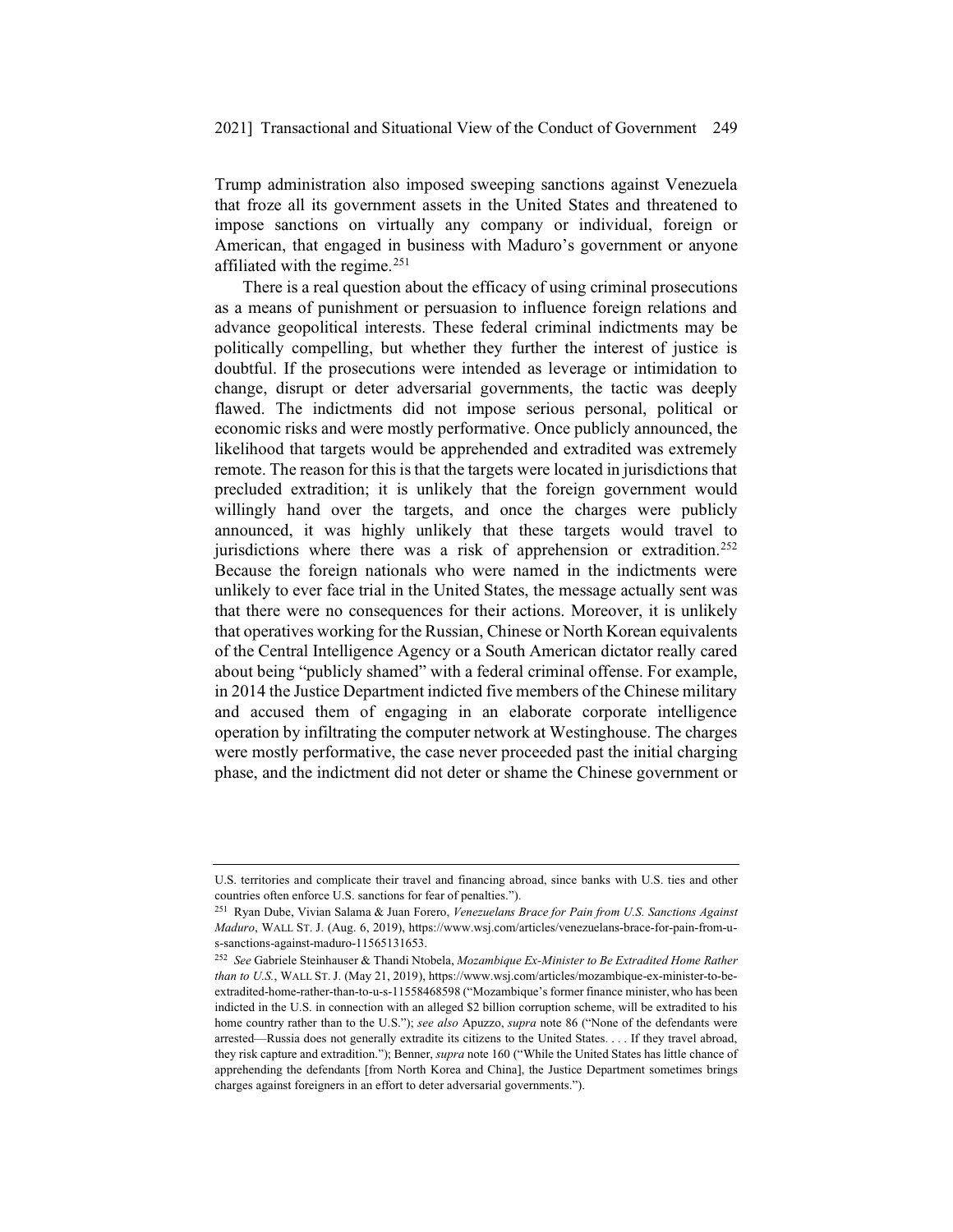disrupt it from engaging in cyberattacks on United States corporate interests.253

The message these federal indictments actually send is that the United States is underestimating the power and ambitions of its adversaries. As a consequence, nuclear diplomacy with North Korea remains stalled. Russia's aggressive cyber-offensive continues unabated.254 The deadly narcoterrorism and violence continues in Mexico.255 Despite the dismissal of charges against Cienfuegos, the Mexican government nevertheless reacted by clamping down on the ability of U.S. law enforcement to operate in Mexico.256 In Venezuela, Maduro remains in place and his administration's corruption and cronyism continues unabated.257 Maduro most likely calculated that he can wait patiently until a new administration determines that preserving its relationship with Venezuela should prevail over pursuing the case against him. Beijing's predatory behavior continues unabated, and China remains one of the most domestically repressive and internationally

<sup>253</sup> *See* Michael S. Schmidt, *5 in China Army Face U.S. Charges of Cyberattacks*, N.Y. TIMES (May 19, 2014), https://www.nytimes.com/2014/05/20/us/us-to-charge-chinese-workers-with-cyberspying.html (describing indictments of Chinese People's Liberation Army members for hacking U.S. companies and asserting that there was virtually no chance they would be turned over); *see also* Katie Benner, *U.S. Charges 3 North Koreans With Hacking and Stealing Millions of Dollars*, N.Y. TIMES (Mar. 19, 2021), https://www.nytimes.com/2021/02/17/us/politics/north-korea-hacking-charges.html (reporting on federal charges against three North Korean intelligence officials accusing them of engaging in cybercrimes).

<sup>254</sup> *See* Dustin Volz, U.S., *Agencies Hacked in Foreign Cyber Espionage Campaign Linked to Russia*, WALL ST. J. (Dec. 13, 2020), https://www.wsj.com/articles/agencies-hacked-in-foreign-cyber-espionagecampaign-11607897866 ("Multiple federal government agencies, including the U.S. Treasury and Commerce departments, have had some of their computer systems breached as part of a widespread global cyber espionage campaign believed to be the work of the Russian government."); David E. Sanger, *Russian Hackers Broke Into Federal Agencies, U.S. Officials Suspect*, N.Y. TIMES (Dec. 13, 2020), https:// www.nytimes.com/2020/12/13/us/politics/russian-hackers-us-government-treasury-commerce.html.

<sup>255</sup> Oscar Lopez, *In Mexico, Ex-Governor Assassinated in Resort City*, N.Y. TIMES (Dec. 19, 2020), https://www.nytimes.com/2020/12/18/world/americas/mexico-governor-killed.html.

<sup>256</sup> *See* José de Córdoba & Santiago Pérez, *Mexico Passes Law Curbing Operations of Foreign Security Agents*, WALL ST. J. (Dec. 15, 2020), https://www.wsj.com/articles/mexico-passes-law-curbingoperations-of-foreign-security-agents-11608059949 ("President Andrés Manuel López Obrador's ruling party pushed through a new law Tuesday curbing the role of foreign law-enforcement officers in Mexico, a move the U.S. believes will cripple bilateral efforts to battle powerful drug cartels.").

<sup>257</sup> *See* Juan Forero & Ginette Gonzales, *Maduro Tightens Grip in Venezuela*, WALL ST. J. (Dec. 7, 2020), https://www.wsj.com/articles/venezuelas-maduro-tightens-grip-as-opposition-boycottselections-11607296455; Isayen Herrera, Anatoly Kurmanaev, Tibisay Romero & Sheyla Urdaneta, *Maduro Crack Down on the Leftists Who Once Revered Him*, N.Y. TIMES (Nov. 19, 2020), https://www.nytimes.com/2020/11/19/world/americas/venezuela-maduro-critics-repression.html; *see also* reporting that stated:

Mr. Trump's . . . harsh sanctions have failed to oust Mr. Maduro, while leaving Chinese, Russian and Iranian interests more firmly entrenched in Venezuela. Mr. Maduro has effectively vanquished Mr. Guaidó, whose popular support has collapsed.

Mr. Maduro's survival is, in part, a parable of foreign policy in Mr. Trump's Washington where ideologues, donors and lobbyists compete to seize the attention of an inexperienced and highly transactional president, warping and reshaping American diplomacy along the way.

Nicholas Confessore, Anatoly Kurmanaev & Kenneth P. Vogel, *Trump, Venezuela and the Tug-of-War Over a Strongman*, N.Y. TIMES (Nov. 19, 2020), https://www.nytimes.com/2020/11/01/us/trumpvenezuela-maduro.html.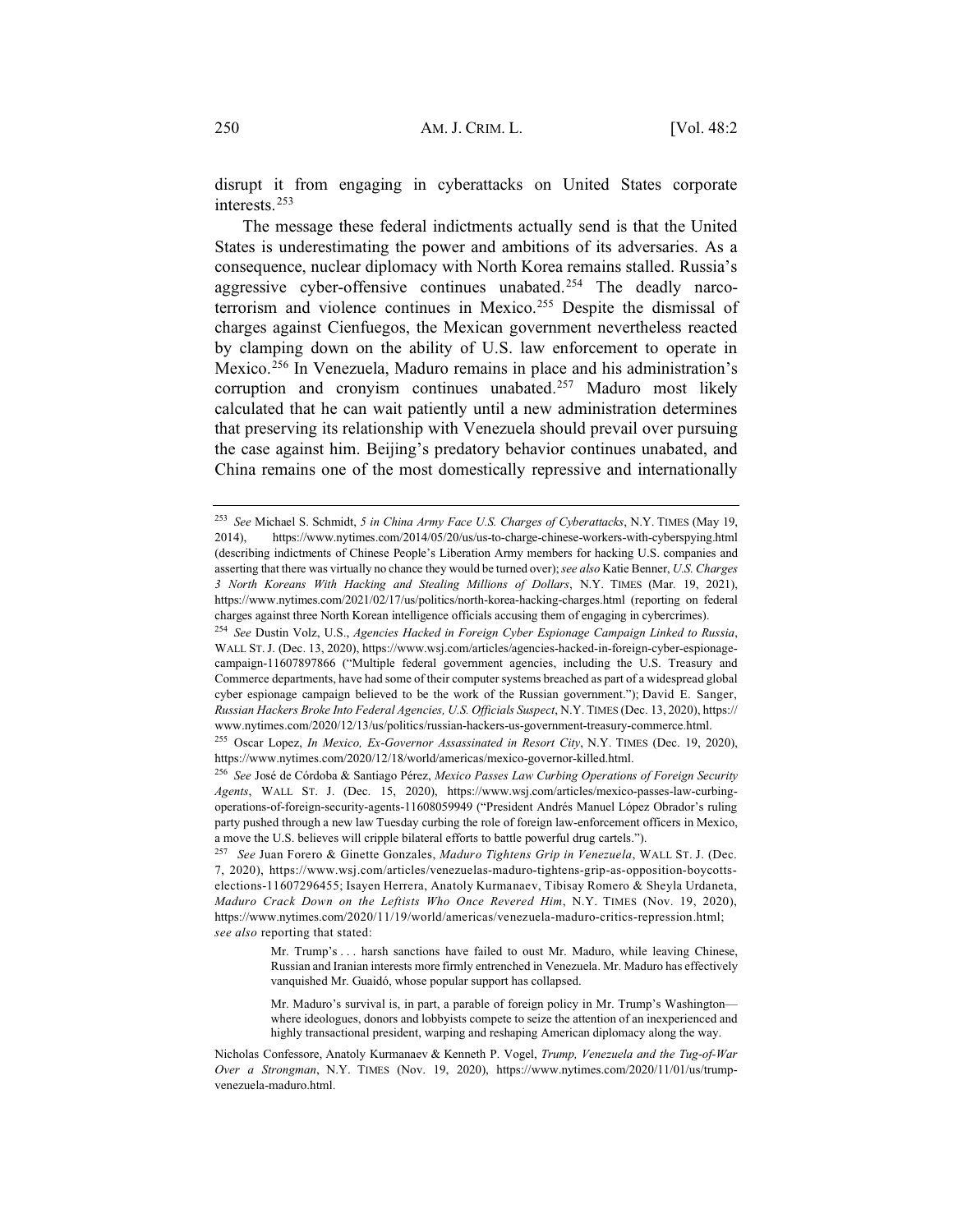aggressive regimes.258 On December 11, 2020, Vivian Wang and Chris Buckley reported in the *New York Times* that, despite the pressure from the United States government, Chinese government officials in Hong Kong intended continue using the new national security law as an instrument of fear and intimidation intended to suppress political opposition and dissent. This intention included the conviction and sentencing of Jimmy Lai, the publisher of a pro-democracy newspaper in Hong Kong, under the national security law.<sup>259</sup> Therefore, it does not appear that the use of federal criminal investigations and prosecutions as leverage dictated any outcomes, changed behavior, or achieved any favorable foreign policy goal. <sup>260</sup>

Finally, there are substantial reputational risks to viewing the conduct of government as transactional and situational. The capricious use of federal prosecutions of foreign actors and state-controlled entities as expedient tools for influencing foreign relations and advancing geopolitical goals, no matter how well intended, undermines the public reputation of the Department of Justice. It calls into question the fairness, integrity, and public reputation of the institution. If the public believed federal investigations and prosecutions were transactional and situational instruments for advancing political interests, unrelated to pursuing justice and preventing injustice, the public would justifiably fear being mistreated for political gain instead of criminal justice.

The Department of Justice is the vehicle through which the nation honors its commitment to justice. The reputation of this institution for independence and integrity is founded on the straightforward commitment to an honest and unencumbered effort to pursue justice and prevent injustice. This commitment is binding and is not transactional or situational, meaning reduced to cynical and self-serving deal making. Federal criminal

<sup>258</sup> Austin Ramzy, *How the Dream of Hong Kong Democracy Was Dimmed*, N.Y. TIMES (Nov. 13, 2020), https://www.nytimes.com/2020/11/11/world/asia/hong-kong-china-timeline.html (describing farreaching national security bill for Hong Kong and removal of pro-democracy lawmakers from the Hong Kong government).

<sup>259</sup> *See* Austin Ramzy, *Hong Kong Court Convicts Democracy Leaders Over Protest March*, N.Y. TIMES (Apr. 7, 2021), https://www.nytimes.com/2021/03/31/world/asia/hong-kong-democracy-protest.html; *see also* Austin Ramzy, *Hong Kong Court Sentences Jimmy Lai and Other Pro-Democracy Leaders to Prison*, N.Y. TIMES (May 18, 2021), https://www.nytimes.com/2021/12/13/world/asia/hongkong-jimmy-laitiananmen.html (asserting that that the conviction and sentencing of Lai was intended to send "an unmistakable message that activism carries severe risks for even the most internationally prominent opposition figures."). As a further punitive measure, prosecutors then froze Mr. Lai assets. *See also*  Natasha Khan, *Hong Kong's National-Security Police Freeze Media Tycoon's Assets*, WALL ST. J. (May 14, 2021), https://www.wsj.com/articles/hong-kongs-national-security-police-freeze-media-tycoonsassets-11621009204 (security officials moved to freeze assets of about \$64.3 million including majority stake in an opposition newspaper along with property held in bank accounts under national-security legislation).

<sup>260</sup> *Cf.* Michael R. Gordon, Vivian Salam & Anna Hirtenstein, *U.S. Puts Fresh Sanctions on Russia Over Hacking, Election Interference*, WALL ST. J. (Apr. 15, 2021), https://www.wsj.com/articles/biden-signsexecutive-order-targeting-harmful-foreign-activities-by-russian-government-11618490399 (reporting on sanctions against Russia that included the prohibitions on U.S. financial institutions from buying new bonds directly from Russia's central bank, finance ministry and the country's sovereign-wealth fund.).